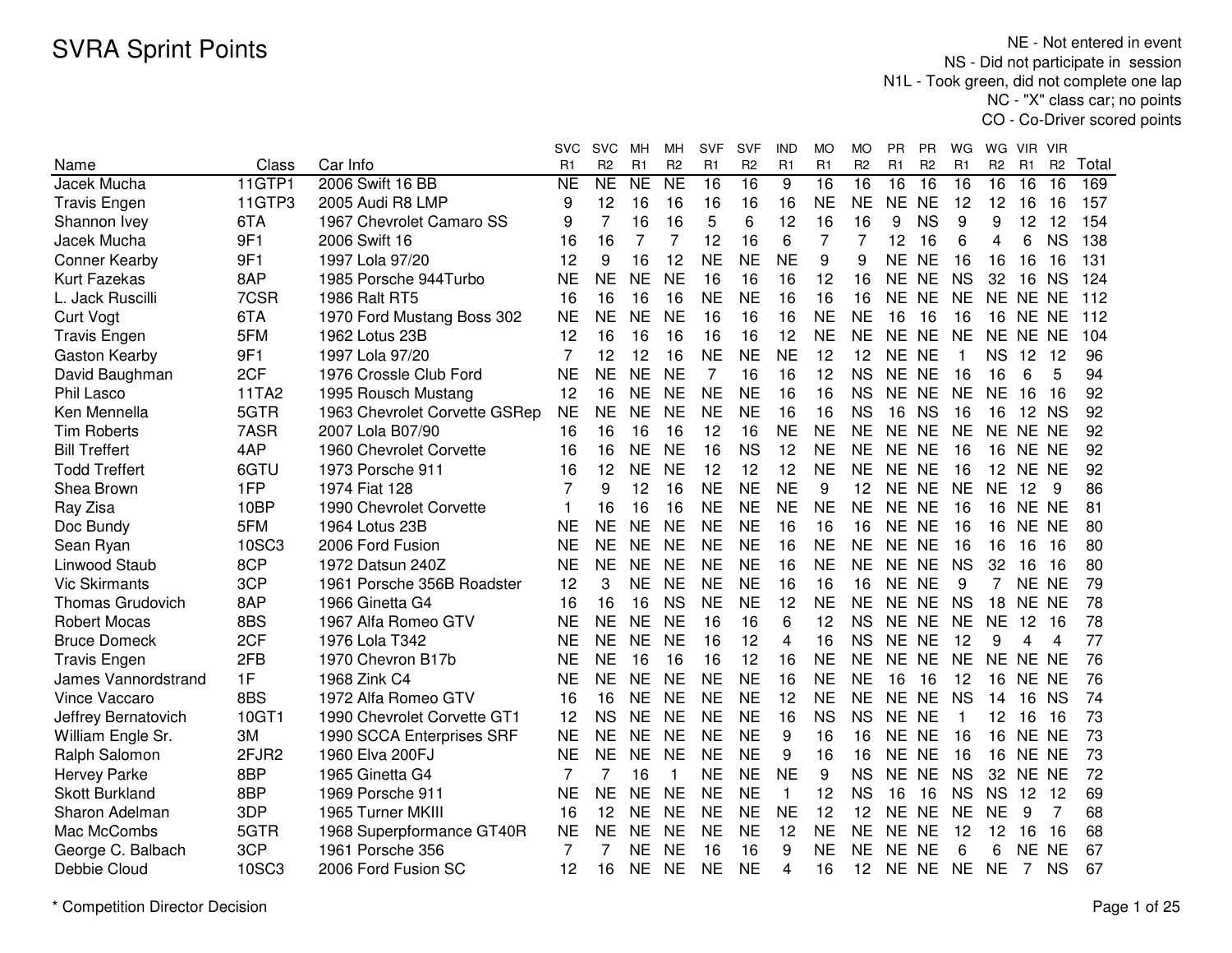NE - Not entered in event NS - Did not participate in session N1L - Took green, did not complete one lap NC - "X" class car; no pointsCO - Co-Driver scored points

|                       |                  |                              | svc            | SVC            | MН             | MН             | <b>SVF</b>     | SVF            | IND             | МO             | MO             | PR        | РR             | WG             | WG.            | VIR.            | <b>VIR</b>     |       |
|-----------------------|------------------|------------------------------|----------------|----------------|----------------|----------------|----------------|----------------|-----------------|----------------|----------------|-----------|----------------|----------------|----------------|-----------------|----------------|-------|
| Name                  | Class            | Car Info                     | R <sub>1</sub> | R <sub>2</sub> | R <sub>1</sub> | R <sub>2</sub> | R <sub>1</sub> | R <sub>2</sub> | R1              | R1             | R <sub>2</sub> | R1        | R <sub>2</sub> | R1             | R <sub>2</sub> | R <sub>1</sub>  | R <sub>2</sub> | Total |
| Jim Lenehan           | 7VS2             | 1982 Swift DB2               | 16             | 16             | <b>NE</b>      | NE             | N <sub>E</sub> | <b>NE</b>      | $\overline{16}$ | N <sub>E</sub> | N <sub>E</sub> | NE        | NE             | <b>NE</b>      | NE             | $\overline{12}$ | 6              | 66    |
| Frank Beck            | 6GTU             | 1972 Porsche 914/6           | <b>NE</b>      | <b>NE</b>      | <b>NE</b>      | <b>NE</b>      | 16             | 16             | 16              | <b>NE</b>      | <b>NE</b>      | NE NE     |                | $\overline{1}$ |                | 16 NE           | <b>NE</b>      | 65    |
| James Cullen          | 5ASR             | 1968 Lola T70 MK 3B          | 16             | 16             | <b>NE</b>      | <b>NE</b>      | 16             | 16             | <b>NS</b>       | <b>NE</b>      | <b>NE</b>      | NE NE     |                | $\overline{1}$ | <b>NS</b>      | NE NE           |                | 65    |
| Paul Stinson          | 8CP              | 1963 Lotus Super 7           | <b>NE</b>      | <b>NE</b>      | <b>NE</b>      | <b>NE</b>      | <b>NE</b>      | <b>NE</b>      | $\mathbf{1}$    | 12             | 12             | NE NE     |                | <b>NS</b>      | 24             |                 | 9              | 65    |
| <b>Bobby Brown</b>    | 2FB              | 1971 Brabham BT35            | <b>NE</b>      | <b>NE</b>      | <b>NE</b>      | <b>NE</b>      | <b>NE</b>      | <b>NE</b>      | 12              | <b>NE</b>      | <b>NE</b>      | NE NE     |                | 16             | 12             | 12              | 12             | 64    |
| <b>Hobart Buppert</b> | 5ASR             | 1969 Lola T70 MKIII          | $\star$        | <b>NS</b>      | <b>NE</b>      | <b>NE</b>      | <b>NE</b>      | <b>NE</b>      | 16              | <b>NE</b>      | <b>NE</b>      | NE NE     |                | 12             | 12             | 12              | 12             | 64    |
| <b>Richard Fisher</b> | 3BS              | 1967 Datsun Bluebird 180 SSS | <b>NE</b>      | <b>NE</b>      | <b>NE</b>      | <b>NE</b>      | 16             | 16             | <b>NE</b>       | <b>NE</b>      | <b>NE</b>      | NE NE     |                | 16             | 16             | NE NE           |                | 64    |
| <b>Altfrid Heger</b>  | 10GT1            | 1976 Porsche 935 K 1         | 16             | 16             | <b>NE</b>      | <b>NE</b>      | <b>NE</b>      | <b>NE</b>      | <b>NE</b>       | <b>NE</b>      | <b>NE</b>      | NE NE     |                | 16             |                | <b>16 NE NE</b> |                | 64    |
| Jeff Mitchell         | 10AP             | 1995 Porsche 993             | 16             | 16             | <b>NE</b>      | <b>NE</b>      | <b>NE</b>      | <b>NE</b>      | 16              | 16             | <b>NS</b>      |           | NE NE          | <b>NE</b>      |                | NE NE NE        |                | 64    |
| David Porter          | 11GTP3           | 2007 Pescarolo 01 Judd       | 16             | 16             | <b>NE</b>      | <b>NE</b>      | <b>NE</b>      | <b>NE</b>      | <b>NE</b>       | <b>NE</b>      | NE             | NE NE     |                | 16             |                | 16 NE NE        |                | 64    |
| Andrea Robertson      | 11MP1            | 2006 Ford GT Mk 7            | 16             | 16             | <b>NE</b>      | <b>NE</b>      | <b>NE</b>      | <b>NE</b>      | <b>NE</b>       | 16             | 16             | NE NE     |                | <b>NE</b>      | <b>NE</b>      | NE NE           |                | 64    |
| <b>Ben Sinnott</b>    | <b>7S2</b>       | 1991 Lola T9190              | <b>NE</b>      | <b>NE</b>      | <b>NE</b>      | <b>NE</b>      | <b>NE</b>      | <b>NE</b>      | <b>NE</b>       | <b>NE</b>      | <b>NE</b>      | NE NE     |                | 16             | 16             | 16              | 16             | 64    |
| <b>Bill Thumel</b>    | 5ASR             | 1968 Lola T70 coupe          | <b>NE</b>      | <b>NE</b>      | <b>NE</b>      | <b>NE</b>      | <b>NE</b>      | <b>NE</b>      | <b>NE</b>       | <b>NE</b>      | <b>NE</b>      | <b>NE</b> | <b>NE</b>      | 16             | 16             | 16              | 16             | 64    |
| <b>Mark Coombs</b>    | <b>7S2</b>       | 1990 Lola T90/90             | <b>NE</b>      | <b>NE</b>      | <b>NE</b>      | <b>NE</b>      | 16             | 12             | <b>NE</b>       | 1              | 12             | <b>NE</b> | <b>NE</b>      | <b>NE</b>      | <b>NE</b>      | 9               | 12             | 62    |
| Paul Fix              | 11TA2            | 2000 Jaguar XKR              | <b>NE</b>      | <b>NE</b>      | <b>NE</b>      | <b>NE</b>      | 16             | 16             | $\mathbf{1}$    | <b>NE</b>      | <b>NE</b>      | NE NE     |                | 12             | 16             | NE NE           |                | 61    |
| John F Boxhorn        | 7HS <sub>2</sub> | 1984 Tiga SC84               | 9              | 12             | <b>NE</b>      | <b>NE</b>      | $\mathbf{1}$   | 16             | 9               | <b>NE</b>      | <b>NE</b>      | NE NE     |                | <b>NE</b>      | <b>NE</b>      | 12              | -1             | 60    |
| <b>Ross Bremer</b>    | 1CS              | 1966 Ford Anglia 105 Super   | 16             | 16             | <b>NE</b>      | <b>NE</b>      | <b>NE</b>      | <b>NE</b>      | <b>NE</b>       | 12             | 16             | NE NE     |                | <b>NE</b>      | NE NE NE       |                 |                | 60    |
| <b>William Foster</b> | 6MP              | 1995 Ford Mustang            | 12             | 16             | <b>NE</b>      | <b>NE</b>      | <b>NE</b>      | <b>NE</b>      | <b>NE</b>       | 16             | 16             | <b>NE</b> | <b>NE</b>      | <b>NE</b>      | NE.            | NE NE           |                | 60    |
| <b>Harry Gentry</b>   | 3CP              | 1964 Ginetta G4              | <b>NE</b>      | <b>NE</b>      | <b>NE</b>      | <b>NE</b>      | <b>NE</b>      | <b>NE</b>      | <b>NE</b>       | <b>NE</b>      | <b>NE</b>      | NE NE     |                | 16             | 16             | 16              | 12             | 60    |
| John Kramer           | 7VS <sub>2</sub> | 1985 Swift DB2               | <b>NE</b>      | <b>NE</b>      | <b>NE</b>      | <b>NE</b>      | 16             | 12             | <b>NE</b>       | 16             | 16             | NE NE     |                | <b>NE</b>      | <b>NE</b>      | <b>NE</b>       | <b>NE</b>      | 60    |
| <b>Travis Engen</b>   | 9F1              | 2001 Lola T97/20             | <b>NE</b>      | <b>NE</b>      | 9              | 9              | $\overline{7}$ | $\overline{7}$ | 9               | <b>NE</b>      | <b>NE</b>      | NE NE     |                | 3              | 6              | 4               | 5              | 59    |
| Steven A Hickham      | 9F1              | 1997 Lola T97/20             | <b>NE</b>      | <b>NE</b>      | <b>NE</b>      | <b>NE</b>      | <b>NE</b>      | <b>NE</b>      | <b>NE</b>       | <b>NE</b>      | <b>NE</b>      | 16        | 12             | 7              | 9              | 7               | $\overline{7}$ | 58    |
| Lee Talbot            | 8AP              | 1967 Ginetta G4              | <b>NE</b>      | <b>NE</b>      | <b>NE</b>      | <b>NE</b>      | <b>NE</b>      | <b>NE</b>      | $\mathbf{1}$    | <b>NE</b>      | <b>NE</b>      | 16        | 16             | <b>NE</b>      | <b>NE</b>      | 9               | 16             | 58    |
| <b>Frank Beck</b>     | 11MP2            | 2007 Porsche GT3 Cup         | 16             | 12             | <b>NE</b>      | <b>NE</b>      | 16             | <b>NS</b>      | CO              | <b>NE</b>      | <b>NE</b>      | NE NE     |                | 12             | 1              | <b>NE</b>       | <b>NE</b>      | 57    |
| John Cloud            | 10SC3            | 2006 Ford Fusion SC          | 7              | 12             | <b>NE</b>      | <b>NE</b>      | <b>NE</b>      | <b>NE</b>      | 3               | 12             | 9              | NE NE     |                | <b>NE</b>      | <b>NE</b>      | 6               | 7              | 56    |
| Goran Nyberg          | 3EP              | 1965 Volvo P1800S            | <b>NE</b>      | <b>NE</b>      | <b>NE</b>      | <b>NE</b>      | <b>NE</b>      | <b>NE</b>      | 16              | <b>NE</b>      | <b>NE</b>      | NE NE     |                | 12             | 16             | CO              | 12             | 56    |
| Marc Giroux           | 9F1              | 1997 Lola T97/20             | <b>NE</b>      | <b>NE</b>      | <b>NE</b>      | <b>NE</b>      | 9              | 12             | 7               | <b>NE</b>      | <b>NE</b>      | NE NE     |                | 4              | 5              | 9               | 9              | 55    |
| W. Dickson Rathbone   | 6AS              | 1966 Ford Mustang Fastback   | 12             | 16             | <b>NE</b>      | <b>NE</b>      | <b>NE</b>      | <b>NE</b>      | 7               | <b>NE</b>      | <b>NE</b>      | <b>NE</b> | <b>NE</b>      |                | 12             | <b>NE</b>       | <b>NE</b>      | 54    |
| Owen Adelman          | <b>7S2</b>       | 1999 Carbir CS2              | <b>NE</b>      | <b>NE</b>      | <b>NE</b>      | <b>NE</b>      | <b>NE</b>      | <b>NE</b>      | 12              | 12             | 16             | <b>NE</b> | <b>NE</b>      | <b>NE</b>      | <b>NE</b>      | 12              | -1             | 53    |
| Dave Handy            | 7VS <sub>2</sub> | 1985 Swift DB2               | <b>NE</b>      | <b>NE</b>      | <b>NE</b>      | <b>NE</b>      | <b>NE</b>      | <b>NE</b>      | <b>NE</b>       | 9              | 12             | <b>NE</b> | <b>NE</b>      | <b>NE</b>      | <b>NE</b>      | 16              | 16             | 53    |
| <b>Howard Katz</b>    | 7BSR             | 1975 Toj 205C                | 16             | 16             | <b>NE</b>      | <b>NE</b>      | <b>NE</b>      | <b>NE</b>      | 12              | <b>NE</b>      | <b>NE</b>      | NE NE     |                | 9              | <b>NS</b>      | NE NE           |                | 53    |
| James Moore           | 2CF              | 1973 Dulon MP17A             | <b>NE</b>      | <b>NE</b>      | <b>NE</b>      | <b>NE</b>      | 9              | $\overline{7}$ | 12              | 7              | <b>NS</b>      | <b>NE</b> | <b>NE</b>      | <b>NS</b>      | 12             | 3               | 3              | 53    |
| <b>Claude Malette</b> | 6AS              | 1966 Shelby GT350            | 16             | 12             | <b>NE</b>      | <b>NE</b>      | 12             | 12             | <b>NE</b>       | <b>NE</b>      | <b>NE</b>      | NE NE     |                | <b>NE</b>      | <b>NE</b>      | NE NE           |                | 52    |
| Harry McPherson       | 6MP              | 1995 Ford Mustang Cobra      | <b>NE</b>      | <b>NE</b>      | <b>NE</b>      | <b>NE</b>      | <b>NE</b>      | <b>NE</b>      | <b>NE</b>       | <b>NE</b>      | <b>NE</b>      | <b>NE</b> | <b>NE</b>      | 12             | 16             | 2<br>1          | 12             | 52    |
| Don Soenen            | 11TA2            | 1995 Ford Mustang TA         | 16             | 12             | <b>NE</b>      | <b>NE</b>      | <b>NE</b>      | <b>NE</b>      | 12              | 12             | <b>NS</b>      | NE NE     |                | <b>NE</b>      | <b>NE</b>      | NE NE           |                | 52    |
| Gregg Waltenbaugh     | 9F <sub>2</sub>  | 1998 Swift 008A              | <b>NE</b>      | <b>NE</b>      | 16             | 1              | <b>NE</b>      | <b>NE</b>      | $\overline{7}$  | <b>NE</b>      | <b>NE</b>      | 12        | 16             | <b>NE</b>      | <b>NE</b>      | NE NE           |                | 52    |
| John Schrecker        | 3CP              | 1964 Porsche 356             | 4              | 9              | <b>NE</b>      | <b>NE</b>      | <b>NE</b>      | <b>NE</b>      | 12              | 4              | 12             | <b>NE</b> | <b>NE</b>      | 5              | 5              | NE NE           |                | 51    |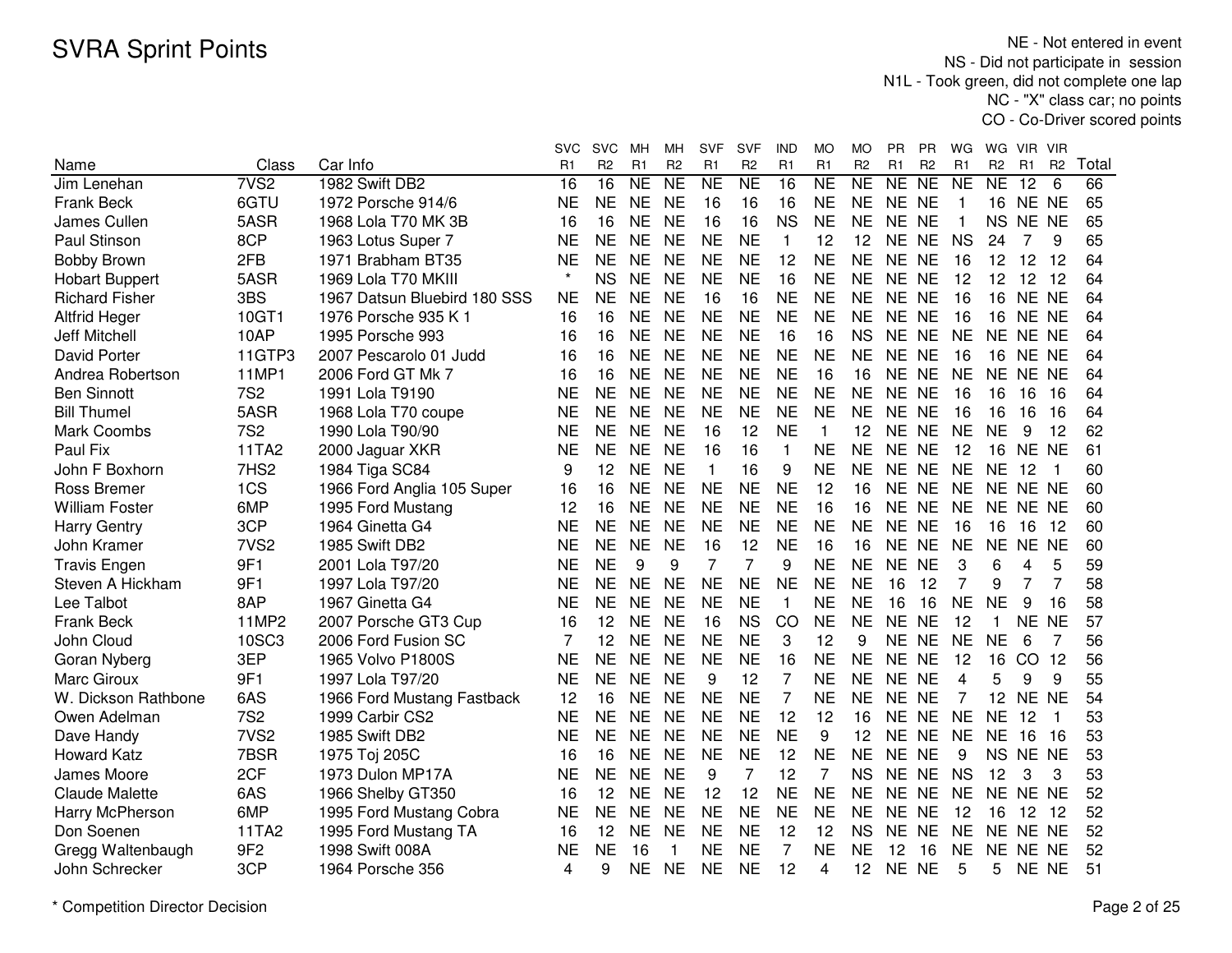NE - Not entered in event NS - Did not participate in session N1L - Took green, did not complete one lap NC - "X" class car; no pointsCO - Co-Driver scored points

|                        |                  |                                 | svc       | <b>SVC</b>     | MН              | мн              | SVF            | SVF            | IND                    | MO           | МO                     | PR           | ΡR             | WG                      | WG.            | VIR.            | <b>VIR</b>     |       |
|------------------------|------------------|---------------------------------|-----------|----------------|-----------------|-----------------|----------------|----------------|------------------------|--------------|------------------------|--------------|----------------|-------------------------|----------------|-----------------|----------------|-------|
| Name                   | Class            | Car Info                        | R1        | R <sub>2</sub> | R1              | R <sub>2</sub>  | R <sub>1</sub> | R <sub>2</sub> | R <sub>1</sub>         | R1           | R <sub>2</sub>         | R1           | R <sub>2</sub> | R <sub>1</sub>          | R <sub>2</sub> | R <sub>1</sub>  | R <sub>2</sub> | Total |
| Michael Spence         | 2FF              | 1972 Crossle 20F                | <b>NE</b> | NE             | $\overline{NE}$ | $\overline{NE}$ | 9              | 9              | $\overline{\text{NS}}$ | 12           | $\overline{\text{NS}}$ | NE           | N <sub>E</sub> | $\overline{4}$          | 6              | 7               | 3              | 50    |
| Erik Weyls             | 10BP             | 1992 Porsche 911RS              | <b>NE</b> | <b>NE</b>      | <b>NE</b>       | <b>NE</b>       | <b>NE</b>      | <b>NE</b>      | <b>NE</b>              | 16           | <b>NS</b>              | 16           | <b>NS</b>      | 9                       | 9              | <b>NE</b>       | <b>NE</b>      | 50    |
| Kurt Fischer           | 2FF              | 1970 Lola T200                  | <b>NE</b> | <b>NE</b>      | <b>NE</b>       | <b>NE</b>       | <b>NE</b>      | <b>NE</b>      | 9                      | <b>NE</b>    | <b>NE</b>              | 16           | <b>NS</b>      | 12                      | 12             | <b>NE</b>       | <b>NE</b>      | 49    |
| Dawn Myers             | 3EP              | 1961 MG A Roadster              | <b>NE</b> | <b>NE</b>      | <b>NE</b>       | <b>NE</b>       | 16             | 16             | 7                      | <b>NE</b>    | <b>NE</b>              | NE NE        |                | 9                       | $\mathbf{1}$   | <b>NE</b>       | <b>NE</b>      | 49    |
| <b>Glenn Stephens</b>  | 4FM              | 1956 Lotus XI LeMans            | <b>NE</b> | <b>NE</b>      | <b>NE</b>       | <b>NE</b>       | <b>NE</b>      | <b>NE</b>      | 9                      | <b>NE</b>    | <b>NE</b>              | NE NE        |                | 12                      | 12             | 16              | N1L            | 49    |
| Peter Uzdavinis        | 1FP              | 1964 MG Midget                  | <b>NE</b> | <b>NE</b>      | <b>NE</b>       | <b>NE</b>       | <b>NE</b>      | <b>NE</b>      | <b>NE</b>              | <b>NE</b>    | <b>NE</b>              | NE NE        |                | 16                      | 16             |                 | 16             | 49    |
| <b>Melvin Andrews</b>  | 3DP              | 1970 Porsche 914/4              | <b>NS</b> | 16             | <b>NE</b>       | <b>NE</b>       | 16             | 16             | N <sub>1</sub> L       | <b>NE</b>    | <b>NE</b>              | NE NE        |                | <b>NE</b>               | NE NE NE       |                 |                | 48    |
| <b>Patrick Bean</b>    | 4BP              | 1959 Astin Martin DB4           | 16        | 16             | <b>NE</b>       | <b>NE</b>       | <b>NE</b>      | <b>NE</b>      | 16                     | <b>NE</b>    | <b>NE</b>              | NE NE        |                | <b>NE</b>               | NE NE NE       |                 |                | 48    |
| Ross Bremer            | 8RS              | 1972 Euro.Ford Escort MKI       | <b>NE</b> | <b>NE</b>      | <b>NE</b>       | <b>NE</b>       | <b>NE</b>      | <b>NE</b>      | 16                     | <b>NE</b>    | <b>NE</b>              | NE NE        |                | <b>NE</b>               | <b>NE</b>      | 16.             | - 16           | 48    |
| <b>Richard Carlino</b> | 7BSR             | 1977 Chevron B36                | 12        | 12             | 12              | 12              | <b>NE</b>      | <b>NE</b>      | <b>NS</b>              | <b>NE</b>    | <b>NE</b>              | NE NE        |                | <b>NE</b>               | NE NE NE       |                 |                | 48    |
| <b>Tom Fraelich</b>    | 9FC              | 1979 March Super Vee            | <b>NE</b> | <b>NE</b>      | 16              | 16              | <b>NE</b>      | <b>NE</b>      | 16                     | <b>NE</b>    | <b>NE</b>              | NE NE        |                | <b>NE</b>               | NE NE NE       |                 |                | 48    |
| Alan Friedman          | 6GTO             | 1973 Porsche 911 RSR            | <b>NE</b> | <b>NE</b>      | <b>NE</b>       | <b>NE</b>       | <b>NE</b>      | <b>NE</b>      | <b>NE</b>              | 16           | <b>NS</b>              | NE NE        |                | <b>NE</b>               | <b>NE</b>      | 16              | 16             | 48    |
| <b>Brian Garcia</b>    | 5GT              | 1965 BTM Cheetah Roadster       | <b>NE</b> | <b>NE</b>      | <b>NE</b>       | <b>NE</b>       | 16             | 16             | 16                     | <b>NE</b>    | <b>NE</b>              | NE NE        |                | <b>NE</b>               | <b>NE</b>      | NE NE           |                | 48    |
| George Grote           | 10GT1            | 1993 Chevrolet Camaro           | <b>NE</b> | <b>NE</b>      | <b>NE</b>       | <b>NE</b>       | <b>NE</b>      | <b>NE</b>      | <b>NE</b>              | <b>NE</b>    | <b>NE</b>              | 16           | 16             | 9                       | 7              | NE NE           |                | 48    |
| Scott Hackenson        | 6AS              | 1967 Ford Mustang               | <b>NE</b> | <b>NE</b>      | <b>NE</b>       | <b>NE</b>       | 16             | 16             | 16                     | <b>NE</b>    | <b>NE</b>              | NE NE        |                | <b>NE</b>               | <b>NE</b>      | NE NE           |                | 48    |
| Max Heilman            | 4AP              | 1958 Jaguar XK150               | <b>NE</b> | <b>NE</b>      | <b>NE</b>       | <b>NE</b>       | <b>NE</b>      | <b>NE</b>      | 16                     | 16           | 16                     | NE NE        |                | <b>NE</b>               | NE NE NE       |                 |                | 48    |
| Peter Klutt            | 6BP              | 1969 Chevrolet Corvette         | <b>NE</b> | <b>NE</b>      | <b>NE</b>       | <b>NE</b>       | <b>NE</b>      | <b>NE</b>      | 16                     | <b>NE</b>    | <b>NE</b>              | NE NE        |                | 16                      | 16             | NE.             | <b>NE</b>      | 48    |
| Peter Krause           | 7HS <sub>2</sub> | 1984 Tiga SC84                  | <b>NE</b> | <b>NE</b>      | <b>NE</b>       | <b>NE</b>       | <b>NE</b>      | <b>NE</b>      | 16                     | <b>NE</b>    | <b>NE</b>              | NE NE        |                | <b>NE</b>               | <b>NE</b>      | 16              | 16             | 48    |
| <b>Russell Poole</b>   | 8CP              | 1970 Porsche 914/6              | 7         | 9              | 16              | 16              | <b>NE</b>      | <b>NE</b>      | <b>NE</b>              | <b>NE</b>    | <b>NE</b>              | NE NE        |                | <b>NE</b>               | NE NE NE       |                 |                | 48    |
| <b>Craig Reed</b>      | 10MP             | 2001 Ferrari 360 Challenge      | <b>NE</b> | <b>NE</b>      | <b>NE</b>       | <b>NE</b>       | <b>NE</b>      | <b>NE</b>      | 16                     | 16           | 16                     | NE NE        |                | <b>NE</b>               | NE NE NE       |                 |                | 48    |
| David Robertson        | 11MP1            | 2006 Ford GT MKVII              | 12        | 12             | <b>NE</b>       | <b>NE</b>       | <b>NE</b>      | <b>NE</b>      | <b>NE</b>              | 12           | 12                     | NE NE        |                | <b>NE</b>               |                | NE NE NE        |                | 48    |
| <b>Bill Schwacke</b>   | 4BP              | 1955 Chevrolet Corvette         | <b>NE</b> | <b>NE</b>      | <b>NE</b>       | <b>NE</b>       | <b>NE</b>      | <b>NE</b>      | <b>NE</b>              | <b>NE</b>    | <b>NE</b>              | 16           | <b>NS</b>      | 16                      |                | <b>16 NE NE</b> |                | 48    |
| <b>Tom Briest</b>      | 8AP              | 1970 Porsche 914/6              | <b>NE</b> | <b>NE</b>      | <b>NE</b>       | <b>NE</b>       | <b>NE</b>      | <b>NE</b>      | 9                      | <b>NS</b>    | 12                     | NE NE        |                | <b>NS</b>               | 14             | 12 NS           |                | 47    |
| John Cloud             | 11TA2            | 2000 Ford Mustang Cobra         | 9         | 1              | <b>NE</b>       | <b>NE</b>       | <b>NE</b>      | <b>NE</b>      | 7                      | 6            | <b>NS</b>              | NE NE        |                | <b>NE</b>               | <b>NE</b>      | 12              | 12             | 47    |
| George F. Balbach      | 3CP              | 1960 Porsche 356                | 9         | 12             | <b>NE</b>       | <b>NE</b>       | 12             | 12             | 1                      | <b>NE</b>    | <b>NE</b>              | NE NE        |                | <b>NE</b>               | <b>NE</b>      | <b>NE</b>       | <b>NE</b>      | 46    |
| <b>Bill Barton</b>     | 8BP              | 1986 Porsche 944T               | <b>NE</b> | <b>NE</b>      | <b>NE</b>       | <b>NE</b>       | <b>NE</b>      | <b>NE</b>      | <b>NE</b>              | 16           | 16                     | <b>NE</b>    | <b>NE</b>      | <b>NE</b>               | 14             | NE NE           |                | 46    |
| <b>Steven Durst</b>    | 7ASR             | 2003 Mazda CSR                  | 12        | <b>NS</b>      | <b>NE</b>       | <b>NE</b>       | <b>NE</b>      | <b>NE</b>      | <b>NE</b>              | <b>NE</b>    | <b>NE</b>              | NE NE        |                | 9                       | 9              | 16              | <b>NS</b>      | 46    |
| David Nicholas         | 1FP              | 1960 MGA                        | 12        | 12             | 16              | 1               | <b>NE</b>      | <b>NE</b>      | 3                      | <b>NE</b>    | <b>NE</b>              | NE NE        |                | $\overline{1}$          | 1              | <b>NE</b>       | <b>NE</b>      | 46    |
| L. Jack Ruscilli       | 4CM              | 1959 Jaguar Costin              | 12        | 16             | 1               | <b>NS</b>       | <b>NE</b>      | <b>NE</b>      | <b>NE</b>              | $\mathbf{1}$ | 16                     | NE NE        |                | <b>NE</b>               | <b>NE</b>      | <b>NE</b>       | <b>NE</b>      | 46    |
| John Cloud             | 6MP              | 1998 Ford Mustang Cobra         | <b>NE</b> | <b>NE</b>      | <b>NE</b>       | <b>NE</b>       | <b>NE</b>      | <b>NE</b>      | 12                     | 1            | <b>NS</b>              | NE.          | <b>NE</b>      | <b>NE</b>               | <b>NE</b>      | 16              | 16             | 45    |
| <b>Gary Moore</b>      | 6AS              | 1965 Ford Mustang GT350         | <b>NE</b> | <b>NE</b>      | <b>NE</b>       | <b>NE</b>       | <b>NE</b>      | <b>NE</b>      | 12                     | <b>NE</b>    | <b>NE</b>              | $\mathbf{1}$ | <b>NS</b>      | 16                      | 16             | NE.             | <b>NE</b>      | 45    |
| <b>David Neidell</b>   | 4CM              | 1959 Kellison J-5               | <b>NE</b> | <b>NE</b>      | 16              | 16              | <b>NE</b>      | <b>NE</b>      | $\mathbf{1}$           | <b>NE</b>    | <b>NE</b>              | NE NE        |                | 12                      | <b>NS</b>      | NE NE           |                | 45    |
| <b>David Neidell</b>   | 6BP              | 1968 Chevrolet Corvette         | 9         | 16             | <b>NS</b>       | 16              | <b>NE</b>      | <b>NE</b>      | <b>NE</b>              | <b>NE</b>    | <b>NE</b>              | NE NE        |                | $\overline{\mathbf{4}}$ |                | NS NE NE        |                | 45    |
| Michael Origer         | 3BS              | 1972 Datsun 510                 | <b>NE</b> | <b>NE</b>      | <b>NE</b>       | <b>NE</b>       | $\mathbf{1}$   | 12             | <b>NE</b>              | 16           | 16                     | NE NE        |                | <b>NE</b>               | NE NE NE       |                 |                | 45    |
| <b>Melvin Andrews</b>  | 5GTR             | 1964 Porsche 904R               | 16        | 16             | <b>NE</b>       | <b>NE</b>       | 12             | <b>NS</b>      | <b>NE</b>              | <b>NE</b>    | NE.                    | NE NE        |                | <b>NE</b>               | NE NE NE       |                 |                | 44    |
| <b>Chris DeMinco</b>   | 8CP              | 1979 Mazda RX 7                 | NE        | <b>NE</b>      | <b>NE</b>       | <b>NE</b>       | <b>NE</b>      | <b>NE</b>      | 12                     | <b>NE</b>    | ΝE                     | 16           | 16             | <b>NE</b>               |                | NE NE NE        |                | 44    |
| Alan Sevadjian         | 6AP              | 1969 Chevrolet Corvette Roadste | 16        | 16             | <b>NE</b>       | <b>NE</b>       | <b>NE</b>      | <b>NE</b>      | 12                     | ΝE           | <b>NE</b>              | NE NE        |                | <b>NE</b>               | NE NE NE       |                 |                | 44    |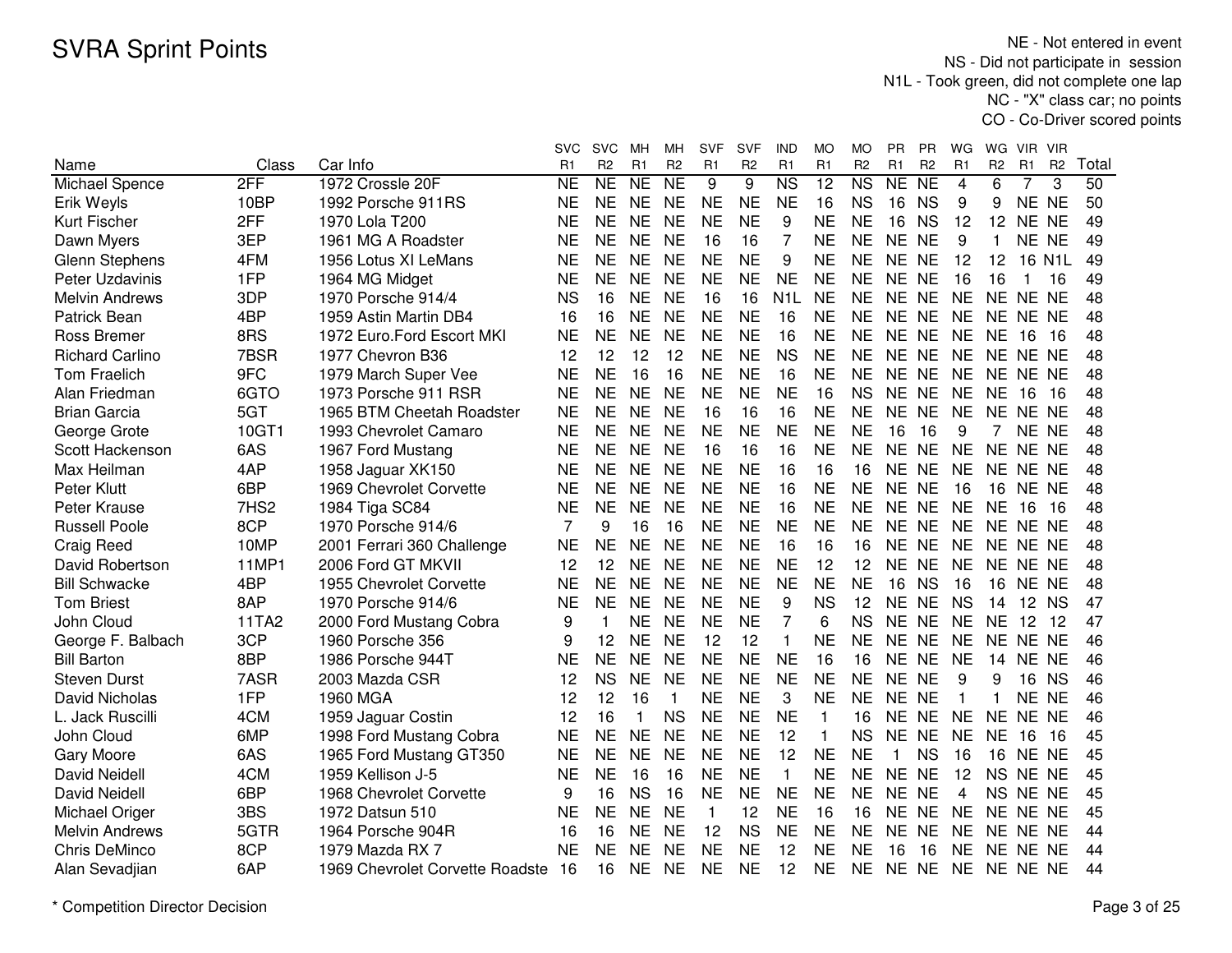NE - Not entered in event NS - Did not participate in session N1L - Took green, did not complete one lap NC - "X" class car; no pointsCO - Co-Driver scored points

|                               |                  |                                   | svc            | <b>SVC</b>          | мн        | MН              | <b>SVF</b> | SVF                    | IND            | МO                  | МO                  | PR              | <b>PR</b>       | WG             | WG.            | VIR.           | <b>VIR</b>     |       |
|-------------------------------|------------------|-----------------------------------|----------------|---------------------|-----------|-----------------|------------|------------------------|----------------|---------------------|---------------------|-----------------|-----------------|----------------|----------------|----------------|----------------|-------|
| Name                          | Class            | Car Info                          | R <sub>1</sub> | R <sub>2</sub>      | R1        | R <sub>2</sub>  | R1         | R <sub>2</sub>         | R1             | R <sub>1</sub>      | R <sub>2</sub>      | R <sub>1</sub>  | R <sub>2</sub>  | R <sub>1</sub> | R <sub>2</sub> | R <sub>1</sub> | R <sub>2</sub> | Total |
| Dominick Incantalupo          | 7BSR             | 1973 Chevron B23                  | <b>NE</b>      | $\overline{\sf NE}$ | 16        | $\overline{16}$ | <b>NE</b>  | $\overline{\text{NE}}$ | 3              | $\overline{\sf NE}$ | $\overline{\sf NE}$ | $\overline{NE}$ | $\overline{NE}$ | 1              | 7              | NE             | N <sub>E</sub> | 43    |
| <b>Claude Malette</b>         | <b>7S2</b>       | 1990 Lola T90/91                  | 16             | 16                  | <b>NE</b> | <b>NE</b>       | <b>NE</b>  | <b>NE</b>              | <b>NE</b>      | <b>NE</b>           | <b>NE</b>           | <b>NE</b>       | <b>NE</b>       | <b>NE</b>      | <b>NE</b>      | 4              | 7              | 43    |
| Mark Congleton                | 7VS <sub>2</sub> | 1985 Lola T598                    | <b>NE</b>      | <b>NE</b>           | <b>NE</b> | <b>NE</b>       | 6          | 5                      | 12             | 12                  | 7                   | <b>NE</b>       | <b>NE</b>       | <b>NE</b>      | <b>NE</b>      | NE NE          |                | 42    |
| <b>Charles Bentley</b>        | 6TA              | 1967 Chevrolet Camaro Z28         | <b>NE</b>      | <b>NE</b>           | <b>NE</b> | <b>NE</b>       | 1          | 9                      | $\overline{7}$ | <b>NE</b>           | <b>NE</b>           | <b>NE</b>       | <b>NE</b>       | 12             | 12             | NE NE          |                | 41    |
| Paul Gelpi                    | 5BSR             | 1962 Bobsy SR2/3                  | <b>NE</b>      | <b>NE</b>           | <b>NE</b> | <b>NE</b>       | <b>NE</b>  | <b>NE</b>              | 5              | 12                  | <b>NS</b>           | <b>NE</b>       | <b>NE</b>       | 12             | 12             | NE NE          |                | 41    |
| Jeff McKain                   | 6AS              | 1966 Ford Mustang                 | 9              | <b>NS</b>           | <b>NE</b> | <b>NE</b>       | <b>NE</b>  | <b>NE</b>              | <b>NE</b>      | <b>NE</b>           | <b>NE</b>           | NE NE           |                 | <b>NE</b>      | <b>NE</b>      | 16             | 16             | 41    |
| Dan O'Connor                  | 3EP              | 1959 Elva Courier                 | <b>NE</b>      | <b>NE</b>           | <b>NE</b> | <b>NE</b>       | <b>NE</b>  | <b>NE</b>              | 9              | 16                  | 16                  | NE NE           |                 | <b>NE</b>      |                | NE NE NE       |                | 41    |
| J.J. Rodman Jr.               | <b>PWA</b>       | 1939 Ford Sprintcar               | <b>NE</b>      | <b>NE</b>           | <b>NE</b> | <b>NE</b>       | <b>NE</b>  | <b>NE</b>              | <b>NE</b>      | 16                  | 16                  | NE NE           |                 | <b>NE</b>      | 9              | NE NE          |                | 41    |
| Craig Chima                   | 8AP              | 1962 Lotus 7                      | <b>NE</b>      | <b>NE</b>           | <b>NE</b> | <b>NE</b>       | <b>NE</b>  | <b>NE</b>              | <b>NE</b>      | 16                  | <b>NS</b>           | NE NE           |                 | <b>NS</b>      | 24             | NE NE          |                | 40    |
| James Cullen                  | 8BP              | 1972 Porsche 914/6                | 6              | 16                  | <b>NE</b> | <b>NE</b>       | 12         | <b>NS</b>              | 5              | <b>NE</b>           | <b>NE</b>           | NE NE           |                 | <b>NS</b>      | 1              | NE NE          |                | 40    |
| Michael Defenbau              | 6GTO             | 1973 Porsche 911 RSR              | 12             | 12                  | <b>NE</b> | <b>NE</b>       | <b>NE</b>  | <b>NE</b>              | 16             | <b>NE</b>           | <b>NE</b>           | NE NE           |                 | <b>NE</b>      | <b>NE</b>      | NE NE          |                | 40    |
| Mike Fisher                   | 10MP             | 2000 Audi S4                      | 12             | <b>NS</b>           | <b>NE</b> | <b>NE</b>       | <b>NE</b>  | <b>NE</b>              | 12             | <b>NE</b>           | <b>NE</b>           | <b>NE</b>       | <b>NE</b>       | <b>NE</b>      | <b>NE</b>      | 16             | <b>NS</b>      | 40    |
| John Gorsline                 | 1CS              | 1964 Mini Cooper                  | <b>NE</b>      | <b>NE</b>           | <b>NE</b> | <b>NE</b>       | <b>NE</b>  | <b>NE</b>              | 16             | 6                   | <b>NS</b>           | NE NE           |                 | 9              | 9              | NE NE          |                | 40    |
| <b>Steve Konsin</b>           | 1FP              | 1961 MG A                         | 9              | $\overline{7}$      | <b>NE</b> | <b>NE</b>       | <b>NE</b>  | <b>NE</b>              | 12             | 12                  | <b>NS</b>           | NE NE           |                 | <b>NE</b>      |                | NE NE NE       |                | 40    |
| Don Soenen                    | 6MP              | 1994 Ford Mustang Cobra Motorc 16 |                | 12                  | <b>NE</b> | <b>NE</b>       | <b>NE</b>  | <b>NE</b>              | <b>NS</b>      | 12                  | <b>NS</b>           | <b>NE</b>       | <b>NE</b>       | <b>NE</b>      | NE.            | NE NE          |                | 40    |
| <b>Richard D Starkweather</b> | 3DP              | 1972 MG B                         | <b>NE</b>      | <b>NE</b>           | <b>NE</b> | <b>NE</b>       | <b>NE</b>  | <b>NE</b>              | <b>NE</b>      | <b>NE</b>           | <b>NE</b>           | <b>NE</b>       | <b>NE</b>       | 7              | 12             | 12             | 9              | 40    |
| <b>Bill Abel</b>              | 8RS              | 1966 Alfa Romeo GTV               | <b>NE</b>      | <b>NE</b>           | <b>NE</b> | <b>NE</b>       | 16         | 16                     | $\overline{7}$ | <b>NE</b>           | <b>NE</b>           | NE NE           |                 | <b>NE</b>      | <b>NE</b>      | NE NE          |                | 39    |
| <b>Philippe Reyns</b>         | 9FA              | 1974 Chevron B27                  | <b>NE</b>      | <b>NE</b>           | <b>NE</b> | <b>NE</b>       | 16         | 16                     | $\overline{7}$ | <b>NE</b>           | <b>NE</b>           | NE NE           |                 | <b>NE</b>      | <b>NE</b>      | NE NE          |                | 39    |
| Gerson Rosenberg              | 10GT2            | 1996 Porsche 911                  | <b>NE</b>      | <b>NE</b>           | <b>NE</b> | <b>NE</b>       | <b>NE</b>  | <b>NE</b>              | <b>NE</b>      | 12                  | 9                   | NE NE           |                 | 9              | 9              | NE NE          |                | 39    |
| Sam Viviano                   | 11MP2            | 2004 Porsche GT3 RSR              | <b>NE</b>      | <b>NE</b>           | <b>NE</b> | <b>NE</b>       | <b>NE</b>  | <b>NE</b>              | $\overline{7}$ | <b>NE</b>           | <b>NE</b>           | NE NE           |                 | <b>NE</b>      | <b>NE</b>      | 16             | -16            | 39    |
| Josh Boller                   | 7BSR             | 1976 Chevron B36                  | <b>NE</b>      | NE                  | <b>NE</b> | <b>NE</b>       | 16         | 16                     | 6              | NE                  | <b>NE</b>           | NE NE           |                 | <b>NE</b>      |                | NE NE NE       |                | 38    |
| David Cannon                  | 11MP2            | 2006 Ferrari 430 Challenge        | <b>NE</b>      | <b>NE</b>           | <b>NE</b> | <b>NE</b>       | <b>NE</b>  | <b>NE</b>              | 6              | 16                  | 16                  | NE NE           |                 | <b>NE</b>      |                | NE NE NE       |                | 38    |
| <b>Bob Tkacik</b>             | 5ASR             | 1965 Lotus 30                     | <b>NE</b>      | <b>NE</b>           | <b>NE</b> | <b>NE</b>       | <b>NE</b>  | <b>NE</b>              | 6              | <b>NE</b>           | <b>NE</b>           | NE NE           |                 | 16             | 16             | NE NE          |                | 38    |
| Andre Ahrle                   | 6AP              | 1965 Cobra CompR                  | <b>NE</b>      | <b>NE</b>           | <b>NE</b> | <b>NE</b>       | $\Omega$   | 5                      | <b>NS</b>      | <b>NE</b>           | <b>NE</b>           | NE NE           |                 | 16             | 16             | NE NE          |                | 37    |
| Skip Bryan                    | 8BS              | 1972 BMW 2002                     | <b>NE</b>      | <b>NE</b>           | <b>NE</b> | <b>NE</b>       | <b>NE</b>  | <b>NE</b>              | $\overline{7}$ | 9                   | 12                  | <b>NE</b>       | <b>NE</b>       | <b>NE</b>      | <b>NE</b>      | 9              | <b>NS</b>      | 37    |
| Nick Gojmeric                 | 9F <sub>2</sub>  | 1980 March 802                    | <b>NE</b>      | <b>NE</b>           | <b>NE</b> | <b>NE</b>       | 12         | 16                     | 9              | <b>NE</b>           | <b>NE</b>           | NE.             | <b>NE</b>       | <b>NE</b>      | <b>NE</b>      | NE NE          |                | 37    |
| Graham Adelman                | 5FM              | 1962 Lotus 23B                    | 16             | 1                   | <b>NE</b> | <b>NE</b>       | <b>NE</b>  | <b>NE</b>              | $\overline{7}$ | 12                  | N1L.                | NE NE           |                 | <b>NE</b>      | <b>NE</b>      | NE NE          |                | 36    |
| Lee Brahin                    | 2FB              | 1971 Brabham BT35                 | <b>NE</b>      | <b>NE</b>           | <b>NE</b> | <b>NE</b>       | <b>NE</b>  | <b>NE</b>              | 4              | <b>NE</b>           | <b>NE</b>           | NE NE           |                 | 7              | 7              | 9              | 9              | 36    |
| David Huber                   | 3BS              | 1969 Datsun 510                   | <b>NE</b>      | <b>NE</b>           | <b>NE</b> | <b>NE</b>       | <b>NE</b>  | <b>NE</b>              | <b>NE</b>      | 12                  | 12                  | <b>NE</b>       | <b>NE</b>       | <b>NE</b>      | <b>NE</b>      | 12 NS          |                | 36    |
| <b>Michael Bautz</b>          | <b>7S2</b>       | 1990 Lola T90/90                  | <b>NE</b>      | <b>NE</b>           | <b>NE</b> | <b>NE</b>       | 12         | 16                     | $\overline{7}$ | <b>NE</b>           | <b>NE</b>           | NE.             | <b>NE</b>       | <b>NE</b>      | NE.            | NE NE          |                | 35    |
| <b>Jeff Fisher</b>            | 8BP              | 1964 Lotus Elan 26R               | <b>NE</b>      | <b>NE</b>           | <b>NE</b> | <b>NE</b>       | <b>NE</b>  | <b>NE</b>              | 3              | <b>NE</b>           | <b>NE</b>           | <b>NE</b>       | <b>NE</b>       | <b>NE</b>      | NE             | 16             | 16             | 35    |
| <b>Charles Guest</b>          | 8CP              | 1981 Mazda RX7                    | 3              | 16                  | <b>NE</b> | <b>NE</b>       | <b>NE</b>  | <b>NE</b>              | 3              | <b>NE</b>           | <b>NE</b>           | NE NE           |                 | <b>NE</b>      | <b>NE</b>      | 1              | 12             | 35    |
| Colby Hillman                 | 6AP              | 1969 Chevrolet Corvette           | <b>NE</b>      | <b>NE</b>           | <b>NE</b> | <b>NE</b>       | <b>NE</b>  | <b>NE</b>              | 3              | 16                  | 16                  | NE NE           |                 | <b>NE</b>      |                | NE NE NE       |                | 35    |
| Shelby Mershon                | 9F1              | 1997 Lola T97/20                  | <b>NE</b>      | <b>NE</b>           | <b>NE</b> | <b>NE</b>       | <b>NE</b>  | <b>NE</b>              | 3              | 16                  | 16                  | NE NE           |                 | <b>NE</b>      |                | NE NE NE       |                | 35    |
| Jody O'Donnell                | 6AP              | 1969 Chevrolet Corvette           | 7              | 12                  | <b>NE</b> | NE              | <b>NE</b>  | NE                     | 16             | <b>NE</b>           | <b>NE</b>           | NE              | <b>NE</b>       | <b>NE</b>      |                | NE NE NE       |                | 35    |
| Wil Painter                   | 3BS              | 1966 Alfa Romeo GTV               | NE             | ΝE                  | <b>NE</b> | <b>NE</b>       | <b>NE</b>  | <b>NE</b>              | 12             | 7                   |                     | NE              | <b>NE</b>       | <b>NE</b>      | NE             | 9              | <b>NS</b>      | 35    |
| Derek Chima                   | 1FP              | 1966 MG Midget                    | <b>NE</b>      | NE.                 | <b>NE</b> | <b>NE</b>       | <b>NE</b>  | <b>NE</b>              | <b>NE</b>      | 16                  | 16                  | NE NE           |                 | -1             | 1              | NE NE          |                | 34    |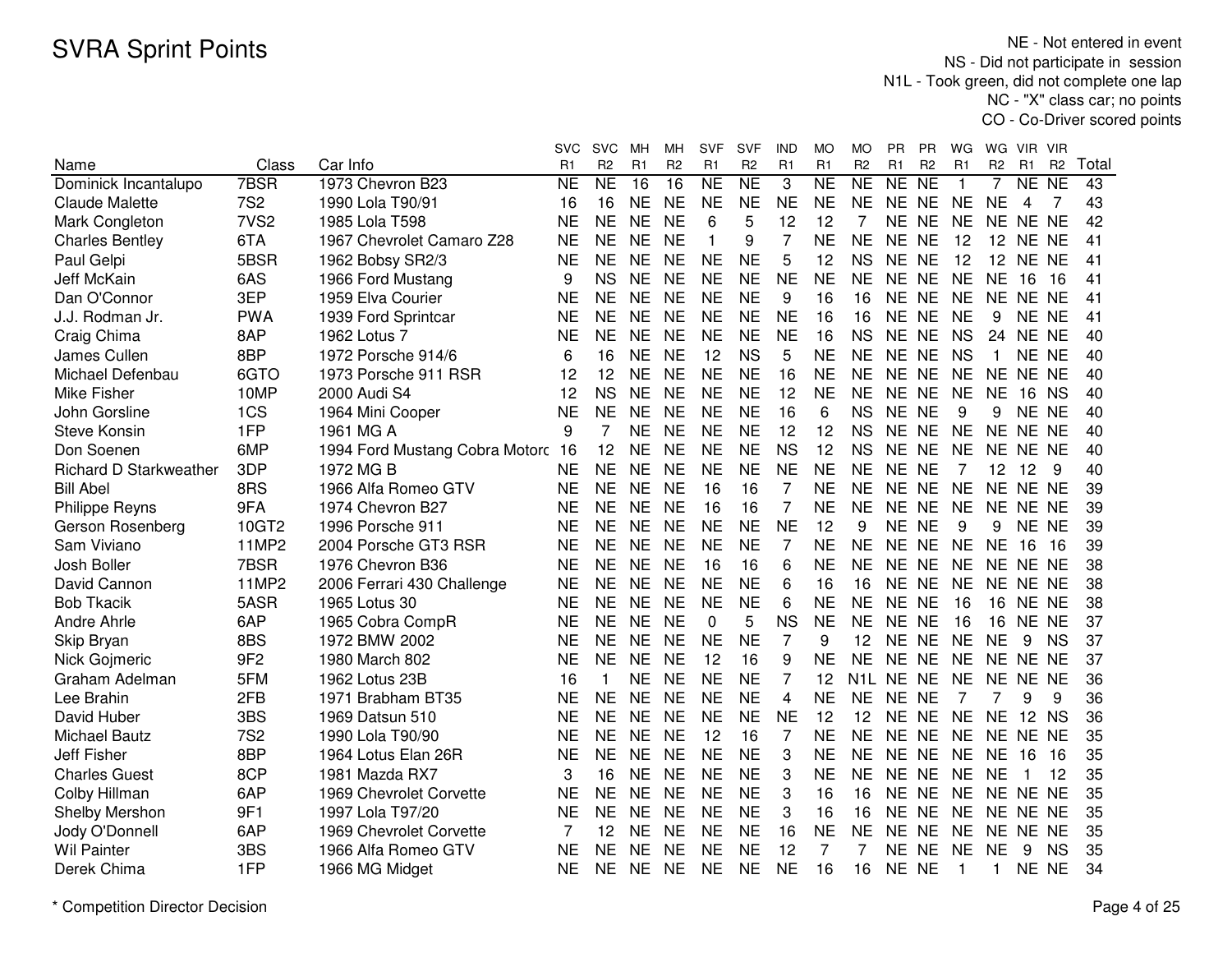NE - Not entered in event NS - Did not participate in session N1L - Took green, did not complete one lap NC - "X" class car; no pointsCO - Co-Driver scored points

|                        |                  |                                    | svc            | <b>SVC</b>     | мн             | мн             | <b>SVF</b>     | <b>SVF</b>     | IND              | МO             | MO                  | РR        | <b>PR</b>      | WG              | WG                  | <b>VIR</b>      | - VIR          |                 |
|------------------------|------------------|------------------------------------|----------------|----------------|----------------|----------------|----------------|----------------|------------------|----------------|---------------------|-----------|----------------|-----------------|---------------------|-----------------|----------------|-----------------|
| Name                   | Class            | Car Info                           | R <sub>1</sub> | R <sub>2</sub> | R <sub>1</sub> | R <sub>2</sub> | R <sub>1</sub> | R <sub>2</sub> | R <sub>1</sub>   | R1             | R <sub>2</sub>      | R1        | R <sub>2</sub> | R1              | R <sub>2</sub>      | R <sub>1</sub>  | R <sub>2</sub> | Total           |
| <b>Tomas LaCosta</b>   | 7HS2             | 1978 Lola T492                     | N <sub>E</sub> | <b>NE</b>      | 16             | 16             | NE             | NE             | N <sub>E</sub>   | N <sub>E</sub> | $\overline{\sf NE}$ | NE        | NE             | $\overline{NE}$ | $\overline{\sf NE}$ | 1               | 1              | $\overline{34}$ |
| <b>Richard Lind</b>    | 6TA              | 1969 Chevrolet Camaro Z28          | $\overline{7}$ | 9              | <b>NE</b>      | <b>NE</b>      | 9              | <b>NS</b>      | 9                | <b>NE</b>      | <b>NE</b>           | NE.       | <b>NE</b>      | <b>NE</b>       |                     | NE NE NE        |                | 34              |
| <b>Rick Mooney</b>     | 6AP              | 1968 Chevrolet Corvette Roadste NE |                | <b>NE</b>      | <b>NE</b>      | <b>NE</b>      | 12             | 16             | 6                | <b>NE</b>      | <b>NE</b>           | <b>NE</b> | <b>NE</b>      | <b>NE</b>       | <b>NE</b>           | NE NE           |                | 34              |
| Frank Morelli          | 4AP              | 1961 Chevrolet Corvette            | <b>NE</b>      | <b>NE</b>      | <b>NE</b>      | <b>NE</b>      | <b>NE</b>      | <b>NE</b>      | 9                | <b>NE</b>      | <b>NE</b>           | <b>NE</b> | <b>NE</b>      | 9               | 16                  | NE NE           |                | 34              |
| Cliff Ryan             | 6AS              | 1965 Ford Mustang                  | <b>NE</b>      | <b>NE</b>      | <b>NE</b>      | <b>NE</b>      | 9              | 9              | <b>NE</b>        | <b>NE</b>      | <b>NE</b>           | <b>NE</b> | <b>NE</b>      | 9               | 7                   | NE NE           |                | 34              |
| David Thomas           | 1HP              | 1962 Austin Healy Sprite           | <b>NE</b>      | <b>NE</b>      | <b>NE</b>      | <b>NE</b>      | <b>NE</b>      | <b>NE</b>      | 16               | <b>NE</b>      | <b>NE</b>           | <b>NE</b> | <b>NE</b>      | <b>NE</b>       | <b>NE</b>           | 9               | 9              | 34              |
| Michael Unger          | 3CP              | 1967 Datsun 2000                   | <b>NE</b>      | <b>NE</b>      | <b>NE</b>      | <b>NE</b>      | <b>NE</b>      | <b>NE</b>      | <b>NE</b>        | <b>NE</b>      | <b>NE</b>           | NE NE     |                | 7               | 9                   | 9               | 9              | 34              |
| Michael Donohue        | 6BP              | 1963 Chevrolet Corvette Roadste    | <b>NE</b>      | ΝE             | <b>NE</b>      | <b>NE</b>      | <b>NE</b>      | <b>NE</b>      | 12               | <b>NE</b>      | <b>NE</b>           | NE NE     |                | 9               | 12 <sup>12</sup>    | NE NE           |                | 33              |
| J. Derek Harling       | <b>11GTP2</b>    | 1991 Lola T91/50                   | <b>NE</b>      | <b>NE</b>      | <b>NE</b>      | <b>NE</b>      | <b>NE</b>      | <b>NE</b>      | <b>NE</b>        | 16             | <b>NS</b>           | <b>NE</b> | <b>NE</b>      | 16              | 1                   | NE NE           |                | 33              |
| John Higgins           | 4DM              | 1959 Porsche 718RSK                | 1              | 16             | <b>NE</b>      | <b>NE</b>      | <b>NE</b>      | <b>NE</b>      | <b>NS</b>        | 16             | <b>NS</b>           | NE NE     |                | <b>NE</b>       |                     | NE NE NE        |                | 33              |
| <b>Richard Naze</b>    | 8CP              | 1972 Porsche 911                   | <b>NE</b>      | <b>NE</b>      | <b>NE</b>      | <b>NE</b>      | 16             | 16             | <b>NS</b>        | <b>NE</b>      | <b>NE</b>           |           | NE NE          | <b>NS</b>       | $\mathbf{1}$        | NE NE           |                | 33              |
| Sean Ryan              | 6TA              | 1971 Chevrolet Camaro              | <b>NE</b>      | <b>NE</b>      | <b>NE</b>      | <b>NE</b>      | <b>NE</b>      | <b>NE</b>      | 1                | <b>NE</b>      | <b>NE</b>           |           | NE NE          | <b>NE</b>       | <b>NE</b>           | 16              | -16            | 33              |
| Sharon Adelman         | 1FJR1            | 1963 Brabham BT6                   | <b>NE</b>      | <b>NE</b>      | <b>NE</b>      | <b>NE</b>      | <b>NE</b>      | <b>NE</b>      | <b>NE</b>        | <b>NE</b>      | <b>NE</b>           | <b>NE</b> | <b>NE</b>      | <b>NE</b>       | <b>NE</b>           | 16              | -16            | 32              |
| <b>Barry Blackmore</b> | 9FA5             | 1976 Lola T332                     | <b>NE</b>      | <b>NE</b>      | <b>NE</b>      | <b>NE</b>      | <b>NE</b>      | <b>NE</b>      | <b>NE</b>        | 16             | 16                  | <b>NE</b> | <b>NE</b>      | <b>NE</b>       | NE NE NE            |                 |                | 32              |
| Kirk Blaha             | 8AP              | 1970 Datsun 240Z                   | <b>NE</b>      | <b>NE</b>      | <b>NE</b>      | <b>NE</b>      | 16             | 16             | N <sub>1</sub> L | <b>NE</b>      | <b>NE</b>           | NE        | <b>NE</b>      | <b>NE</b>       | NE NE NE            |                 |                | 32              |
| <b>Brad Blum</b>       | 11MP2            | 2006 Porsche 997 GT3               | <b>NE</b>      | <b>NE</b>      | <b>NE</b>      | <b>NE</b>      | <b>NE</b>      | <b>NE</b>      | <b>NE</b>        | <b>NE</b>      | <b>NE</b>           | <b>NE</b> | <b>NE</b>      | 16              | 16                  | NE NE           |                | 32              |
| Josh Boller            | 7HS2             | 1981 Tiga S2000                    | 16             | 16             | <b>NE</b>      | <b>NE</b>      | <b>NE</b>      | <b>NE</b>      | <b>NE</b>        | <b>NE</b>      | <b>NE</b>           | <b>NE</b> | <b>NE</b>      | <b>NE</b>       | <b>NE</b>           | NE NE           |                | 32              |
| Cecil Boyd Jr.         | 2CF              | 1980 Crossle Club Ford             | 16             | 16             | <b>NE</b>      | <b>NE</b>      | <b>NE</b>      | <b>NE</b>      | <b>NS</b>        | <b>NE</b>      | <b>NE</b>           | NE NE     |                | <b>NE</b>       | <b>NE</b>           | NE NE           |                | 32              |
| Doc Bundy              | 9FA              | 1978 Lotus 79                      | <b>NE</b>      | <b>NE</b>      | <b>NE</b>      | <b>NE</b>      | <b>NE</b>      | <b>NE</b>      | <b>NE</b>        | <b>NE</b>      | <b>NE</b>           | <b>NE</b> | <b>NE</b>      | 16              | 16                  | NE NE           |                | 32              |
| David Cannon           | 10MP             | 2006 Ferrari 430 Challenge         | <b>NE</b>      | <b>NE</b>      | <b>NE</b>      | <b>NE</b>      | <b>NE</b>      | <b>NE</b>      | <b>NE</b>        | <b>NE</b>      | <b>NE</b>           | <b>NE</b> | <b>NE</b>      | 16              | 16                  | NE NE           |                | 32              |
| Arnold Carbaugh Jr     | 2FVS             | 1991 Protoform FV                  | <b>NE</b>      | <b>NE</b>      | <b>NE</b>      | <b>NE</b>      | <b>NE</b>      | <b>NE</b>      | <b>NE</b>        | <b>NE</b>      | <b>NE</b>           |           | NE NE          | 16              | 16                  | NE NE           |                | 32              |
| <b>Geoffrey Cecil</b>  | 3EP              | 1972 Porsche 914/4                 | <b>NE</b>      | <b>NE</b>      | 16             | 16             | <b>NE</b>      | <b>NE</b>      | <b>NE</b>        | <b>NE</b>      | <b>NE</b>           |           | NE NE          | <b>NE</b>       |                     | NE NE NE        |                | 32              |
| Robert DeVincenzi      | 7HS2             | 1984 March Apache                  | <b>NE</b>      | <b>NE</b>      | <b>NE</b>      | <b>NE</b>      | <b>NE</b>      | <b>NE</b>      | <b>NE</b>        | 16             | 16                  |           | NE NE          | <b>NE</b>       |                     | NE NE NE        |                | 32              |
| Keith Dunbar           | 8CP              | 1967 Lotus Elan                    | <b>NE</b>      | <b>NE</b>      | <b>NE</b>      | <b>NE</b>      | <b>NE</b>      | <b>NE</b>      | <b>NE</b>        | 16             | 16                  |           | NE NE          | <b>NS</b>       |                     | NS NE NE        |                | 32              |
| <b>Mitchell Eitel</b>  | 10MP             | 2006 Ferrari 430 CH                | 16             | 16             | <b>NE</b>      | <b>NE</b>      | <b>NE</b>      | <b>NE</b>      | <b>NE</b>        | <b>NE</b>      | <b>NE</b>           | NE.       | <b>NE</b>      | <b>NE</b>       |                     | NE NE NE        |                | 32              |
| <b>Gary Emery</b>      | 4DM              | 1957 Arnold Special                | <b>NE</b>      | <b>NE</b>      | <b>NE</b>      | <b>NE</b>      | <b>NE</b>      | <b>NE</b>      | <b>NE</b>        | <b>NE</b>      | <b>NE</b>           | NE.       | <b>NE</b>      | 16              | 16                  | NE NE           |                | 32              |
| <b>Robert Gewirtz</b>  | 11GTP3           | 2003 Riley MKXI                    | <b>NE</b>      | <b>NE</b>      | <b>NE</b>      | <b>NE</b>      | <b>NE</b>      | <b>NE</b>      | <b>NE</b>        | 16             | 16                  | <b>NE</b> | <b>NE</b>      | <b>NE</b>       | <b>NE</b>           | NE NE           |                | 32              |
| Charles Glapinski      | 83CP             | 1966 Sunbeam Tiger                 | <b>NE</b>      | <b>NE</b>      | <b>NE</b>      | <b>NE</b>      | 16             | 16             | <b>NE</b>        | <b>NE</b>      | <b>NE</b>           | <b>NE</b> | <b>NE</b>      | <b>NE</b>       | <b>NE</b>           | NE NE           |                | 32              |
| Gary Glojek            | 8DP              | 1975 Porsche 914/4                 | <b>NE</b>      | <b>NE</b>      | <b>NE</b>      | <b>NE</b>      | 16             | 16             | <b>NE</b>        | <b>NE</b>      | <b>NE</b>           | NE        | <b>NE</b>      | <b>NE</b>       |                     | NE NE NE        |                | 32              |
| Leslie Gonda           | 6GTU             | 1973 MG B GT-V8                    | <b>NE</b>      | <b>NE</b>      | <b>NE</b>      | <b>NE</b>      | <b>NE</b>      | <b>NE</b>      | <b>NE</b>        | <b>NE</b>      | <b>NE</b>           | NE.       | <b>NE</b>      | <b>NE</b>       | <b>NE</b>           | 16              | -16            | 32              |
| <b>Dick Greer</b>      | 10GT1            | 1995 Chevrolet Corvette            | <b>NE</b>      | <b>NE</b>      | <b>NE</b>      | <b>NE</b>      | <b>NE</b>      | <b>NE</b>      | <b>NE</b>        | 16             | 16                  | <b>NE</b> | <b>NE</b>      | <b>NE</b>       |                     | NE NE NE        |                | 32              |
| Steve Grundahl         | 2FF              | 1970 Titan MK VI                   | <b>NE</b>      | <b>NE</b>      | <b>NE</b>      | <b>NE</b>      | 16             | 16             | N <sub>1</sub> L | <b>NE</b>      | <b>NE</b>           | NE.       | <b>NE</b>      | <b>NE</b>       | NE.                 | NE NE           |                | 32              |
| Dave Handy             | 2FB              | 1968 Brabham BT29                  | <b>NE</b>      | <b>NE</b>      | <b>NE</b>      | <b>NE</b>      | <b>NE</b>      | <b>NE</b>      | <b>NE</b>        | <b>NE</b>      | <b>NE</b>           | <b>NE</b> | <b>NE</b>      | <b>NE</b>       | <b>NE</b>           | 16              | 16             | 32              |
| John Hasty             | 3EP              | 1959 Triumph TR3A                  | <b>NE</b>      | <b>NE</b>      | <b>NE</b>      | <b>NE</b>      | <b>NE</b>      | <b>NE</b>      | <b>NE</b>        | 9              | 12                  | <b>NE</b> | <b>NE</b>      | <b>NE</b>       | <b>NE</b>           | 4               | 7              | 32              |
| Gregory Herr           | 8DP              | 1972 Porsche 914/4                 | <b>NE</b>      | <b>NE</b>      | <b>NE</b>      | <b>NE</b>      | <b>NE</b>      | <b>NE</b>      | <b>NE</b>        | 16             | 16                  | <b>NE</b> | <b>NE</b>      | <b>NE</b>       | <b>NE</b>           | NE NE           |                | 32              |
| Randy Johnson          | 7BSR             | 1975 Lola 296                      | <b>NE</b>      | <b>NE</b>      | <b>NE</b>      | <b>NE</b>      | <b>NE</b>      | <b>NE</b>      | <b>NE</b>        | <b>NE</b>      | <b>NE</b>           | <b>NE</b> | <b>NE</b>      | 16              | 16                  | NE NE           |                | 32              |
| <b>Fred Knoll</b>      | 7VS <sub>2</sub> | 1981 Lola T596                     | <b>NE</b>      | <b>NE</b>      | <b>NE</b>      | <b>NE</b>      | <b>NE</b>      | <b>NE</b>      | <b>NE</b>        | <b>NE</b>      | <b>NE</b>           | NE NE     |                | 16              |                     | <b>16 NE NE</b> |                | 32              |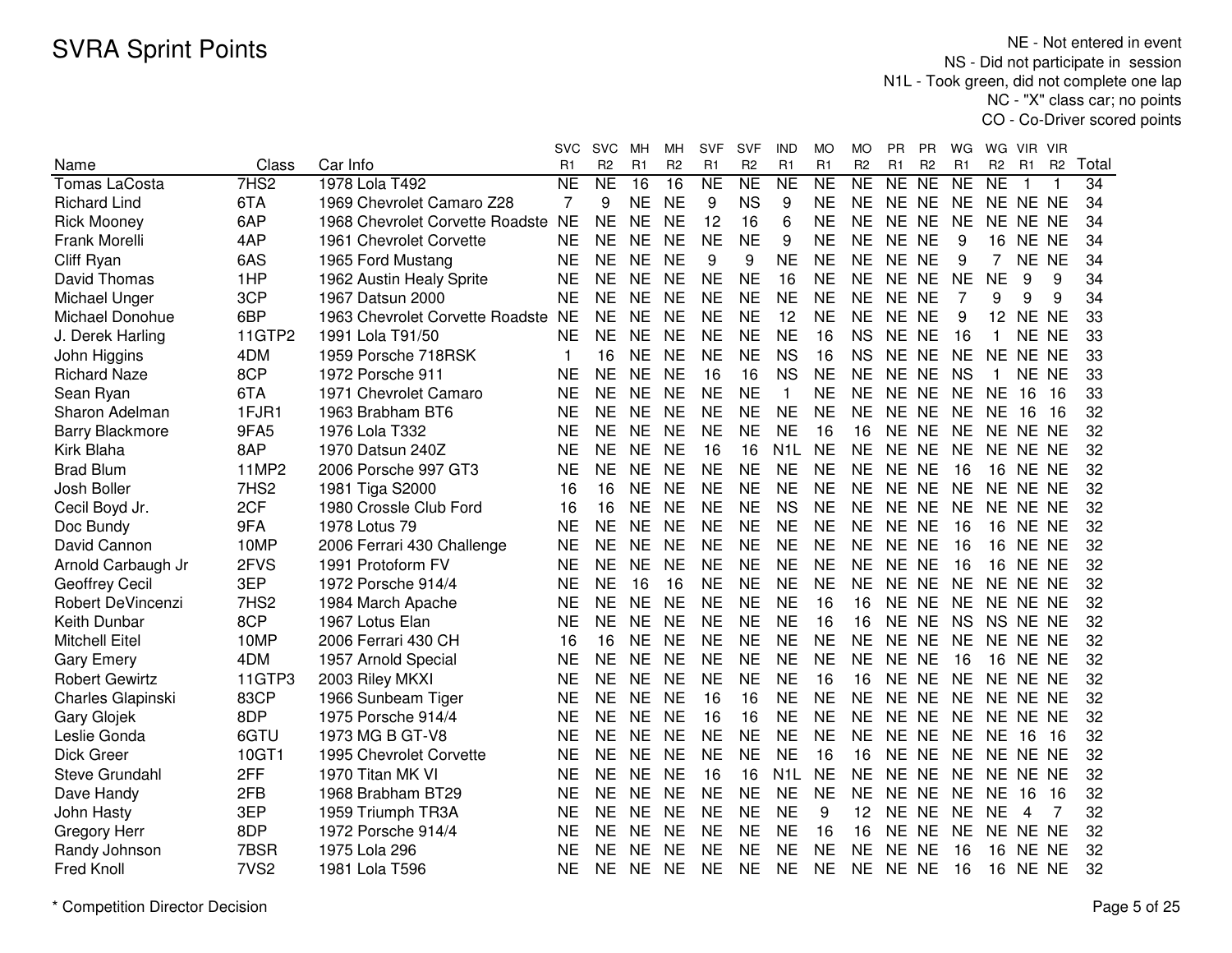NE - Not entered in event NS - Did not participate in session N1L - Took green, did not complete one lap NC - "X" class car; no pointsCO - Co-Driver scored points

|                          |                  |                                     | svc       | svc            | MН        | MН             | <b>SVF</b> | <b>SVF</b>     | IND       | МO        | MО             | PR.       | <b>PR</b>      | WG             | WG             | VIR.            | <b>VIR</b>     |       |
|--------------------------|------------------|-------------------------------------|-----------|----------------|-----------|----------------|------------|----------------|-----------|-----------|----------------|-----------|----------------|----------------|----------------|-----------------|----------------|-------|
| Name                     | Class            | Car Info                            | R1        | R <sub>2</sub> | R1        | R <sub>2</sub> | R1         | R <sub>2</sub> | R1        | R1        | R <sub>2</sub> | R1        | R <sub>2</sub> | R <sub>1</sub> | R <sub>2</sub> | R <sub>1</sub>  | R <sub>2</sub> | Total |
| Dave LeBrun              | 8BS              | 1970 Datson 510                     | <b>NE</b> | <b>NE</b>      | <b>NE</b> | <b>NE</b>      | <b>NE</b>  | <b>NE</b>      | <b>NE</b> | <b>NE</b> | <b>NE</b>      | <b>NE</b> | <b>NE</b>      | <b>NS</b>      | 32             | <b>NE</b>       | <b>NE</b>      | 32    |
| <b>Brian MacEachern</b>  | 1HP              | 1959 Austin Healey Bugeye-Sprite NE |           | <b>NE</b>      | <b>NE</b> | <b>NE</b>      | <b>NE</b>  | <b>NE</b>      | <b>NE</b> | <b>NE</b> | <b>NE</b>      | NE NE     |                | <b>NE</b>      | <b>NE</b>      | 16              | 16             | 32    |
| <b>Frank Marcum</b>      | 6BP              | 1967 Ford Mustang                   | <b>NE</b> | <b>NE</b>      | <b>NE</b> | <b>NE</b>      | <b>NE</b>  | <b>NE</b>      | <b>NE</b> | 9         | <b>NS</b>      | NE NE     |                | $\overline{1}$ |                | 9               | 12             | 32    |
| John McCormick           | 6BP              | 1985 Ford Cobra IV                  | <b>NE</b> | <b>NE</b>      | <b>NE</b> | <b>NE</b>      | 12         | 16             | <b>NE</b> | <b>NE</b> | <b>NE</b>      | NE NE     |                | 3              | $\mathbf 1$    | NE.             | <b>NE</b>      | 32    |
| Ken McKinnon             | 10GT2            | 1972 Porsche 911 RSR                | 16        | <b>NS</b>      | <b>NE</b> | <b>NE</b>      | <b>NE</b>  | <b>NE</b>      | 16        | <b>NE</b> | <b>NE</b>      | NE NE     |                | <b>NE</b>      | <b>NE</b>      | NE NE           |                | 32    |
| Harry McPherson          | 5GTR             | 1968 Ford GT40 MK1                  | <b>NE</b> | <b>NE</b>      | <b>NE</b> | <b>NE</b>      | 16         | 16             | <b>NE</b> | <b>NE</b> | <b>NE</b>      | NE NE     |                | <b>NE</b>      | NE NE NE       |                 |                | 32    |
| Francesco Melandri       | 10AP             | 1995 Porsche 993                    | <b>NE</b> | <b>NE</b>      | <b>NE</b> | <b>NE</b>      | <b>NE</b>  | <b>NE</b>      | <b>NE</b> | <b>NE</b> | <b>NE</b>      | NE NE     |                | 16             | 16             | NE NE           |                | 32    |
| <b>Bradley Miller</b>    | 2PCF             | 1979 Crossle 35F                    | <b>NE</b> | <b>NE</b>      | <b>NE</b> | <b>NE</b>      | <b>NE</b>  | <b>NE</b>      | <b>NE</b> | <b>NE</b> | <b>NE</b>      | NE NE     |                | <b>NE</b>      | NE             | 16              | 16             | 32    |
| <b>Bradley Miller</b>    | 3M               | 1995 SCCA SRF                       | <b>NE</b> | <b>NE</b>      | <b>NE</b> | <b>NE</b>      | <b>NE</b>  | <b>NE</b>      | <b>NE</b> | <b>NE</b> | <b>NE</b>      | NE NE     |                | <b>NE</b>      | <b>NE</b>      | 16              | 16             | 32    |
| Stephen Morrison         | 1GP              | 1967 Ginetta G15                    | <b>NE</b> | <b>NE</b>      | <b>NE</b> | <b>NE</b>      | <b>NE</b>  | <b>NE</b>      | <b>NE</b> | <b>NE</b> | <b>NE</b>      | NE NE     |                | 16             |                | <b>16 NE NE</b> |                | 32    |
| Dawn Myers               | 1FP              | 1961 MG A Roadster                  | 16        | 16             | <b>NE</b> | <b>NE</b>      | <b>NE</b>  | <b>NE</b>      | <b>NE</b> | <b>NE</b> | <b>NE</b>      | NE NE     |                | <b>NE</b>      | NE NE NE       |                 |                | 32    |
| <b>Steve Patti</b>       | 3DP              | 1961 Ginetta G4                     | <b>NE</b> | <b>NE</b>      | <b>NE</b> | <b>NE</b>      | <b>NE</b>  | <b>NE</b>      | <b>NE</b> | 16        | 16             | NE NE     |                | <b>NE</b>      | NE NE NE       |                 |                | 32    |
| <b>Karen Perrin</b>      | 3BS              | 1969 Ford Escort MKI                | <b>NE</b> | <b>NE</b>      | <b>NE</b> | <b>NE</b>      | <b>NE</b>  | <b>NE</b>      | <b>NE</b> | <b>NE</b> | <b>NE</b>      | NE NE     |                | <b>NE</b>      | <b>NE</b>      | 16              | 16             | 32    |
| James Peruto             | 8RS              | 1985 Mercedes 190 E                 | <b>NE</b> | <b>NE</b>      | <b>NE</b> | <b>NE</b>      | <b>NE</b>  | <b>NE</b>      | <b>NE</b> | <b>NE</b> | <b>NE</b>      | 16        | 16             | <b>NE</b>      | NE NE NE       |                 |                | 32    |
| <b>Chris Raeder</b>      | 8BS              | 1966 Alfa Romeo GTV                 | <b>NE</b> | <b>NE</b>      | <b>NE</b> | <b>NE</b>      | <b>NE</b>  | <b>NE</b>      | <b>NE</b> | 16        | 16             | NE NE     |                | <b>NE</b>      | NE NE NE       |                 |                | 32    |
| Carl Raglin              | 1CS              | 1972 Fiat 128SL                     | <b>NE</b> | <b>NE</b>      | <b>NE</b> | <b>NE</b>      | 16         | 16             | <b>NE</b> | <b>NE</b> | <b>NE</b>      | NE NE     |                | <b>NE</b>      | NE NE NE       |                 |                | 32    |
| <b>Philippe Reyns</b>    | 5BSR             | 1971 Lola T212                      | <b>NE</b> | <b>NE</b>      | <b>NE</b> | <b>NE</b>      | 16         | 16             | <b>NE</b> | <b>NE</b> | <b>NE</b>      | NE NE     |                | <b>NE</b>      | NE NE NE       |                 |                | 32    |
| <b>Curt Richards</b>     | 8RS              | 1991 BMW 318                        | <b>NE</b> | <b>NE</b>      | <b>NE</b> | <b>NE</b>      | <b>NE</b>  | <b>NE</b>      | <b>NE</b> | 16        | 16             | NE NE     |                | <b>NE</b>      | NE NE NE       |                 |                | 32    |
| Ivan Samila              | 8DP              | 1970 Lotus Seven Series 4           | <b>NE</b> | <b>NE</b>      | <b>NE</b> | <b>NE</b>      | <b>NE</b>  | <b>NE</b>      | <b>NE</b> | <b>NE</b> | <b>NE</b>      | NE NE     |                | <b>NS</b>      |                | <b>32 NE NE</b> |                | 32    |
| Mark Scharnow            | 7VS <sub>2</sub> | 1985 Swift DB 2 S2000               | <b>NE</b> | <b>NE</b>      | 16        | 16             | <b>NE</b>  | <b>NE</b>      | <b>NE</b> | <b>NE</b> | <b>NE</b>      | NE NE     |                | <b>NE</b>      | NE NE NE       |                 |                | 32    |
| <b>Fritz Seidel</b>      | 6GTO             | 1973 Porsche 911 IROC-RSR           | 16        | 16             | <b>NE</b> | <b>NE</b>      | <b>NE</b>  | <b>NE</b>      | <b>NE</b> | <b>NE</b> | <b>NE</b>      | NE NE     |                | <b>NE</b>      | NE NE NE       |                 |                | 32    |
| Erickson Shirley         | 4BM-GM           | 1959 Lister Costin                  | <b>NE</b> | <b>NE</b>      | <b>NE</b> | <b>NE</b>      | <b>NE</b>  | <b>NE</b>      | <b>NE</b> | <b>NE</b> | <b>NE</b>      | NE NE     |                | 16             | 16             | NE NE           |                | 32    |
| Clifford Sigmann         | 10GT2            | 1996 Ford Thunderbird               | <b>NE</b> | <b>NE</b>      | <b>NE</b> | <b>NE</b>      | <b>NE</b>  | <b>NE</b>      | <b>NE</b> | 16        | 16             | NE NE     |                | <b>NE</b>      | NE NE NE       |                 |                | 32    |
| <b>Ben Sinnott</b>       | 2CF              | 1979 Crossle 32 FF                  | <b>NE</b> | <b>NE</b>      | <b>NE</b> | <b>NE</b>      | <b>NE</b>  | <b>NE</b>      | <b>NE</b> | <b>NE</b> | <b>NE</b>      | NE NE     |                | <b>NE</b>      | <b>NE</b>      | 16              | 16             | 32    |
| <b>Ben Sinnott</b>       | 2FF              | 1979 Crossle 32 FF                  | <b>NE</b> | <b>NE</b>      | <b>NE</b> | <b>NE</b>      | <b>NE</b>  | <b>NE</b>      | <b>NE</b> | <b>NE</b> | <b>NE</b>      | NE NE     |                | 16             |                | <b>16 NE NE</b> |                | 32    |
| <b>Todd Stuckart</b>     | 4BM              | 1956 Chevrolet Corvette Roadste     | <b>NE</b> | <b>NE</b>      | <b>NE</b> | <b>NE</b>      | 16         | 16             | <b>NE</b> | <b>NE</b> | <b>NE</b>      | NE NE     |                | <b>NE</b>      | NE NE NE       |                 |                | 32    |
| Paul Swanson             | 3CP              | 1958 Porsche Speedster              | 16        | 16             | <b>NE</b> | <b>NE</b>      | <b>NE</b>  | <b>NE</b>      | <b>NE</b> | <b>NE</b> | <b>NE</b>      | NE NE     |                | <b>NE</b>      | NE NE NE       |                 |                | 32    |
| Carl Tallardy            | 10GT2            | 1996 Fabcar 911                     | <b>NE</b> | <b>NE</b>      | <b>NE</b> | <b>NE</b>      | <b>NE</b>  | <b>NE</b>      | <b>NE</b> | <b>NE</b> | <b>NE</b>      | NE NE     |                | 16             |                | <b>16 NE NE</b> |                | 32    |
| Bob Tyo                  | 10SC2            | 1983 Oldsmobile Cutlass TA          | <b>NE</b> | <b>NE</b>      | <b>NE</b> | <b>NE</b>      | <b>NE</b>  | <b>NE</b>      | <b>NE</b> | <b>NE</b> | <b>NE</b>      | NE NE     |                | 16             | 16             | NE NE           |                | 32    |
| <b>Richard Valentine</b> | 11MP1            | 2005 Pontiac GTOR                   | <b>NE</b> | <b>NE</b>      | <b>NE</b> | <b>NE</b>      | <b>NE</b>  | <b>NE</b>      | <b>NE</b> | <b>NE</b> | <b>NE</b>      | 16        | <b>NS</b>      | 16             | <b>NS</b>      | NE NE           |                | 32    |
| Leo Voyazides            | 6TA              | 1970 Ford Boss 302                  | 16        | 16             | <b>NE</b> | <b>NE</b>      | <b>NE</b>  | <b>NE</b>      | <b>NE</b> | <b>NE</b> | <b>NE</b>      | NE NE     |                | <b>NE</b>      | NE NE NE       |                 |                | 32    |
| <b>Terrence Watson</b>   | 4CM              | 1958 Devin Chevrolet                | <b>NE</b> | <b>NE</b>      | <b>NE</b> | <b>NE</b>      | <b>NE</b>  | <b>NE</b>      | <b>NE</b> | <b>NE</b> | <b>NE</b>      | NE NE     |                | 16             | 16             | NE NE           |                | 32    |
| Herb Wetanson            | 4FM              | 1960 Lola MKI A                     | <b>NE</b> | <b>NE</b>      | <b>NE</b> | <b>NE</b>      | <b>NE</b>  | <b>NE</b>      | <b>NE</b> | <b>NE</b> | <b>NE</b>      | NE NE     |                | 16             | 16             | NE NE           |                | 32    |
| <b>Todd Wetzel</b>       | 1GP              | 1957 Turner 950S                    | 16        | 16             | <b>NE</b> | <b>NE</b>      | <b>NE</b>  | <b>NE</b>      | <b>NE</b> | <b>NE</b> | <b>NE</b>      | NE NE     |                | <b>NE</b>      | <b>NE</b>      | NE.             | <b>NE</b>      | 32    |
| <b>Bob Wheless</b>       | 9F <sub>2</sub>  | 2004 Formula Mazda Pro              | <b>NE</b> | <b>NE</b>      | <b>NE</b> | <b>NE</b>      | <b>NE</b>  | <b>NE</b>      | <b>NE</b> | <b>NE</b> | <b>NE</b>      | NE NE     |                | <b>NE</b>      | <b>NE</b>      | 16              | 16             | 32    |
| <b>Phil Wicks</b>        | 1CS              | 1967 Austin Mini Cooper S           | <b>NE</b> | <b>NE</b>      | <b>NE</b> | <b>NE</b>      | <b>NE</b>  | <b>NE</b>      | <b>NE</b> | <b>NE</b> | <b>NE</b>      | NE NE     |                | <b>NE</b>      | <b>NE</b>      | 16              | 16             | 32    |
| Randy Williams           | 4AP-R            | 1966 Jaguar ERA XKE-R               | <b>NE</b> | <b>NE</b>      | <b>NE</b> | <b>NE</b>      | <b>NE</b>  | <b>NE</b>      | <b>NE</b> | ΝE        | NE             | NE NE     |                | 16             |                | <b>16 NE NE</b> |                | 32    |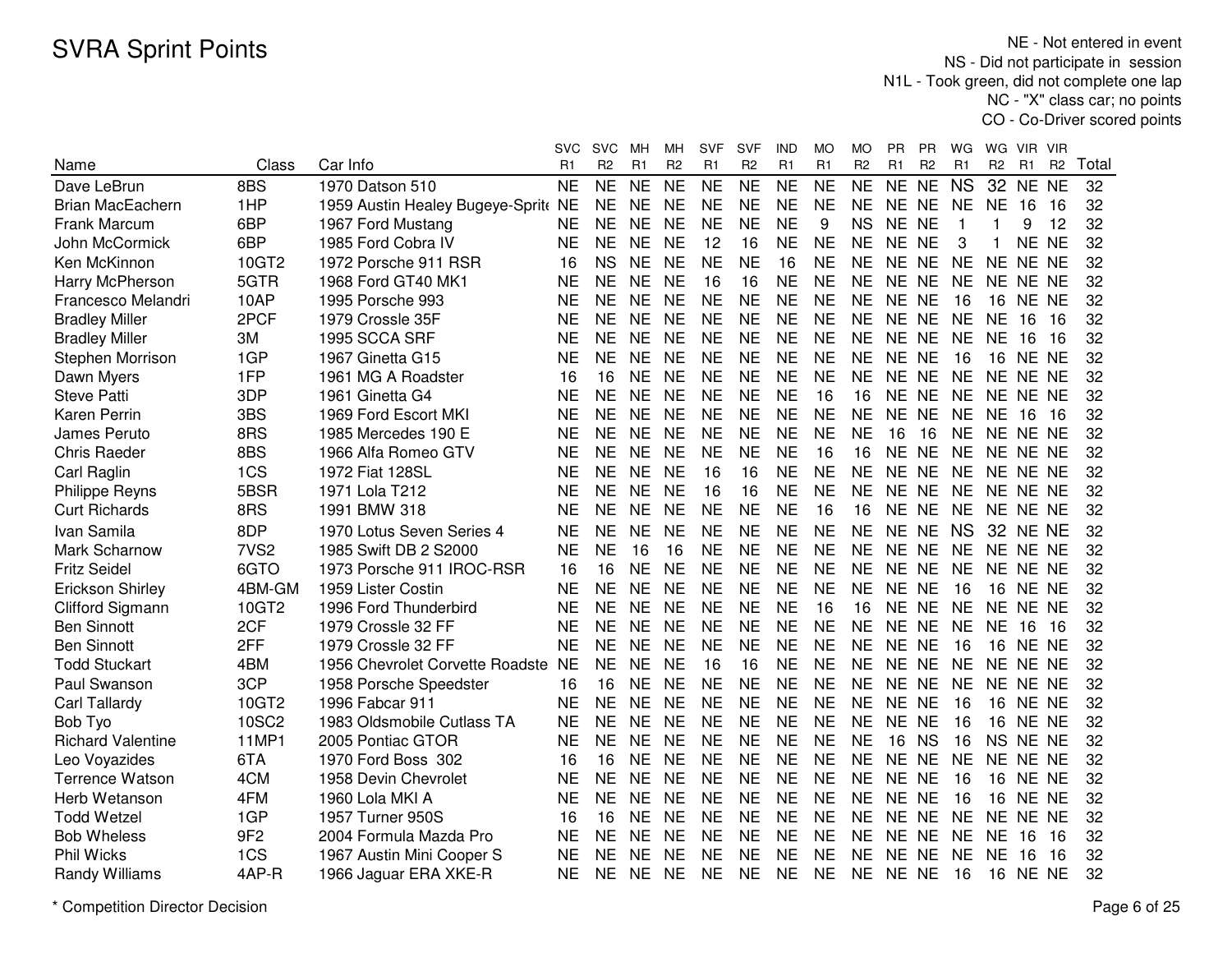NE - Not entered in event NS - Did not participate in session N1L - Took green, did not complete one lap NC - "X" class car; no pointsCO - Co-Driver scored points

|                         |                  |                          | svc       | <b>SVC</b>     | ΜН        | мн             | SVF            | SVF            | IND            | МO             | MO             | PR        | PR.            | WG        | WG              | <b>VIR</b>     | - VIR          |                 |
|-------------------------|------------------|--------------------------|-----------|----------------|-----------|----------------|----------------|----------------|----------------|----------------|----------------|-----------|----------------|-----------|-----------------|----------------|----------------|-----------------|
| Name                    | Class            | Car Info                 | R1        | R <sub>2</sub> | R1        | R <sub>2</sub> | R <sub>1</sub> | R <sub>2</sub> | R1             | R <sub>1</sub> | R <sub>2</sub> | R1        | R <sub>2</sub> | R1        | R <sub>2</sub>  | R <sub>1</sub> | R <sub>2</sub> | Total           |
| <b>Jeff Wright</b>      | 9FB              | 1978 Chevron B45 FA      | <b>NE</b> | NE             | <b>NE</b> | <b>NE</b>      | NE             | NE             | NE             | NE             | NE             | NE        | NE             | NE        | NE              | 16             | 16             | $\overline{32}$ |
| Christian Zugel         | 11GTP1           | 1986 Porsche 962         | 16        | 16             | <b>NE</b> | <b>NE</b>      | <b>NE</b>      | <b>NE</b>      | <b>NE</b>      | <b>NE</b>      | <b>NE</b>      | NE.       | <b>NE</b>      | <b>NE</b> |                 | NE NE          | <b>NE</b>      | 32              |
| <b>Andrew Barron</b>    | 2FF              | 1969 Lotus 61            | <b>NE</b> | <b>NE</b>      | <b>NE</b> | <b>NE</b>      | <b>NE</b>      | <b>NE</b>      | 6              | <b>NE</b>      | <b>NE</b>      | <b>NE</b> | <b>NE</b>      | <b>NE</b> | <b>NE</b>       | 9              | 16             | 31              |
| <b>Charles Darrow</b>   | 3EP              | 1967 Triumph Spitfire    | <b>NE</b> | <b>NE</b>      | <b>NE</b> | <b>NE</b>      | <b>NE</b>      | <b>NE</b>      | <b>NE</b>      | <b>NE</b>      | <b>NE</b>      | 16        | <b>NS</b>      | 3         | 6               | 2              | 4              | 31              |
| Clair Schwendeman       | 6AP              | 1968 Chevrolet Corvette  | 6         | 7              | <b>NE</b> | <b>NE</b>      | <b>NE</b>      | <b>NE</b>      | $\overline{7}$ | <b>NE</b>      | <b>NE</b>      | <b>NE</b> | <b>NE</b>      | 4         | 7               | <b>NE</b>      | <b>NE</b>      | 31              |
| Jim Steinmetz           | 2FF              | 1969 Merlyn 11A          | <b>NE</b> | <b>NE</b>      | <b>NE</b> | <b>NE</b>      | <b>NE</b>      | <b>NE</b>      | <b>NE</b>      | <b>NE</b>      | <b>NE</b>      |           | NE NE          | 7         | 9               | 6              | 9              | 31              |
| Mike Blair              | 8RS              | 1972 BMW 2002            | <b>NE</b> | <b>NE</b>      | <b>NE</b> | <b>NE</b>      | <b>NE</b>      | <b>NE</b>      | <b>NE</b>      | 12             | 12             |           | NE NE          | <b>NE</b> | <b>NE</b>       | 6              | <b>NS</b>      | 30              |
| Allen Goode             | 3DP              | 1967 Triumph TR4A        | <b>NE</b> | <b>NE</b>      | <b>NE</b> | <b>NE</b>      | <b>NE</b>      | <b>NE</b>      | 7              | <b>NE</b>      | <b>NE</b>      |           | NE NE          | 4         | 6               | 7              | 6              | 30              |
| Dan McChesney           | 6GTU             | 1973 Porsche 911 RS      | <b>NE</b> | <b>NE</b>      | <b>NE</b> | <b>NE</b>      | <b>NE</b>      | <b>NE</b>      | <b>NE</b>      | <b>NE</b>      | <b>NE</b>      |           | NE NE          | 12        | 6               | 12             | <b>NE</b>      | 30              |
| Pete Padley             | 7HS2             | 1986 March-Apache S-2000 | 12        | 9              | <b>NE</b> | <b>NE</b>      | <b>NE</b>      | <b>NE</b>      | <b>NE</b>      | <b>NE</b>      | <b>NE</b>      |           | NE NE          | <b>NE</b> | <b>NE</b>       | 9              | <b>NS</b>      | 30              |
| James Bradley           | 6TA              | 1967 Chevrolet Camaro    | <b>NE</b> | <b>NE</b>      | <b>NE</b> | <b>NE</b>      | 12             | 12             | 5              | <b>NE</b>      | <b>NE</b>      | <b>NE</b> | <b>NE</b>      | <b>NE</b> | <b>NE</b>       | NE NE          |                | 29              |
| David Jacobs            | 5ASR             | 1966 Lola T70 MKII       | <b>NE</b> | <b>NE</b>      | <b>NE</b> | <b>NE</b>      | <b>NE</b>      | <b>NE</b>      | 1              | 12             | 16             | <b>NE</b> | <b>NE</b>      | <b>NE</b> | <b>NE</b>       | NE NE          |                | 29              |
| Michael Kaleel          | 5FM              | 1964 Lotus 23B           | <b>NE</b> | <b>NE</b>      | <b>NE</b> | <b>NE</b>      | <b>NE</b>      | <b>NE</b>      | 5              | <b>NE</b>      | <b>NE</b>      | <b>NE</b> | <b>NE</b>      | 12        | 12 <sup>2</sup> | NE NE          |                | 29              |
| George Calfo            | 10GT2            | 1992 Porsche 911         | 12        | 16             | <b>NE</b> | <b>NE</b>      | <b>NE</b>      | <b>NE</b>      | <b>NE</b>      | <b>NE</b>      | <b>NE</b>      |           | NE NE          | <b>NE</b> | NE NE NE        |                |                | 28              |
| <b>Richard Cloutier</b> | 6GT <sub>2</sub> | 1965 Ford Mustang        | <b>NE</b> | <b>NE</b>      | <b>NE</b> | <b>NE</b>      | <b>NE</b>      | <b>NE</b>      | 16             | <b>NE</b>      | <b>NE</b>      | <b>NE</b> | <b>NE</b>      | 12        | <b>NS</b>       | NE NE          |                | 28              |
| Ceasar Cone             | 3CP              | 1967 Alfa Romeo Duetto   | 5         | 5              | <b>NE</b> | <b>NE</b>      | <b>NE</b>      | <b>NE</b>      | <b>NE</b>      | 9              | 9              | <b>NE</b> | <b>NE</b>      | <b>NE</b> | NE.             | NE NE          |                | 28              |
| Dudley Cunningham       | 7ASR             | 1975 Toj SC205           | <b>NE</b> | <b>NE</b>      | <b>NE</b> | <b>NE</b>      | <b>NE</b>      | <b>NE</b>      | 4              | <b>NE</b>      | <b>NE</b>      | <b>NE</b> | <b>NE</b>      | 12        | 12              | NE NE          |                | 28              |
| <b>Jack Dinehart</b>    | 9F <sub>2</sub>  | 1995 Van Dieman F2000    | <b>NE</b> | <b>NE</b>      | <b>NE</b> | <b>NE</b>      | <b>NE</b>      | <b>NE</b>      | <b>NE</b>      | <b>NE</b>      | <b>NE</b>      | <b>NE</b> | <b>NE</b>      | 12        | 16              | NE NE          |                | 28              |
| <b>Charlie Dolan</b>    | 1FP              | 1957 MG A                | <b>NE</b> | <b>NE</b>      | <b>NE</b> | <b>NE</b>      | <b>NE</b>      | <b>NE</b>      | <b>NE</b>      | <b>NE</b>      | <b>NE</b>      |           | NE NE          | <b>NE</b> | <b>NE</b>       | 16             | 12             | 28              |
| Tom Entsminger          | 6GTU             | 1974 Datsun 240Z         | 12        | 16             | <b>NE</b> | <b>NE</b>      | <b>NE</b>      | <b>NE</b>      | <b>NE</b>      | <b>NE</b>      | <b>NE</b>      |           | NE NE          | <b>NE</b> | <b>NE</b>       | NE NE          |                | 28              |
| V Carl George           | 1FP              | 1959 MG A                | <b>NE</b> | <b>NE</b>      | <b>NE</b> | <b>NE</b>      | <b>NE</b>      | <b>NE</b>      | 9              | <b>NE</b>      | <b>NE</b>      |           | NE NE          | 6         | 1               | 7              | 5              | 28              |
| <b>Charles Gladle</b>   | 6GTO             | 1970 Porsche 914/6       | <b>NE</b> | <b>NE</b>      | <b>NE</b> | <b>NE</b>      | <b>NE</b>      | <b>NE</b>      | <b>NE</b>      | <b>NE</b>      | NE             | 1         | 16             | 6         | 5               | NE NE          |                | 28              |
| David Gussack           | 3EP              | 1963 Triumph Spitfire    | <b>NE</b> | <b>NE</b>      | <b>NE</b> | <b>NE</b>      | <b>NE</b>      | <b>NE</b>      | <b>NE</b>      | <b>NE</b>      | <b>NE</b>      | <b>NE</b> | <b>NE</b>      | <b>NE</b> | <b>NE</b>       | 12             | - 16           | 28              |
| Gary Hagopian           | 4CM              | 1963 Jaguar XKE Coupe    | 16        | 12             | <b>NE</b> | <b>NE</b>      | <b>NE</b>      | <b>NE</b>      | <b>NE</b>      | <b>NE</b>      | <b>NE</b>      | <b>NE</b> | <b>NE</b>      | <b>NE</b> | <b>NE</b>       | NE NE          |                | 28              |
| Scott Hughes            | 10BP             | 1996 BMW E36 320i        | <b>NE</b> | <b>NE</b>      | <b>NE</b> | <b>NE</b>      | <b>NE</b>      | <b>NE</b>      | <b>NE</b>      | 12             | 16             | <b>NE</b> | <b>NE</b>      | <b>NE</b> | NE.             | NE NE          |                | 28              |
| <b>Charles Jones</b>    | 1F               | 1966 Zink C5 FV          | <b>NE</b> | <b>NE</b>      | <b>NE</b> | <b>NE</b>      | <b>NE</b>      | <b>NE</b>      | <b>NE</b>      | <b>NE</b>      | <b>NE</b>      | <b>NE</b> | <b>NE</b>      | <b>NE</b> | <b>NE</b>       | 12             | 16             | 28              |
| Marcus Jones            | 1F               | 1966 Zink C4 FV          | <b>NE</b> | <b>NE</b>      | <b>NE</b> | <b>NE</b>      | <b>NE</b>      | <b>NE</b>      | <b>NE</b>      | <b>NE</b>      | <b>NE</b>      | <b>NE</b> | <b>NE</b>      | <b>NE</b> | <b>NE</b>       | 16             | 12             | 28              |
| <b>Tom Lehmkuhl</b>     | <b>7S2</b>       | 2002 Carbir CS2          | <b>NE</b> | <b>NE</b>      | <b>NE</b> | <b>NE</b>      | 9              | 9              | 9              | -1             | <b>NS</b>      |           | NE NE          | <b>NE</b> |                 | NE NE NE       |                | 28              |
| Frankie Montecalvo      | 11MP2            | 2002 Porsche GT3-RS      | 12        | 16             | <b>NE</b> | <b>NE</b>      | <b>NE</b>      | <b>NE</b>      | <b>NE</b>      | <b>NE</b>      | <b>NE</b>      | <b>NE</b> | <b>NE</b>      | <b>NE</b> |                 | NE NE NE       |                | 28              |
| Paul Morgan             | 9F <sub>2</sub>  | 1987 Swift DB4           | <b>NE</b> | <b>NE</b>      | <b>NE</b> | <b>NE</b>      | 16             | 12             | <b>NE</b>      | <b>NE</b>      | <b>NE</b>      | <b>NE</b> | <b>NE</b>      | <b>NE</b> | <b>NE</b>       | NE NE          |                | 28              |
| David Putz              | 5BSR             | 1971 Royale RP4A         | <b>NE</b> | <b>NE</b>      | <b>NE</b> | <b>NE</b>      | 12             | 9              | 7              | <b>NE</b>      | <b>NE</b>      | <b>NE</b> | <b>NE</b>      | <b>NE</b> | NE.             | NE NE          |                | 28              |
| Joel Quadracci          | 2FB              | 1969 Brabham BT29        | <b>NE</b> | <b>NE</b>      | <b>NE</b> | <b>NE</b>      | 12             | 16             | <b>NE</b>      | <b>NE</b>      | <b>NE</b>      | <b>NE</b> | <b>NE</b>      | <b>NE</b> | <b>NE</b>       | NE NE          |                | 28              |
| <b>Fritz Seidel</b>     | 7VS <sub>2</sub> | 1987 Swift DB2           | <b>NE</b> | <b>NE</b>      | <b>NE</b> | <b>NE</b>      | 12             | 16             | <b>NE</b>      | <b>NE</b>      | <b>NE</b>      | <b>NE</b> | <b>NE</b>      | <b>NE</b> | <b>NE</b>       | NE NE          |                | 28              |
| Kermit Upton            | 6MP              | 1988 BMW M3              | <b>NE</b> | <b>NE</b>      | <b>NE</b> | <b>NE</b>      | <b>NE</b>      | <b>NE</b>      | <b>NE</b>      | <b>NE</b>      | <b>NE</b>      |           | NE NE          | 16        | 12              | NE NE          |                | 28              |
| Hans Warner             | 6GTO             | 1970 Porsche 911 RSR     | <b>NE</b> | <b>NE</b>      | <b>NE</b> | <b>NE</b>      | <b>NE</b>      | <b>NE</b>      | <b>NE</b>      | <b>NE</b>      | <b>NE</b>      |           | NE NE          | 12        | 16              | NE NE          |                | 28              |
| Denny Wilson            | 3CP              | 1962 Lotus Super 7       | NE        | ΝE             | <b>NE</b> | <b>NE</b>      | <b>NE</b>      | <b>NE</b>      | <b>NE</b>      | <b>NE</b>      | ΝE             | NE.       | NE.            | <b>NE</b> | <b>NE</b>       | 12             | - 16           | 28              |
| Lilo Zicron             | 5ASR             | 1967 Lola T70            | ΝE        | NE.            | <b>NE</b> | <b>NE</b>      | <b>NE</b>      | ΝE             | 7              | 9              | 12             |           | NE NE          | <b>NE</b> | NE NE NE        |                |                | 28              |
|                         |                  |                          |           |                |           |                |                |                |                |                |                |           |                |           |                 |                |                |                 |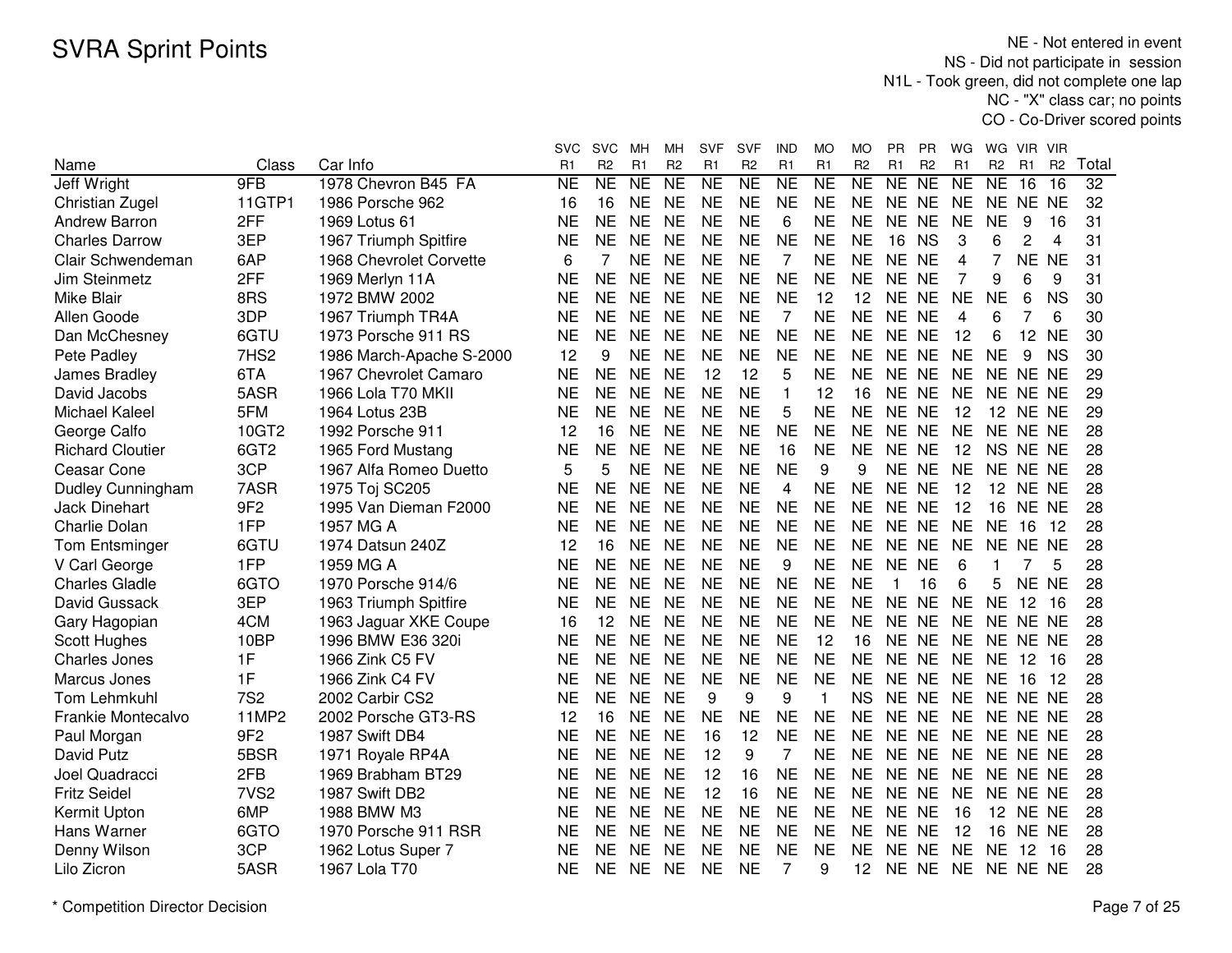NE - Not entered in event NS - Did not participate in session N1L - Took green, did not complete one lap NC - "X" class car; no pointsCO - Co-Driver scored points

|                         |              |                                     | svc          | <b>SVC</b>             | мн        | MН             | <b>SVF</b>       | <b>SVF</b>     | IND          | MO                     | MО             | PR        | PR             | WG        | WG              | VIR.            | -VIR           |       |
|-------------------------|--------------|-------------------------------------|--------------|------------------------|-----------|----------------|------------------|----------------|--------------|------------------------|----------------|-----------|----------------|-----------|-----------------|-----------------|----------------|-------|
| Name                    | Class        | Car Info                            | R1           | R <sub>2</sub>         | R1        | R <sub>2</sub> | R <sub>1</sub>   | R <sub>2</sub> | R1           | R <sub>1</sub>         | R <sub>2</sub> | R1        | R <sub>2</sub> | R1        | R <sub>2</sub>  | R1              | R <sub>2</sub> | Total |
| Steve Grundahl          | 6GTU         | 1972 Porsche 911                    | <b>NE</b>    | $\overline{\text{NE}}$ | <b>NE</b> | NE             | 9                | 9              | 9            | $\overline{\text{NE}}$ | NE             | NE        | NE             | NE        | <b>NE</b>       | NE NE           |                | 27    |
| Art Hebert              | 2FJR1        | 1963 Lola Mk5A                      | <b>NE</b>    | <b>NE</b>              | <b>NE</b> | <b>NE</b>      | <b>NE</b>        | <b>NE</b>      | 16           | <b>NE</b>              | <b>NE</b>      | NE NE     |                | 5         | 6               | NE NE           |                | 27    |
| <b>Maurice Hull</b>     | 10SC3        | 2006 Dodge Charger                  | <b>NE</b>    | <b>NE</b>              | <b>NE</b> | <b>NE</b>      | <b>NE</b>        | <b>NE</b>      | 6            | <b>NE</b>              | <b>NE</b>      | NE NE     |                | <b>NE</b> | <b>NE</b>       | 9               | 12             | 27    |
| Joseph Moran            | <b>7S2</b>   | 1998 Carbir CS2                     | <b>NE</b>    | <b>NE</b>              | <b>NE</b> | <b>NE</b>      | <b>NE</b>        | <b>NE</b>      | <b>NE</b>    | 7                      | <b>NS</b>      | NE NE     |                | <b>NE</b> | 9               | 5               | 6              | 27    |
| Chip Halverson          | 7BSR         | 1976 Chevron B36                    | 9            | 9                      | <b>NE</b> | <b>NE</b>      | 7                | <b>NS</b>      | 1            | <b>NE</b>              | <b>NE</b>      | NE NE     |                | <b>NE</b> | NE NC NS        |                 |                | 26    |
| Larry Ligas             | 6AP          | 1961 Jaguar XKE                     | 12           | 9                      | <b>NE</b> | <b>NE</b>      | <b>NE</b>        | <b>NE</b>      | 4            | <b>NE</b>              | <b>NE</b>      | NE NE     |                | -1        |                 | NS NE NE        |                | 26    |
| <b>Allan Robbins</b>    | 8BP          | 1970 Datsun 240Z                    | 3            | 5                      | <b>NE</b> | <b>NE</b>      | <b>NE</b>        | <b>NE</b>      | <b>NE</b>    | <b>NE</b>              | <b>NE</b>      | NE NE     |                | <b>NS</b> |                 | <b>18 NE NE</b> |                | 26    |
| Don Soenen              | <b>10SC3</b> | 1998 Ford Taurus                    | NE           | NE                     | <b>NE</b> | <b>NE</b>      | <b>NE</b>        | <b>NE</b>      | 9            | 1.                     | 16             | NE NE     |                | <b>NE</b> | NE NE NE        |                 |                | 26    |
| <b>Bill Abel</b>        | 7ASR         | 1990 Dodge Shelby Can-Am            | <b>NE</b>    | <b>NE</b>              | <b>NE</b> | <b>NE</b>      | 16               | <b>NS</b>      | 9            | <b>NE</b>              | <b>NE</b>      | NE NE     |                | <b>NE</b> |                 | NE NE NE        |                | 25    |
| Dotti Bechtol           | 8DP          | 1972 Alfa Romeo Spider              | <b>NE</b>    | <b>NE</b>              | <b>NE</b> | <b>NE</b>      | <b>NE</b>        | <b>NE</b>      | 9            | <b>NE</b>              | <b>NE</b>      | NE NE     |                | <b>NE</b> | NE.             | 16 NS           |                | 25    |
| <b>Stanley Crawford</b> | 10GT2        | 1973 Porsche 911 RSR                | <b>NE</b>    | <b>NE</b>              | <b>NE</b> | <b>NE</b>      | <b>NE</b>        | <b>NE</b>      | 6            | 7                      | 12             | NE NE     |                | <b>NE</b> | NE NE NE        |                 |                | 25    |
| Scott Fohrman           | 3DP          | 1964 MG B                           | <b>NE</b>    | <b>NE</b>              | <b>NE</b> | <b>NE</b>      | <b>NE</b>        | <b>NE</b>      | <b>NE</b>    | <b>NE</b>              | <b>NE</b>      | NE NE     |                | 9         | 16              | NE NE           |                | 25    |
| <b>Keith Frieser</b>    | 7BSR         | 1972 Lola T290                      | <b>NE</b>    | <b>NE</b>              | <b>NE</b> | <b>NE</b>      | <b>NE</b>        | <b>NE</b>      | 9            | 16                     | <b>NS</b>      | NE NE     |                | <b>NE</b> | NE NE NE        |                 |                | 25    |
| Peter Giddings          | <b>PWA</b>   | 1931 Alfa Romeo Tipo B P3           | <b>NE</b>    | <b>NE</b>              | <b>NE</b> | <b>NE</b>      | <b>NE</b>        | <b>NE</b>      | 9            | <b>NE</b>              | <b>NE</b>      | NE NE     |                | <b>NE</b> | 16              | NE NE           |                | 25    |
| <b>Bruce Hamilton</b>   | 2FB          | 1970 Brabham BT 36                  | <b>NE</b>    | <b>NE</b>              | <b>NE</b> | <b>NE</b>      | <b>NE</b>        | <b>NE</b>      | <b>NE</b>    | <b>NE</b>              | <b>NE</b>      | NE NE     |                | 9         | 16              | NE NE           |                | 25    |
| Lisa Hansen             | 8BP          | 1969 Porsche 911S                   | 1            | 12                     | <b>NE</b> | <b>NE</b>      | N <sub>1</sub> L | 12             | <b>NE</b>    | <b>NE</b>              | <b>NE</b>      | NE NE     |                | <b>NE</b> |                 | NE NE NE        |                | 25    |
| Gordon Johnson          | 10SC3        | 2000 Ford Taurus                    | <b>NE</b>    | <b>NE</b>              | <b>NE</b> | <b>NE</b>      | <b>NE</b>        | <b>NE</b>      | 1            | <b>NE</b>              | <b>NE</b>      | NE NE     |                | 12        | 12              | NE NE           |                | 25    |
| Derek Jones             | 7BSR         | 1971 Chevron B19                    | $\mathbf{1}$ | <b>NS</b>              | <b>NE</b> | <b>NE</b>      | <b>NE</b>        | <b>NE</b>      | <b>NE</b>    | <b>NE</b>              | <b>NE</b>      | NE NE     |                | 12        | 12              | NE NE           |                | 25    |
| <b>Richard Milburn</b>  | 4AP          | 1966 Jaguar XKE                     | <b>NE</b>    | <b>NE</b>              | <b>NE</b> | <b>NE</b>      | <b>NE</b>        | <b>NE</b>      | $\mathbf{1}$ | 12                     | 12             | NE NE     |                | <b>NE</b> | NE NE NE        |                 |                | 25    |
| Peter Nielsen           | 1F           | 1965 Autodynamics MK III            | <b>NE</b>    | <b>NE</b>              | <b>NE</b> | <b>NE</b>      | <b>NE</b>        | <b>NE</b>      | <b>NE</b>    | <b>NE</b>              | <b>NE</b>      | NE NE     |                | 16        | 9               | NE NE           |                | 25    |
| <b>Tony Parella</b>     | 6BP          | 1972 Chevrolet Corvette             | 12           | 6                      | <b>NS</b> | <b>NS</b>      | <b>NE</b>        | <b>NE</b>      | <b>NS</b>    | <b>NS</b>              | <b>NS</b>      | NE NE     |                | <b>NS</b> | <b>NS</b>       | 7               | <b>NS</b>      | 25    |
| <b>David Roberts</b>    | 6TA          | 1969 Chevrolet Camaro               | 12           | 12                     | <b>NE</b> | <b>NE</b>      | <b>NE</b>        | <b>NE</b>      | $\mathbf{1}$ | <b>NE</b>              | <b>NE</b>      | NE NE     |                | <b>NE</b> | NE NE NE        |                 |                | 25    |
| <b>Tom Shelton</b>      | 5ASR         | 1965 Lola T70                       | NE           | <b>NE</b>              | <b>NE</b> | <b>NE</b>      | <b>NE</b>        | <b>NE</b>      | <b>NE</b>    | 16                     | <b>NS</b>      | NE NE     |                | <b>NE</b> | <b>NE</b>       | 9               | <b>NS</b>      | 25    |
| <b>Robert Sherwood</b>  | <b>7S2</b>   | 2002 Carbir CS2                     | <b>NE</b>    | <b>NE</b>              | <b>NE</b> | <b>NE</b>      | <b>NE</b>        | <b>NE</b>      | <b>NE</b>    | 16                     | 9              | NE NE     |                | <b>NE</b> | NE NE NE        |                 |                | 25    |
| Joe Tauro               | 9F1          | 2006 Swift 16a                      | 9            |                        | <b>NE</b> | <b>NE</b>      | <b>NE</b>        | <b>NE</b>      | <b>NE</b>    | <b>NE</b>              | <b>NE</b>      | NE NE     |                | <b>NE</b> | <b>NE</b>       | 5               | 4              | 25    |
| David Allison           | 2FF          | 1969 Alexis MK15                    | <b>NE</b>    | <b>NE</b>              | <b>NE</b> | <b>NE</b>      | <b>NE</b>        | <b>NE</b>      | <b>NE</b>    | <b>NE</b>              | <b>NE</b>      | NE NE     |                | <b>NE</b> | <b>NE</b>       | 12              | 12             | 24    |
| <b>Rick Balsley</b>     | 5FM          | 1962 Lotus 23B                      | <b>NE</b>    | <b>NE</b>              | <b>NE</b> | <b>NE</b>      | 12               | 12             | <b>NS</b>    | <b>NE</b>              | <b>NE</b>      | <b>NE</b> | <b>NE</b>      | <b>NE</b> | NE NE NE        |                 |                | 24    |
| <b>Peter Baselice</b>   | 6TA          | 1970 Ford Boss 302                  | <b>NE</b>    | <b>NE</b>              | <b>NE</b> | <b>NE</b>      | <b>NE</b>        | <b>NE</b>      | <b>NE</b>    | <b>NE</b>              | <b>NE</b>      | 12        | 12             | <b>NE</b> | NE NE NE        |                 |                | 24    |
| <b>Robert Bodin</b>     | 8CP          | 1964 Lotus Elan                     | 12           | 12                     | <b>NE</b> | <b>NE</b>      | <b>NE</b>        | <b>NE</b>      | <b>NE</b>    | <b>NE</b>              | <b>NE</b>      | NE NE     |                | <b>NE</b> |                 | NE NE NE        |                | 24    |
| <b>Robert Boller</b>    | 9FA          | 1975 Chevron B29                    | <b>NE</b>    | <b>NE</b>              | <b>NE</b> | <b>NE</b>      | 12               | 12             | <b>NE</b>    | <b>NE</b>              | <b>NE</b>      | <b>NE</b> | <b>NE</b>      | <b>NE</b> |                 | NE NE NE        |                | 24    |
| Mark Brannon            | <b>7S2</b>   | 1989 Swift DB5                      | <b>NE</b>    | <b>NE</b>              | <b>NE</b> | <b>NE</b>      | <b>NE</b>        | <b>NE</b>      | <b>NE</b>    | <b>NE</b>              | <b>NE</b>      | NE NE     |                | 12        | 12              | NE NE           |                | 24    |
| Ross Bremer             | 3BS          | 1968 Euro.Ford Escort MKI           | <b>NE</b>    | <b>NE</b>              | <b>NE</b> | <b>NE</b>      | <b>NE</b>        | <b>NE</b>      | <b>NE</b>    | <b>NE</b>              | <b>NE</b>      | NE NE     |                | 12        | 12              | NE NE           |                | 24    |
| Randy Byboth            | 1FP          | 1964 MG Midget                      | <b>NE</b>    | <b>NE</b>              | <b>NE</b> | <b>NE</b>      | <b>NE</b>        | <b>NE</b>      | <b>NE</b>    | <b>NE</b>              | <b>NE</b>      | NE NE     |                | 12        | 12              | NE NE           |                | 24    |
| <b>Larry Coste</b>      | 1CS          | 1965 Mini Cooper S                  | <b>NE</b>    | <b>NE</b>              | <b>NE</b> | <b>NE</b>      | <b>NE</b>        | <b>NE</b>      | <b>NE</b>    | <b>NE</b>              | <b>NE</b>      | NE NE     |                | 12        | 12 <sub>2</sub> | NE NE           |                | 24    |
| John Daniels Jr.        | 1GP          | 1959 Austin Healy Sprite (Speedv NE |              | <b>NE</b>              | <b>NE</b> | <b>NE</b>      | <b>NE</b>        | <b>NE</b>      | <b>NE</b>    | <b>NE</b>              | <b>NE</b>      | NE NE     |                | 12        |                 | <b>12 NE NE</b> |                | 24    |
| Jerald Dulski           | 8BP          | 1972 Datsun 240Z                    | <b>NE</b>    | <b>NE</b>              | <b>NE</b> | <b>NE</b>      | <b>NE</b>        | <b>NE</b>      | <b>NE</b>    | <b>NE</b>              | <b>NE</b>      | NE NE     |                | <b>NS</b> | 24              | NE NE           |                | 24    |
| Scott Fairchild         | 2CF          | 1978 Zink Z-10                      | <b>NE</b>    | <b>NE</b>              | <b>NE</b> | <b>NE</b>      | <b>NE</b>        | <b>NE</b>      | <b>NE</b>    | <b>NE</b>              | <b>NE</b>      | NE NE     |                | <b>NE</b> | NE 12           |                 | 12             | 24    |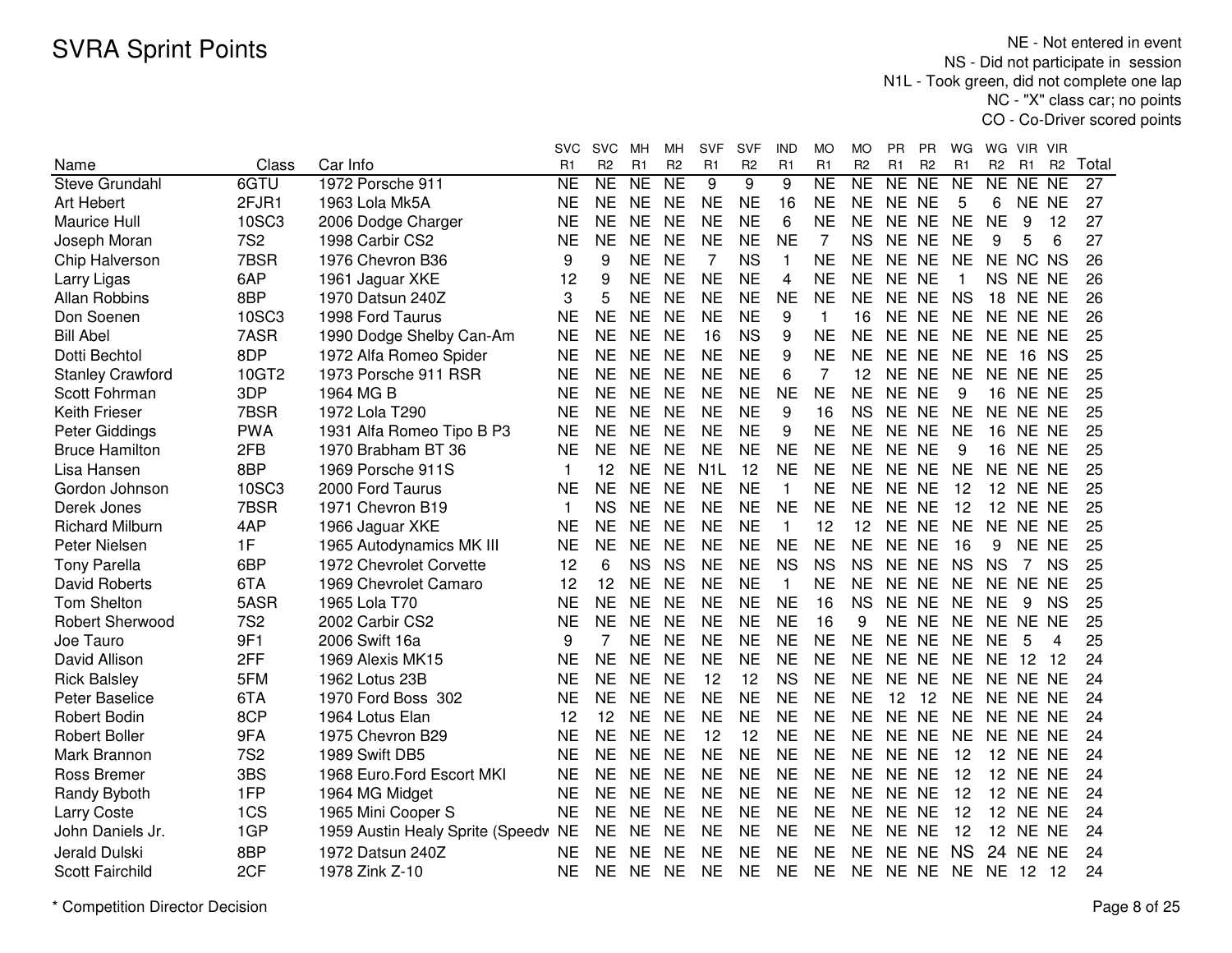NE - Not entered in event NS - Did not participate in session N1L - Took green, did not complete one lap NC - "X" class car; no pointsCO - Co-Driver scored points

|                          |                  |                                    | svc            | <b>SVC</b>          | мн              | MН             | <b>SVF</b>          | SVF                    | <b>IND</b>          | МO        | MO              | PR.       | <b>PR</b>           | WG              | WG              | VIR.              | <b>VIR</b>     |       |
|--------------------------|------------------|------------------------------------|----------------|---------------------|-----------------|----------------|---------------------|------------------------|---------------------|-----------|-----------------|-----------|---------------------|-----------------|-----------------|-------------------|----------------|-------|
| Name                     | Class            | Car Info                           | R1             | R <sub>2</sub>      | R1              | R <sub>2</sub> | R1                  | R <sub>2</sub>         | R1                  | R1        | R <sub>2</sub>  | R1        | R <sub>2</sub>      | R1              | R <sub>2</sub>  | R <sub>1</sub>    | R <sub>2</sub> | Total |
| <b>Bill Feaster</b>      | 10MP             | 2001 Panoz GTS                     | <b>NE</b>      | $\overline{\sf NE}$ | $\overline{NE}$ | NE             | $\overline{\sf NE}$ | $\overline{\text{NE}}$ | $\overline{\sf NE}$ | 12        | $\overline{12}$ | NE        | $\overline{\sf NE}$ | $\overline{NE}$ | NE              | $\overline{NE}$   | <b>NE</b>      | 24    |
| <b>Steve Gesse</b>       | 8BS              | 1967 BMW 1600-2                    | <b>NE</b>      | <b>NE</b>           | <b>NE</b>       | <b>NE</b>      | 12                  | 12                     | <b>NE</b>           | <b>NE</b> | <b>NE</b>       | NE NE     |                     | <b>NE</b>       | NE NE NE        |                   |                | 24    |
| Gary Glojek              | 3EP              | 1970 Porsche 914/4                 | <b>NE</b>      | <b>NE</b>           | <b>NE</b>       | <b>NE</b>      | 12                  | 12                     | <b>NE</b>           | <b>NE</b> | <b>NE</b>       | NE NE     |                     | <b>NE</b>       | NE NE NE        |                   |                | 24    |
| Steve Grabski            | 8BS              | 1968 Volvo 122                     | <b>NE</b>      | <b>NE</b>           | <b>NE</b>       | <b>NE</b>      | <b>NE</b>           | <b>NE</b>              | <b>NE</b>           | <b>NE</b> | <b>NE</b>       | NE NE     |                     | <b>NS</b>       |                 | <b>24 NE NE</b>   |                | 24    |
| <b>Christopher Gross</b> | 1HP              | 1960 Austin Healey Bugeye-Sprit NE |                | NE                  | <b>NE</b>       | <b>NE</b>      | <b>NE</b>           | <b>NE</b>              | <b>NE</b>           | <b>NE</b> | <b>NE</b>       | NE NE     |                     | <b>NE</b>       | <b>NE</b>       | $12 \overline{ }$ | 12             | 24    |
| <b>Tom Haacker</b>       | 11GTP1           | 1986 Porsche 962                   | 12             | 12                  | <b>NE</b>       | <b>NE</b>      | <b>NE</b>           | <b>NE</b>              | <b>NE</b>           | <b>NE</b> | <b>NE</b>       | NE NE     |                     | <b>NE</b>       | NE NE           |                   | <b>NE</b>      | 24    |
| Phil Lamont              | 2FJ2             | 1960 Lotus 18                      | <b>NE</b>      | <b>NE</b>           | <b>NE</b>       | <b>NE</b>      | <b>NE</b>           | <b>NE</b>              | <b>NE</b>           | <b>NE</b> | <b>NE</b>       | NE NE     |                     | 12              |                 | <b>12 NE NE</b>   |                | 24    |
| Bob Lamontagne           | 2PCF             | 1984 Sparton Formula Ford          | <b>NE</b>      | <b>NE</b>           | <b>NE</b>       | <b>NE</b>      | <b>NE</b>           | <b>NE</b>              | <b>NE</b>           | <b>NE</b> | <b>NE</b>       | NE NE     |                     | <b>NE</b>       | <b>NE</b>       | 12                | 12             | 24    |
| Gordon Medenica          | 9FA              | 1978 March BMW 782                 | <b>NE</b>      | <b>NE</b>           | <b>NE</b>       | <b>NE</b>      | <b>NE</b>           | <b>NE</b>              | <b>NE</b>           | <b>NE</b> | <b>NE</b>       | NE NE     |                     | 12              |                 | <b>12 NE NE</b>   |                | 24    |
| <b>Trevor Miller</b>     | 2FVS             | 1991 Womer EV3                     | <b>NE</b>      | <b>NE</b>           | <b>NE</b>       | <b>NE</b>      | <b>NE</b>           | <b>NE</b>              | <b>NE</b>           | <b>NE</b> | <b>NE</b>       | NE NE     |                     | 12              |                 | <b>12 NE NE</b>   |                | 24    |
| <b>Bernard Nevoral</b>   | 8AP              | 1967 Lotus Super 7                 | <b>NE</b>      | <b>NE</b>           | <b>NE</b>       | <b>NE</b>      | 12                  | 12                     | <b>NE</b>           | <b>NE</b> | <b>NE</b>       | NE NE     |                     | <b>NE</b>       | NE NE NE        |                   |                | 24    |
| <b>Allen Noveck</b>      | 10BP             | 1992 Porsche 964 Cup               | <b>NE</b>      | <b>NE</b>           | <b>NE</b>       | <b>NE</b>      | <b>NE</b>           | <b>NE</b>              | <b>NE</b>           | <b>NE</b> | <b>NE</b>       | NE NE     |                     | 12              |                 | <b>12 NE NE</b>   |                | 24    |
| Henry Payne IV           | 7VS <sub>2</sub> | 1985 Lola T596                     | <b>NE</b>      | <b>NE</b>           | <b>NE</b>       | <b>NE</b>      | <b>NE</b>           | <b>NE</b>              | 9                   | 4         | 1               | NE NE     |                     | <b>NE</b>       | <b>NE</b>       |                   | 9              | 24    |
| Jim Perry                | 3DP              | 1962 Volvo P1800                   | <b>NE</b>      | <b>NE</b>           | <b>NE</b>       | <b>NE</b>      | 12                  | 12                     | <b>NE</b>           | <b>NE</b> | <b>NE</b>       | NE NE     |                     | <b>NE</b>       | NE NE NE        |                   |                | 24    |
| Michael Popp             | 2FF              | 1972 Merlyn MK20                   | <b>NE</b>      | <b>NE</b>           | <b>NE</b>       | <b>NE</b>      | 12                  | 12                     | <b>NE</b>           | <b>NE</b> | <b>NE</b>       | NE NE     |                     | <b>NE</b>       | NE NE NE        |                   |                | 24    |
| Joseph Riolo             | 8AP              | 1972 Datsun 240Z                   | 12             | 12                  | <b>NE</b>       | <b>NE</b>      | <b>NE</b>           | <b>NE</b>              | <b>NE</b>           | <b>NE</b> | <b>NE</b>       | NE NE     |                     | <b>NE</b>       | NE NE NE        |                   |                | 24    |
| <b>David Roberts</b>     | 11MP1            | 2006 Chevrolet Corvette            | $\overline{7}$ | $\mathbf 1$         | <b>NE</b>       | <b>NE</b>      | <b>NE</b>           | <b>NE</b>              | 16                  | <b>NE</b> | <b>NE</b>       | NE NE     |                     | <b>NE</b>       | NE NE NE        |                   |                | 24    |
| <b>Clarke Simpson</b>    | 10AP             | 1979 Porsche 911                   | 12             | 12                  | <b>NE</b>       | <b>NE</b>      | <b>NE</b>           | <b>NE</b>              | <b>NE</b>           | <b>NE</b> | <b>NE</b>       | NE NE     |                     | <b>NE</b>       | NE NE NE        |                   |                | 24    |
| <b>Bill Thumel</b>       | 3CP              | 1959 Elva Courier                  | <b>NE</b>      | <b>NE</b>           | <b>NE</b>       | <b>NE</b>      | <b>NE</b>           | <b>NE</b>              | <b>NE</b>           | <b>NE</b> | <b>NE</b>       | NE NE     |                     | 12              | 12              | NE.               | <b>NE</b>      | 24    |
| John Ware Jr.            | 11MP2            | 2006 Porsche 911 GT3               | <b>NE</b>      | <b>NE</b>           | <b>NE</b>       | <b>NE</b>      | <b>NE</b>           | <b>NE</b>              | 12                  | <b>NE</b> | <b>NE</b>       | NE NE     |                     | <b>NE</b>       | <b>NE</b>       |                   | 12 NS          | 24    |
| <b>Bob Wechsler</b>      | 4AP              | 1957 Chevrolet Corvette            | <b>NE</b>      | <b>NE</b>           | <b>NE</b>       | <b>NE</b>      | <b>NE</b>           | <b>NE</b>              | <b>NE</b>           | <b>NE</b> | <b>NE</b>       | NE NE     |                     | 12              |                 | <b>12 NE NE</b>   |                | 24    |
| John Wolff               | 10GT1            | 1997 Chevrolet Corvette T/A        | <b>NE</b>      | <b>NE</b>           | <b>NE</b>       | <b>NE</b>      | <b>NE</b>           | <b>NE</b>              | <b>NE</b>           | 12        | 12              | NE NE     |                     | <b>NE</b>       | NE NE NE        |                   |                | 24    |
| Wayne Baker              | 8CP              | 1967 Porsche 911                   | 6              | <b>NS</b>           | <b>NE</b>       | <b>NE</b>      | 12                  | <b>NS</b>              | 5                   | <b>NE</b> | <b>NE</b>       | NE NE     |                     | <b>NE</b>       |                 | NE NE NE          |                | 23    |
| Don Henry                | 6AP              | 1969 Chevrolet Corvette Roadste    | <b>NE</b>      | ΝE                  | <b>NE</b>       | <b>NE</b>      | <b>NE</b>           | <b>NE</b>              | <b>NE</b>           | 12        | <b>NS</b>       | NE NE     |                     | 5               | 6               | NE NE             |                | 23    |
| David Hutchings          | 6GTU             | 1972 Porsche 911                   | <b>NE</b>      | <b>NE</b>           | <b>NE</b>       | <b>NE</b>      | <b>NE</b>           | <b>NE</b>              | $\overline{7}$      | <b>NE</b> | <b>NE</b>       | NE NE     |                     | 9               | 7               | NE NE             |                | 23    |
| Ron Ramsey               | 6BP              | 1965 Chevrolet Corvette            | 16             | 7                   | <b>NE</b>       | <b>NE</b>      | <b>NE</b>           | <b>NE</b>              | <b>NS</b>           | <b>NE</b> | <b>NE</b>       | <b>NE</b> | <b>NE</b>           | <b>NE</b>       | <b>NE</b>       | <b>NE</b>         | <b>NE</b>      | 23    |
| <b>Ed Swart</b>          | 7ASR             | 1968 McLaren M6B                   | <b>NE</b>      | <b>NE</b>           | <b>NE</b>       | <b>NE</b>      | <b>NE</b>           | <b>NE</b>              | 6                   | 16        | 1               | <b>NE</b> | <b>NE</b>           | <b>NE</b>       | <b>NE</b>       | NE NE             |                | 23    |
| <b>Rick Bell</b>         | 7ASR             | 1979 Lola Prophet 333 Can Am       | <b>NE</b>      | <b>NE</b>           | <b>NE</b>       | <b>NE</b>      | <b>NE</b>           | <b>NE</b>              | <b>NE</b>           | <b>NE</b> | <b>NE</b>       | NE NE     |                     | 16              | 6               | NE NE             |                | 22    |
| Kenne Bristol            | 7ASR             | 2007 Lola B07 90                   | $\mathbf{1}$   | 12                  | <b>NE</b>       | <b>NE</b>      | 9                   | <b>NS</b>              | <b>NE</b>           | <b>NE</b> | <b>NE</b>       | NE NE     |                     | <b>NE</b>       | <b>NE</b>       | NE NE             |                | 22    |
| Debbie Cloud             | 11TA2            | 2000 Ford Mustang Cobra            | 6              | <b>NS</b>           | <b>NE</b>       | <b>NE</b>      | <b>NE</b>           | <b>NE</b>              | <b>NS</b>           | 7         | <b>NS</b>       | <b>NE</b> | <b>NE</b>           | <b>NE</b>       | <b>NE</b>       | 9                 | <b>NS</b>      | 22    |
| Jesse Darrow             | 3EP              | 1965 Triumph Spitfire              | <b>NE</b>      | <b>NE</b>           | <b>NE</b>       | <b>NE</b>      | <b>NE</b>           | <b>NE</b>              | <b>NE</b>           | <b>NE</b> | <b>NE</b>       | 1         | <b>NS</b>           | 6               | 9               | 6                 | <b>NS</b>      | 22    |
| <b>Bill Keith</b>        | 6GTO             | 1973 Porsche 911 RSR               | <b>NE</b>      | <b>NE</b>           | <b>NE</b>       | <b>NE</b>      | <b>NE</b>           | <b>NE</b>              | <b>NE</b>           | <b>NE</b> | <b>NE</b>       | <b>NE</b> | <b>NE</b>           | 16              | 6               | <b>NE</b>         | <b>NE</b>      | 22    |
| <b>Brian Kennedy</b>     | 6BP              | 1966 Shelby GT350                  | <b>NE</b>      | <b>NE</b>           | <b>NE</b>       | <b>NE</b>      | 16                  | 6                      | <b>NE</b>           | <b>NE</b> | <b>NE</b>       | NE NE     |                     | <b>NE</b>       | <b>NE</b>       | NE NE             |                | 22    |
| <b>Thomas Koehler</b>    | 8CP              | 1983 Porsche 944                   | <b>NE</b>      | <b>NE</b>           | <b>NE</b>       | <b>NE</b>      | <b>NE</b>           | <b>NE</b>              | <b>NE</b>           | 6         | 6               | NE NE     |                     | <b>NS</b>       | 10 <sup>°</sup> | NE NE             |                | 22    |
| <b>Cliff Murray</b>      | 3CP              | 1955 Porsche 356                   | <b>NE</b>      | NE                  | <b>NE</b>       | <b>NE</b>      | NE                  | <b>NE</b>              | <b>NE</b>           | 7         | 7               | NE NE     |                     | 4               | 4               | NE NE             |                | 22    |
| Larry Smith              | 1FP              | 1962 MG Midget                     | <b>NE</b>      | <b>NE</b>           | <b>NE</b>       | <b>NE</b>      | <b>NE</b>           | <b>NE</b>              | <b>NE</b>           | <b>NE</b> | <b>NE</b>       | <b>NE</b> | <b>NE</b>           | 7               | 7               |                   | 7              | 22    |
| Joe Blacker              | 2FB              | 1969 Brabham BT29                  | <b>NE</b>      | <b>NE</b>           | <b>NE</b>       | <b>NE</b>      | <b>NE</b>           | NE                     | <b>NE</b>           | <b>NE</b> | <b>NE</b>       | NE NE     |                     | 12              | 9               | NE NE             |                | 21    |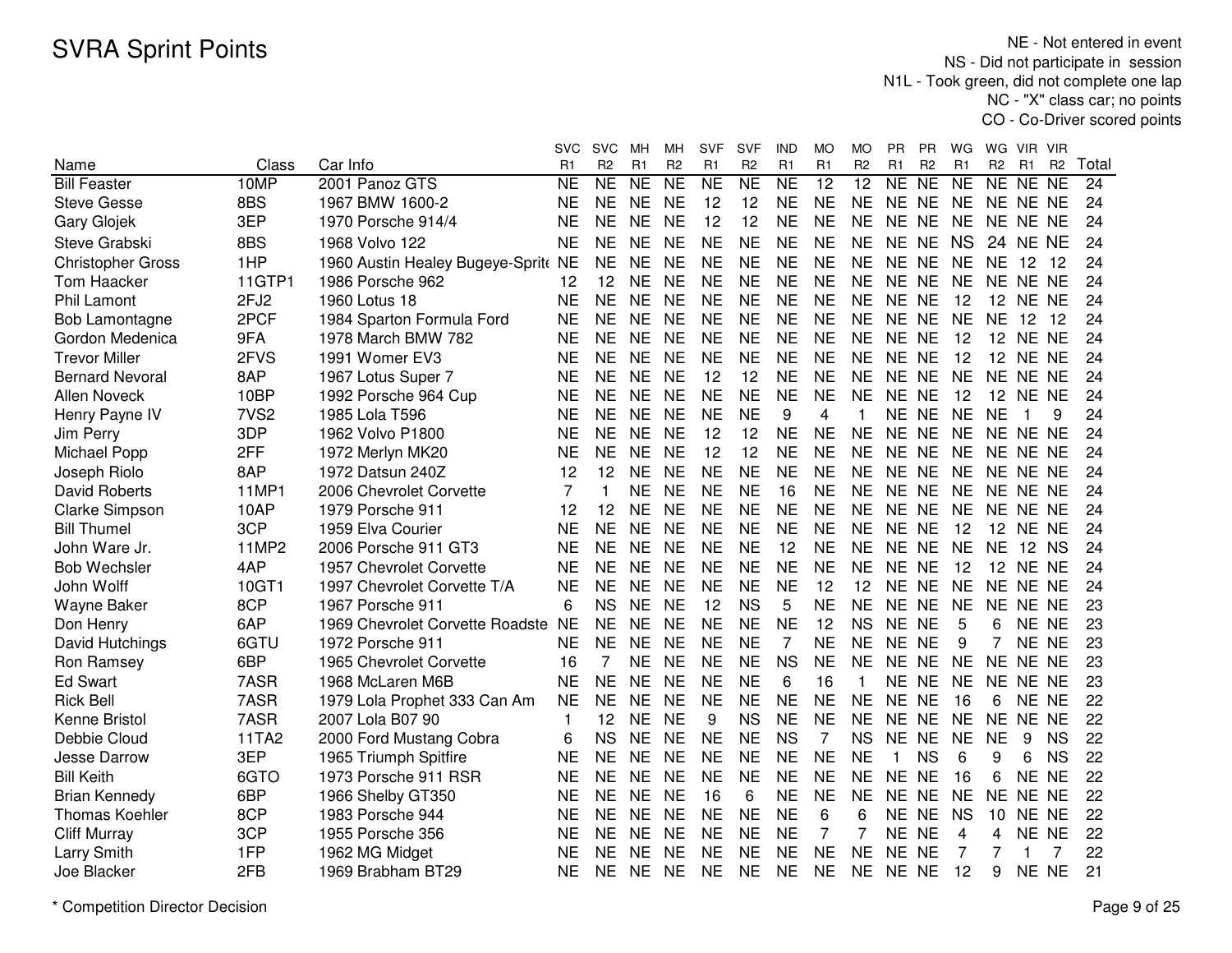NE - Not entered in event NS - Did not participate in session N1L - Took green, did not complete one lap NC - "X" class car; no pointsCO - Co-Driver scored points

|                        |                  |                            | svc       | <b>SVC</b>             | MН        | MН                     | <b>SVF</b>          | SVF            | <b>IND</b>     | МO                  | MO                  | PR.       | <b>PR</b>           | WG              | WG              | VIR.            | <b>VIR</b>     |       |
|------------------------|------------------|----------------------------|-----------|------------------------|-----------|------------------------|---------------------|----------------|----------------|---------------------|---------------------|-----------|---------------------|-----------------|-----------------|-----------------|----------------|-------|
| Name                   | Class            | Car Info                   | R1        | R <sub>2</sub>         | R1        | R <sub>2</sub>         | R1                  | R <sub>2</sub> | R1             | R1                  | R <sub>2</sub>      | R1        | R <sub>2</sub>      | R1              | R <sub>2</sub>  | R <sub>1</sub>  | R <sub>2</sub> | Total |
| David Bland            | 8BP              | 1969 Porsche 911           | 12        | $\overline{\text{NS}}$ | <b>NE</b> | $\overline{\text{NE}}$ | $\overline{\sf NE}$ | N <sub>E</sub> | 9              | $\overline{\sf NE}$ | $\overline{\sf NE}$ | NE        | $\overline{\sf NE}$ | $\overline{NE}$ | NE NE           |                 | <b>NE</b>      | 21    |
| John Breslow           | 1CS              | 1967 Mini Cooper S         | <b>NE</b> | <b>NE</b>              | <b>NE</b> | <b>NE</b>              | <b>NE</b>           | <b>NE</b>      | <b>NE</b>      | 9                   | 12                  | NE NE     |                     | <b>NE</b>       | NE NE NE        |                 |                | 21    |
| <b>Robert Burnside</b> | 2CF              | 1979 Crossle 35F           | <b>NE</b> | <b>NE</b>              | <b>NE</b> | <b>NE</b>              | 12                  | 9              | <b>NE</b>      | <b>NE</b>           | <b>NE</b>           | NE NE     |                     | <b>NE</b>       | NE NE NE        |                 |                | 21    |
| Jack Busch             | 6BP              | 1967 Jaguar XKE            | <b>NE</b> | <b>NE</b>              | <b>NE</b> | <b>NE</b>              | <b>NE</b>           | <b>NE</b>      | <b>NE</b>      | <b>NE</b>           | <b>NE</b>           | NE NE     |                     | 12              | 9               | NE NE           |                | 21    |
| <b>William Deary</b>   | 6BP              | 1966 Shelby GT350          | <b>NE</b> | <b>NE</b>              | <b>NE</b> | <b>NE</b>              | 9                   | 12             | <b>NE</b>      | <b>NE</b>           | <b>NE</b>           | NE NE     |                     | <b>NE</b>       | <b>NE</b>       | NE NE           |                | 21    |
| Keith Dunbar           | 6AP              | 1962 Jaguar E Type         | <b>NE</b> | <b>NE</b>              | <b>NE</b> | <b>NE</b>              | <b>NE</b>           | <b>NE</b>      | <b>NE</b>      | <b>NE</b>           | <b>NE</b>           | NE NE     |                     | 12              | 9               | NE NE           |                | 21    |
| <b>Mitchell Eitel</b>  | 5FM              | 1964 Elva MK7S             | 9         | 12                     | <b>NE</b> | <b>NE</b>              | <b>NE</b>           | <b>NE</b>      | <b>NE</b>      | <b>NE</b>           | <b>NE</b>           | NE NE     |                     | <b>NE</b>       | NE NE NE        |                 |                | 21    |
| Chris Fahan            | 9F1              | 2006 Swift 16              | <b>NE</b> | <b>NE</b>              | <b>NE</b> | <b>NE</b>              | <b>NE</b>           | <b>NE</b>      | <b>NE</b>      | <b>NE</b>           | <b>NE</b>           | NE NE     |                     | 9               |                 | 12 NE NE        |                | 21    |
| Jim Fahey              | 3EP              | 1963 Turner MK 3           | <b>NE</b> | NE                     | <b>NE</b> | <b>NE</b>              | 9                   | 7              | 5              | <b>NE</b>           | <b>NE</b>           | NE NE     |                     | <b>NE</b>       | NE NE NE        |                 |                | 21    |
| Thomas (Tim) Gaffney   | 7HS <sub>2</sub> | 1978 Lola T492             | <b>NE</b> | <b>NE</b>              | <b>NE</b> | <b>NE</b>              | <b>NE</b>           | <b>NE</b>      | 12             | 9                   | <b>NS</b>           | NE NE     |                     | <b>NE</b>       | NE NE NE        |                 |                | 21    |
| Paul Gelpi             | 3EP              | 1964 MG B                  | <b>NE</b> | <b>NE</b>              | <b>NE</b> | <b>NE</b>              | <b>NE</b>           | <b>NE</b>      | <b>NE</b>      | 12                  | <b>NS</b>           | <b>NE</b> | <b>NE</b>           | 4               | 5               | NE NE           |                | 21    |
| Michelle Gesse         | 3BS              | 1966 BMW 1600-2            | <b>NE</b> | <b>NE</b>              | <b>NE</b> | <b>NE</b>              | 12                  | 9              | <b>NE</b>      | <b>NE</b>           | <b>NE</b>           | NE NE     |                     | <b>NE</b>       | <b>NE</b>       | NE NE           |                | 21    |
| Gary Harrison          | 5FM              | 1962 Lotus 23B             | <b>NE</b> | <b>NE</b>              | <b>NE</b> | <b>NE</b>              | <b>NE</b>           | <b>NE</b>      | <b>NE</b>      | 9                   | 12                  | NE NE     |                     | <b>NE</b>       | NE NE NE        |                 |                | 21    |
| <b>Bill Heifner</b>    | 11TA2            | 1993 Chevrolet Camaro IMSA | <b>NE</b> | <b>NE</b>              | <b>NE</b> | <b>NE</b>              | <b>NE</b>           | <b>NE</b>      | <b>NE</b>      | 5                   | 16                  | NE NE     |                     | <b>NE</b>       | NE NE NE        |                 |                | 21    |
| Merle Henry            | 6AP              | 1967 Chevrolet Corvette    | <b>NE</b> | <b>NE</b>              | <b>NE</b> | <b>NE</b>              | <b>NE</b>           | <b>NE</b>      | <b>NE</b>      | 9                   | <b>NS</b>           | NE NE     |                     | $\overline{7}$  | 5               | NE NE           |                | 21    |
| <b>Rick Hughey</b>     | 1F               | 1963 Formcar FV            | <b>NE</b> | <b>NE</b>              | <b>NE</b> | <b>NE</b>              | <b>NE</b>           | <b>NE</b>      | <b>NE</b>      | <b>NE</b>           | <b>NE</b>           | NE NE     |                     | 9               | 12 <sup>°</sup> | NE NE           |                | 21    |
| <b>Bob Leitzinger</b>  | 8RS              | 1969 Datsun PL510          | <b>NE</b> | <b>NE</b>              | <b>NE</b> | <b>NE</b>              | <b>NE</b>           | <b>NE</b>      | <b>NE</b>      | <b>NE</b>           | <b>NE</b>           | NE NE     |                     | <b>NE</b>       | <b>NE</b>       | 12              | 9              | 21    |
| <b>Bob Lima</b>        | 7BSR             | 1978 Lola T298             | <b>NE</b> | <b>NE</b>              | <b>NE</b> | <b>NE</b>              | <b>NE</b>           | <b>NE</b>      | $\overline{4}$ | 1                   | 16                  | NE NE     |                     | <b>NE</b>       | NE NE NE        |                 |                | 21    |
| Max Maxedon            | 7VS <sub>2</sub> | 1984 Swift DB2             | <b>NE</b> | <b>NE</b>              | <b>NE</b> | <b>NE</b>              | 5                   | CO             | <b>NE</b>      | $\overline{7}$      | 9                   | NE NE     |                     | <b>NE</b>       | NE NE NE        |                 |                | 21    |
| <b>Tom Miller</b>      | 8CP              | 1971 Datsun 240Z           | <b>NE</b> | <b>NE</b>              | <b>NE</b> | <b>NE</b>              | 9                   | 12             | <b>NE</b>      | <b>NE</b>           | <b>NE</b>           | NE NE     |                     | <b>NE</b>       | NE NE NE        |                 |                | 21    |
| Jody O'Donnell         | 10SC3            | 2006 Dodge Charger         | 16        | <b>NS</b>              | <b>NE</b> | <b>NE</b>              | <b>NE</b>           | <b>NE</b>      | 5              | <b>NE</b>           | <b>NE</b>           | NE NE     |                     | <b>NE</b>       | NE NE NE        |                 |                | 21    |
| <b>Ronald Pace</b>     | 7BSR             | 1979 Lola T492/496         | <b>NE</b> | <b>NE</b>              | <b>NE</b> | <b>NE</b>              | 9                   | 12             | <b>NE</b>      | <b>NE</b>           | <b>NE</b>           | NE NE     |                     | <b>NE</b>       | NE NE NE        |                 |                | 21    |
| <b>Brian Rechtiene</b> | 7VS <sub>2</sub> | 1986 Swift DB2             | <b>NE</b> | <b>NE</b>              | <b>NE</b> | <b>NE</b>              | <b>NE</b>           | <b>NE</b>      | <b>NE</b>      | <b>NE</b>           | <b>NE</b>           | NE NE     |                     | 12              | 9               | NE NE           |                | 21    |
| Olga Reindlova         | 6GTO             | 1969 Porsche 911 RSR       | <b>NE</b> | <b>NE</b>              | <b>NE</b> | <b>NE</b>              | <b>NE</b>           | <b>NE</b>      | <b>NE</b>      | <b>NE</b>           | <b>NE</b>           | NE NE     |                     | 9               |                 | 12 NE NE        |                | 21    |
| <b>Randy Rupp</b>      | 11TA2            | 1994 Ford Mustang T/A      | <b>NE</b> | <b>NE</b>              | <b>NE</b> | <b>NE</b>              | 12                  | 9              | <b>NE</b>      | <b>NE</b>           | <b>NE</b>           | NE NE     |                     | <b>NE</b>       | NE NE NE        |                 |                | 21    |
| <b>Phil Smith</b>      | 7VS <sub>2</sub> | 1985 Swift DB2             | <b>NE</b> | <b>NE</b>              | <b>NE</b> | <b>NE</b>              | <b>NE</b>           | <b>NE</b>      | <b>NE</b>      | <b>NE</b>           | <b>NE</b>           | NE NE     |                     | <b>NE</b>       | <b>NE</b>       | 9               | 12             | 21    |
| <b>Randy Stegall</b>   | 7HS2             | 1982 Royale S2000m         | <b>NE</b> | <b>NE</b>              | <b>NE</b> | <b>NE</b>              | <b>NE</b>           | <b>NE</b>      | $\overline{7}$ | 12                  | <b>NS</b>           | NE NE     |                     | <b>NE</b>       | <b>NE</b>       |                 |                | 21    |
| <b>Brian Thomas</b>    | 8BS              | 1972 BMW 2002              | 9         | 12                     | <b>NE</b> | <b>NE</b>              | <b>NE</b>           | <b>NE</b>      | <b>NE</b>      | <b>NE</b>           | <b>NE</b>           | <b>NE</b> | <b>NE</b>           | <b>NE</b>       | <b>NE</b>       | <b>NE</b>       | <b>NE</b>      | 21    |
| Randy Williams         | 6AP              | 1962 Jaguar XKE            | <b>NE</b> | <b>NE</b>              | <b>NE</b> | <b>NE</b>              | <b>NE</b>           | <b>NE</b>      | <b>NE</b>      | <b>NE</b>           | <b>NE</b>           | NE NE     |                     | 9               | 12              | NE NE           |                | 21    |
| Jack Finch             | 10SC3            | 2006 Dodge Charger         | <b>NE</b> | <b>NE</b>              | <b>NE</b> | <b>NE</b>              | <b>NE</b>           | <b>NE</b>      | $\overline{7}$ | NE                  | <b>NE</b>           | NE NE     |                     | <b>NE</b>       | <b>NE</b>       | 12              |                | 20    |
| Ron Hornig             | 2FB              | 1971 Brabham BT35 yellow   | <b>NE</b> | <b>NE</b>              | <b>NE</b> | <b>NE</b>              | <b>NE</b>           | <b>NE</b>      | 6              | <b>NE</b>           | <b>NE</b>           | NE NE     |                     | <b>NE</b>       | <b>NE</b>       | 7               | 7              | 20    |
| Ray Mulacek            | 6AP              | 1966 Chevrolet Corvette    | <b>NE</b> | <b>NE</b>              | <b>NE</b> | <b>NE</b>              | 16                  | 4              | <b>NE</b>      | <b>NE</b>           | <b>NE</b>           | NE NE     |                     | <b>NE</b>       | NE NE NE        |                 |                | 20    |
| Michael Origer         | 6BP              | 1969 Chevrolet Corvette    | <b>NE</b> | <b>NE</b>              | <b>NE</b> | <b>NE</b>              | <b>NE</b>           | <b>NE</b>      | <b>NE</b>      | 12                  | <b>NS</b>           | NE NE     |                     | 7               | $\mathbf 1$     | <b>NE</b>       | <b>NE</b>      | 20    |
| <b>Trina Allison</b>   | 8BP              | 1992 Porsche 968           | <b>NE</b> | <b>NE</b>              | <b>NE</b> | <b>NE</b>              | <b>NE</b>           | <b>NE</b>      | <b>NE</b>      | 7                   | 12                  | NE NE     |                     | <b>NE</b>       | <b>NE</b>       | NE NE           |                | 19    |
| Bob Eagleson           | 3EP              | 1967 MG BGT                | <b>NE</b> | <b>NE</b>              | <b>NE</b> | <b>NE</b>              | <b>NE</b>           | <b>NE</b>      | <b>NE</b>      | <b>NE</b>           | <b>NE</b>           | NE NE     |                     | 7               |                 | <b>12 NE NE</b> |                | 19    |
| Tom Forgione           | 10SC3            | 2002 Ford Taurus           | <b>NE</b> | <b>NE</b>              | <b>NE</b> | <b>NE</b>              | <b>NE</b>           | <b>NE</b>      | <b>NE</b>      | <b>NE</b>           | <b>NE</b>           | NE NE     |                     | 7               |                 | 12 NE           | N              | 19    |
| <b>Steve Francis</b>   | 8AP              | 1967 Porsche 911           | NΕ        | <b>NE</b>              | <b>NE</b> | <b>NE</b>              | <b>NE</b>           | <b>NE</b>      | <b>NE</b>      | <b>NE</b>           | <b>NE</b>           | NE NE     |                     | NE              | NE              |                 | 7 12           | 19    |
|                        |                  |                            |           |                        |           |                        |                     |                |                |                     |                     |           |                     |                 |                 |                 |                |       |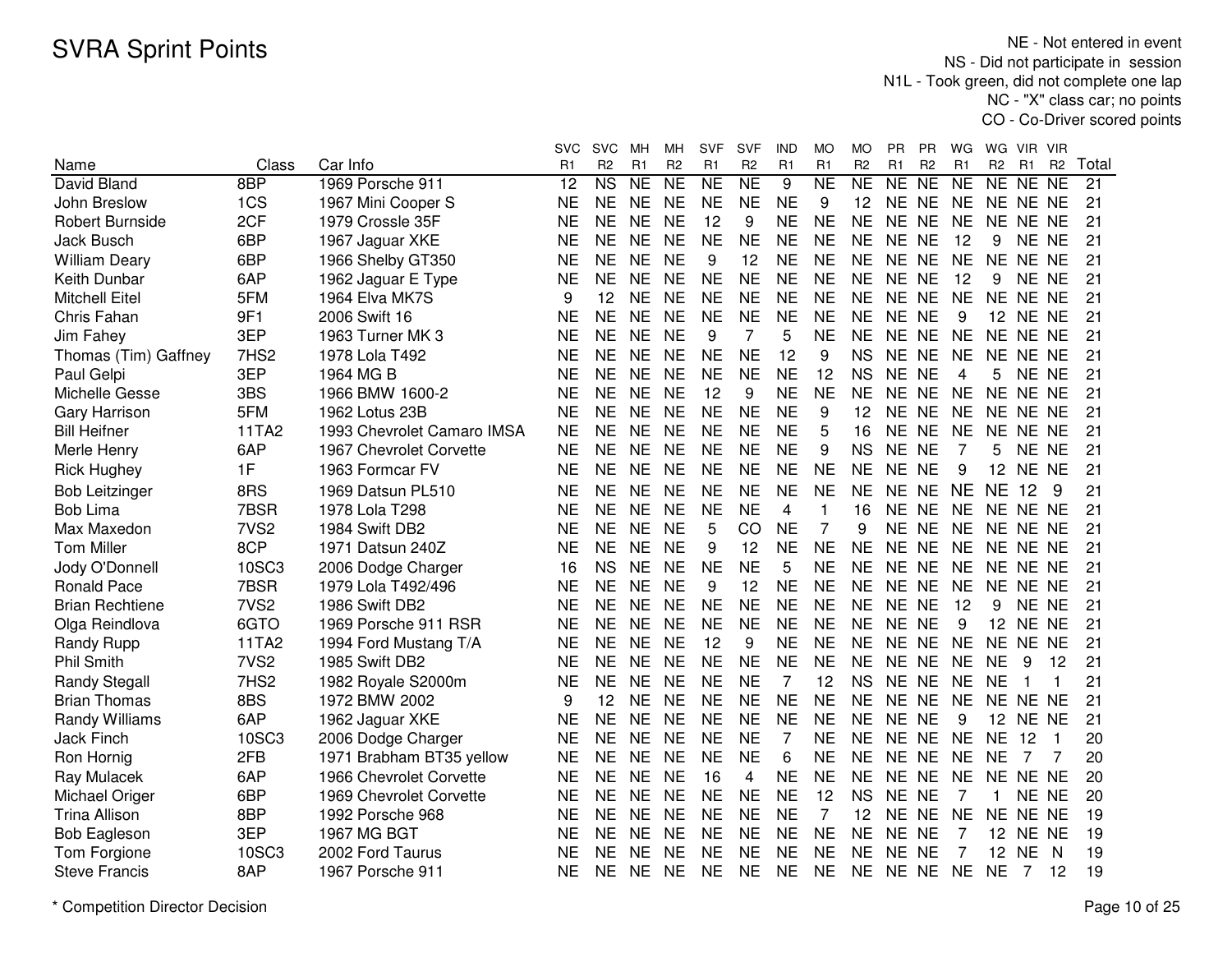NE - Not entered in event NS - Did not participate in session N1L - Took green, did not complete one lap NC - "X" class car; no pointsCO - Co-Driver scored points

| R1<br>R1<br>R1<br>Class<br>R1<br>R <sub>2</sub><br>R <sub>2</sub><br>R1<br>R <sub>2</sub><br>R1<br>R <sub>2</sub><br>R1<br>R <sub>2</sub><br>R <sub>2</sub><br>R <sub>1</sub><br>R <sub>2</sub><br>Car Info<br>Name<br>9F1<br>NE<br>NE<br>$\overline{\sf NE}$<br>$\overline{NE}$<br>$\overline{\text{NE}}$<br>$\overline{\sf NE}$<br>NE<br>N <sub>E</sub><br>$\overline{\text{NE}}$<br><b>Bruce Hamilton</b><br>2006 Swift 016a<br><b>NE</b><br><b>NE</b><br><b>NE</b><br>12<br>$\overline{7}$<br><b>NE</b><br><b>7S2</b><br><b>NE</b><br><b>NE</b><br><b>NE</b><br><b>NE</b><br><b>NE</b><br><b>NE</b><br>7<br><b>NS</b><br>6<br>NE NE<br>NE NE NE<br>Paul LaHaye<br>1989 Lola T90/90<br>6<br>7VS <sub>2</sub><br><b>NE</b><br><b>NE</b><br><b>NE</b><br><b>NE</b><br><b>NE</b><br><b>NE</b><br><b>NE</b><br><b>NE</b><br><b>NE</b><br>NE NE<br>12 <sup>°</sup><br><b>NE</b><br>Vince LaManna<br>1980 Tiga SC80<br>7<br>NE.<br><b>NE</b><br><b>NE</b><br>8BS<br><b>NE</b><br><b>NE</b><br><b>NE</b><br><b>NE</b><br><b>NE</b><br><b>NE</b><br>NE NE<br><b>NE</b><br><b>NE</b><br>Joe Liles<br>1970 BMW 2002<br>NE<br>12<br>7<br><b>NE</b><br>6BP<br><b>NE</b><br><b>NE</b><br><b>NE</b><br><b>NE</b><br><b>NE</b><br>NE NE<br><b>NE</b><br>NE NE NE<br><b>Terry Lippincott</b><br>1963 Jaguar XKE<br>7<br>12<br><b>NE</b><br>3BS<br><b>NE</b><br><b>NE</b><br><b>NE</b><br><b>NE</b><br><b>NE</b><br><b>NE</b><br><b>NE</b><br>NE NE<br>NS NE NE<br><b>Brian McKie</b><br>1974 BMW 2002<br>9<br>9<br>-1<br><b>NE</b><br>Lawrence Schumacher<br>11MP1<br>2008 Porsche Cup GT3 Cup<br>9<br><b>NE</b><br><b>NE</b><br><b>NE</b><br><b>NE</b><br>9<br><b>NS</b><br>NE NE<br><b>NE</b><br>NE NE NE<br>1<br>8AP<br><b>NE</b><br><b>NE</b><br><b>NE</b><br>NE NE<br>Randall Wade<br>1973 Porsche 911T<br><b>NE</b><br><b>NE</b><br>9<br>9<br><b>NE</b><br><b>NE</b><br>NE NE NE<br>$\mathbf 1$<br><b>7S2</b><br><b>NE</b><br><b>NE</b><br><b>NE</b><br><b>NE</b><br><b>NE</b><br><b>NE</b><br>Marc Adler<br>2006 VanDiemen S2<br><b>NE</b><br><b>NE</b><br><b>NE</b><br>NE NE<br>9<br>9<br>NE NE<br>8AP<br><b>NE</b><br><b>NE</b><br><b>NE</b><br><b>NE</b><br><b>Bill Bauman</b><br><b>NE</b><br><b>NE</b><br><b>NE</b><br>6<br>5<br>NE NE<br>NE NE NE<br>1969 Porsche 911S<br>8BP<br><b>NE</b><br><b>NE</b><br><b>NE</b><br><b>NE</b><br>NE NE<br><b>NE</b><br>Frank Boucher<br><b>NE</b><br>9<br>9<br><b>NE</b><br><b>NE</b><br>NE NE NE<br>1969 Porsche 911S<br>8BS<br><b>NE</b><br><b>NE</b><br><b>NE</b><br><b>NE</b><br><b>NE</b><br>CO<br>NE NE<br><b>NE</b><br>Ron Branom<br>1974 BMW 2002<br><b>NE</b><br>9<br>NE NE NE<br>9<br>1FP<br>1959 MG A<br><b>NE</b><br><b>NE</b><br><b>NE</b><br><b>NE</b><br><b>NE</b><br><b>NE</b><br><b>NE</b><br>9<br>David Conrad<br><b>NE</b><br><b>NE</b><br>NE NE<br>9<br>NE NE<br>8CP<br><b>NE</b><br><b>NE</b><br><b>NE</b><br><b>NE</b><br><b>NE</b><br><b>NE</b><br><b>NE</b><br><b>NE</b><br>NE NE<br><b>NS</b><br>18<br><b>NE</b><br>John Daniels Jr.<br>1965 Sunbeam Tiger<br><b>NE</b><br><b>NE</b><br>8CP<br><b>NE</b><br><b>NE</b><br><b>NE</b><br><b>NE</b><br><b>NE</b><br><b>NE</b><br><b>NE</b><br>9<br>NE NE<br><b>NE</b><br>NE NE NE<br><b>Andrew Doll</b><br>1970 Datsun 240Z<br>9<br>8AP<br><b>NE</b><br><b>NE</b><br><b>NE</b><br><b>NE</b><br><b>NE</b><br>David Gussack<br>9<br><b>NE</b><br><b>NE</b><br>NE NE<br><b>NE</b><br>NE NE NE<br>1972 Porsche 914/6<br>9<br>8CP<br><b>NE</b><br>9<br><b>NS</b><br><b>NE</b><br><b>NE</b><br><b>NE</b><br>9<br><b>NE</b><br><b>NE</b><br>NE NE<br><b>NE</b><br>NE NE NE<br><b>Charles Harris</b><br>1970 Porsche 911 |       |
|---------------------------------------------------------------------------------------------------------------------------------------------------------------------------------------------------------------------------------------------------------------------------------------------------------------------------------------------------------------------------------------------------------------------------------------------------------------------------------------------------------------------------------------------------------------------------------------------------------------------------------------------------------------------------------------------------------------------------------------------------------------------------------------------------------------------------------------------------------------------------------------------------------------------------------------------------------------------------------------------------------------------------------------------------------------------------------------------------------------------------------------------------------------------------------------------------------------------------------------------------------------------------------------------------------------------------------------------------------------------------------------------------------------------------------------------------------------------------------------------------------------------------------------------------------------------------------------------------------------------------------------------------------------------------------------------------------------------------------------------------------------------------------------------------------------------------------------------------------------------------------------------------------------------------------------------------------------------------------------------------------------------------------------------------------------------------------------------------------------------------------------------------------------------------------------------------------------------------------------------------------------------------------------------------------------------------------------------------------------------------------------------------------------------------------------------------------------------------------------------------------------------------------------------------------------------------------------------------------------------------------------------------------------------------------------------------------------------------------------------------------------------------------------------------------------------------------------------------------------------------------------------------------------------------------------------------------------------------------------------------------------------------------------------------------------------------------------------------------------------------------------------------------------------------------------------------------------------------------------------------------------------------------------------------------------------------------------------------------------------------------------------------------------------------------------------------------------------------------------------------------------------------------------------------------------------------------------------------------------------------|-------|
|                                                                                                                                                                                                                                                                                                                                                                                                                                                                                                                                                                                                                                                                                                                                                                                                                                                                                                                                                                                                                                                                                                                                                                                                                                                                                                                                                                                                                                                                                                                                                                                                                                                                                                                                                                                                                                                                                                                                                                                                                                                                                                                                                                                                                                                                                                                                                                                                                                                                                                                                                                                                                                                                                                                                                                                                                                                                                                                                                                                                                                                                                                                                                                                                                                                                                                                                                                                                                                                                                                                                                                                                                           | Total |
|                                                                                                                                                                                                                                                                                                                                                                                                                                                                                                                                                                                                                                                                                                                                                                                                                                                                                                                                                                                                                                                                                                                                                                                                                                                                                                                                                                                                                                                                                                                                                                                                                                                                                                                                                                                                                                                                                                                                                                                                                                                                                                                                                                                                                                                                                                                                                                                                                                                                                                                                                                                                                                                                                                                                                                                                                                                                                                                                                                                                                                                                                                                                                                                                                                                                                                                                                                                                                                                                                                                                                                                                                           | 19    |
|                                                                                                                                                                                                                                                                                                                                                                                                                                                                                                                                                                                                                                                                                                                                                                                                                                                                                                                                                                                                                                                                                                                                                                                                                                                                                                                                                                                                                                                                                                                                                                                                                                                                                                                                                                                                                                                                                                                                                                                                                                                                                                                                                                                                                                                                                                                                                                                                                                                                                                                                                                                                                                                                                                                                                                                                                                                                                                                                                                                                                                                                                                                                                                                                                                                                                                                                                                                                                                                                                                                                                                                                                           | 19    |
|                                                                                                                                                                                                                                                                                                                                                                                                                                                                                                                                                                                                                                                                                                                                                                                                                                                                                                                                                                                                                                                                                                                                                                                                                                                                                                                                                                                                                                                                                                                                                                                                                                                                                                                                                                                                                                                                                                                                                                                                                                                                                                                                                                                                                                                                                                                                                                                                                                                                                                                                                                                                                                                                                                                                                                                                                                                                                                                                                                                                                                                                                                                                                                                                                                                                                                                                                                                                                                                                                                                                                                                                                           | 19    |
|                                                                                                                                                                                                                                                                                                                                                                                                                                                                                                                                                                                                                                                                                                                                                                                                                                                                                                                                                                                                                                                                                                                                                                                                                                                                                                                                                                                                                                                                                                                                                                                                                                                                                                                                                                                                                                                                                                                                                                                                                                                                                                                                                                                                                                                                                                                                                                                                                                                                                                                                                                                                                                                                                                                                                                                                                                                                                                                                                                                                                                                                                                                                                                                                                                                                                                                                                                                                                                                                                                                                                                                                                           | 19    |
|                                                                                                                                                                                                                                                                                                                                                                                                                                                                                                                                                                                                                                                                                                                                                                                                                                                                                                                                                                                                                                                                                                                                                                                                                                                                                                                                                                                                                                                                                                                                                                                                                                                                                                                                                                                                                                                                                                                                                                                                                                                                                                                                                                                                                                                                                                                                                                                                                                                                                                                                                                                                                                                                                                                                                                                                                                                                                                                                                                                                                                                                                                                                                                                                                                                                                                                                                                                                                                                                                                                                                                                                                           | 19    |
|                                                                                                                                                                                                                                                                                                                                                                                                                                                                                                                                                                                                                                                                                                                                                                                                                                                                                                                                                                                                                                                                                                                                                                                                                                                                                                                                                                                                                                                                                                                                                                                                                                                                                                                                                                                                                                                                                                                                                                                                                                                                                                                                                                                                                                                                                                                                                                                                                                                                                                                                                                                                                                                                                                                                                                                                                                                                                                                                                                                                                                                                                                                                                                                                                                                                                                                                                                                                                                                                                                                                                                                                                           | 19    |
|                                                                                                                                                                                                                                                                                                                                                                                                                                                                                                                                                                                                                                                                                                                                                                                                                                                                                                                                                                                                                                                                                                                                                                                                                                                                                                                                                                                                                                                                                                                                                                                                                                                                                                                                                                                                                                                                                                                                                                                                                                                                                                                                                                                                                                                                                                                                                                                                                                                                                                                                                                                                                                                                                                                                                                                                                                                                                                                                                                                                                                                                                                                                                                                                                                                                                                                                                                                                                                                                                                                                                                                                                           | 19    |
|                                                                                                                                                                                                                                                                                                                                                                                                                                                                                                                                                                                                                                                                                                                                                                                                                                                                                                                                                                                                                                                                                                                                                                                                                                                                                                                                                                                                                                                                                                                                                                                                                                                                                                                                                                                                                                                                                                                                                                                                                                                                                                                                                                                                                                                                                                                                                                                                                                                                                                                                                                                                                                                                                                                                                                                                                                                                                                                                                                                                                                                                                                                                                                                                                                                                                                                                                                                                                                                                                                                                                                                                                           | 19    |
|                                                                                                                                                                                                                                                                                                                                                                                                                                                                                                                                                                                                                                                                                                                                                                                                                                                                                                                                                                                                                                                                                                                                                                                                                                                                                                                                                                                                                                                                                                                                                                                                                                                                                                                                                                                                                                                                                                                                                                                                                                                                                                                                                                                                                                                                                                                                                                                                                                                                                                                                                                                                                                                                                                                                                                                                                                                                                                                                                                                                                                                                                                                                                                                                                                                                                                                                                                                                                                                                                                                                                                                                                           | 18    |
|                                                                                                                                                                                                                                                                                                                                                                                                                                                                                                                                                                                                                                                                                                                                                                                                                                                                                                                                                                                                                                                                                                                                                                                                                                                                                                                                                                                                                                                                                                                                                                                                                                                                                                                                                                                                                                                                                                                                                                                                                                                                                                                                                                                                                                                                                                                                                                                                                                                                                                                                                                                                                                                                                                                                                                                                                                                                                                                                                                                                                                                                                                                                                                                                                                                                                                                                                                                                                                                                                                                                                                                                                           | 18    |
|                                                                                                                                                                                                                                                                                                                                                                                                                                                                                                                                                                                                                                                                                                                                                                                                                                                                                                                                                                                                                                                                                                                                                                                                                                                                                                                                                                                                                                                                                                                                                                                                                                                                                                                                                                                                                                                                                                                                                                                                                                                                                                                                                                                                                                                                                                                                                                                                                                                                                                                                                                                                                                                                                                                                                                                                                                                                                                                                                                                                                                                                                                                                                                                                                                                                                                                                                                                                                                                                                                                                                                                                                           | 18    |
|                                                                                                                                                                                                                                                                                                                                                                                                                                                                                                                                                                                                                                                                                                                                                                                                                                                                                                                                                                                                                                                                                                                                                                                                                                                                                                                                                                                                                                                                                                                                                                                                                                                                                                                                                                                                                                                                                                                                                                                                                                                                                                                                                                                                                                                                                                                                                                                                                                                                                                                                                                                                                                                                                                                                                                                                                                                                                                                                                                                                                                                                                                                                                                                                                                                                                                                                                                                                                                                                                                                                                                                                                           | 18    |
|                                                                                                                                                                                                                                                                                                                                                                                                                                                                                                                                                                                                                                                                                                                                                                                                                                                                                                                                                                                                                                                                                                                                                                                                                                                                                                                                                                                                                                                                                                                                                                                                                                                                                                                                                                                                                                                                                                                                                                                                                                                                                                                                                                                                                                                                                                                                                                                                                                                                                                                                                                                                                                                                                                                                                                                                                                                                                                                                                                                                                                                                                                                                                                                                                                                                                                                                                                                                                                                                                                                                                                                                                           | 18    |
|                                                                                                                                                                                                                                                                                                                                                                                                                                                                                                                                                                                                                                                                                                                                                                                                                                                                                                                                                                                                                                                                                                                                                                                                                                                                                                                                                                                                                                                                                                                                                                                                                                                                                                                                                                                                                                                                                                                                                                                                                                                                                                                                                                                                                                                                                                                                                                                                                                                                                                                                                                                                                                                                                                                                                                                                                                                                                                                                                                                                                                                                                                                                                                                                                                                                                                                                                                                                                                                                                                                                                                                                                           | 18    |
|                                                                                                                                                                                                                                                                                                                                                                                                                                                                                                                                                                                                                                                                                                                                                                                                                                                                                                                                                                                                                                                                                                                                                                                                                                                                                                                                                                                                                                                                                                                                                                                                                                                                                                                                                                                                                                                                                                                                                                                                                                                                                                                                                                                                                                                                                                                                                                                                                                                                                                                                                                                                                                                                                                                                                                                                                                                                                                                                                                                                                                                                                                                                                                                                                                                                                                                                                                                                                                                                                                                                                                                                                           | 18    |
|                                                                                                                                                                                                                                                                                                                                                                                                                                                                                                                                                                                                                                                                                                                                                                                                                                                                                                                                                                                                                                                                                                                                                                                                                                                                                                                                                                                                                                                                                                                                                                                                                                                                                                                                                                                                                                                                                                                                                                                                                                                                                                                                                                                                                                                                                                                                                                                                                                                                                                                                                                                                                                                                                                                                                                                                                                                                                                                                                                                                                                                                                                                                                                                                                                                                                                                                                                                                                                                                                                                                                                                                                           | 18    |
|                                                                                                                                                                                                                                                                                                                                                                                                                                                                                                                                                                                                                                                                                                                                                                                                                                                                                                                                                                                                                                                                                                                                                                                                                                                                                                                                                                                                                                                                                                                                                                                                                                                                                                                                                                                                                                                                                                                                                                                                                                                                                                                                                                                                                                                                                                                                                                                                                                                                                                                                                                                                                                                                                                                                                                                                                                                                                                                                                                                                                                                                                                                                                                                                                                                                                                                                                                                                                                                                                                                                                                                                                           | 18    |
| 10GT1<br><b>NE</b><br><b>NE</b><br><b>NE</b><br><b>NE</b><br><b>NE</b><br><b>NE</b><br><b>NE</b><br>NE NE<br><b>NE</b><br>Kevin Head<br>9<br>9<br>NE NE NE<br>1987 Ford Mustang Cobra                                                                                                                                                                                                                                                                                                                                                                                                                                                                                                                                                                                                                                                                                                                                                                                                                                                                                                                                                                                                                                                                                                                                                                                                                                                                                                                                                                                                                                                                                                                                                                                                                                                                                                                                                                                                                                                                                                                                                                                                                                                                                                                                                                                                                                                                                                                                                                                                                                                                                                                                                                                                                                                                                                                                                                                                                                                                                                                                                                                                                                                                                                                                                                                                                                                                                                                                                                                                                                     | 18    |
| 6BP<br><b>NE</b><br><b>NE</b><br>Alex Heckert<br>1966 Chevrolet Corvette<br>6<br>9<br><b>NE</b><br><b>NE</b><br>$\mathbf{1}$<br><b>NE</b><br><b>NE</b><br>NE NE<br>NE NE<br>-1<br>$\mathbf 1$                                                                                                                                                                                                                                                                                                                                                                                                                                                                                                                                                                                                                                                                                                                                                                                                                                                                                                                                                                                                                                                                                                                                                                                                                                                                                                                                                                                                                                                                                                                                                                                                                                                                                                                                                                                                                                                                                                                                                                                                                                                                                                                                                                                                                                                                                                                                                                                                                                                                                                                                                                                                                                                                                                                                                                                                                                                                                                                                                                                                                                                                                                                                                                                                                                                                                                                                                                                                                             | 18    |
| 3CP<br>Jeff Johnk<br><b>NE</b><br><b>NE</b><br><b>NE</b><br>9<br>9<br><b>NE</b><br><b>NE</b><br><b>NE</b><br>NE NE<br><b>NE</b><br><b>NE</b><br>NE NE<br>1959 Austin Healey 100/6<br>NE                                                                                                                                                                                                                                                                                                                                                                                                                                                                                                                                                                                                                                                                                                                                                                                                                                                                                                                                                                                                                                                                                                                                                                                                                                                                                                                                                                                                                                                                                                                                                                                                                                                                                                                                                                                                                                                                                                                                                                                                                                                                                                                                                                                                                                                                                                                                                                                                                                                                                                                                                                                                                                                                                                                                                                                                                                                                                                                                                                                                                                                                                                                                                                                                                                                                                                                                                                                                                                   | 18    |
| <b>NE</b><br><b>NE</b><br><b>NE</b><br>4FM<br><b>NE</b><br><b>NE</b><br><b>NE</b><br><b>NE</b><br>NE NE<br>9<br>NE NE<br>Thor Johnson<br>1959 Lotus 17<br>NE.<br>NE.<br>9                                                                                                                                                                                                                                                                                                                                                                                                                                                                                                                                                                                                                                                                                                                                                                                                                                                                                                                                                                                                                                                                                                                                                                                                                                                                                                                                                                                                                                                                                                                                                                                                                                                                                                                                                                                                                                                                                                                                                                                                                                                                                                                                                                                                                                                                                                                                                                                                                                                                                                                                                                                                                                                                                                                                                                                                                                                                                                                                                                                                                                                                                                                                                                                                                                                                                                                                                                                                                                                 | 18    |
| 6AP<br><b>NE</b><br>Michael Kehoe<br>1972 Chevrolet Corvette Roadste<br><b>NE</b><br><b>NE</b><br><b>NE</b><br>6<br>12<br><b>NE</b><br><b>NE</b><br><b>NE</b><br>NE NE<br><b>NE</b><br>NE NE NE                                                                                                                                                                                                                                                                                                                                                                                                                                                                                                                                                                                                                                                                                                                                                                                                                                                                                                                                                                                                                                                                                                                                                                                                                                                                                                                                                                                                                                                                                                                                                                                                                                                                                                                                                                                                                                                                                                                                                                                                                                                                                                                                                                                                                                                                                                                                                                                                                                                                                                                                                                                                                                                                                                                                                                                                                                                                                                                                                                                                                                                                                                                                                                                                                                                                                                                                                                                                                           | 18    |
| 8BS<br><b>NS</b><br><b>18 NE NE</b><br>Steve LeBrun<br>1970 Datsun 510<br><b>NE</b><br><b>NE</b><br><b>NE</b><br><b>NE</b><br><b>NE</b><br><b>NE</b><br><b>NE</b><br><b>NE</b><br>NE NE<br><b>NE</b>                                                                                                                                                                                                                                                                                                                                                                                                                                                                                                                                                                                                                                                                                                                                                                                                                                                                                                                                                                                                                                                                                                                                                                                                                                                                                                                                                                                                                                                                                                                                                                                                                                                                                                                                                                                                                                                                                                                                                                                                                                                                                                                                                                                                                                                                                                                                                                                                                                                                                                                                                                                                                                                                                                                                                                                                                                                                                                                                                                                                                                                                                                                                                                                                                                                                                                                                                                                                                      | 18    |
| 1F<br><b>NE</b><br><b>NE</b><br><b>NE</b><br><b>NE</b><br><b>NE</b><br><b>NE</b><br>NE NE<br><b>NE</b><br>1965 Formula Formcar<br>NE<br>NE.<br><b>NE</b><br>NE.<br>9<br>9<br>Bo Lemmon                                                                                                                                                                                                                                                                                                                                                                                                                                                                                                                                                                                                                                                                                                                                                                                                                                                                                                                                                                                                                                                                                                                                                                                                                                                                                                                                                                                                                                                                                                                                                                                                                                                                                                                                                                                                                                                                                                                                                                                                                                                                                                                                                                                                                                                                                                                                                                                                                                                                                                                                                                                                                                                                                                                                                                                                                                                                                                                                                                                                                                                                                                                                                                                                                                                                                                                                                                                                                                    | 18    |
| 3DP<br><b>NE</b><br><b>NE</b><br><b>NE</b><br><b>NE</b><br><b>NE</b><br><b>NE</b><br>9<br>9<br><b>NE</b><br>NE NE<br><b>NE</b><br>NE NE NE<br>Jeff Lumbard<br>1961 Austin Healey 3000 MK1                                                                                                                                                                                                                                                                                                                                                                                                                                                                                                                                                                                                                                                                                                                                                                                                                                                                                                                                                                                                                                                                                                                                                                                                                                                                                                                                                                                                                                                                                                                                                                                                                                                                                                                                                                                                                                                                                                                                                                                                                                                                                                                                                                                                                                                                                                                                                                                                                                                                                                                                                                                                                                                                                                                                                                                                                                                                                                                                                                                                                                                                                                                                                                                                                                                                                                                                                                                                                                 | 18    |
| 5FM<br><b>NE</b><br><b>NE</b><br><b>NE</b><br><b>NE</b><br>1963 Lotus 23B<br><b>NE</b><br><b>NE</b><br><b>NE</b><br><b>NE</b><br><b>NE</b><br>NE NE<br>9<br><b>NE</b><br>Sandra McNeil<br>9<br><b>NE</b>                                                                                                                                                                                                                                                                                                                                                                                                                                                                                                                                                                                                                                                                                                                                                                                                                                                                                                                                                                                                                                                                                                                                                                                                                                                                                                                                                                                                                                                                                                                                                                                                                                                                                                                                                                                                                                                                                                                                                                                                                                                                                                                                                                                                                                                                                                                                                                                                                                                                                                                                                                                                                                                                                                                                                                                                                                                                                                                                                                                                                                                                                                                                                                                                                                                                                                                                                                                                                  | 18    |
| 2CF<br><b>NE</b><br><b>NE</b><br><b>NE</b><br><b>NE</b><br><b>NE</b><br><b>NE</b><br><b>NE</b><br><b>NE</b><br>NE NE<br><b>NE</b><br><b>NE</b><br>1974 Lola T340<br><b>NE</b><br>9<br>9<br>Douglas Meis                                                                                                                                                                                                                                                                                                                                                                                                                                                                                                                                                                                                                                                                                                                                                                                                                                                                                                                                                                                                                                                                                                                                                                                                                                                                                                                                                                                                                                                                                                                                                                                                                                                                                                                                                                                                                                                                                                                                                                                                                                                                                                                                                                                                                                                                                                                                                                                                                                                                                                                                                                                                                                                                                                                                                                                                                                                                                                                                                                                                                                                                                                                                                                                                                                                                                                                                                                                                                   | 18    |
| 10SC3<br>9<br><b>NE</b><br><b>NE</b><br><b>NE</b><br><b>NE</b><br><b>NE</b><br><b>NE</b><br><b>NE</b><br>NE NE<br><b>NE</b><br>NE NE NE<br>1993 Chevrolet Lumina<br>9<br>Stephen Papalas                                                                                                                                                                                                                                                                                                                                                                                                                                                                                                                                                                                                                                                                                                                                                                                                                                                                                                                                                                                                                                                                                                                                                                                                                                                                                                                                                                                                                                                                                                                                                                                                                                                                                                                                                                                                                                                                                                                                                                                                                                                                                                                                                                                                                                                                                                                                                                                                                                                                                                                                                                                                                                                                                                                                                                                                                                                                                                                                                                                                                                                                                                                                                                                                                                                                                                                                                                                                                                  | 18    |
| 6AP<br><b>NE</b><br><b>NE</b><br><b>NE</b><br>9<br><b>NE</b><br><b>NE</b><br>1969 Chevrolet Corvette Roadste<br><b>NE</b><br>9<br><b>NE</b><br>NE NE<br><b>NE</b><br>NE NE NE<br><b>Travis Pfrang</b>                                                                                                                                                                                                                                                                                                                                                                                                                                                                                                                                                                                                                                                                                                                                                                                                                                                                                                                                                                                                                                                                                                                                                                                                                                                                                                                                                                                                                                                                                                                                                                                                                                                                                                                                                                                                                                                                                                                                                                                                                                                                                                                                                                                                                                                                                                                                                                                                                                                                                                                                                                                                                                                                                                                                                                                                                                                                                                                                                                                                                                                                                                                                                                                                                                                                                                                                                                                                                     | 18    |
| <b>NE</b><br><b>NE</b><br>3DP<br><b>NE</b><br><b>NE</b><br>NE NE<br><b>Ben Prewitt</b><br><b>NE</b><br><b>NE</b><br><b>NE</b><br>9<br>9<br><b>NE</b><br>NE.<br>NE NE<br>1964 Austin Healey 3000                                                                                                                                                                                                                                                                                                                                                                                                                                                                                                                                                                                                                                                                                                                                                                                                                                                                                                                                                                                                                                                                                                                                                                                                                                                                                                                                                                                                                                                                                                                                                                                                                                                                                                                                                                                                                                                                                                                                                                                                                                                                                                                                                                                                                                                                                                                                                                                                                                                                                                                                                                                                                                                                                                                                                                                                                                                                                                                                                                                                                                                                                                                                                                                                                                                                                                                                                                                                                           | 18    |
| 3BS<br><b>NE</b><br><b>NE</b><br><b>NE</b><br><b>NE</b><br><b>NE</b><br><b>NE</b><br><b>NE</b><br><b>NE</b><br>NE NE<br><b>NE</b><br>9<br>NE NE<br>Peter Ragonetti<br>1966 Alfa Romeo Giulia Sprint<br>9                                                                                                                                                                                                                                                                                                                                                                                                                                                                                                                                                                                                                                                                                                                                                                                                                                                                                                                                                                                                                                                                                                                                                                                                                                                                                                                                                                                                                                                                                                                                                                                                                                                                                                                                                                                                                                                                                                                                                                                                                                                                                                                                                                                                                                                                                                                                                                                                                                                                                                                                                                                                                                                                                                                                                                                                                                                                                                                                                                                                                                                                                                                                                                                                                                                                                                                                                                                                                  | 18    |
| 8BP<br><b>NE</b><br><b>NE</b><br><b>NE</b><br><b>NE</b><br>9<br>9<br><b>NE</b><br><b>NE</b><br><b>NE</b><br>NE NE<br><b>NE</b><br><b>NE</b><br>NE NE<br>David Roberts<br>1987 Porsche 944T                                                                                                                                                                                                                                                                                                                                                                                                                                                                                                                                                                                                                                                                                                                                                                                                                                                                                                                                                                                                                                                                                                                                                                                                                                                                                                                                                                                                                                                                                                                                                                                                                                                                                                                                                                                                                                                                                                                                                                                                                                                                                                                                                                                                                                                                                                                                                                                                                                                                                                                                                                                                                                                                                                                                                                                                                                                                                                                                                                                                                                                                                                                                                                                                                                                                                                                                                                                                                                | 18    |
| <b>NE</b><br>7VS <sub>2</sub><br>1986 Swift DB2<br><b>NE</b><br><b>NE</b><br><b>NE</b><br>9<br>9<br><b>NE</b><br><b>NE</b><br><b>NE</b><br>NE NE<br><b>NE</b><br><b>NE</b><br>NE NE<br><b>Timothy Sands</b>                                                                                                                                                                                                                                                                                                                                                                                                                                                                                                                                                                                                                                                                                                                                                                                                                                                                                                                                                                                                                                                                                                                                                                                                                                                                                                                                                                                                                                                                                                                                                                                                                                                                                                                                                                                                                                                                                                                                                                                                                                                                                                                                                                                                                                                                                                                                                                                                                                                                                                                                                                                                                                                                                                                                                                                                                                                                                                                                                                                                                                                                                                                                                                                                                                                                                                                                                                                                               | 18    |
| 1GP<br><b>NE</b><br><b>NE</b><br><b>NE</b><br><b>NE</b><br><b>NE</b><br><b>NE</b><br><b>NE</b><br><b>NE</b><br>NE NE<br><b>Robert Vitrikas</b><br>1956 MG A<br>NE<br>9<br>9<br>NE NE                                                                                                                                                                                                                                                                                                                                                                                                                                                                                                                                                                                                                                                                                                                                                                                                                                                                                                                                                                                                                                                                                                                                                                                                                                                                                                                                                                                                                                                                                                                                                                                                                                                                                                                                                                                                                                                                                                                                                                                                                                                                                                                                                                                                                                                                                                                                                                                                                                                                                                                                                                                                                                                                                                                                                                                                                                                                                                                                                                                                                                                                                                                                                                                                                                                                                                                                                                                                                                      | 18    |
| 6MP<br><b>Curt Vogt</b><br>2001 Ford Mustang GT<br>9<br>9<br>NE.<br><b>NE</b><br><b>NE</b><br><b>NE</b><br>NE.<br>NE<br><b>NE</b><br>NE NE<br><b>NE</b><br>NE NE NE                                                                                                                                                                                                                                                                                                                                                                                                                                                                                                                                                                                                                                                                                                                                                                                                                                                                                                                                                                                                                                                                                                                                                                                                                                                                                                                                                                                                                                                                                                                                                                                                                                                                                                                                                                                                                                                                                                                                                                                                                                                                                                                                                                                                                                                                                                                                                                                                                                                                                                                                                                                                                                                                                                                                                                                                                                                                                                                                                                                                                                                                                                                                                                                                                                                                                                                                                                                                                                                       | 18    |
| Ron Zitza<br><b>NE</b><br><b>NE</b><br>11MP2<br>2004 Porsche GT3<br>9<br>9<br><b>NE</b><br><b>NE</b><br>NE<br><b>NE</b><br><b>NE</b><br>NE NE<br><b>NE</b><br><b>NE</b><br>NE NE                                                                                                                                                                                                                                                                                                                                                                                                                                                                                                                                                                                                                                                                                                                                                                                                                                                                                                                                                                                                                                                                                                                                                                                                                                                                                                                                                                                                                                                                                                                                                                                                                                                                                                                                                                                                                                                                                                                                                                                                                                                                                                                                                                                                                                                                                                                                                                                                                                                                                                                                                                                                                                                                                                                                                                                                                                                                                                                                                                                                                                                                                                                                                                                                                                                                                                                                                                                                                                          | 18    |
| 11GTP3<br><b>NE</b><br><b>NE</b><br><b>NE</b><br><b>NE</b><br><b>NE</b><br><b>NE</b><br><b>NE</b><br><b>NE</b><br><b>NE</b><br>NE NE<br>9<br>9<br>NE NE<br>Christian Zugel<br>2008 Porsche RS Spyder                                                                                                                                                                                                                                                                                                                                                                                                                                                                                                                                                                                                                                                                                                                                                                                                                                                                                                                                                                                                                                                                                                                                                                                                                                                                                                                                                                                                                                                                                                                                                                                                                                                                                                                                                                                                                                                                                                                                                                                                                                                                                                                                                                                                                                                                                                                                                                                                                                                                                                                                                                                                                                                                                                                                                                                                                                                                                                                                                                                                                                                                                                                                                                                                                                                                                                                                                                                                                      | 18    |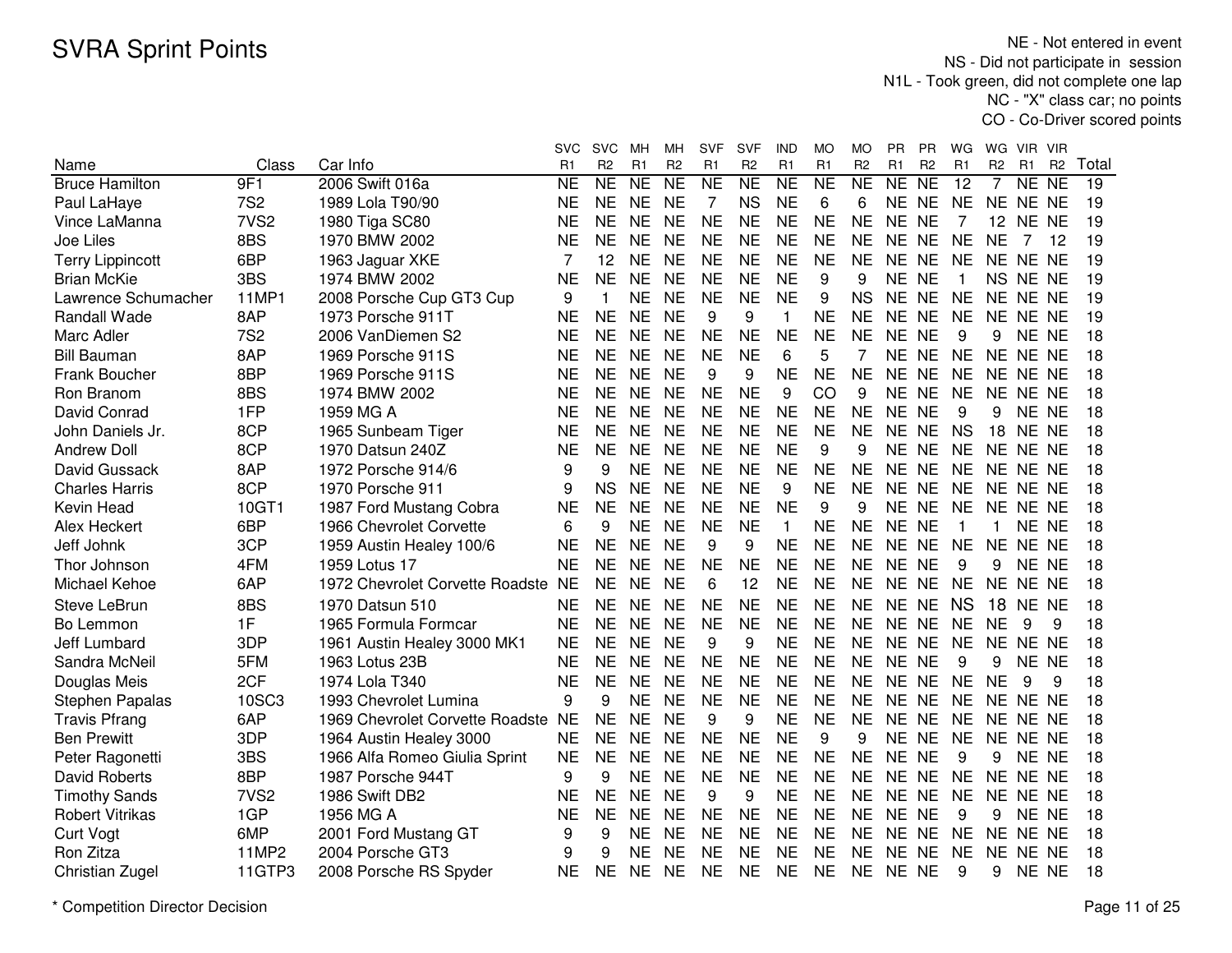NE - Not entered in event NS - Did not participate in session N1L - Took green, did not complete one lap NC - "X" class car; no pointsCO - Co-Driver scored points

|                         |                  |                                    | svc       | <b>SVC</b>          | MН             | MН             | SVF            | SVF              | IND            | МO                  | МO                  | <b>PR</b> | РR                  | WG                  | WG.            | VIR.            | <b>VIR</b>     |                 |
|-------------------------|------------------|------------------------------------|-----------|---------------------|----------------|----------------|----------------|------------------|----------------|---------------------|---------------------|-----------|---------------------|---------------------|----------------|-----------------|----------------|-----------------|
| Name                    | Class            | Car Info                           | R1        | R <sub>2</sub>      | R <sub>1</sub> | R <sub>2</sub> | R <sub>1</sub> | R <sub>2</sub>   | R <sub>1</sub> | R1                  | R <sub>2</sub>      | R1        | R <sub>2</sub>      | R1                  | R <sub>2</sub> | R <sub>1</sub>  | R <sub>2</sub> | Total           |
| <b>Rick Balsley</b>     | 2FB              | 1969 Brabham BT29                  | <b>NE</b> | $\overline{\sf NE}$ | <b>NE</b>      | NE             | 5              | $\overline{9}$   | 3              | $\overline{\sf NE}$ | $\overline{\sf NE}$ | NE        | $\overline{\sf NE}$ | $\overline{\sf NE}$ | NE NE NE       |                 |                | $\overline{17}$ |
| Robert Bodin            | 2FJ              | 1960 Lotus Formula Jr              | 1         | 16                  | <b>NE</b>      | <b>NE</b>      | <b>NE</b>      | <b>NE</b>        | <b>NE</b>      | <b>NE</b>           | <b>NE</b>           | NE NE     |                     | <b>NE</b>           | NE NE NE       |                 |                | 17              |
| Debbie Cloud            | 6MP              | 1995 Ford Mustang Cobra            | 1         | 7                   | <b>NE</b>      | <b>NE</b>      | <b>NE</b>      | <b>NE</b>        | <b>NS</b>      | 9                   | <b>NS</b>           | NE NE     |                     | <b>NE</b>           | NE NS NS       |                 |                | 17              |
| <b>Philip Harris</b>    | 9F <sub>2</sub>  | 1980 March 80A                     | <b>NE</b> | <b>NE</b>           | <b>NE</b>      | <b>NE</b>      | $\mathbf{1}$   | <b>NS</b>        | <b>NS</b>      | <b>NE</b>           | <b>NE</b>           | NE NE     |                     | 16                  | <b>NS</b>      | NE NE           |                | 17              |
| <b>Ted Hershey</b>      | 1FP              | 1972 MG Midget                     | <b>NE</b> | <b>NE</b>           | <b>NE</b>      | <b>NE</b>      | <b>NE</b>      | <b>NE</b>        | $\overline{7}$ | <b>NE</b>           | <b>NE</b>           | NE NE     |                     | 4                   | 6              | NE NE           |                | 17              |
| Dick Howe               | 11TA2            | 1989 Ford Mustang                  | 1         | <b>NS</b>           | <b>NE</b>      | <b>NE</b>      | <b>NE</b>      | <b>NE</b>        | <b>NE</b>      | <b>NE</b>           | <b>NE</b>           | NE NE     |                     | 16                  | <b>NS</b>      | NE NE           |                | 17              |
| Scott Kissinger         | 8CP              | 1971 Datsun 240Z                   | 4         | <b>NS</b>           | <b>NE</b>      | <b>NE</b>      | <b>NE</b>      | <b>NE</b>        | <b>NE</b>      | 1                   | <b>NS</b>           | NE NE     |                     | <b>NE</b>           | NE.            | 12 NS           |                | 17              |
| Peter McLaughlin        | 11GTP2           | 1989 Spice GTP                     | NE        | <b>NE</b>           | <b>NE</b>      | <b>NE</b>      | <b>NE</b>      | <b>NE</b>        | <b>NE</b>      | <b>NE</b>           | <b>NE</b>           | NE NE     |                     | 1                   |                | <b>16 NE NE</b> |                | 17              |
| Joel Quadracci          | 9F1              | 1997 Lola T97/20                   | NE        | <b>NE</b>           | <b>NE</b>      | <b>NE</b>      | 16             | 1                | <b>NE</b>      | <b>NE</b>           | <b>NE</b>           | NE NE     |                     | <b>NE</b>           | NE NE NE       |                 |                | 17              |
| Tom Ragonetti           | 4FM              | 1956 Alfa Romeo Special            | <b>NE</b> | NE                  | <b>NE</b>      | <b>NE</b>      | <b>NE</b>      | <b>NE</b>        | <b>NE</b>      | 16                  | -1                  | NE NE     |                     | <b>NE</b>           | NE NE NE       |                 |                | 17              |
| Patrick Ryan            | 3EP              | 1967 Triumph Spitfire              | <b>NE</b> | <b>NE</b>           | <b>NE</b>      | <b>NE</b>      | <b>NE</b>      | <b>NE</b>        | <b>NE</b>      | <b>NE</b>           | <b>NE</b>           | NE NE     |                     | 16                  | 1.             | NE NE           |                | 17              |
| George Wright           | 3DP              | 1961 Triumph TR4                   | <b>NE</b> | <b>NE</b>           | <b>NE</b>      | <b>NE</b>      | <b>NE</b>      | <b>NE</b>        | <b>NE</b>      | <b>NE</b>           | <b>NE</b>           | NE NE     |                     | <b>NE</b>           | <b>NE</b>      | 5               | 12             | 17              |
| Theo Bean               | 11GTP2           | 1990 Chevrolet Intrepid GTP        | <b>NE</b> | <b>NE</b>           | <b>NE</b>      | <b>NE</b>      | <b>NE</b>      | <b>NE</b>        | 16             | <b>NE</b>           | <b>NE</b>           | NE NE     |                     | <b>NE</b>           | NE NE NE       |                 |                | 16              |
| David Bearden           | 6GTU             | 1972 Porsche 911 RS                | <b>NE</b> | <b>NE</b>           | <b>NE</b>      | <b>NE</b>      | <b>NE</b>      | <b>NE</b>        | <b>NE</b>      | 16                  | <b>NE</b>           | NE NE     |                     | <b>NE</b>           | NE NE NE       |                 |                | 16              |
| Marty Beaulieu          | 6TA              | 1968 Mercury Cougar                | 6         | <b>NS</b>           | <b>NE</b>      | <b>NE</b>      | 6              | 4                | <b>NE</b>      | <b>NE</b>           | <b>NE</b>           | NE NE     |                     | <b>NE</b>           | NE NE NE       |                 |                | 16              |
| <b>Craig Bennett</b>    | 11GTP1           | 1974 Shadow DN4                    | NE        | <b>NE</b>           | <b>NE</b>      | <b>NE</b>      | <b>NE</b>      | <b>NE</b>        | 16             | <b>NE</b>           | <b>NE</b>           | NE NE     |                     | <b>NE</b>           | NE NE NE       |                 |                | 16              |
| <b>Richard Blaha</b>    | 11MP1            | 2003 Chevrolet Camaro              | <b>NE</b> | <b>NE</b>           | <b>NE</b>      | <b>NE</b>      | 16             | N <sub>1</sub> L | <b>NS</b>      | <b>NE</b>           | <b>NE</b>           | NE NE     |                     | <b>NE</b>           | NE NE NE       |                 |                | 16              |
| Robert Bodin            | 2FJ <sub>2</sub> | 1960 Lotus 18                      | <b>NE</b> | <b>NE</b>           | <b>NE</b>      | <b>NE</b>      | <b>NE</b>      | <b>NE</b>        | 16             | <b>NE</b>           | <b>NE</b>           | NE NE     |                     | <b>NE</b>           | NE NE NE       |                 |                | 16              |
| Les Bowers              | 2FF              | 1971 Hawke DL2a                    | <b>NE</b> | <b>NE</b>           | <b>NE</b>      | <b>NE</b>      | <b>NE</b>      | <b>NE</b>        | <b>NE</b>      | <b>NE</b>           | <b>NE</b>           | NE NE     |                     | <b>NE</b>           | <b>NE</b>      | 16              | NS             | 16              |
| <b>Scott Brown</b>      | 79FC             | 2006 Mygale FBMW                   | <b>NE</b> | <b>NE</b>           | <b>NE</b>      | <b>NE</b>      | <b>NE</b>      | <b>NE</b>        | 16             | <b>NE</b>           | <b>NE</b>           | NE NE     |                     | <b>NE</b>           | NE NE NE       |                 |                | 16              |
| <b>Patrick Byrne</b>    | 3BS              | 1958 Alfa Romeo Sprint Veloce F    | <b>NE</b> | <b>NE</b>           | <b>NE</b>      | <b>NE</b>      | <b>NE</b>      | <b>NE</b>        | 16             | <b>NE</b>           | <b>NE</b>           | NE NE     |                     | <b>NE</b>           | NE NE NE       |                 |                | 16              |
| Tony Carpanzano         | 9F <sub>2</sub>  | 1993 Reynard 93H FA                | NE        | <b>NE</b>           | <b>NE</b>      | <b>NE</b>      | <b>NE</b>      | <b>NE</b>        | <b>NE</b>      | <b>NE</b>           | <b>NE</b>           | 16        | <b>NS</b>           | <b>NE</b>           | NE NE NE       |                 |                | 16              |
| <b>William Carson</b>   | 1FP              | 1967 MG Midget                     | <b>NE</b> | <b>NE</b>           | <b>NE</b>      | <b>NE</b>      | <b>NE</b>      | <b>NE</b>        | 16             | <b>NE</b>           | <b>NE</b>           | NE NE     |                     | <b>NE</b>           | NE NE NE       |                 |                | 16              |
| Frank Cioppettini       | 11TA2            | 1998 Chevrolet Camaro              | 7         | 9                   | <b>NE</b>      | <b>NE</b>      | <b>NE</b>      | <b>NE</b>        | <b>NE</b>      | <b>NE</b>           | <b>NE</b>           | NE NE     |                     | <b>NE</b>           | NE NE NE       |                 |                | 16              |
| <b>Colin Comer</b>      | 11TA2            | 1995 Ford Mustang                  | NE        | <b>NE</b>           | <b>NE</b>      | <b>NE</b>      | 4              | 12               | <b>NE</b>      | <b>NE</b>           | <b>NE</b>           | NE NE     |                     | <b>NE</b>           |                | NE NE NE        |                | 16              |
| Alan Davison            | 6MP              | 2000 Panoz GTS                     | <b>NE</b> | <b>NE</b>           | <b>NE</b>      | <b>NE</b>      | <b>NE</b>      | <b>NE</b>        | 16             | <b>NE</b>           | <b>NE</b>           | NE NE     |                     | <b>NE</b>           | NE NE NE       |                 |                | 16              |
| John Deford             | 8BP              | 1973 Porsche 914/6                 | 16        | <b>NS</b>           | <b>NE</b>      | <b>NE</b>      | <b>NE</b>      | <b>NE</b>        | <b>NE</b>      | <b>NE</b>           | <b>NE</b>           | NE NE     |                     | <b>NE</b>           | NE NE NE       |                 |                | 16              |
| Logan Dernoshek         | 3DP              | 1966 Chevrolet Yenko Stinger Co NE |           | <b>NE</b>           | <b>NE</b>      | <b>NE</b>      | <b>NE</b>      | <b>NE</b>        | 16             | <b>NE</b>           | <b>NE</b>           | NE NE     |                     | <b>NE</b>           |                | NE NE NE        |                | 16              |
| James Dolan             | 7MR              | 1967 Ford GT40 MKIV                | <b>NE</b> | <b>NE</b>           | <b>NE</b>      | <b>NE</b>      | <b>NE</b>      | <b>NE</b>        | <b>NE</b>      | <b>NE</b>           | <b>NE</b>           | NE NE     |                     | <b>NE</b>           | <b>NE</b>      | 16 NS           |                | 16              |
| <b>Patrick Donnelly</b> | <b>7S2</b>       | 1990 Swift DB5                     | <b>NE</b> | <b>NE</b>           | <b>NE</b>      | <b>NE</b>      | 4              | 7                | 5              | <b>NE</b>           | <b>NE</b>           | NE NE     |                     | <b>NE</b>           | NE NE NE       |                 |                | 16              |
| David Doran             | <b>7S2</b>       | 2011 Doran JE-1                    | <b>NE</b> | <b>NE</b>           | <b>NE</b>      | <b>NE</b>      | <b>NE</b>      | <b>NE</b>        | 16             | <b>NE</b>           | <b>NE</b>           | NE NE     |                     | <b>NE</b>           |                | NE NE NE        |                | 16              |
| <b>Paddins Dowling</b>  | PW               | 1939 Maserati 4CL                  | <b>NE</b> | <b>NE</b>           | <b>NE</b>      | <b>NE</b>      | <b>NE</b>      | <b>NE</b>        | 16             | <b>NE</b>           | <b>NE</b>           | NE.       | NE.                 | <b>NE</b>           |                | NE NE NE        |                | 16              |
| <b>Chris Farrell</b>    | 9FA              | 1979 RALT RT2                      | <b>NE</b> | <b>NE</b>           | <b>NE</b>      | <b>NE</b>      | <b>NE</b>      | <b>NE</b>        | 16             | <b>NE</b>           | <b>NE</b>           | NE NE     |                     | <b>NE</b>           | NE NE NE       |                 |                | 16              |
| James French            | 11T1             | 2001 Swift 14                      | <b>NE</b> | <b>NE</b>           | <b>NE</b>      | <b>NE</b>      | <b>NE</b>      | <b>NE</b>        | 16             | <b>NE</b>           | <b>NE</b>           | NE NE     |                     | <b>NE</b>           | NE NE NE       |                 |                | 16              |
| Michel Gensini          | 9F1              | 1991 Dallara F1 BMS-191            | <b>NE</b> | <b>NE</b>           | <b>NE</b>      | <b>NE</b>      | <b>NE</b>      | <b>NE</b>        | 16             | <b>NE</b>           | <b>NE</b>           | NE NE     |                     | <b>NE</b>           | NE NE NE       |                 |                | 16              |
| Roger Gillispie         | 10GT2            | 1995 BMW M3                        | <b>NE</b> | <b>NE</b>           | <b>NE</b>      | <b>NE</b>      | <b>NE</b>      | <b>NE</b>        | <b>NE</b>      | <b>NE</b>           | <b>NE</b>           | <b>NE</b> | <b>NE</b>           | <b>NE</b>           | <b>NE</b>      | 16              | <b>NS</b>      | 16              |
| Marc Giroux             | 2FB              | 1969 Brabham BT29                  | <b>NE</b> | <b>NE</b>           | <b>NE</b>      | <b>NE</b>      | 9              | N1L              | 7              | <b>NE</b>           | <b>NE</b>           | NE NE     |                     | <b>NE</b>           | NE NE NE       |                 |                | 16              |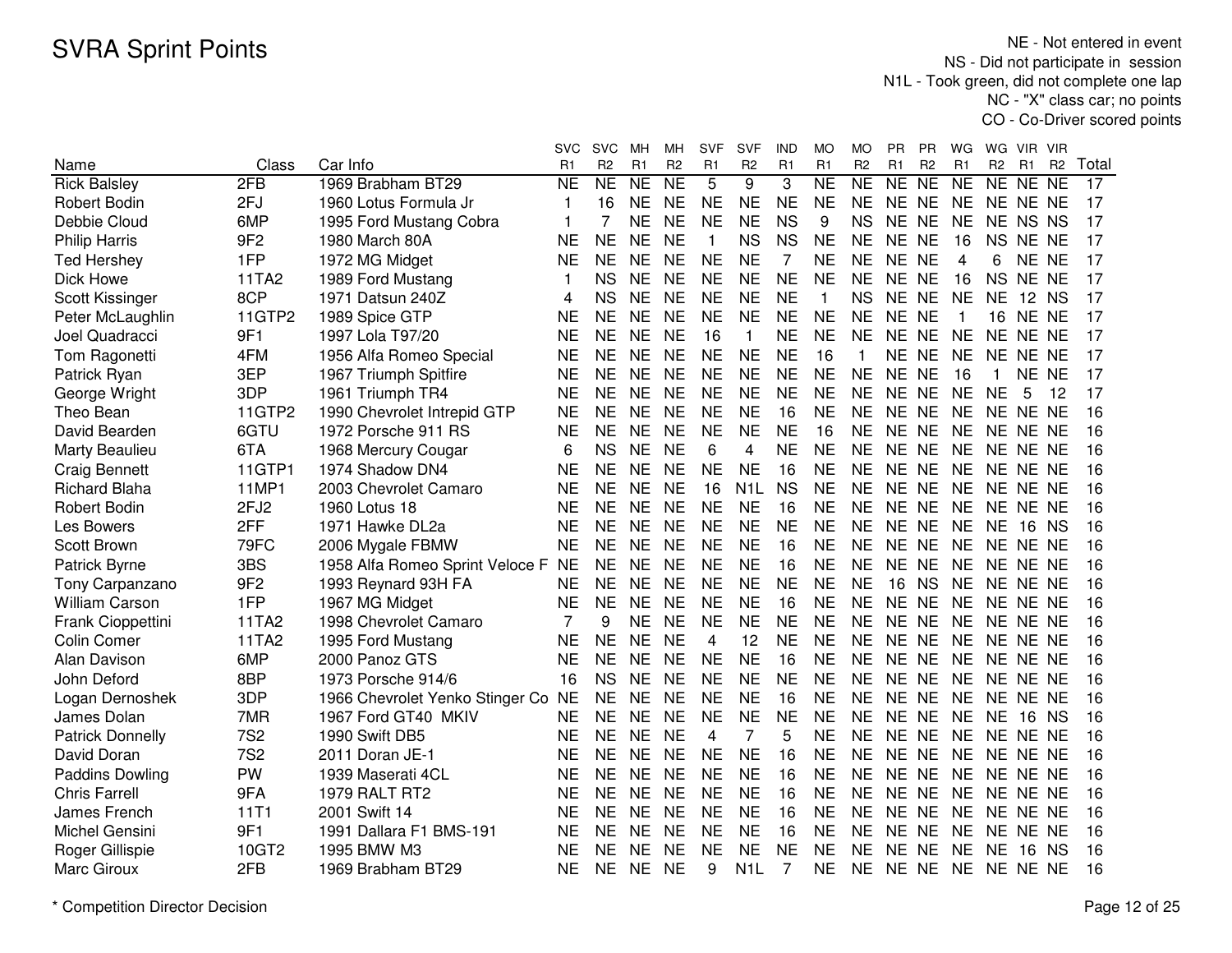NE - Not entered in event NS - Did not participate in session N1L - Took green, did not complete one lap NC - "X" class car; no pointsCO - Co-Driver scored points

| R <sub>2</sub><br>R1<br>R1<br>Class<br>R1<br>R <sub>2</sub><br>R1<br>R <sub>1</sub><br>R <sub>2</sub><br>R <sub>1</sub><br>R <sub>2</sub><br>R <sub>2</sub><br>R1<br>R <sub>2</sub><br>R <sub>1</sub><br>R <sub>2</sub><br>Total<br>Car Info<br>Name<br><b>PWA</b><br>N <sub>E</sub><br><b>NE</b><br>NE<br>NE<br>NE NE<br>1933 Studebaker Indy Special Ra NE<br><b>NE</b><br>$\overline{\sf NE}$<br>$\overline{16}$<br><b>NE</b><br><b>NE</b><br>NE<br>N <sub>E</sub><br>$\overline{\sf NE}$<br>$\overline{16}$<br><b>August Grasis</b><br><b>NE</b><br><b>NE</b><br>1FJR2<br><b>NE</b><br><b>NE</b><br><b>NE</b><br><b>NE</b><br><b>NE</b><br><b>NS</b><br><b>NE</b><br><b>Thomas Grudovich</b><br>1960 Elva 200FJ<br><b>NE</b><br><b>NE</b><br>16<br>NE NE NE<br>16<br>2FB<br><b>NE</b><br><b>NE</b><br><b>NE</b><br><b>NE</b><br><b>NE</b><br><b>NS</b><br>16<br><b>Thomas Grudovich</b><br>1967 Brabham BT21<br><b>NE</b><br><b>NE</b><br><b>NE</b><br><b>NE</b><br>16<br><b>NE</b><br>NE.<br>NE NE<br>4FM<br><b>NE</b><br><b>NE</b><br><b>NE</b><br><b>NE</b><br><b>NE</b><br><b>NE</b><br><b>NE</b><br>16<br><b>NE</b><br><b>NE</b><br><b>NE</b><br><b>NE</b><br><b>NE</b><br>NE NE<br>16<br>Thomas Grudovich<br>1960 Lola MKI<br><b>NE</b><br><b>7S2</b><br><b>NE</b><br><b>NE</b><br><b>NE</b><br><b>NE</b><br><b>NE</b><br><b>NE</b><br><b>NE</b><br><b>NE</b><br><b>NE</b><br><b>NE</b><br><b>NE</b><br><b>NE</b><br>16<br>David Gussack<br>2001 Carbir CS2<br>9<br>7<br>5BSR<br><b>NE</b><br><b>NE</b><br><b>NE</b><br><b>NE</b><br><b>NE</b><br><b>NE</b><br><b>NE</b><br><b>NE</b><br><b>NE</b><br>NE NE NE<br><b>Terry Hefty</b><br>1963 Elva Mk7S<br><b>NE</b><br>16<br><b>NS</b><br>16<br><b>10SR</b><br><b>NE</b><br><b>NE</b><br><b>NE</b><br><b>NE</b><br><b>NE</b><br><b>NE</b><br>16<br><b>NE</b><br><b>NE</b><br>NE NE<br><b>NE</b><br>NE NE NE<br>16<br>Kyle Hogan<br>1990 Shelby CanAm<br>10BP<br>Udo Horn<br><b>NS</b><br><b>NE</b><br><b>NE</b><br><b>NE</b><br><b>NE</b><br><b>NE</b><br><b>NE</b><br>NE NE<br>16<br>1984 Chevrolet Corvette<br>16<br><b>NE</b><br><b>NE</b><br>NE NE NE<br>8DP<br><b>NE</b><br><b>NE</b><br><b>NE</b><br><b>NE</b><br><b>NE</b><br>NE NE<br>16<br>Joe Huffaker<br>1972 Jensen Healey MK 1<br><b>NE</b><br><b>NE</b><br>16<br><b>NE</b><br><b>NE</b><br>NE NE NE<br>10BP<br><b>NE</b><br><b>NE</b><br><b>NE</b><br>16<br>1979 Porsche 911SC<br><b>NE</b><br><b>NE</b><br><b>NE</b><br><b>NE</b><br>16<br><b>NE</b><br>NE NE<br><b>NE</b><br>NE NE NE<br>Mark Hupfer<br><b>NE</b><br><b>NE</b><br><b>NE</b><br><b>NE</b><br><b>NE</b><br>16<br>3M<br>1985 SCCA Enterprises SRF<br><b>NE</b><br><b>NE</b><br>16<br><b>NE</b><br>NE NE<br><b>NE</b><br>NE NE NE<br>Peter Jankovskis<br>2FB<br><b>NE</b><br><b>NE</b><br><b>NE</b><br><b>NE</b><br>16<br><b>NE</b><br><b>NE</b><br><b>NE</b><br><b>NE</b><br><b>NE</b><br><b>NE</b><br>NE NE NE<br>16<br>Derek Jones<br>1970 Chevron B17<br>N <sub>1</sub> L<br>1CS<br><b>NE</b><br><b>NE</b><br><b>NE</b><br><b>NE</b><br><b>NE</b><br><b>NE</b><br><b>NE</b><br>16<br><b>NS</b><br><b>NE</b><br><b>NE</b><br><b>NE</b><br>1964 Austin Mini Cooper<br><b>NE</b><br>NE NE<br>16<br>Najeeb Khan<br>6GTO<br><b>NE</b><br><b>NE</b><br><b>NE</b><br><b>NE</b><br><b>NE</b><br><b>NE</b><br><b>NE</b><br><b>NE</b><br>NE NE<br>$\overline{7}$<br>16<br>1972 Porsche 911 RS<br><b>NE</b><br>9<br>NE NE<br>Douglas Kurtin<br>2FF<br>1970 Caldwell Formula Ford<br><b>NE</b><br><b>NE</b><br><b>NE</b><br><b>NE</b><br><b>NE</b><br><b>NE</b><br>16<br><b>NE</b><br><b>NE</b><br>NE NE<br><b>NE</b><br><b>NE</b><br>16<br>NE NE<br><b>Ryan Lewis</b><br>7BSR<br>1971 Chevron B19<br><b>NE</b><br><b>NE</b><br><b>NE</b><br><b>NE</b><br><b>NE</b><br><b>NE</b><br>16<br><b>NE</b><br><b>NE</b><br>NE NE<br><b>NE</b><br>16<br>Alex Macallister<br>NE NE NE<br><b>NE</b><br>10SR<br>1970 Lola T222<br><b>NE</b><br><b>NE</b><br><b>NE</b><br><b>NS</b><br><b>NE</b><br><b>NE</b><br><b>NE</b><br><b>NE</b><br><b>NE</b><br>16<br><b>Claude Malette</b><br><b>NE</b><br>16<br>NE.<br>NE NE<br>6BP<br><b>NE</b><br><b>NE</b><br><b>NE</b><br><b>NE</b><br><b>NE</b><br><b>NE</b><br><b>NE</b><br>16<br><b>NE</b><br><b>NE</b><br><b>NE</b><br>16<br>J.B. Mattison<br>1969 Chevrolet Corvette<br><b>NS</b><br>NE.<br>NE NE<br><b>NE</b><br><b>NE</b><br><b>NE</b><br><b>NE</b><br><b>NE</b><br><b>NE</b><br><b>NE</b><br><b>NE</b><br>11MP2<br>1997 Porsche GT2 Evo<br><b>NE</b><br>16<br><b>NE</b><br><b>NE</b><br><b>NE</b><br>NE NE<br>16<br>Tom McGlynn<br><b>NE</b><br><b>NE</b><br><b>NE</b><br>1CS<br><b>NE</b><br><b>NE</b><br><b>NE</b><br><b>NE</b><br><b>NE</b><br><b>NE</b><br><b>NE</b><br><b>NE</b><br><b>NS</b><br>NE NE<br>16<br>Dave Morgan<br>1968 Austin Mini Cooper S<br>16<br>2FJRH<br><b>NE</b><br><b>NE</b><br><b>NE</b><br><b>NE</b><br><b>NE</b><br><b>NE</b><br>16<br><b>NE</b><br><b>NE</b><br>NE NE<br><b>NE</b><br>NE NE NE<br>16<br>Stephen Morici<br>1963 Cooper T-67<br>3DP<br><b>NE</b><br><b>NE</b><br><b>NE</b><br><b>NE</b><br><b>NE</b><br><b>NE</b><br>1968 MG B<br><b>NE</b><br><b>NE</b><br><b>NE</b><br>NE NE<br>16<br>NS NE NE<br>16<br><b>Richard Navin</b><br><b>10SC1</b><br>1977 Oldsmobile Cutlass<br><b>NE</b><br><b>NE</b><br><b>NE</b><br><b>NE</b><br>16<br><b>NE</b><br>NE NE<br>16<br>David Neidell<br>NE<br>NE<br><b>NE</b><br><b>NE</b><br>NE NE NE<br>3DP<br>1962 GSM Dart<br><b>NE</b><br><b>NE</b><br><b>NE</b><br><b>NE</b><br><b>NE</b><br><b>NE</b><br>NE NE<br><b>NE</b><br><b>NE</b><br><b>NE</b><br><b>NE</b><br><b>NE</b><br>16<br>- CO<br>16<br>Goran Nyberg<br>10GT3<br><b>NE</b><br><b>NE</b><br><b>NE</b><br><b>NE</b><br>16<br>Charles O'Brien III<br>1974 Porsche 911 RS<br><b>NE</b><br><b>NE</b><br><b>NE</b><br>16<br><b>NE</b><br>NE NE<br><b>NE</b><br>NE NE NE<br>3DP<br><b>NE</b><br><b>NE</b><br><b>NE</b><br>Dennis Olthoff<br>1962 GSM Dart<br><b>NE</b><br><b>NE</b><br><b>NE</b><br><b>NE</b><br><b>NE</b><br><b>NE</b><br><b>NE</b><br><b>NE</b><br><b>NE</b><br>16<br>NE CO<br>-16<br>3EP<br><b>NE</b><br><b>NE</b><br><b>NE</b><br>Dennis Olthoff<br>1965 Volvo P1800S<br><b>NE</b><br><b>NE</b><br><b>NE</b><br><b>NE</b><br><b>NE</b><br><b>NE</b><br><b>NE</b><br><b>NE</b><br><b>NE</b><br><b>NE</b><br>16<br>16<br>CO<br><b>NE</b><br>Jim Pace<br>7ASR<br><b>NE</b><br><b>NE</b><br><b>NE</b><br><b>NE</b><br><b>NE</b><br><b>NE</b><br><b>NE</b><br>1968 McLaren M6B<br><b>NE</b><br>16<br><b>NE</b><br><b>NE</b><br>NE NE NE<br>16<br><b>NE</b><br><b>NE</b><br><b>NE</b><br><b>Rick Pfrang</b><br>11TA2<br>1990 Chevrolet GT1 Camaro<br><b>NE</b><br><b>NE</b><br><b>NE</b><br>7<br><b>NE</b><br><b>NE</b><br><b>NE</b><br>16<br>9<br>NE<br>NE NE NE<br><b>NE</b><br><b>NE</b><br><b>NE</b><br>Steven Piantieri<br>3EP<br>16<br><b>NE</b><br><b>NE</b><br><b>NE</b><br>16<br>1960 Alfa Romeo Giulia Spyder<br><b>NS</b><br><b>NE</b><br><b>NE</b><br><b>NE</b><br>NE NE NE<br>NE.<br>4FM<br><b>NE</b><br><b>NE</b><br><b>NE</b><br><b>NE</b><br><b>NE</b><br><b>NE</b><br><b>NS</b><br>16<br><b>Chuck Pitt</b><br>1964 Elva Mk7<br><b>NE</b><br><b>NE</b><br><b>NE</b><br>16<br><b>NE</b><br>NE NE NE<br>2FJR2<br><b>NE</b><br><b>NE</b><br><b>NE</b><br><b>NE</b><br>16<br><b>NE</b><br><b>NE</b><br>16<br><b>NE</b><br><b>NE</b><br><b>NE</b><br>NE.<br><b>NE</b><br>NE NE<br><b>Bruce Revennaugh</b><br>1960 Lotus 18<br>NE.<br>10SC3<br><b>NE</b><br><b>NE</b><br><b>NE</b><br><b>NE</b><br><b>NE</b><br><b>NE</b><br><b>NE</b><br><b>NE</b><br>16<br>2002 Ford Thunderbird<br><b>NE</b><br>16<br><b>NS</b><br><b>NE</b><br>NE.<br>NE NE<br>Adam Rupp<br>8BS<br>Ira Schoen<br><b>NE</b><br><b>NE</b><br><b>NE</b><br><b>NE</b><br><b>NE</b><br><b>NE</b><br>16<br><b>NE</b><br><b>NE</b><br><b>NE</b><br><b>NE</b><br><b>NE</b><br><b>NE</b><br>NE NE<br>16<br>1971 Ford Capri 2000<br><b>NE</b><br><b>NE</b><br><b>NE</b><br><b>NE</b><br><b>NE</b><br>NE NE<br><b>NE</b><br><b>Laurie Sellers</b><br>6MP<br>2001 Ford Mustang GT<br><b>NE</b><br><b>NE</b><br><b>NE</b><br>NE NE NE<br>16<br>16<br><b>NE</b><br><b>NE</b><br><b>NE</b><br><b>NE</b><br>Mark Sherwood<br>9F <sub>2</sub><br>1995 Ralt RT41<br><b>NE</b><br><b>NE</b><br><b>NE</b><br>16<br><b>NE</b><br>NE.<br><b>NE</b><br><b>NE</b><br>NE NE NE<br>16<br>8CP<br><b>NS</b><br><b>NE</b><br><b>NE</b><br><b>NE</b><br><b>NE</b><br><b>NE</b><br><b>NE</b><br><b>NE</b><br>NE NE<br>16<br>Clarke Simpson<br>1969 Porsche 911t<br>16<br>NE<br>NE NE NE |  | svc | <b>SVC</b> | мн | MН | <b>SVF</b> | SVF | <b>IND</b> | МO | MO | PR | ΡR | WG | WG | VIR. | - VIR |  |
|---------------------------------------------------------------------------------------------------------------------------------------------------------------------------------------------------------------------------------------------------------------------------------------------------------------------------------------------------------------------------------------------------------------------------------------------------------------------------------------------------------------------------------------------------------------------------------------------------------------------------------------------------------------------------------------------------------------------------------------------------------------------------------------------------------------------------------------------------------------------------------------------------------------------------------------------------------------------------------------------------------------------------------------------------------------------------------------------------------------------------------------------------------------------------------------------------------------------------------------------------------------------------------------------------------------------------------------------------------------------------------------------------------------------------------------------------------------------------------------------------------------------------------------------------------------------------------------------------------------------------------------------------------------------------------------------------------------------------------------------------------------------------------------------------------------------------------------------------------------------------------------------------------------------------------------------------------------------------------------------------------------------------------------------------------------------------------------------------------------------------------------------------------------------------------------------------------------------------------------------------------------------------------------------------------------------------------------------------------------------------------------------------------------------------------------------------------------------------------------------------------------------------------------------------------------------------------------------------------------------------------------------------------------------------------------------------------------------------------------------------------------------------------------------------------------------------------------------------------------------------------------------------------------------------------------------------------------------------------------------------------------------------------------------------------------------------------------------------------------------------------------------------------------------------------------------------------------------------------------------------------------------------------------------------------------------------------------------------------------------------------------------------------------------------------------------------------------------------------------------------------------------------------------------------------------------------------------------------------------------------------------------------------------------------------------------------------------------------------------------------------------------------------------------------------------------------------------------------------------------------------------------------------------------------------------------------------------------------------------------------------------------------------------------------------------------------------------------------------------------------------------------------------------------------------------------------------------------------------------------------------------------------------------------------------------------------------------------------------------------------------------------------------------------------------------------------------------------------------------------------------------------------------------------------------------------------------------------------------------------------------------------------------------------------------------------------------------------------------------------------------------------------------------------------------------------------------------------------------------------------------------------------------------------------------------------------------------------------------------------------------------------------------------------------------------------------------------------------------------------------------------------------------------------------------------------------------------------------------------------------------------------------------------------------------------------------------------------------------------------------------------------------------------------------------------------------------------------------------------------------------------------------------------------------------------------------------------------------------------------------------------------------------------------------------------------------------------------------------------------------------------------------------------------------------------------------------------------------------------------------------------------------------------------------------------------------------------------------------------------------------------------------------------------------------------------------------------------------------------------------------------------------------------------------------------------------------------------------------------------------------------------------------------------------------------------------------------------------------------------------------------------------------------------------------------------------------------------------------------------------------------------------------------------------------------------------------------------------------------------------------------------------------------------------------------------------------------------------------------------------------------------------------------------------------------------------------------------------------------------------------------------------------------------------------------------------------------------------------------------------------------------------------------------------------------------------------------------------------------------------------------------------------------------------------------------------------------------------------------------------------------------------------------------------------------------------------------------------------------------------------------------------------------------------------------------------------------------------------------------------------------------------------------------------------------------------------------------------------------------------------------------------------------------------------------------------------------------------------------------------------------------------------------------------------------------------------------------------------------------------------------------------------------------------------------------------------------------------------------------------------------------------------------------------------------------------------------------------------------------------------------------------------------------------------------------------------------------------------------------------------------------------------------------------------------------------------------------------------------------------------------------------------------------------------------------------------------------------------------------------------------------|--|-----|------------|----|----|------------|-----|------------|----|----|----|----|----|----|------|-------|--|
|                                                                                                                                                                                                                                                                                                                                                                                                                                                                                                                                                                                                                                                                                                                                                                                                                                                                                                                                                                                                                                                                                                                                                                                                                                                                                                                                                                                                                                                                                                                                                                                                                                                                                                                                                                                                                                                                                                                                                                                                                                                                                                                                                                                                                                                                                                                                                                                                                                                                                                                                                                                                                                                                                                                                                                                                                                                                                                                                                                                                                                                                                                                                                                                                                                                                                                                                                                                                                                                                                                                                                                                                                                                                                                                                                                                                                                                                                                                                                                                                                                                                                                                                                                                                                                                                                                                                                                                                                                                                                                                                                                                                                                                                                                                                                                                                                                                                                                                                                                                                                                                                                                                                                                                                                                                                                                                                                                                                                                                                                                                                                                                                                                                                                                                                                                                                                                                                                                                                                                                                                                                                                                                                                                                                                                                                                                                                                                                                                                                                                                                                                                                                                                                                                                                                                                                                                                                                                                                                                                                                                                                                                                                                                                                                                                                                                                                                                                                                                                                                                                                                                                                                                                                                                                                                                                                                                                                                                                                                                                                                                                                                                                                                                                                                                                                                                                                                                                                                                                                                                                                     |  |     |            |    |    |            |     |            |    |    |    |    |    |    |      |       |  |
|                                                                                                                                                                                                                                                                                                                                                                                                                                                                                                                                                                                                                                                                                                                                                                                                                                                                                                                                                                                                                                                                                                                                                                                                                                                                                                                                                                                                                                                                                                                                                                                                                                                                                                                                                                                                                                                                                                                                                                                                                                                                                                                                                                                                                                                                                                                                                                                                                                                                                                                                                                                                                                                                                                                                                                                                                                                                                                                                                                                                                                                                                                                                                                                                                                                                                                                                                                                                                                                                                                                                                                                                                                                                                                                                                                                                                                                                                                                                                                                                                                                                                                                                                                                                                                                                                                                                                                                                                                                                                                                                                                                                                                                                                                                                                                                                                                                                                                                                                                                                                                                                                                                                                                                                                                                                                                                                                                                                                                                                                                                                                                                                                                                                                                                                                                                                                                                                                                                                                                                                                                                                                                                                                                                                                                                                                                                                                                                                                                                                                                                                                                                                                                                                                                                                                                                                                                                                                                                                                                                                                                                                                                                                                                                                                                                                                                                                                                                                                                                                                                                                                                                                                                                                                                                                                                                                                                                                                                                                                                                                                                                                                                                                                                                                                                                                                                                                                                                                                                                                                                                     |  |     |            |    |    |            |     |            |    |    |    |    |    |    |      |       |  |
|                                                                                                                                                                                                                                                                                                                                                                                                                                                                                                                                                                                                                                                                                                                                                                                                                                                                                                                                                                                                                                                                                                                                                                                                                                                                                                                                                                                                                                                                                                                                                                                                                                                                                                                                                                                                                                                                                                                                                                                                                                                                                                                                                                                                                                                                                                                                                                                                                                                                                                                                                                                                                                                                                                                                                                                                                                                                                                                                                                                                                                                                                                                                                                                                                                                                                                                                                                                                                                                                                                                                                                                                                                                                                                                                                                                                                                                                                                                                                                                                                                                                                                                                                                                                                                                                                                                                                                                                                                                                                                                                                                                                                                                                                                                                                                                                                                                                                                                                                                                                                                                                                                                                                                                                                                                                                                                                                                                                                                                                                                                                                                                                                                                                                                                                                                                                                                                                                                                                                                                                                                                                                                                                                                                                                                                                                                                                                                                                                                                                                                                                                                                                                                                                                                                                                                                                                                                                                                                                                                                                                                                                                                                                                                                                                                                                                                                                                                                                                                                                                                                                                                                                                                                                                                                                                                                                                                                                                                                                                                                                                                                                                                                                                                                                                                                                                                                                                                                                                                                                                                                     |  |     |            |    |    |            |     |            |    |    |    |    |    |    |      |       |  |
|                                                                                                                                                                                                                                                                                                                                                                                                                                                                                                                                                                                                                                                                                                                                                                                                                                                                                                                                                                                                                                                                                                                                                                                                                                                                                                                                                                                                                                                                                                                                                                                                                                                                                                                                                                                                                                                                                                                                                                                                                                                                                                                                                                                                                                                                                                                                                                                                                                                                                                                                                                                                                                                                                                                                                                                                                                                                                                                                                                                                                                                                                                                                                                                                                                                                                                                                                                                                                                                                                                                                                                                                                                                                                                                                                                                                                                                                                                                                                                                                                                                                                                                                                                                                                                                                                                                                                                                                                                                                                                                                                                                                                                                                                                                                                                                                                                                                                                                                                                                                                                                                                                                                                                                                                                                                                                                                                                                                                                                                                                                                                                                                                                                                                                                                                                                                                                                                                                                                                                                                                                                                                                                                                                                                                                                                                                                                                                                                                                                                                                                                                                                                                                                                                                                                                                                                                                                                                                                                                                                                                                                                                                                                                                                                                                                                                                                                                                                                                                                                                                                                                                                                                                                                                                                                                                                                                                                                                                                                                                                                                                                                                                                                                                                                                                                                                                                                                                                                                                                                                                                     |  |     |            |    |    |            |     |            |    |    |    |    |    |    |      |       |  |
|                                                                                                                                                                                                                                                                                                                                                                                                                                                                                                                                                                                                                                                                                                                                                                                                                                                                                                                                                                                                                                                                                                                                                                                                                                                                                                                                                                                                                                                                                                                                                                                                                                                                                                                                                                                                                                                                                                                                                                                                                                                                                                                                                                                                                                                                                                                                                                                                                                                                                                                                                                                                                                                                                                                                                                                                                                                                                                                                                                                                                                                                                                                                                                                                                                                                                                                                                                                                                                                                                                                                                                                                                                                                                                                                                                                                                                                                                                                                                                                                                                                                                                                                                                                                                                                                                                                                                                                                                                                                                                                                                                                                                                                                                                                                                                                                                                                                                                                                                                                                                                                                                                                                                                                                                                                                                                                                                                                                                                                                                                                                                                                                                                                                                                                                                                                                                                                                                                                                                                                                                                                                                                                                                                                                                                                                                                                                                                                                                                                                                                                                                                                                                                                                                                                                                                                                                                                                                                                                                                                                                                                                                                                                                                                                                                                                                                                                                                                                                                                                                                                                                                                                                                                                                                                                                                                                                                                                                                                                                                                                                                                                                                                                                                                                                                                                                                                                                                                                                                                                                                                     |  |     |            |    |    |            |     |            |    |    |    |    |    |    |      |       |  |
|                                                                                                                                                                                                                                                                                                                                                                                                                                                                                                                                                                                                                                                                                                                                                                                                                                                                                                                                                                                                                                                                                                                                                                                                                                                                                                                                                                                                                                                                                                                                                                                                                                                                                                                                                                                                                                                                                                                                                                                                                                                                                                                                                                                                                                                                                                                                                                                                                                                                                                                                                                                                                                                                                                                                                                                                                                                                                                                                                                                                                                                                                                                                                                                                                                                                                                                                                                                                                                                                                                                                                                                                                                                                                                                                                                                                                                                                                                                                                                                                                                                                                                                                                                                                                                                                                                                                                                                                                                                                                                                                                                                                                                                                                                                                                                                                                                                                                                                                                                                                                                                                                                                                                                                                                                                                                                                                                                                                                                                                                                                                                                                                                                                                                                                                                                                                                                                                                                                                                                                                                                                                                                                                                                                                                                                                                                                                                                                                                                                                                                                                                                                                                                                                                                                                                                                                                                                                                                                                                                                                                                                                                                                                                                                                                                                                                                                                                                                                                                                                                                                                                                                                                                                                                                                                                                                                                                                                                                                                                                                                                                                                                                                                                                                                                                                                                                                                                                                                                                                                                                                     |  |     |            |    |    |            |     |            |    |    |    |    |    |    |      |       |  |
|                                                                                                                                                                                                                                                                                                                                                                                                                                                                                                                                                                                                                                                                                                                                                                                                                                                                                                                                                                                                                                                                                                                                                                                                                                                                                                                                                                                                                                                                                                                                                                                                                                                                                                                                                                                                                                                                                                                                                                                                                                                                                                                                                                                                                                                                                                                                                                                                                                                                                                                                                                                                                                                                                                                                                                                                                                                                                                                                                                                                                                                                                                                                                                                                                                                                                                                                                                                                                                                                                                                                                                                                                                                                                                                                                                                                                                                                                                                                                                                                                                                                                                                                                                                                                                                                                                                                                                                                                                                                                                                                                                                                                                                                                                                                                                                                                                                                                                                                                                                                                                                                                                                                                                                                                                                                                                                                                                                                                                                                                                                                                                                                                                                                                                                                                                                                                                                                                                                                                                                                                                                                                                                                                                                                                                                                                                                                                                                                                                                                                                                                                                                                                                                                                                                                                                                                                                                                                                                                                                                                                                                                                                                                                                                                                                                                                                                                                                                                                                                                                                                                                                                                                                                                                                                                                                                                                                                                                                                                                                                                                                                                                                                                                                                                                                                                                                                                                                                                                                                                                                                     |  |     |            |    |    |            |     |            |    |    |    |    |    |    |      |       |  |
|                                                                                                                                                                                                                                                                                                                                                                                                                                                                                                                                                                                                                                                                                                                                                                                                                                                                                                                                                                                                                                                                                                                                                                                                                                                                                                                                                                                                                                                                                                                                                                                                                                                                                                                                                                                                                                                                                                                                                                                                                                                                                                                                                                                                                                                                                                                                                                                                                                                                                                                                                                                                                                                                                                                                                                                                                                                                                                                                                                                                                                                                                                                                                                                                                                                                                                                                                                                                                                                                                                                                                                                                                                                                                                                                                                                                                                                                                                                                                                                                                                                                                                                                                                                                                                                                                                                                                                                                                                                                                                                                                                                                                                                                                                                                                                                                                                                                                                                                                                                                                                                                                                                                                                                                                                                                                                                                                                                                                                                                                                                                                                                                                                                                                                                                                                                                                                                                                                                                                                                                                                                                                                                                                                                                                                                                                                                                                                                                                                                                                                                                                                                                                                                                                                                                                                                                                                                                                                                                                                                                                                                                                                                                                                                                                                                                                                                                                                                                                                                                                                                                                                                                                                                                                                                                                                                                                                                                                                                                                                                                                                                                                                                                                                                                                                                                                                                                                                                                                                                                                                                     |  |     |            |    |    |            |     |            |    |    |    |    |    |    |      |       |  |
|                                                                                                                                                                                                                                                                                                                                                                                                                                                                                                                                                                                                                                                                                                                                                                                                                                                                                                                                                                                                                                                                                                                                                                                                                                                                                                                                                                                                                                                                                                                                                                                                                                                                                                                                                                                                                                                                                                                                                                                                                                                                                                                                                                                                                                                                                                                                                                                                                                                                                                                                                                                                                                                                                                                                                                                                                                                                                                                                                                                                                                                                                                                                                                                                                                                                                                                                                                                                                                                                                                                                                                                                                                                                                                                                                                                                                                                                                                                                                                                                                                                                                                                                                                                                                                                                                                                                                                                                                                                                                                                                                                                                                                                                                                                                                                                                                                                                                                                                                                                                                                                                                                                                                                                                                                                                                                                                                                                                                                                                                                                                                                                                                                                                                                                                                                                                                                                                                                                                                                                                                                                                                                                                                                                                                                                                                                                                                                                                                                                                                                                                                                                                                                                                                                                                                                                                                                                                                                                                                                                                                                                                                                                                                                                                                                                                                                                                                                                                                                                                                                                                                                                                                                                                                                                                                                                                                                                                                                                                                                                                                                                                                                                                                                                                                                                                                                                                                                                                                                                                                                                     |  |     |            |    |    |            |     |            |    |    |    |    |    |    |      |       |  |
|                                                                                                                                                                                                                                                                                                                                                                                                                                                                                                                                                                                                                                                                                                                                                                                                                                                                                                                                                                                                                                                                                                                                                                                                                                                                                                                                                                                                                                                                                                                                                                                                                                                                                                                                                                                                                                                                                                                                                                                                                                                                                                                                                                                                                                                                                                                                                                                                                                                                                                                                                                                                                                                                                                                                                                                                                                                                                                                                                                                                                                                                                                                                                                                                                                                                                                                                                                                                                                                                                                                                                                                                                                                                                                                                                                                                                                                                                                                                                                                                                                                                                                                                                                                                                                                                                                                                                                                                                                                                                                                                                                                                                                                                                                                                                                                                                                                                                                                                                                                                                                                                                                                                                                                                                                                                                                                                                                                                                                                                                                                                                                                                                                                                                                                                                                                                                                                                                                                                                                                                                                                                                                                                                                                                                                                                                                                                                                                                                                                                                                                                                                                                                                                                                                                                                                                                                                                                                                                                                                                                                                                                                                                                                                                                                                                                                                                                                                                                                                                                                                                                                                                                                                                                                                                                                                                                                                                                                                                                                                                                                                                                                                                                                                                                                                                                                                                                                                                                                                                                                                                     |  |     |            |    |    |            |     |            |    |    |    |    |    |    |      |       |  |
|                                                                                                                                                                                                                                                                                                                                                                                                                                                                                                                                                                                                                                                                                                                                                                                                                                                                                                                                                                                                                                                                                                                                                                                                                                                                                                                                                                                                                                                                                                                                                                                                                                                                                                                                                                                                                                                                                                                                                                                                                                                                                                                                                                                                                                                                                                                                                                                                                                                                                                                                                                                                                                                                                                                                                                                                                                                                                                                                                                                                                                                                                                                                                                                                                                                                                                                                                                                                                                                                                                                                                                                                                                                                                                                                                                                                                                                                                                                                                                                                                                                                                                                                                                                                                                                                                                                                                                                                                                                                                                                                                                                                                                                                                                                                                                                                                                                                                                                                                                                                                                                                                                                                                                                                                                                                                                                                                                                                                                                                                                                                                                                                                                                                                                                                                                                                                                                                                                                                                                                                                                                                                                                                                                                                                                                                                                                                                                                                                                                                                                                                                                                                                                                                                                                                                                                                                                                                                                                                                                                                                                                                                                                                                                                                                                                                                                                                                                                                                                                                                                                                                                                                                                                                                                                                                                                                                                                                                                                                                                                                                                                                                                                                                                                                                                                                                                                                                                                                                                                                                                                     |  |     |            |    |    |            |     |            |    |    |    |    |    |    |      |       |  |
|                                                                                                                                                                                                                                                                                                                                                                                                                                                                                                                                                                                                                                                                                                                                                                                                                                                                                                                                                                                                                                                                                                                                                                                                                                                                                                                                                                                                                                                                                                                                                                                                                                                                                                                                                                                                                                                                                                                                                                                                                                                                                                                                                                                                                                                                                                                                                                                                                                                                                                                                                                                                                                                                                                                                                                                                                                                                                                                                                                                                                                                                                                                                                                                                                                                                                                                                                                                                                                                                                                                                                                                                                                                                                                                                                                                                                                                                                                                                                                                                                                                                                                                                                                                                                                                                                                                                                                                                                                                                                                                                                                                                                                                                                                                                                                                                                                                                                                                                                                                                                                                                                                                                                                                                                                                                                                                                                                                                                                                                                                                                                                                                                                                                                                                                                                                                                                                                                                                                                                                                                                                                                                                                                                                                                                                                                                                                                                                                                                                                                                                                                                                                                                                                                                                                                                                                                                                                                                                                                                                                                                                                                                                                                                                                                                                                                                                                                                                                                                                                                                                                                                                                                                                                                                                                                                                                                                                                                                                                                                                                                                                                                                                                                                                                                                                                                                                                                                                                                                                                                                                     |  |     |            |    |    |            |     |            |    |    |    |    |    |    |      |       |  |
|                                                                                                                                                                                                                                                                                                                                                                                                                                                                                                                                                                                                                                                                                                                                                                                                                                                                                                                                                                                                                                                                                                                                                                                                                                                                                                                                                                                                                                                                                                                                                                                                                                                                                                                                                                                                                                                                                                                                                                                                                                                                                                                                                                                                                                                                                                                                                                                                                                                                                                                                                                                                                                                                                                                                                                                                                                                                                                                                                                                                                                                                                                                                                                                                                                                                                                                                                                                                                                                                                                                                                                                                                                                                                                                                                                                                                                                                                                                                                                                                                                                                                                                                                                                                                                                                                                                                                                                                                                                                                                                                                                                                                                                                                                                                                                                                                                                                                                                                                                                                                                                                                                                                                                                                                                                                                                                                                                                                                                                                                                                                                                                                                                                                                                                                                                                                                                                                                                                                                                                                                                                                                                                                                                                                                                                                                                                                                                                                                                                                                                                                                                                                                                                                                                                                                                                                                                                                                                                                                                                                                                                                                                                                                                                                                                                                                                                                                                                                                                                                                                                                                                                                                                                                                                                                                                                                                                                                                                                                                                                                                                                                                                                                                                                                                                                                                                                                                                                                                                                                                                                     |  |     |            |    |    |            |     |            |    |    |    |    |    |    |      |       |  |
|                                                                                                                                                                                                                                                                                                                                                                                                                                                                                                                                                                                                                                                                                                                                                                                                                                                                                                                                                                                                                                                                                                                                                                                                                                                                                                                                                                                                                                                                                                                                                                                                                                                                                                                                                                                                                                                                                                                                                                                                                                                                                                                                                                                                                                                                                                                                                                                                                                                                                                                                                                                                                                                                                                                                                                                                                                                                                                                                                                                                                                                                                                                                                                                                                                                                                                                                                                                                                                                                                                                                                                                                                                                                                                                                                                                                                                                                                                                                                                                                                                                                                                                                                                                                                                                                                                                                                                                                                                                                                                                                                                                                                                                                                                                                                                                                                                                                                                                                                                                                                                                                                                                                                                                                                                                                                                                                                                                                                                                                                                                                                                                                                                                                                                                                                                                                                                                                                                                                                                                                                                                                                                                                                                                                                                                                                                                                                                                                                                                                                                                                                                                                                                                                                                                                                                                                                                                                                                                                                                                                                                                                                                                                                                                                                                                                                                                                                                                                                                                                                                                                                                                                                                                                                                                                                                                                                                                                                                                                                                                                                                                                                                                                                                                                                                                                                                                                                                                                                                                                                                                     |  |     |            |    |    |            |     |            |    |    |    |    |    |    |      |       |  |
|                                                                                                                                                                                                                                                                                                                                                                                                                                                                                                                                                                                                                                                                                                                                                                                                                                                                                                                                                                                                                                                                                                                                                                                                                                                                                                                                                                                                                                                                                                                                                                                                                                                                                                                                                                                                                                                                                                                                                                                                                                                                                                                                                                                                                                                                                                                                                                                                                                                                                                                                                                                                                                                                                                                                                                                                                                                                                                                                                                                                                                                                                                                                                                                                                                                                                                                                                                                                                                                                                                                                                                                                                                                                                                                                                                                                                                                                                                                                                                                                                                                                                                                                                                                                                                                                                                                                                                                                                                                                                                                                                                                                                                                                                                                                                                                                                                                                                                                                                                                                                                                                                                                                                                                                                                                                                                                                                                                                                                                                                                                                                                                                                                                                                                                                                                                                                                                                                                                                                                                                                                                                                                                                                                                                                                                                                                                                                                                                                                                                                                                                                                                                                                                                                                                                                                                                                                                                                                                                                                                                                                                                                                                                                                                                                                                                                                                                                                                                                                                                                                                                                                                                                                                                                                                                                                                                                                                                                                                                                                                                                                                                                                                                                                                                                                                                                                                                                                                                                                                                                                                     |  |     |            |    |    |            |     |            |    |    |    |    |    |    |      |       |  |
|                                                                                                                                                                                                                                                                                                                                                                                                                                                                                                                                                                                                                                                                                                                                                                                                                                                                                                                                                                                                                                                                                                                                                                                                                                                                                                                                                                                                                                                                                                                                                                                                                                                                                                                                                                                                                                                                                                                                                                                                                                                                                                                                                                                                                                                                                                                                                                                                                                                                                                                                                                                                                                                                                                                                                                                                                                                                                                                                                                                                                                                                                                                                                                                                                                                                                                                                                                                                                                                                                                                                                                                                                                                                                                                                                                                                                                                                                                                                                                                                                                                                                                                                                                                                                                                                                                                                                                                                                                                                                                                                                                                                                                                                                                                                                                                                                                                                                                                                                                                                                                                                                                                                                                                                                                                                                                                                                                                                                                                                                                                                                                                                                                                                                                                                                                                                                                                                                                                                                                                                                                                                                                                                                                                                                                                                                                                                                                                                                                                                                                                                                                                                                                                                                                                                                                                                                                                                                                                                                                                                                                                                                                                                                                                                                                                                                                                                                                                                                                                                                                                                                                                                                                                                                                                                                                                                                                                                                                                                                                                                                                                                                                                                                                                                                                                                                                                                                                                                                                                                                                                     |  |     |            |    |    |            |     |            |    |    |    |    |    |    |      |       |  |
|                                                                                                                                                                                                                                                                                                                                                                                                                                                                                                                                                                                                                                                                                                                                                                                                                                                                                                                                                                                                                                                                                                                                                                                                                                                                                                                                                                                                                                                                                                                                                                                                                                                                                                                                                                                                                                                                                                                                                                                                                                                                                                                                                                                                                                                                                                                                                                                                                                                                                                                                                                                                                                                                                                                                                                                                                                                                                                                                                                                                                                                                                                                                                                                                                                                                                                                                                                                                                                                                                                                                                                                                                                                                                                                                                                                                                                                                                                                                                                                                                                                                                                                                                                                                                                                                                                                                                                                                                                                                                                                                                                                                                                                                                                                                                                                                                                                                                                                                                                                                                                                                                                                                                                                                                                                                                                                                                                                                                                                                                                                                                                                                                                                                                                                                                                                                                                                                                                                                                                                                                                                                                                                                                                                                                                                                                                                                                                                                                                                                                                                                                                                                                                                                                                                                                                                                                                                                                                                                                                                                                                                                                                                                                                                                                                                                                                                                                                                                                                                                                                                                                                                                                                                                                                                                                                                                                                                                                                                                                                                                                                                                                                                                                                                                                                                                                                                                                                                                                                                                                                                     |  |     |            |    |    |            |     |            |    |    |    |    |    |    |      |       |  |
|                                                                                                                                                                                                                                                                                                                                                                                                                                                                                                                                                                                                                                                                                                                                                                                                                                                                                                                                                                                                                                                                                                                                                                                                                                                                                                                                                                                                                                                                                                                                                                                                                                                                                                                                                                                                                                                                                                                                                                                                                                                                                                                                                                                                                                                                                                                                                                                                                                                                                                                                                                                                                                                                                                                                                                                                                                                                                                                                                                                                                                                                                                                                                                                                                                                                                                                                                                                                                                                                                                                                                                                                                                                                                                                                                                                                                                                                                                                                                                                                                                                                                                                                                                                                                                                                                                                                                                                                                                                                                                                                                                                                                                                                                                                                                                                                                                                                                                                                                                                                                                                                                                                                                                                                                                                                                                                                                                                                                                                                                                                                                                                                                                                                                                                                                                                                                                                                                                                                                                                                                                                                                                                                                                                                                                                                                                                                                                                                                                                                                                                                                                                                                                                                                                                                                                                                                                                                                                                                                                                                                                                                                                                                                                                                                                                                                                                                                                                                                                                                                                                                                                                                                                                                                                                                                                                                                                                                                                                                                                                                                                                                                                                                                                                                                                                                                                                                                                                                                                                                                                                     |  |     |            |    |    |            |     |            |    |    |    |    |    |    |      |       |  |
|                                                                                                                                                                                                                                                                                                                                                                                                                                                                                                                                                                                                                                                                                                                                                                                                                                                                                                                                                                                                                                                                                                                                                                                                                                                                                                                                                                                                                                                                                                                                                                                                                                                                                                                                                                                                                                                                                                                                                                                                                                                                                                                                                                                                                                                                                                                                                                                                                                                                                                                                                                                                                                                                                                                                                                                                                                                                                                                                                                                                                                                                                                                                                                                                                                                                                                                                                                                                                                                                                                                                                                                                                                                                                                                                                                                                                                                                                                                                                                                                                                                                                                                                                                                                                                                                                                                                                                                                                                                                                                                                                                                                                                                                                                                                                                                                                                                                                                                                                                                                                                                                                                                                                                                                                                                                                                                                                                                                                                                                                                                                                                                                                                                                                                                                                                                                                                                                                                                                                                                                                                                                                                                                                                                                                                                                                                                                                                                                                                                                                                                                                                                                                                                                                                                                                                                                                                                                                                                                                                                                                                                                                                                                                                                                                                                                                                                                                                                                                                                                                                                                                                                                                                                                                                                                                                                                                                                                                                                                                                                                                                                                                                                                                                                                                                                                                                                                                                                                                                                                                                                     |  |     |            |    |    |            |     |            |    |    |    |    |    |    |      |       |  |
|                                                                                                                                                                                                                                                                                                                                                                                                                                                                                                                                                                                                                                                                                                                                                                                                                                                                                                                                                                                                                                                                                                                                                                                                                                                                                                                                                                                                                                                                                                                                                                                                                                                                                                                                                                                                                                                                                                                                                                                                                                                                                                                                                                                                                                                                                                                                                                                                                                                                                                                                                                                                                                                                                                                                                                                                                                                                                                                                                                                                                                                                                                                                                                                                                                                                                                                                                                                                                                                                                                                                                                                                                                                                                                                                                                                                                                                                                                                                                                                                                                                                                                                                                                                                                                                                                                                                                                                                                                                                                                                                                                                                                                                                                                                                                                                                                                                                                                                                                                                                                                                                                                                                                                                                                                                                                                                                                                                                                                                                                                                                                                                                                                                                                                                                                                                                                                                                                                                                                                                                                                                                                                                                                                                                                                                                                                                                                                                                                                                                                                                                                                                                                                                                                                                                                                                                                                                                                                                                                                                                                                                                                                                                                                                                                                                                                                                                                                                                                                                                                                                                                                                                                                                                                                                                                                                                                                                                                                                                                                                                                                                                                                                                                                                                                                                                                                                                                                                                                                                                                                                     |  |     |            |    |    |            |     |            |    |    |    |    |    |    |      |       |  |
|                                                                                                                                                                                                                                                                                                                                                                                                                                                                                                                                                                                                                                                                                                                                                                                                                                                                                                                                                                                                                                                                                                                                                                                                                                                                                                                                                                                                                                                                                                                                                                                                                                                                                                                                                                                                                                                                                                                                                                                                                                                                                                                                                                                                                                                                                                                                                                                                                                                                                                                                                                                                                                                                                                                                                                                                                                                                                                                                                                                                                                                                                                                                                                                                                                                                                                                                                                                                                                                                                                                                                                                                                                                                                                                                                                                                                                                                                                                                                                                                                                                                                                                                                                                                                                                                                                                                                                                                                                                                                                                                                                                                                                                                                                                                                                                                                                                                                                                                                                                                                                                                                                                                                                                                                                                                                                                                                                                                                                                                                                                                                                                                                                                                                                                                                                                                                                                                                                                                                                                                                                                                                                                                                                                                                                                                                                                                                                                                                                                                                                                                                                                                                                                                                                                                                                                                                                                                                                                                                                                                                                                                                                                                                                                                                                                                                                                                                                                                                                                                                                                                                                                                                                                                                                                                                                                                                                                                                                                                                                                                                                                                                                                                                                                                                                                                                                                                                                                                                                                                                                                     |  |     |            |    |    |            |     |            |    |    |    |    |    |    |      |       |  |
|                                                                                                                                                                                                                                                                                                                                                                                                                                                                                                                                                                                                                                                                                                                                                                                                                                                                                                                                                                                                                                                                                                                                                                                                                                                                                                                                                                                                                                                                                                                                                                                                                                                                                                                                                                                                                                                                                                                                                                                                                                                                                                                                                                                                                                                                                                                                                                                                                                                                                                                                                                                                                                                                                                                                                                                                                                                                                                                                                                                                                                                                                                                                                                                                                                                                                                                                                                                                                                                                                                                                                                                                                                                                                                                                                                                                                                                                                                                                                                                                                                                                                                                                                                                                                                                                                                                                                                                                                                                                                                                                                                                                                                                                                                                                                                                                                                                                                                                                                                                                                                                                                                                                                                                                                                                                                                                                                                                                                                                                                                                                                                                                                                                                                                                                                                                                                                                                                                                                                                                                                                                                                                                                                                                                                                                                                                                                                                                                                                                                                                                                                                                                                                                                                                                                                                                                                                                                                                                                                                                                                                                                                                                                                                                                                                                                                                                                                                                                                                                                                                                                                                                                                                                                                                                                                                                                                                                                                                                                                                                                                                                                                                                                                                                                                                                                                                                                                                                                                                                                                                                     |  |     |            |    |    |            |     |            |    |    |    |    |    |    |      |       |  |
|                                                                                                                                                                                                                                                                                                                                                                                                                                                                                                                                                                                                                                                                                                                                                                                                                                                                                                                                                                                                                                                                                                                                                                                                                                                                                                                                                                                                                                                                                                                                                                                                                                                                                                                                                                                                                                                                                                                                                                                                                                                                                                                                                                                                                                                                                                                                                                                                                                                                                                                                                                                                                                                                                                                                                                                                                                                                                                                                                                                                                                                                                                                                                                                                                                                                                                                                                                                                                                                                                                                                                                                                                                                                                                                                                                                                                                                                                                                                                                                                                                                                                                                                                                                                                                                                                                                                                                                                                                                                                                                                                                                                                                                                                                                                                                                                                                                                                                                                                                                                                                                                                                                                                                                                                                                                                                                                                                                                                                                                                                                                                                                                                                                                                                                                                                                                                                                                                                                                                                                                                                                                                                                                                                                                                                                                                                                                                                                                                                                                                                                                                                                                                                                                                                                                                                                                                                                                                                                                                                                                                                                                                                                                                                                                                                                                                                                                                                                                                                                                                                                                                                                                                                                                                                                                                                                                                                                                                                                                                                                                                                                                                                                                                                                                                                                                                                                                                                                                                                                                                                                     |  |     |            |    |    |            |     |            |    |    |    |    |    |    |      |       |  |
|                                                                                                                                                                                                                                                                                                                                                                                                                                                                                                                                                                                                                                                                                                                                                                                                                                                                                                                                                                                                                                                                                                                                                                                                                                                                                                                                                                                                                                                                                                                                                                                                                                                                                                                                                                                                                                                                                                                                                                                                                                                                                                                                                                                                                                                                                                                                                                                                                                                                                                                                                                                                                                                                                                                                                                                                                                                                                                                                                                                                                                                                                                                                                                                                                                                                                                                                                                                                                                                                                                                                                                                                                                                                                                                                                                                                                                                                                                                                                                                                                                                                                                                                                                                                                                                                                                                                                                                                                                                                                                                                                                                                                                                                                                                                                                                                                                                                                                                                                                                                                                                                                                                                                                                                                                                                                                                                                                                                                                                                                                                                                                                                                                                                                                                                                                                                                                                                                                                                                                                                                                                                                                                                                                                                                                                                                                                                                                                                                                                                                                                                                                                                                                                                                                                                                                                                                                                                                                                                                                                                                                                                                                                                                                                                                                                                                                                                                                                                                                                                                                                                                                                                                                                                                                                                                                                                                                                                                                                                                                                                                                                                                                                                                                                                                                                                                                                                                                                                                                                                                                                     |  |     |            |    |    |            |     |            |    |    |    |    |    |    |      |       |  |
|                                                                                                                                                                                                                                                                                                                                                                                                                                                                                                                                                                                                                                                                                                                                                                                                                                                                                                                                                                                                                                                                                                                                                                                                                                                                                                                                                                                                                                                                                                                                                                                                                                                                                                                                                                                                                                                                                                                                                                                                                                                                                                                                                                                                                                                                                                                                                                                                                                                                                                                                                                                                                                                                                                                                                                                                                                                                                                                                                                                                                                                                                                                                                                                                                                                                                                                                                                                                                                                                                                                                                                                                                                                                                                                                                                                                                                                                                                                                                                                                                                                                                                                                                                                                                                                                                                                                                                                                                                                                                                                                                                                                                                                                                                                                                                                                                                                                                                                                                                                                                                                                                                                                                                                                                                                                                                                                                                                                                                                                                                                                                                                                                                                                                                                                                                                                                                                                                                                                                                                                                                                                                                                                                                                                                                                                                                                                                                                                                                                                                                                                                                                                                                                                                                                                                                                                                                                                                                                                                                                                                                                                                                                                                                                                                                                                                                                                                                                                                                                                                                                                                                                                                                                                                                                                                                                                                                                                                                                                                                                                                                                                                                                                                                                                                                                                                                                                                                                                                                                                                                                     |  |     |            |    |    |            |     |            |    |    |    |    |    |    |      |       |  |
|                                                                                                                                                                                                                                                                                                                                                                                                                                                                                                                                                                                                                                                                                                                                                                                                                                                                                                                                                                                                                                                                                                                                                                                                                                                                                                                                                                                                                                                                                                                                                                                                                                                                                                                                                                                                                                                                                                                                                                                                                                                                                                                                                                                                                                                                                                                                                                                                                                                                                                                                                                                                                                                                                                                                                                                                                                                                                                                                                                                                                                                                                                                                                                                                                                                                                                                                                                                                                                                                                                                                                                                                                                                                                                                                                                                                                                                                                                                                                                                                                                                                                                                                                                                                                                                                                                                                                                                                                                                                                                                                                                                                                                                                                                                                                                                                                                                                                                                                                                                                                                                                                                                                                                                                                                                                                                                                                                                                                                                                                                                                                                                                                                                                                                                                                                                                                                                                                                                                                                                                                                                                                                                                                                                                                                                                                                                                                                                                                                                                                                                                                                                                                                                                                                                                                                                                                                                                                                                                                                                                                                                                                                                                                                                                                                                                                                                                                                                                                                                                                                                                                                                                                                                                                                                                                                                                                                                                                                                                                                                                                                                                                                                                                                                                                                                                                                                                                                                                                                                                                                                     |  |     |            |    |    |            |     |            |    |    |    |    |    |    |      |       |  |
|                                                                                                                                                                                                                                                                                                                                                                                                                                                                                                                                                                                                                                                                                                                                                                                                                                                                                                                                                                                                                                                                                                                                                                                                                                                                                                                                                                                                                                                                                                                                                                                                                                                                                                                                                                                                                                                                                                                                                                                                                                                                                                                                                                                                                                                                                                                                                                                                                                                                                                                                                                                                                                                                                                                                                                                                                                                                                                                                                                                                                                                                                                                                                                                                                                                                                                                                                                                                                                                                                                                                                                                                                                                                                                                                                                                                                                                                                                                                                                                                                                                                                                                                                                                                                                                                                                                                                                                                                                                                                                                                                                                                                                                                                                                                                                                                                                                                                                                                                                                                                                                                                                                                                                                                                                                                                                                                                                                                                                                                                                                                                                                                                                                                                                                                                                                                                                                                                                                                                                                                                                                                                                                                                                                                                                                                                                                                                                                                                                                                                                                                                                                                                                                                                                                                                                                                                                                                                                                                                                                                                                                                                                                                                                                                                                                                                                                                                                                                                                                                                                                                                                                                                                                                                                                                                                                                                                                                                                                                                                                                                                                                                                                                                                                                                                                                                                                                                                                                                                                                                                                     |  |     |            |    |    |            |     |            |    |    |    |    |    |    |      |       |  |
|                                                                                                                                                                                                                                                                                                                                                                                                                                                                                                                                                                                                                                                                                                                                                                                                                                                                                                                                                                                                                                                                                                                                                                                                                                                                                                                                                                                                                                                                                                                                                                                                                                                                                                                                                                                                                                                                                                                                                                                                                                                                                                                                                                                                                                                                                                                                                                                                                                                                                                                                                                                                                                                                                                                                                                                                                                                                                                                                                                                                                                                                                                                                                                                                                                                                                                                                                                                                                                                                                                                                                                                                                                                                                                                                                                                                                                                                                                                                                                                                                                                                                                                                                                                                                                                                                                                                                                                                                                                                                                                                                                                                                                                                                                                                                                                                                                                                                                                                                                                                                                                                                                                                                                                                                                                                                                                                                                                                                                                                                                                                                                                                                                                                                                                                                                                                                                                                                                                                                                                                                                                                                                                                                                                                                                                                                                                                                                                                                                                                                                                                                                                                                                                                                                                                                                                                                                                                                                                                                                                                                                                                                                                                                                                                                                                                                                                                                                                                                                                                                                                                                                                                                                                                                                                                                                                                                                                                                                                                                                                                                                                                                                                                                                                                                                                                                                                                                                                                                                                                                                                     |  |     |            |    |    |            |     |            |    |    |    |    |    |    |      |       |  |
|                                                                                                                                                                                                                                                                                                                                                                                                                                                                                                                                                                                                                                                                                                                                                                                                                                                                                                                                                                                                                                                                                                                                                                                                                                                                                                                                                                                                                                                                                                                                                                                                                                                                                                                                                                                                                                                                                                                                                                                                                                                                                                                                                                                                                                                                                                                                                                                                                                                                                                                                                                                                                                                                                                                                                                                                                                                                                                                                                                                                                                                                                                                                                                                                                                                                                                                                                                                                                                                                                                                                                                                                                                                                                                                                                                                                                                                                                                                                                                                                                                                                                                                                                                                                                                                                                                                                                                                                                                                                                                                                                                                                                                                                                                                                                                                                                                                                                                                                                                                                                                                                                                                                                                                                                                                                                                                                                                                                                                                                                                                                                                                                                                                                                                                                                                                                                                                                                                                                                                                                                                                                                                                                                                                                                                                                                                                                                                                                                                                                                                                                                                                                                                                                                                                                                                                                                                                                                                                                                                                                                                                                                                                                                                                                                                                                                                                                                                                                                                                                                                                                                                                                                                                                                                                                                                                                                                                                                                                                                                                                                                                                                                                                                                                                                                                                                                                                                                                                                                                                                                                     |  |     |            |    |    |            |     |            |    |    |    |    |    |    |      |       |  |
|                                                                                                                                                                                                                                                                                                                                                                                                                                                                                                                                                                                                                                                                                                                                                                                                                                                                                                                                                                                                                                                                                                                                                                                                                                                                                                                                                                                                                                                                                                                                                                                                                                                                                                                                                                                                                                                                                                                                                                                                                                                                                                                                                                                                                                                                                                                                                                                                                                                                                                                                                                                                                                                                                                                                                                                                                                                                                                                                                                                                                                                                                                                                                                                                                                                                                                                                                                                                                                                                                                                                                                                                                                                                                                                                                                                                                                                                                                                                                                                                                                                                                                                                                                                                                                                                                                                                                                                                                                                                                                                                                                                                                                                                                                                                                                                                                                                                                                                                                                                                                                                                                                                                                                                                                                                                                                                                                                                                                                                                                                                                                                                                                                                                                                                                                                                                                                                                                                                                                                                                                                                                                                                                                                                                                                                                                                                                                                                                                                                                                                                                                                                                                                                                                                                                                                                                                                                                                                                                                                                                                                                                                                                                                                                                                                                                                                                                                                                                                                                                                                                                                                                                                                                                                                                                                                                                                                                                                                                                                                                                                                                                                                                                                                                                                                                                                                                                                                                                                                                                                                                     |  |     |            |    |    |            |     |            |    |    |    |    |    |    |      |       |  |
|                                                                                                                                                                                                                                                                                                                                                                                                                                                                                                                                                                                                                                                                                                                                                                                                                                                                                                                                                                                                                                                                                                                                                                                                                                                                                                                                                                                                                                                                                                                                                                                                                                                                                                                                                                                                                                                                                                                                                                                                                                                                                                                                                                                                                                                                                                                                                                                                                                                                                                                                                                                                                                                                                                                                                                                                                                                                                                                                                                                                                                                                                                                                                                                                                                                                                                                                                                                                                                                                                                                                                                                                                                                                                                                                                                                                                                                                                                                                                                                                                                                                                                                                                                                                                                                                                                                                                                                                                                                                                                                                                                                                                                                                                                                                                                                                                                                                                                                                                                                                                                                                                                                                                                                                                                                                                                                                                                                                                                                                                                                                                                                                                                                                                                                                                                                                                                                                                                                                                                                                                                                                                                                                                                                                                                                                                                                                                                                                                                                                                                                                                                                                                                                                                                                                                                                                                                                                                                                                                                                                                                                                                                                                                                                                                                                                                                                                                                                                                                                                                                                                                                                                                                                                                                                                                                                                                                                                                                                                                                                                                                                                                                                                                                                                                                                                                                                                                                                                                                                                                                                     |  |     |            |    |    |            |     |            |    |    |    |    |    |    |      |       |  |
|                                                                                                                                                                                                                                                                                                                                                                                                                                                                                                                                                                                                                                                                                                                                                                                                                                                                                                                                                                                                                                                                                                                                                                                                                                                                                                                                                                                                                                                                                                                                                                                                                                                                                                                                                                                                                                                                                                                                                                                                                                                                                                                                                                                                                                                                                                                                                                                                                                                                                                                                                                                                                                                                                                                                                                                                                                                                                                                                                                                                                                                                                                                                                                                                                                                                                                                                                                                                                                                                                                                                                                                                                                                                                                                                                                                                                                                                                                                                                                                                                                                                                                                                                                                                                                                                                                                                                                                                                                                                                                                                                                                                                                                                                                                                                                                                                                                                                                                                                                                                                                                                                                                                                                                                                                                                                                                                                                                                                                                                                                                                                                                                                                                                                                                                                                                                                                                                                                                                                                                                                                                                                                                                                                                                                                                                                                                                                                                                                                                                                                                                                                                                                                                                                                                                                                                                                                                                                                                                                                                                                                                                                                                                                                                                                                                                                                                                                                                                                                                                                                                                                                                                                                                                                                                                                                                                                                                                                                                                                                                                                                                                                                                                                                                                                                                                                                                                                                                                                                                                                                                     |  |     |            |    |    |            |     |            |    |    |    |    |    |    |      |       |  |
|                                                                                                                                                                                                                                                                                                                                                                                                                                                                                                                                                                                                                                                                                                                                                                                                                                                                                                                                                                                                                                                                                                                                                                                                                                                                                                                                                                                                                                                                                                                                                                                                                                                                                                                                                                                                                                                                                                                                                                                                                                                                                                                                                                                                                                                                                                                                                                                                                                                                                                                                                                                                                                                                                                                                                                                                                                                                                                                                                                                                                                                                                                                                                                                                                                                                                                                                                                                                                                                                                                                                                                                                                                                                                                                                                                                                                                                                                                                                                                                                                                                                                                                                                                                                                                                                                                                                                                                                                                                                                                                                                                                                                                                                                                                                                                                                                                                                                                                                                                                                                                                                                                                                                                                                                                                                                                                                                                                                                                                                                                                                                                                                                                                                                                                                                                                                                                                                                                                                                                                                                                                                                                                                                                                                                                                                                                                                                                                                                                                                                                                                                                                                                                                                                                                                                                                                                                                                                                                                                                                                                                                                                                                                                                                                                                                                                                                                                                                                                                                                                                                                                                                                                                                                                                                                                                                                                                                                                                                                                                                                                                                                                                                                                                                                                                                                                                                                                                                                                                                                                                                     |  |     |            |    |    |            |     |            |    |    |    |    |    |    |      |       |  |
|                                                                                                                                                                                                                                                                                                                                                                                                                                                                                                                                                                                                                                                                                                                                                                                                                                                                                                                                                                                                                                                                                                                                                                                                                                                                                                                                                                                                                                                                                                                                                                                                                                                                                                                                                                                                                                                                                                                                                                                                                                                                                                                                                                                                                                                                                                                                                                                                                                                                                                                                                                                                                                                                                                                                                                                                                                                                                                                                                                                                                                                                                                                                                                                                                                                                                                                                                                                                                                                                                                                                                                                                                                                                                                                                                                                                                                                                                                                                                                                                                                                                                                                                                                                                                                                                                                                                                                                                                                                                                                                                                                                                                                                                                                                                                                                                                                                                                                                                                                                                                                                                                                                                                                                                                                                                                                                                                                                                                                                                                                                                                                                                                                                                                                                                                                                                                                                                                                                                                                                                                                                                                                                                                                                                                                                                                                                                                                                                                                                                                                                                                                                                                                                                                                                                                                                                                                                                                                                                                                                                                                                                                                                                                                                                                                                                                                                                                                                                                                                                                                                                                                                                                                                                                                                                                                                                                                                                                                                                                                                                                                                                                                                                                                                                                                                                                                                                                                                                                                                                                                                     |  |     |            |    |    |            |     |            |    |    |    |    |    |    |      |       |  |
|                                                                                                                                                                                                                                                                                                                                                                                                                                                                                                                                                                                                                                                                                                                                                                                                                                                                                                                                                                                                                                                                                                                                                                                                                                                                                                                                                                                                                                                                                                                                                                                                                                                                                                                                                                                                                                                                                                                                                                                                                                                                                                                                                                                                                                                                                                                                                                                                                                                                                                                                                                                                                                                                                                                                                                                                                                                                                                                                                                                                                                                                                                                                                                                                                                                                                                                                                                                                                                                                                                                                                                                                                                                                                                                                                                                                                                                                                                                                                                                                                                                                                                                                                                                                                                                                                                                                                                                                                                                                                                                                                                                                                                                                                                                                                                                                                                                                                                                                                                                                                                                                                                                                                                                                                                                                                                                                                                                                                                                                                                                                                                                                                                                                                                                                                                                                                                                                                                                                                                                                                                                                                                                                                                                                                                                                                                                                                                                                                                                                                                                                                                                                                                                                                                                                                                                                                                                                                                                                                                                                                                                                                                                                                                                                                                                                                                                                                                                                                                                                                                                                                                                                                                                                                                                                                                                                                                                                                                                                                                                                                                                                                                                                                                                                                                                                                                                                                                                                                                                                                                                     |  |     |            |    |    |            |     |            |    |    |    |    |    |    |      |       |  |
|                                                                                                                                                                                                                                                                                                                                                                                                                                                                                                                                                                                                                                                                                                                                                                                                                                                                                                                                                                                                                                                                                                                                                                                                                                                                                                                                                                                                                                                                                                                                                                                                                                                                                                                                                                                                                                                                                                                                                                                                                                                                                                                                                                                                                                                                                                                                                                                                                                                                                                                                                                                                                                                                                                                                                                                                                                                                                                                                                                                                                                                                                                                                                                                                                                                                                                                                                                                                                                                                                                                                                                                                                                                                                                                                                                                                                                                                                                                                                                                                                                                                                                                                                                                                                                                                                                                                                                                                                                                                                                                                                                                                                                                                                                                                                                                                                                                                                                                                                                                                                                                                                                                                                                                                                                                                                                                                                                                                                                                                                                                                                                                                                                                                                                                                                                                                                                                                                                                                                                                                                                                                                                                                                                                                                                                                                                                                                                                                                                                                                                                                                                                                                                                                                                                                                                                                                                                                                                                                                                                                                                                                                                                                                                                                                                                                                                                                                                                                                                                                                                                                                                                                                                                                                                                                                                                                                                                                                                                                                                                                                                                                                                                                                                                                                                                                                                                                                                                                                                                                                                                     |  |     |            |    |    |            |     |            |    |    |    |    |    |    |      |       |  |
|                                                                                                                                                                                                                                                                                                                                                                                                                                                                                                                                                                                                                                                                                                                                                                                                                                                                                                                                                                                                                                                                                                                                                                                                                                                                                                                                                                                                                                                                                                                                                                                                                                                                                                                                                                                                                                                                                                                                                                                                                                                                                                                                                                                                                                                                                                                                                                                                                                                                                                                                                                                                                                                                                                                                                                                                                                                                                                                                                                                                                                                                                                                                                                                                                                                                                                                                                                                                                                                                                                                                                                                                                                                                                                                                                                                                                                                                                                                                                                                                                                                                                                                                                                                                                                                                                                                                                                                                                                                                                                                                                                                                                                                                                                                                                                                                                                                                                                                                                                                                                                                                                                                                                                                                                                                                                                                                                                                                                                                                                                                                                                                                                                                                                                                                                                                                                                                                                                                                                                                                                                                                                                                                                                                                                                                                                                                                                                                                                                                                                                                                                                                                                                                                                                                                                                                                                                                                                                                                                                                                                                                                                                                                                                                                                                                                                                                                                                                                                                                                                                                                                                                                                                                                                                                                                                                                                                                                                                                                                                                                                                                                                                                                                                                                                                                                                                                                                                                                                                                                                                                     |  |     |            |    |    |            |     |            |    |    |    |    |    |    |      |       |  |
|                                                                                                                                                                                                                                                                                                                                                                                                                                                                                                                                                                                                                                                                                                                                                                                                                                                                                                                                                                                                                                                                                                                                                                                                                                                                                                                                                                                                                                                                                                                                                                                                                                                                                                                                                                                                                                                                                                                                                                                                                                                                                                                                                                                                                                                                                                                                                                                                                                                                                                                                                                                                                                                                                                                                                                                                                                                                                                                                                                                                                                                                                                                                                                                                                                                                                                                                                                                                                                                                                                                                                                                                                                                                                                                                                                                                                                                                                                                                                                                                                                                                                                                                                                                                                                                                                                                                                                                                                                                                                                                                                                                                                                                                                                                                                                                                                                                                                                                                                                                                                                                                                                                                                                                                                                                                                                                                                                                                                                                                                                                                                                                                                                                                                                                                                                                                                                                                                                                                                                                                                                                                                                                                                                                                                                                                                                                                                                                                                                                                                                                                                                                                                                                                                                                                                                                                                                                                                                                                                                                                                                                                                                                                                                                                                                                                                                                                                                                                                                                                                                                                                                                                                                                                                                                                                                                                                                                                                                                                                                                                                                                                                                                                                                                                                                                                                                                                                                                                                                                                                                                     |  |     |            |    |    |            |     |            |    |    |    |    |    |    |      |       |  |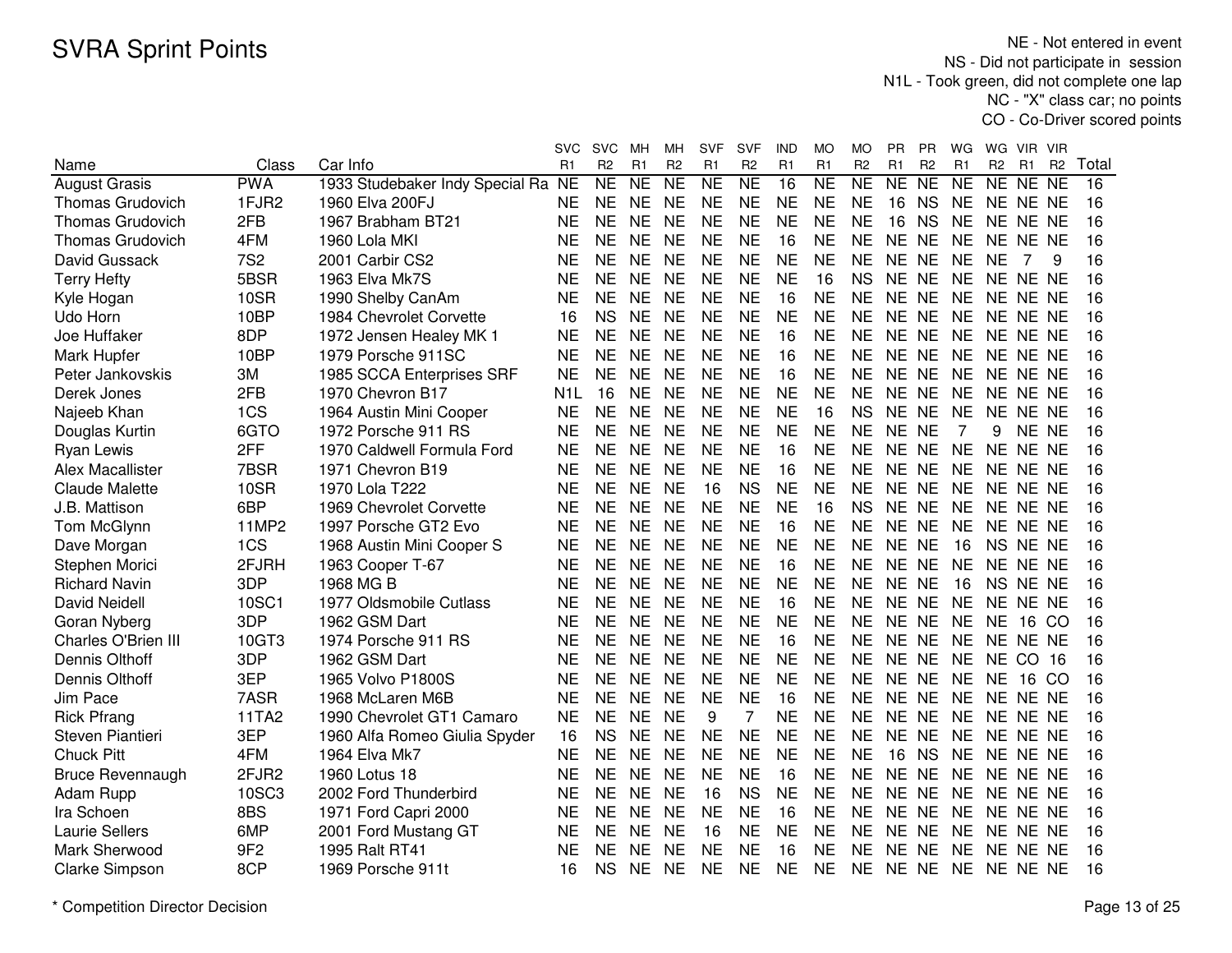NE - Not entered in event NS - Did not participate in session N1L - Took green, did not complete one lap NC - "X" class car; no pointsCO - Co-Driver scored points

|                        |                  |                               | svc       | <b>SVC</b>          | мн        | мн             | <b>SVF</b>       | SVF                 | IND       | МO             | MO             | PR.       | <b>PR</b>       | WG             | WG             | VIR.                   | <b>VIR</b>     |       |
|------------------------|------------------|-------------------------------|-----------|---------------------|-----------|----------------|------------------|---------------------|-----------|----------------|----------------|-----------|-----------------|----------------|----------------|------------------------|----------------|-------|
| Name                   | Class            | Car Info                      | R1        | R <sub>2</sub>      | R1        | R <sub>2</sub> | R1               | R <sub>2</sub>      | R1        | R1             | R <sub>2</sub> | R1        | R <sub>2</sub>  | R <sub>1</sub> | R <sub>2</sub> | R <sub>1</sub>         | R <sub>2</sub> | Total |
| Mayo Smith             | 6GTU             | 1972 Porsche 911RS            | <b>NE</b> | $\overline{\sf NE}$ | <b>NE</b> | N <sub>E</sub> | <b>NE</b>        | $\overline{\sf NE}$ | <b>NE</b> | <b>NE</b>      | NE             | NE        | $\overline{NE}$ | $\overline{7}$ | 9              | $\overline{\text{NE}}$ | <b>NE</b>      | 16    |
| Sam Smith              | 2FF              | 1968 Alexis MK14/15           | <b>NE</b> | <b>NE</b>           | <b>NE</b> | <b>NE</b>      | <b>NE</b>        | <b>NE</b>           | <b>NE</b> | 16             | <b>NS</b>      | NE NE     |                 | <b>NE</b>      | NE NE NE       |                        |                | 16    |
| <b>Steve Smith</b>     | 9FB              | 1978 RALT RT1                 | <b>NE</b> | <b>NE</b>           | <b>NE</b> | <b>NE</b>      | <b>NE</b>        | <b>NE</b>           | 16        | <b>NE</b>      | <b>NE</b>      | NE NE     |                 | <b>NE</b>      | NE NE          |                        | <b>NE</b>      | 16    |
| <b>Garry Tapp</b>      | 2FF              | 1969 Winkleman WDF 1          | <b>NE</b> | <b>NE</b>           | <b>NE</b> | <b>NE</b>      | <b>NE</b>        | <b>NE</b>           | <b>NE</b> | <b>NE</b>      | <b>NE</b>      | NE NE     |                 | <b>NS</b>      | 4              | 5                      | 7              | 16    |
| Don Tevini             | 4EM              | 1959 Porsche DevinD           | <b>NE</b> | <b>NE</b>           | <b>NE</b> | <b>NE</b>      | <b>NE</b>        | <b>NE</b>           | 16        | <b>NE</b>      | <b>NE</b>      | NE NE     |                 | <b>NE</b>      | NE NE NE       |                        |                | 16    |
| <b>Walter Vollrath</b> | 7CSR             | 1978 Lola T497                | <b>NE</b> | <b>NE</b>           | <b>NE</b> | <b>NE</b>      | N <sub>1</sub> L | 16                  | <b>NE</b> | <b>NE</b>      | <b>NE</b>      | NE NE     |                 | <b>NE</b>      | NE NE NE       |                        |                | 16    |
| Roy Walzer             | 7M               | 1970 Chevron B16 Spyder       | <b>NE</b> | <b>NE</b>           | <b>NE</b> | <b>NE</b>      | <b>NE</b>        | <b>NE</b>           | 16        | <b>NE</b>      | <b>NE</b>      | NE NE     |                 | <b>NE</b>      | NE NE NE       |                        |                | 16    |
| <b>Cliff Weigel</b>    | 1CS              | 1964 Mini Cooper S            | <b>NE</b> | <b>NE</b>           | <b>NE</b> | <b>NE</b>      | <b>NE</b>        | <b>NE</b>           | <b>NE</b> | $\overline{7}$ | 9              | NE NE     |                 | <b>NE</b>      | NE NE NE       |                        |                | 16    |
| John Weinberger        | 5BSR             | 1965 Lotus 23C                | <b>NE</b> | <b>NE</b>           | <b>NE</b> | <b>NE</b>      | <b>NE</b>        | <b>NE</b>           | 16        | <b>NE</b>      | <b>NE</b>      | NE NE     |                 | <b>NE</b>      | NE NE NE       |                        |                | 16    |
| Wes Wigginton          | 1GP              | 1972 MG Midget                | NE        | <b>NE</b>           | <b>NE</b> | <b>NE</b>      | <b>NE</b>        | <b>NE</b>           | 16        | NE             | NE.            | NE NE     |                 | <b>NE</b>      | NE NE NE       |                        |                | 16    |
| Denny Wilson           | 8BP              | 1962 Lotus Super 7            | NE        | <b>NE</b>           | <b>NE</b> | <b>NE</b>      | <b>NE</b>        | <b>NE</b>           | 16        | <b>NE</b>      | <b>NE</b>      | NE NE     |                 | <b>NE</b>      |                | NE NE NE               |                | 16    |
| Paul Wilson            | 9FA5             | 1973 March 73a-2              | <b>NE</b> | <b>NE</b>           | <b>NE</b> | <b>NE</b>      | <b>NE</b>        | NE                  | 16        | <b>NE</b>      | <b>NE</b>      | NE NE     |                 | <b>NE</b>      |                | NE NE NE               |                | 16    |
| <b>Phil Cooper</b>     | 3DP              | 1974 MG B                     | <b>NE</b> | <b>NE</b>           | <b>NE</b> | <b>NE</b>      | <b>NE</b>        | <b>NE</b>           | <b>NE</b> | <b>NE</b>      | <b>NE</b>      | NE NE     |                 | 6              | 9              | NE NE                  |                | 15    |
| Jerry Groose           | 6BP              | 1963 Chevrolet Corvette       | <b>NE</b> | <b>NE</b>           | <b>NE</b> | <b>NE</b>      | 6                | 9                   | <b>NS</b> | <b>NE</b>      | <b>NE</b>      | NE NE     |                 | <b>NE</b>      | <b>NE</b>      | <b>NE</b>              | <b>NE</b>      | 15    |
| Tom Kent               | 1FP              | 1967 MG Midget                | <b>NE</b> | <b>NE</b>           | <b>NE</b> | <b>NE</b>      | <b>NE</b>        | <b>NE</b>           | <b>NE</b> | <b>NE</b>      | <b>NE</b>      | NE NE     |                 | <b>NE</b>      | <b>NE</b>      | 9                      | 6              | 15    |
| <b>Wade Leathers</b>   | <b>7S2</b>       | 1988 Lola T87/90              | <b>NE</b> | <b>NE</b>           | <b>NE</b> | <b>NE</b>      | 6                | $\mathbf{1}$        | <b>NE</b> | 4              | 4              | NE NE     |                 | <b>NE</b>      | NE NE NE       |                        |                | 15    |
| Jim Montana            | 7VS <sub>2</sub> | 1985 Lola T-598               | <b>NE</b> | <b>NE</b>           | <b>NE</b> | <b>NE</b>      | <b>NE</b>        | <b>NE</b>           | <b>NE</b> | <b>NE</b>      | <b>NE</b>      | NE NE     |                 | 9              | 6              | NE NE                  |                | 15    |
| <b>Todd Sloan</b>      | <b>7S2</b>       | 1989 Lola T89/90              | <b>NE</b> | <b>NE</b>           | <b>NE</b> | <b>NE</b>      | <b>NE</b>        | <b>NE</b>           | <b>NE</b> | 5              | $\overline{7}$ | NE NE     |                 | <b>NE</b>      | <b>NE</b>      | $\overline{c}$         | 1              | 15    |
| Chris Thompson         | 8AP              | 1970 Datsun 240Z              | <b>NE</b> | <b>NE</b>           | <b>NE</b> | <b>NE</b>      | <b>NE</b>        | <b>NE</b>           | <b>NE</b> | 6              | 9              | <b>NE</b> | <b>NE</b>       | <b>NE</b>      | NE NE NE       |                        |                | 15    |
| Chip Van Sant          | 3EP              | 1962 Alfa Romeo Giulia Sprint | <b>NE</b> | <b>NE</b>           | <b>NE</b> | <b>NE</b>      | <b>NE</b>        | <b>NE</b>           | <b>NE</b> | 6              | 9              |           | NE NE           | <b>NE</b>      | NE NE NE       |                        |                | 15    |
| Mitch Vannordstrand    | 10SC3            | 1999 ford winston cup         | <b>NE</b> | <b>NE</b>           | <b>NE</b> | <b>NE</b>      | <b>NE</b>        | <b>NE</b>           | <b>NE</b> | <b>NE</b>      | <b>NE</b>      | NE NE     |                 | 6              | 9              | NE NE                  |                | 15    |
| <b>Andrew Voruz</b>    | 9F1              | 1997 Lola T97/20              | <b>NE</b> | <b>NE</b>           | <b>NE</b> | <b>NE</b>      | 6                | 9                   | <b>NE</b> | <b>NE</b>      | <b>NE</b>      | NE NE     |                 | <b>NE</b>      | NE NE NE       |                        |                | 15    |
| <b>Andrew Willms</b>   | 3EP              | 1961 Triumph TR3A             | NE        | <b>NE</b>           | <b>NE</b> | <b>NE</b>      | 6                | 9                   | <b>NE</b> | <b>NE</b>      | <b>NE</b>      | NE NE     |                 | <b>NE</b>      |                | NE NE NE               |                | 15    |
| Erick Zanner           | 1FP              | 1973 MG Midget                | NE        | <b>NE</b>           | <b>NE</b> | <b>NE</b>      | <b>NE</b>        | <b>NE</b>           | <b>NE</b> | 6              | 9              | NE NE     |                 | <b>NE</b>      |                | NE NE NE               |                | 15    |
| Lee Brahin             | 9F1              | 2006 Swift O16s               | <b>NE</b> | <b>NE</b>           | <b>NE</b> | <b>NE</b>      | <b>NE</b>        | <b>NE</b>           | <b>NE</b> | <b>NE</b>      | <b>NE</b>      | NE NE     |                 | $\overline{2}$ | 3              | 3                      | 6              | 14    |
| George Calfo           | 8BP              | 1970 Porsche 911S             | 4         | 6                   | <b>NE</b> | <b>NE</b>      | <b>NE</b>        | <b>NE</b>           | 4         | <b>NE</b>      | <b>NE</b>      | NE NE     |                 | <b>NE</b>      |                | NE NE NE               |                | 14    |
| <b>Harry Covington</b> | 10GT2            | 1997 Porsche RSR              | <b>NE</b> | <b>NE</b>           | <b>NE</b> | <b>NE</b>      | <b>NE</b>        | <b>NE</b>           | 5         | 9              | <b>NS</b>      | <b>NE</b> | <b>NE</b>       | <b>NE</b>      | <b>NE</b>      | <b>NE</b>              | <b>NE</b>      | 14    |
| Dan Curry              | 11GTP3           | 2008 Porsche RS Spyder        | <b>NE</b> | <b>NE</b>           | <b>NE</b> | <b>NE</b>      | <b>NE</b>        | <b>NE</b>           | <b>NE</b> | <b>NE</b>      | <b>NE</b>      | NE NE     |                 | 7              | 7              | NE NE                  |                | 14    |
| <b>Tom Davis</b>       | 3CP              | 1964 Elva Courier             | <b>NE</b> | <b>NE</b>           | <b>NE</b> | <b>NE</b>      | <b>NE</b>        | <b>NE</b>           | 5         | 4              | 5              | NE.       | <b>NE</b>       | <b>NE</b>      | <b>NE</b>      | NE NE                  |                | 14    |
| Anthony Dellavecchia   | 6TA              | 1967 Chevrolet Camaro         | <b>NE</b> | <b>NE</b>           | <b>NE</b> | <b>NE</b>      | <b>NE</b>        | <b>NE</b>           | <b>NE</b> | <b>NE</b>      | <b>NE</b>      | NE NE     |                 | 7              | 7              | NE NE                  |                | 14    |
| <b>Stuart Fain</b>     | <b>11MP2</b>     | 2004 Porsche GT3 Cup          | 7         | 7                   | <b>NE</b> | <b>NE</b>      | <b>NE</b>        | <b>NE</b>           | <b>NE</b> | <b>NE</b>      | <b>NE</b>      | NE NE     |                 | <b>NE</b>      | <b>NE</b>      | NE NE                  |                | 14    |
| Mark Gobble            | 10SC3            | 2002 Chevrolet Monte Carlo    | <b>NE</b> | <b>NE</b>           | <b>NE</b> | <b>NE</b>      | <b>NE</b>        | <b>NE</b>           | <b>NE</b> | <b>NE</b>      | <b>NE</b>      | NE NE     |                 | <b>NE</b>      | <b>NE</b>      | 5                      | 9              | 14    |
| Scott Graham           | 6TA              | 1969 Pontiac Firebird         | <b>NE</b> | <b>NE</b>           | <b>NE</b> | <b>NE</b>      | 7                | 7                   | <b>NS</b> | <b>NE</b>      | <b>NE</b>      | NE NE     |                 | <b>NE</b>      |                | NE NE NE               |                | 14    |
| James Heck             | 6BP              | 1964 Chevrolet Corvette       | <b>NE</b> | <b>NE</b>           | <b>NE</b> | <b>NE</b>      | <b>NE</b>        | <b>NE</b>           | 9         | <b>NE</b>      | <b>NE</b>      | NE NE     |                 | $\mathbf{1}$   | 4              | NE NE                  |                | 14    |
| <b>Terry Hefty</b>     | 8CP              | 1967 Porsche 911S             | <b>NE</b> | <b>NE</b>           | <b>NE</b> | <b>NE</b>      | <b>NE</b>        | <b>NE</b>           | <b>NE</b> | 7              | 7              |           | NE NE           | <b>NE</b>      | NE NE NE       |                        |                | 14    |
| Robert Hibdon          | 7VS <sub>2</sub> | 1986 Swift DB2                | NE        | <b>NE</b>           | <b>NE</b> | <b>NE</b>      | <b>NE</b>        | <b>NE</b>           | <b>NE</b> | <b>NE</b>      | <b>NE</b>      | NE NE     |                 | <b>NE</b>      | <b>NE</b>      | 7                      | 7              | 14    |
| Glenn Jividen Jr.      | <b>7S2</b>       | 2000 Carbir CS2               | NE.       | <b>NE</b>           | NE        | NE             | <b>NE</b>        | NE                  | 3         | 3              | 3              |           | NE NE NE        |                | <b>NE</b>      | -1                     | 4              | 14    |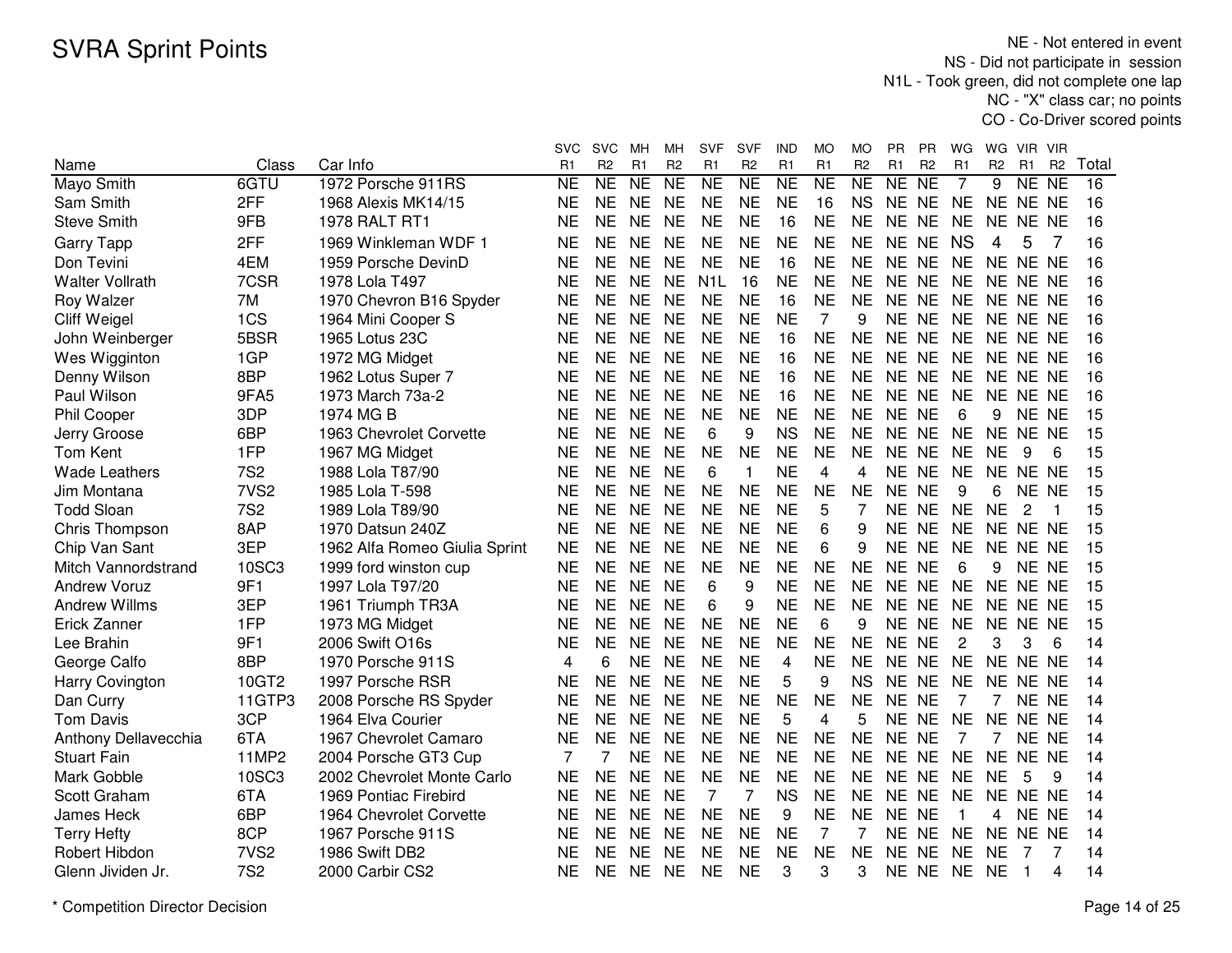NE - Not entered in event NS - Did not participate in session N1L - Took green, did not complete one lap NC - "X" class car; no pointsCO - Co-Driver scored points

|                           |                  |                                     | <b>SVC</b> | <b>SVC</b>             | мн                  | MН                  | <b>SVF</b>             | <b>SVF</b>          | IND          | МO                  | MО                  | PR.                 | ΡR                  | WG                      | WG              | VIR.      | <b>VIR</b>     |       |
|---------------------------|------------------|-------------------------------------|------------|------------------------|---------------------|---------------------|------------------------|---------------------|--------------|---------------------|---------------------|---------------------|---------------------|-------------------------|-----------------|-----------|----------------|-------|
| Name                      | Class            | Car Info                            | R1         | R <sub>2</sub>         | R1                  | R <sub>2</sub>      | R1                     | R <sub>2</sub>      | R1           | R1                  | R <sub>2</sub>      | R1                  | R <sub>2</sub>      | R1                      | R <sub>2</sub>  | R1        | R <sub>2</sub> | Total |
| Samuel LeComte            | 6AP              | 1967 Chevrolet Corvette             | 9          | $\overline{\text{NS}}$ | $\overline{\sf NE}$ | $\overline{\sf NE}$ | $\overline{\text{NE}}$ | $\overline{\sf NE}$ | 5            | $\overline{\sf NE}$ | $\overline{\sf NE}$ | $\overline{\sf NE}$ | $\overline{\sf NE}$ | $\overline{\sf NE}$     | NE              | <b>NE</b> | <b>NE</b>      | 14    |
| <b>Greg Miller</b>        | 3CP              | 1962 Morgan 4/4                     | <b>NE</b>  | <b>NE</b>              | <b>NE</b>           | <b>NE</b>           | <b>NE</b>              | <b>NE</b>           | <b>NE</b>    | <b>NE</b>           | <b>NE</b>           | NE NE               |                     | <b>NE</b>               | <b>NE</b>       |           | 7              | 14    |
| Robert Pawlowski          | 10SC3            | 1997 Chevrolet Monte Carlo          | <b>NE</b>  | <b>NE</b>              | <b>NE</b>           | <b>NE</b>           | <b>NE</b>              | <b>NE</b>           | $\mathbf{1}$ | <b>NE</b>           | <b>NE</b>           | NE NE               |                     | 12                      | 1               | NE NE     |                | 14    |
| <b>Marty Sukey</b>        | 3EP              | 1964 Triumph Spitfire               | <b>NE</b>  | <b>NE</b>              | <b>NE</b>           | <b>NE</b>           | <b>NE</b>              | <b>NE</b>           | <b>NE</b>    | 7                   | 7                   | NE NE               |                     | <b>NE</b>               |                 | NE NE NE  |                | 14    |
| <b>Bob Toler</b>          | 1HP              | 1959 Austin-Healey Bugeye-Sprit( NE |            | <b>NE</b>              | <b>NE</b>           | <b>NE</b>           | <b>NE</b>              | <b>NE</b>           | <b>NE</b>    | <b>NE</b>           | <b>NE</b>           | NE NE               |                     | <b>NE</b>               | <b>NE</b>       |           | 7              | 14    |
| Alan Tosler               | 8CP              | 1965 Lotus elan                     | <b>NE</b>  | <b>NE</b>              | <b>NE</b>           | <b>NE</b>           | <b>NE</b>              | <b>NE</b>           | <b>NE</b>    | <b>NE</b>           | <b>NE</b>           | NE NE               |                     | <b>NS</b>               | 14              | NE NE     |                | 14    |
| Ralph Zuponcic            | 2FF              | 1968 Alexis Mk14                    | <b>NE</b>  | <b>NE</b>              | <b>NE</b>           | <b>NE</b>           | <b>NE</b>              | <b>NE</b>           | $\mathbf{1}$ | <b>NE</b>           | <b>NE</b>           | NE NE               |                     | 6                       | 7               | NE NE     |                | 14    |
| John Baucom               | 8RS              | 1969 Fiat 124 Coupe                 | <b>NE</b>  | <b>NE</b>              | <b>NE</b>           | <b>NE</b>           | <b>NE</b>              | <b>NE</b>           | <b>NE</b>    | <b>NE</b>           | <b>NE</b>           | NE NE               |                     | <b>NE</b>               | <b>NE</b>       | 1         | 12             | 13    |
| Theo Bean                 | 11GTP3           | 2008 Courage Oreca LMP1             | 12         |                        | <b>NE</b>           | <b>NE</b>           | <b>NE</b>              | <b>NE</b>           | <b>NE</b>    | <b>NE</b>           | <b>NE</b>           | NE NE               |                     | <b>NE</b>               | NE NE NE        |           |                | 13    |
| Dave Fairchild            | 2CF              | 1979 Zink Z-10                      | <b>NE</b>  | <b>NE</b>              | <b>NE</b>           | <b>NE</b>           | <b>NE</b>              | <b>NE</b>           | <b>NE</b>    | <b>NE</b>           | <b>NE</b>           | NE NE               |                     | <b>NE</b>               | <b>NE</b>       | 7         | 6              | 13    |
| Donald Herman             | 3CP              | 1969 Datsun 2000                    | <b>NE</b>  | <b>NE</b>              | <b>NE</b>           | <b>NE</b>           | $\overline{7}$         | 6                   | <b>NS</b>    | <b>NE</b>           | <b>NE</b>           | NE NE               |                     | <b>NE</b>               |                 | NE NE NE  |                | 13    |
| Joe Hoover                | 8AP              | 1975 Porsche 914/6                  | <b>NE</b>  | <b>NE</b>              | <b>NE</b>           | <b>NE</b>           | <b>NE</b>              | <b>NE</b>           | 3            | <b>NE</b>           | <b>NE</b>           | NE NE               |                     | <b>NS</b>               | 10 <sup>°</sup> | NE NE     |                | 13    |
| <b>Thomas Kane</b>        | 7HS <sub>2</sub> | 1983 Tiga SC83                      | <b>NE</b>  | <b>NE</b>              | <b>NE</b>           | <b>NE</b>           | <b>NE</b>              | <b>NE</b>           | <b>NE</b>    | <b>NE</b>           | <b>NE</b>           | <b>NE</b>           | <b>NE</b>           | <b>NE</b>               | <b>NE</b>       | 1         | 12             | 13    |
| Charles Kates Jr.         | 3CP              | 1961 Lotus Super 7                  | <b>NE</b>  | <b>NE</b>              | <b>NE</b>           | <b>NE</b>           | <b>NE</b>              | <b>NE</b>           | <b>NE</b>    | <b>NE</b>           | <b>NE</b>           | NE NE               |                     | 1                       |                 | 5         | 6              | 13    |
| <b>Peter McManus</b>      | <b>PWA</b>       | 1929 Ardent Alligator               | NE         | <b>NE</b>              | <b>NE</b>           | <b>NE</b>           | <b>NE</b>              | <b>NE</b>           | 1            | <b>NE</b>           | <b>NE</b>           | NE NE               |                     | <b>NE</b>               | 12              | NE NE     |                | 13    |
| Frank Menard              | 8CP              | 1970 Porsche CP                     | 5          | 7                      | <b>NE</b>           | <b>NE</b>           | <b>NE</b>              | <b>NE</b>           | 1            | <b>NE</b>           | <b>NE</b>           | NE NE               |                     | <b>NE</b>               | <b>NE</b>       | NE NE     |                | 13    |
| John Mihalich             | 2FF              | 1969 Lotus Type 61                  | <b>NE</b>  | <b>NE</b>              | <b>NE</b>           | <b>NE</b>           | <b>NE</b>              | <b>NE</b>           | <b>NE</b>    | <b>NE</b>           | <b>NE</b>           | NE NE               |                     | $\overline{\mathbf{1}}$ | 3               | 3         | 6              | 13    |
| George Mikhail            | 8DP              | 1972 Alfa Romeo Spider              | <b>NE</b>  | <b>NE</b>              | <b>NE</b>           | <b>NE</b>           | <b>NE</b>              | <b>NE</b>           | <b>NE</b>    | 12                  | $\mathbf{1}$        | NE NE               |                     | <b>NE</b>               | <b>NE</b>       | NE NE     |                | 13    |
| Michael Moss              | 6BP              | 1965 Chevrolet Corvette Roadste NE  |            | <b>NE</b>              | <b>NE</b>           | <b>NE</b>           | <b>NE</b>              | <b>NE</b>           | <b>NE</b>    | <b>NE</b>           | <b>NE</b>           | NE NE               |                     | 6                       | 7               | NE NE     |                | 13    |
| <b>Gunner Pfrang</b>      | 11TA2            | 1994 Chevrolet Camaro               | <b>NE</b>  | <b>NE</b>              | <b>NE</b>           | <b>NE</b>           | 7                      | 6                   | <b>NE</b>    | <b>NE</b>           | <b>NE</b>           | NE NE               |                     | <b>NE</b>               |                 | NE NE NE  |                | 13    |
| <b>Thomas Purdy</b>       | 6AP              | 1966 Chevrolet Corvette Roadste NE  |            | <b>NE</b>              | <b>NE</b>           | <b>NE</b>           | $\overline{7}$         | 6                   | <b>NE</b>    | <b>NE</b>           | <b>NE</b>           | NE NE               |                     | <b>NE</b>               |                 | NE NE NE  |                | 13    |
| Mark School               | 3EP              | 1971 Saab Sonett                    | ΝE         | NE                     | <b>NE</b>           | <b>NE</b>           | $\overline{7}$         | 6                   | <b>NE</b>    | <b>NE</b>           | <b>NE</b>           | NE NE               |                     | <b>NE</b>               |                 | NE NE NE  |                | 13    |
| <b>Gary Allen</b>         | 3DP              | 1974 MG B                           | <b>NE</b>  | <b>NE</b>              | <b>NE</b>           | <b>NE</b>           | <b>NE</b>              | <b>NE</b>           | <b>NE</b>    | <b>NE</b>           | <b>NE</b>           | NE NE               |                     | 12                      |                 | NE NE NE  |                | 12    |
| <b>Thomas Baumgardner</b> | 1GP              | 1957 MG A Roadster                  | <b>NE</b>  | <b>NE</b>              | <b>NE</b>           | <b>NE</b>           | <b>NE</b>              | <b>NE</b>           | 12           | <b>NE</b>           | <b>NE</b>           | NE NE               |                     | <b>NE</b>               |                 | NE NE NE  |                | 12    |
| <b>Fletcher Belt</b>      | 9FC              | 1979 March 79V                      | <b>NE</b>  | <b>NE</b>              | <b>NE</b>           | <b>NE</b>           | <b>NE</b>              | <b>NE</b>           | 12           | <b>NE</b>           | <b>NE</b>           | <b>NE</b>           | NE.                 | <b>NE</b>               |                 | NE NE NE  |                | 12    |
| <b>Craig Bennett</b>      | 9F1              | 1990 Reynard 90D                    | <b>NE</b>  | <b>NE</b>              | <b>NE</b>           | <b>NE</b>           | <b>NE</b>              | <b>NE</b>           | 12           | <b>NE</b>           | <b>NE</b>           | NE NE               |                     | <b>NE</b>               |                 | NE NE NE  |                | 12    |
| Walo Bertschinger         | 5GT              | 1966 Chevrolet Corvette Grand S     | NE         | <b>NE</b>              | <b>NE</b>           | <b>NE</b>           | <b>NE</b>              | <b>NE</b>           | 12           | <b>NE</b>           | <b>NE</b>           | NE NE               |                     | <b>NE</b>               |                 | NE NE NE  |                | 12    |
| <b>Richard Blaha</b>      | 6AP              | 1969 Chevrolet Corvette Roadste NE  |            | <b>NE</b>              | <b>NE</b>           | <b>NE</b>           | 5                      | $\overline{7}$      | *            | <b>NE</b>           | <b>NE</b>           | NE NE               |                     | <b>NE</b>               |                 | NE NE NE  |                | 12    |
| John Burke                | 11GTP3           | 1999 Riley Scott MK III 13          | <b>NE</b>  | <b>NE</b>              | <b>NE</b>           | <b>NE</b>           | <b>NE</b>              | <b>NE</b>           | <b>NE</b>    | <b>NE</b>           | <b>NE</b>           | NE NE               |                     | 6                       | 6               | NE NE     |                | 12    |
| <b>Howard Cherry</b>      | 5ASR             | 1966 Porsche 910                    | 12         | <b>NS</b>              | <b>NE</b>           | <b>NE</b>           | <b>NE</b>              | <b>NE</b>           | <b>NS</b>    | <b>NE</b>           | <b>NE</b>           | NE NE               |                     | <b>NE</b>               |                 | NE NE NE  |                | 12    |
| Owen Coon                 | 3M               | 1994 SCCA Enterprises Spec Ra NE    |            | <b>NE</b>              | <b>NE</b>           | <b>NE</b>           | <b>NE</b>              | <b>NE</b>           | 12           | <b>NE</b>           | <b>NE</b>           | NE NE               |                     | <b>NE</b>               |                 | NE NE NE  |                | 12    |
| Kevin Corrigan            | 8BS              | 1973 Alfa Romeo GTV                 | <b>NE</b>  | <b>NE</b>              | <b>NE</b>           | <b>NE</b>           | <b>NE</b>              | <b>NE</b>           | <b>NE</b>    | <b>NE</b>           | <b>NE</b>           | NE NE               |                     | <b>NS</b>               | 12              | NE NE     |                | 12    |
| <b>Richard Corrow</b>     | <b>PW</b>        | 1947 Kurtis Kraft Midget            | <b>NE</b>  | <b>NE</b>              | <b>NE</b>           | <b>NE</b>           | <b>NE</b>              | <b>NE</b>           | 12           | <b>NE</b>           | <b>NE</b>           | NE NE               |                     | <b>NE</b>               |                 | NE NE NE  |                | 12    |
| Dan Cowdrey               | 5ASR             | 1966 Lola T70 Mark II               | <b>NE</b>  | <b>NE</b>              | <b>NE</b>           | <b>NE</b>           | <b>NE</b>              | <b>NE</b>           | 12           | <b>NE</b>           | <b>NE</b>           | NE NE               |                     | <b>NE</b>               |                 | NE NE NE  |                | 12    |
| Wade Cunningham           | 2FF              | 1972 Titan Formula Ford             | <b>NE</b>  | <b>NE</b>              | <b>NE</b>           | <b>NE</b>           | <b>NE</b>              | <b>NE</b>           | 12           | <b>NE</b>           | <b>NE</b>           | NE NE               |                     | <b>NE</b>               |                 | NE NE NE  |                | 12    |
| <b>John DeSantis</b>      | 6AS              | 1965 Ford Mustang                   | <b>NE</b>  | <b>NE</b>              | <b>NE</b>           | <b>NE</b>           | <b>NE</b>              | <b>NE</b>           | <b>NE</b>    | <b>NE</b>           | <b>NE</b>           | <b>NE</b>           | <b>NE</b>           | 6                       | 6               | NE NE     |                | 12    |
| <b>Brian Dolan</b>        | 6BP              | 1966 Ford Mustang GT350             | <b>NE</b>  | <b>NE</b>              | NE.                 | <b>NE</b>           | <b>NE</b>              | <b>NE</b>           | <b>NE</b>    | <b>NE</b>           | <b>NE</b>           | NE NE               |                     | <b>NE</b>               | <b>NE 12 NS</b> |           |                | 12    |
|                           |                  |                                     |            |                        |                     |                     |                        |                     |              |                     |                     |                     |                     |                         |                 |           |                |       |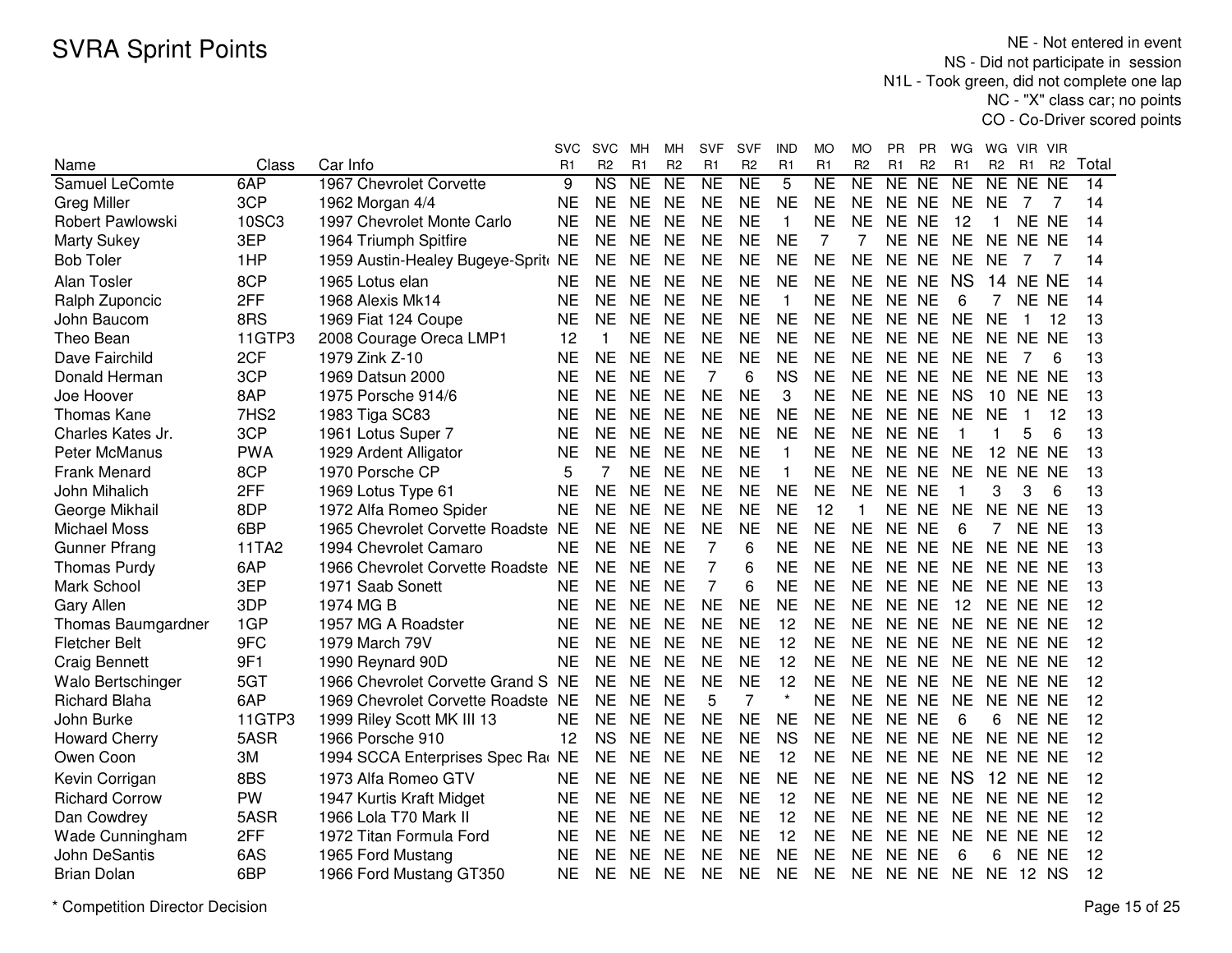NE - Not entered in event NS - Did not participate in session N1L - Took green, did not complete one lap NC - "X" class car; no pointsCO - Co-Driver scored points

|                          |                  |                                    | <b>SVC</b> | <b>SVC</b>       | MН        | MН             | <b>SVF</b> | <b>SVF</b>          | IND                 | MO        | МO             | <b>PR</b>      | PR             | WG                     | WG.         | VIR.            | - VIR          |       |
|--------------------------|------------------|------------------------------------|------------|------------------|-----------|----------------|------------|---------------------|---------------------|-----------|----------------|----------------|----------------|------------------------|-------------|-----------------|----------------|-------|
| Name                     | Class            | Car Info                           | R1         | R <sub>2</sub>   | R1        | R <sub>2</sub> | R1         | R <sub>2</sub>      | R1                  | R1        | R <sub>2</sub> | R <sub>1</sub> | R <sub>2</sub> | R1                     | <b>R2</b>   | R1              | R <sub>2</sub> | Total |
| Tom Fitzgerald           | 8CP              | 1792 Datsun 240Z                   | <b>NS</b>  | N <sub>1</sub> L | <b>NE</b> | N <sub>E</sub> | <b>NE</b>  | $\overline{\sf NE}$ | $\overline{\sf NE}$ | <b>NE</b> | NE             | N <sub>E</sub> | N <sub>E</sub> | $\overline{\text{NS}}$ | 12          | NE.             | <b>NE</b>      | 12    |
| Thomas Frankowski        | 4BM              | 1960 Chevrolet Corvette Roadste NE |            | <b>NE</b>        | <b>NE</b> | <b>NE</b>      | 12         | N <sub>1</sub> L    | <b>NE</b>           | <b>NE</b> | <b>NE</b>      | NE NE          |                | <b>NE</b>              |             | NE NE NE        |                | 12    |
| Gregg Frey               | 8AP              | 1970 Porsche 914/6                 | <b>NE</b>  | <b>NE</b>        | <b>NE</b> | <b>NE</b>      | <b>NE</b>  | <b>NE</b>           | <b>NE</b>           | <b>NE</b> | <b>NE</b>      | NE.            | <b>NE</b>      | <b>NS</b>              |             | <b>12 NE NE</b> |                | 12    |
| <b>Keith Frieser</b>     | 9FA              | 1973 Shadow DN1 - F1               | <b>NE</b>  | <b>NE</b>        | <b>NE</b> | <b>NE</b>      | <b>NE</b>  | <b>NE</b>           | 12                  | <b>NE</b> | <b>NE</b>      | NE.            | <b>NE</b>      | <b>NE</b>              |             | NE NE NE        |                | 12    |
| Mark Furcini             | 10SC3            | 2005 Dodge Charger                 | <b>NE</b>  | <b>NE</b>        | <b>NE</b> | <b>NE</b>      | <b>NE</b>  | <b>NE</b>           | 12                  | <b>NE</b> | <b>NE</b>      | <b>NE</b>      | <b>NE</b>      | <b>NE</b>              |             | NE NE NE        |                | 12    |
| <b>Stirling Heath</b>    | 3EP              | 1971 MG BGT                        | <b>NE</b>  | <b>NE</b>        | <b>NE</b> | <b>NE</b>      | <b>NE</b>  | <b>NE</b>           | <b>NE</b>           | <b>NE</b> | <b>NE</b>      | NE NE          |                | 5                      | 7           | NE NE           |                | 12    |
| <b>Scott Heider</b>      | 11TA2            | 1993 Ford GTS                      | <b>NE</b>  | <b>NE</b>        | <b>NE</b> | <b>NE</b>      | <b>NE</b>  | <b>NE</b>           | <b>NE</b>           | CO        | 12             | <b>NE</b>      | <b>NE</b>      | <b>NE</b>              | <b>NE</b>   | NE NE           |                | 12    |
| <b>Anthony Hess</b>      | 3DP              | 1973 MG B                          | 1          | 9                | <b>NE</b> | <b>NE</b>      | <b>NE</b>  | <b>NE</b>           | <b>NE</b>           | <b>NE</b> | <b>NE</b>      | <b>NE</b>      | <b>NE</b>      | -1                     | $\mathbf 1$ | NE NE           |                | 12    |
| John Higgins             | 11GTP1           | 1985 Porsche Fabcar                | <b>NE</b>  | <b>NE</b>        | <b>NE</b> | <b>NE</b>      | <b>NE</b>  | <b>NE</b>           | <b>NE</b>           | <b>NS</b> | 12             | NE NE          |                | <b>NE</b>              |             | NE NE NE        |                | 12    |
| Robert Hoemke            | 2FJR1            | 1962 Cooper T59                    | NE         | <b>NE</b>        | <b>NE</b> | <b>NE</b>      | <b>NE</b>  | <b>NE</b>           | 12                  | <b>NE</b> | <b>NE</b>      | NE NE          |                | <b>NE</b>              |             | NE NE NE        |                | 12    |
| Gary Holcomb             | 7VS <sub>2</sub> | 1985 Swift DB2                     | <b>NE</b>  | <b>NE</b>        | <b>NE</b> | <b>NE</b>      | <b>NE</b>  | <b>NE</b>           | <b>NE</b>           | 6         | 6              | NE NE          |                | <b>NE</b>              |             | NE NE NE        |                | 12    |
| Lawrence Huang           | 11GTP3           | 1999 Riley & Scott MKIIIB          | <b>NE</b>  | <b>NE</b>        | <b>NE</b> | <b>NE</b>      | <b>NE</b>  | <b>NE</b>           | <b>NE</b>           | 12        | <b>NS</b>      | NE NE          |                | <b>NE</b>              |             | NE NE NE        |                | 12    |
| Eric Johnson             | 11MP1            | 2009 Audi R8                       | <b>NE</b>  | <b>NE</b>        | <b>NE</b> | <b>NE</b>      | <b>NE</b>  | <b>NE</b>           | 12                  | <b>NE</b> | <b>NE</b>      | NE             | <b>NE</b>      | <b>NE</b>              |             | NE NE NE        |                | 12    |
| Jay Kjoller              | 11MP2            | 1993 Porsche 993                   | <b>NE</b>  | <b>NE</b>        | <b>NE</b> | <b>NE</b>      | <b>NE</b>  | <b>NE</b>           | <b>NE</b>           | 12        | <b>NS</b>      | <b>NE</b>      | <b>NE</b>      | <b>NE</b>              |             | NE NE NE        |                | 12    |
| <b>Andrew Lewis</b>      | 79FC             | 2006 Mygale FBMW                   | <b>NE</b>  | <b>NE</b>        | <b>NE</b> | <b>NE</b>      | <b>NE</b>  | <b>NE</b>           | 12                  | <b>NE</b> | ΝE             | NE.            | <b>NE</b>      | <b>NE</b>              |             | NE NE NE        |                | 12    |
| <b>Stuart Lush</b>       | 9FA5             | 1973 McRae GM1-015                 | NE         | <b>NE</b>        | <b>NE</b> | <b>NE</b>      | <b>NE</b>  | <b>NE</b>           | 12                  | <b>NE</b> | <b>NE</b>      | NE             | <b>NE</b>      | <b>NE</b>              |             | NE NE NE        |                | 12    |
| <b>Chris MacAllister</b> | 11GTP1           | 1971 McLaren M8F                   | <b>NE</b>  | <b>NE</b>        | <b>NE</b> | <b>NE</b>      | <b>NE</b>  | <b>NE</b>           | 12                  | <b>NE</b> | <b>NE</b>      | <b>NE</b>      | <b>NE</b>      | <b>NE</b>              |             | NE NE NE        |                | 12    |
| <b>Brian MacEachern</b>  | 4FM              | 1956 Lotus XI                      | <b>NE</b>  | <b>NE</b>        | <b>NE</b> | <b>NE</b>      | <b>NE</b>  | <b>NE</b>           | 12                  | <b>NE</b> | <b>NE</b>      | <b>NE</b>      | <b>NE</b>      | <b>NE</b>              |             | NE NE NE        |                | 12    |
| Peter Maehling           | 6GTO             | 1972 Porsche 911RSR                | <b>NE</b>  | <b>NE</b>        | <b>NE</b> | <b>NE</b>      | <b>NE</b>  | <b>NE</b>           | 12                  | <b>NE</b> | <b>NE</b>      | NE NE          |                | <b>NE</b>              |             | NE NE NE        |                | 12    |
| <b>Tom Malloy</b>        | 7ASR             | 1969 Lola T70 Cpe                  | <b>NE</b>  | <b>NE</b>        | <b>NE</b> | <b>NE</b>      | <b>NE</b>  | <b>NE</b>           | 12                  | <b>NE</b> | <b>NE</b>      | NE NE          |                | <b>NE</b>              |             | NE NE NE        |                | 12    |
| Joe Maloy                | 8RS              | 1968 Datsun PL510                  | <b>NE</b>  | <b>NE</b>        | <b>NE</b> | <b>NE</b>      | <b>NE</b>  | <b>NE</b>           | 12                  | <b>NE</b> | <b>NE</b>      | NE NE          |                | <b>NE</b>              |             | NE NE NE        |                | 12    |
| Stan Mason               | 1HP              | 1960 Austin Healey Sprite          | <b>NE</b>  | <b>NE</b>        | <b>NE</b> | <b>NE</b>      | <b>NE</b>  | <b>NE</b>           | 12                  | <b>NE</b> | <b>NE</b>      | NE NE          |                | <b>NE</b>              |             | NE NE NE        |                | 12    |
| <b>Robert Merritt</b>    | 9F <sub>2</sub>  | 1985 RALT RT5                      | ΝE         | <b>NE</b>        | <b>NE</b> | <b>NE</b>      | <b>NE</b>  | <b>NE</b>           | 12                  | ΝE        | NE.            | NE NE          |                | <b>NE</b>              |             | NE NE NE        |                | 12    |
| Jeff Miller              | 7BSR             | 1977 Lola T496                     | NE         | <b>NE</b>        | <b>NE</b> | <b>NE</b>      | 12         | N1L.                | <b>NE</b>           | <b>NE</b> | <b>NE</b>      | NE NE          |                | <b>NE</b>              |             | NE NE NE        |                | 12    |
| <b>Charles Monk</b>      | 9F1              | 1997 Lola T97/20                   | <b>NE</b>  | <b>NE</b>        | <b>NE</b> | <b>NE</b>      | <b>NE</b>  | <b>NE</b>           | <b>NE</b>           | 6         | 6              | NE NE          |                | <b>NE</b>              |             | NE NE NE        |                | 12    |
| <b>Steve Moore</b>       | 10GT1            | 1998 Chevrolet Corvette            | <b>NE</b>  | <b>NE</b>        | <b>NE</b> | <b>NE</b>      | <b>NE</b>  | <b>NE</b>           | <b>NE</b>           | <b>NE</b> | <b>NE</b>      | <b>NE</b>      | <b>NE</b>      | 12                     |             | NE NE NE        |                | 12    |
| <b>Hal Nichols</b>       | 8BS              | 1971 Alfa Romeo GTV                | 12         | <b>NS</b>        | <b>NE</b> | <b>NE</b>      | <b>NE</b>  | <b>NE</b>           | <b>NE</b>           | <b>NE</b> | <b>NE</b>      | <b>NE</b>      | <b>NE</b>      | <b>NE</b>              |             | NE NE NE        |                | 12    |
| David Nikolas            | 11GTP1           | 1988 Fabcar GTP                    | <b>NE</b>  | <b>NE</b>        | <b>NE</b> | <b>NE</b>      | <b>NE</b>  | <b>NE</b>           | <b>NE</b>           | 12        | <b>NS</b>      | <b>NE</b>      | <b>NE</b>      | <b>NE</b>              |             | NE NE NE        |                | 12    |
| <b>Bill Ockerlund</b>    | 10GT1            | 1991 Chevrolet Camaro              | <b>NE</b>  | <b>NE</b>        | <b>NE</b> | <b>NE</b>      | <b>NE</b>  | <b>NE</b>           | 12                  | <b>NE</b> | <b>NE</b>      | <b>NE</b>      | <b>NE</b>      | <b>NE</b>              |             | NE NE NE        |                | 12    |
| <b>Brian Pettey</b>      | 10GT2            | 1974 Porsche 911RSR                | <b>NE</b>  | <b>NE</b>        | <b>NE</b> | <b>NE</b>      | <b>NE</b>  | <b>NE</b>           | 12                  | <b>NE</b> | <b>NE</b>      | <b>NE</b>      | <b>NE</b>      | <b>NE</b>              |             | NE NE NE        |                | 12    |
| Mike Schaefer            | 6BP              | 1966 Ford Shelby Mustang           | <b>NE</b>  | <b>NE</b>        | <b>NE</b> | <b>NE</b>      | 5          | $\overline{7}$      | <b>NE</b>           | <b>NE</b> | <b>NE</b>      | NE NE          |                | <b>NE</b>              |             | NE NE NE        |                | 12    |
| James Schardt            | 3DP              | 1966 Chevrolet Yenko Stinger Co NE |            | <b>NE</b>        | <b>NE</b> | <b>NE</b>      | <b>NE</b>  | <b>NE</b>           | 12                  | <b>NE</b> | <b>NE</b>      | <b>NE</b>      | <b>NE</b>      | <b>NE</b>              |             | NE NE NE        |                | 12    |
| Lyn St.James             | 9FB              | 1977 Chevron B39 FA                | <b>NE</b>  | <b>NE</b>        | <b>NE</b> | <b>NE</b>      | <b>NE</b>  | <b>NE</b>           | 12                  | <b>NE</b> | <b>NE</b>      | NE NE          |                | <b>NE</b>              |             | NE NE NE        |                | 12    |
| <b>Ralph Thomas</b>      | 5BSR             | 1978 Mallock Mk 17                 | <b>NE</b>  | <b>NE</b>        | <b>NE</b> | <b>NE</b>      | <b>NE</b>  | <b>NE</b>           | 12                  | ΝE        | <b>NE</b>      | NE NE          |                | <b>NE</b>              |             | NE NE NE        |                | 12    |
| Tom Turner               | 10GT3            | 1979 Mazda RX-7                    | NΕ         | NE.              | <b>NE</b> | <b>NE</b>      | NE         | <b>NE</b>           | 12                  | NE        | NE.            | NE NE          |                | NE.                    |             | NE NE NE        |                | 12    |
| Sam Viviano              | 6TA              | 1969 Chevrolet Camaro              | <b>NE</b>  | <b>NE</b>        | <b>NE</b> | <b>NE</b>      | <b>NE</b>  | <b>NE</b>           | <b>NE</b>           | <b>NE</b> | <b>NE</b>      | <b>NE</b>      | <b>NE</b>      | 6                      | 6           | NE NE           |                | 12    |
| Robert Wagner            | 3CP              | 1960 Austin Healey 3000            | <b>NE</b>  | <b>NE</b>        | <b>NE</b> | <b>NE</b>      | 5          | 7                   | <b>NE</b>           | <b>NE</b> | NE.            | NE NE          |                | <b>NE</b>              |             | NE NE NE        |                | 12    |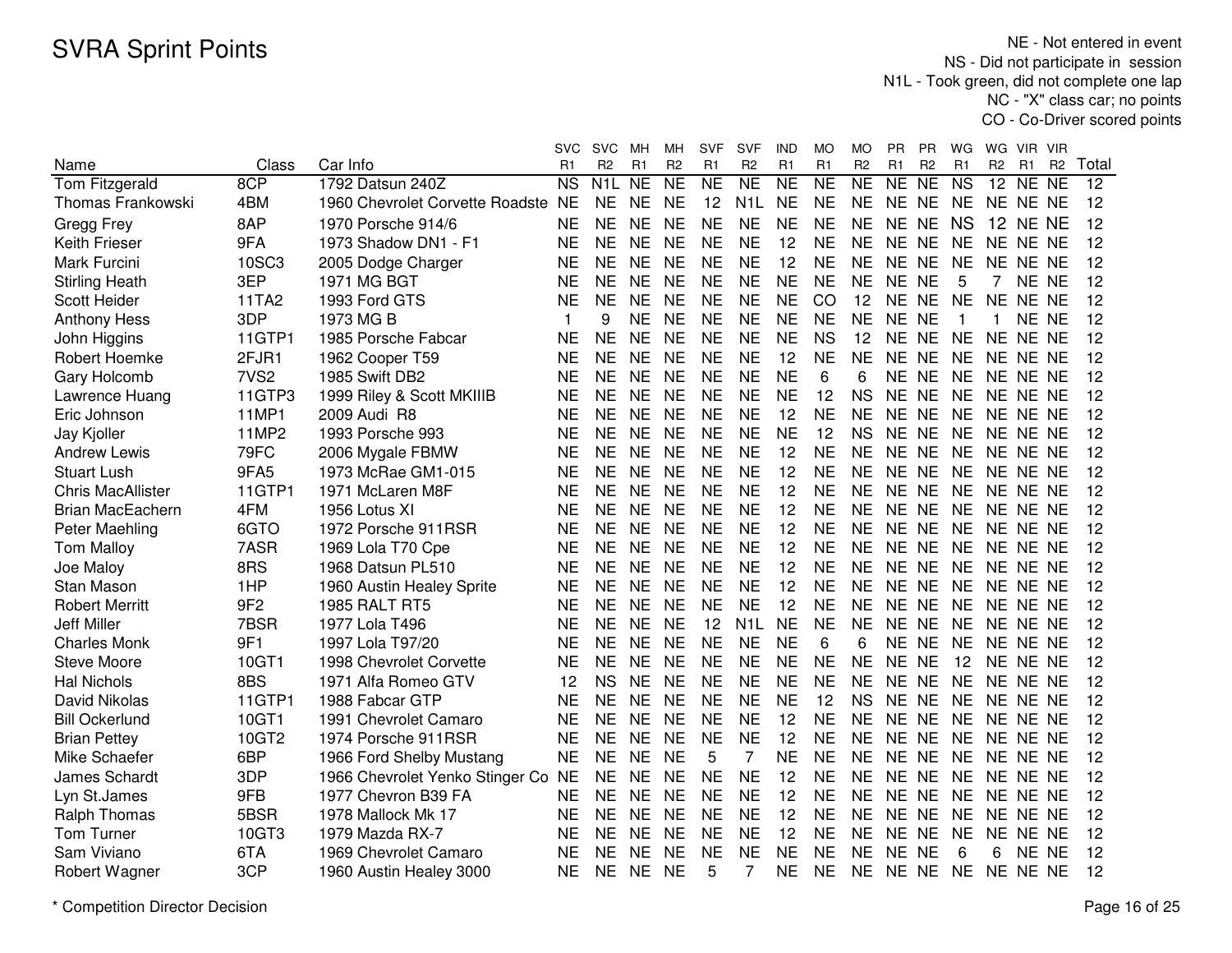NE - Not entered in event NS - Did not participate in session N1L - Took green, did not complete one lap NC - "X" class car; no pointsCO - Co-Driver scored points

| R <sub>2</sub><br>R1<br>R1<br>Class<br>R1<br>R <sub>2</sub><br>R1<br>R1<br>R <sub>2</sub><br>R1<br>R <sub>2</sub><br>R1<br>R <sub>2</sub><br>R <sub>2</sub><br>R <sub>1</sub><br>R <sub>2</sub><br>Total<br>Car Info<br>Name<br>8BP<br>$\overline{\text{NE}}$<br>NE<br>$\overline{\text{NE}}$<br>N <sub>E</sub><br>$\overline{\sf NE}$<br>$\overline{\sf NE}$<br>N <sub>E</sub><br>$\overline{NE}$<br>$\overline{NE}$<br>NE NE<br><b>Terry Wolters</b><br>1970 Porsche 914/6<br><b>NE</b><br><b>NE</b><br>12<br><b>NE</b><br>12<br>8DP<br><b>NE</b><br><b>NE</b><br><b>NE</b><br><b>NE</b><br>NE NE<br><b>NE</b><br><b>NE</b><br><b>NE</b><br>12<br><b>NE</b><br><b>NE</b><br>NE NE NE<br>12<br><b>Curtis Wood</b><br>1966 Yenko Stinger<br>3EP<br><b>NE</b><br><b>NE</b><br><b>NE</b><br>12<br>Erik Wood<br><b>NE</b><br><b>NE</b><br><b>NE</b><br><b>NE</b><br>12<br><b>NE</b><br><b>NE</b><br><b>NE</b><br><b>NE</b><br><b>NE</b><br>NE NE<br>1971 Alfa Romeo Spider<br>2FJR2<br><b>NE</b><br><b>NE</b><br><b>NE</b><br><b>NE</b><br><b>NE</b><br><b>NE</b><br>12<br><b>NE</b><br><b>NE</b><br><b>NE</b><br><b>NE</b><br><b>NE</b><br>NE NE NE<br>12<br>James Yule<br>1961 Cooper T-56<br>5GTR<br><b>NE</b><br><b>NE</b><br><b>NE</b><br><b>NE</b><br><b>NE</b><br><b>NE</b><br><b>NE</b><br><b>NE</b><br><b>NE</b><br>NE NE NE<br>12<br>Michael Zappa<br>1966 Ford GT40R<br><b>NE</b><br>12<br><b>NS</b><br>6GTU<br><b>NE</b><br><b>NE</b><br><b>NE</b><br><b>NE</b><br><b>NE</b><br><b>NE</b><br><b>NE</b><br>NE NE<br><b>NE</b><br>John Bechtol<br>1972 Porsche 914/6<br><b>NE</b><br><b>NE</b><br>7 NS<br>11<br>4<br>3CP<br><b>Rick Gurolnick</b><br>1960 Porsche 356 Roadster<br><b>NE</b><br><b>NE</b><br><b>NE</b><br><b>NE</b><br><b>NE</b><br><b>NE</b><br><b>NE</b><br>5<br>6<br><b>NE</b><br><b>NE</b><br><b>NE</b><br>NE NE NE<br>11<br><b>NE</b><br>3DP<br>1962 Triumph TR4<br><b>NE</b><br><b>NE</b><br><b>NE</b><br><b>NE</b><br><b>NE</b><br><b>NE</b><br><b>NE</b><br><b>NE</b><br><b>NE</b><br><b>NE</b><br><b>NE</b><br><b>NE</b><br>6<br>5<br>11<br>Mike Moore<br>3CP<br><b>NE</b><br><b>NE</b><br><b>NE</b><br><b>NE</b><br><b>NE</b><br>Dan Powell<br><b>NE</b><br>6<br>5<br><b>NE</b><br><b>NE</b><br><b>NE</b><br><b>NE</b><br>NE NE NE<br>11<br>1961 Austin Healey 3000<br>1CS<br><b>NE</b><br><b>NE</b><br><b>NE</b><br>5<br><b>NE</b><br><b>NE</b><br><b>NE</b><br><b>NE</b><br><b>NE</b><br><b>NE</b><br><b>NE</b><br><b>NE</b><br>NE NE<br>11<br>Diego Ribadeneira<br>1967 Austin Mini Cooper<br>6<br>1FP<br><b>NE</b><br><b>NE</b><br><b>NE</b><br><b>NE</b><br><b>NE</b><br><b>NE</b><br>1961 MG A<br><b>NE</b><br><b>NE</b><br><b>NE</b><br><b>NE</b><br><b>NE</b><br>5<br>4<br>11<br><b>Eric Russell</b><br>3CP<br><b>NE</b><br><b>NE</b><br><b>NE</b><br><b>NE</b><br>Jeffrey Schur<br><b>NE</b><br><b>NE</b><br><b>NE</b><br><b>NE</b><br><b>NE</b><br><b>NE</b><br><b>NE</b><br><b>NE</b><br>11<br>1962 Lotus Superseven<br>ΝE<br>6<br>5<br>9F1<br><b>NE</b><br><b>NE</b><br>5<br>6<br><b>NE</b><br><b>NE</b><br>Jerry Streckert<br>2004 Van Diemen Formula SCCA<br><b>NE</b><br><b>NE</b><br><b>NE</b><br><b>NE</b><br>NE<br><b>NE</b><br>NE<br>NE NE<br>11<br><b>NE</b><br><b>NE</b><br><b>NE</b><br>3EP<br><b>NE</b><br><b>NE</b><br><b>NE</b><br><b>NE</b><br><b>NE</b><br><b>NE</b><br><b>NE</b><br><b>NE</b><br><b>NE</b><br><b>NE</b><br>5<br>John Styduhar<br>1962 Triumph TR3B<br>6<br>11<br><b>7S2</b><br><b>NE</b><br><b>NE</b><br><b>NE</b><br><b>NE</b><br>NE NE<br><b>NE</b><br><b>NE</b><br><b>NE</b><br><b>NE</b><br>9<br>$\overline{2}$<br><b>NE</b><br><b>NE</b><br><b>NE</b><br>Chip Vance<br>1987 Lola T87/90<br>11<br>3CP<br><b>NE</b><br><b>NE</b><br><b>NE</b><br><b>NE</b><br><b>NE</b><br><b>NE</b><br><b>NE</b><br>6<br><b>NE</b><br><b>NE</b><br>NE NE<br><b>Rick Bardsley</b><br>1959 Porsche 356A<br>2<br>10<br>1<br>$\mathbf{1}$<br><b>NE</b><br><b>NE</b><br>5FM<br><b>NS</b><br><b>NE</b><br><b>NS</b><br><b>NE</b><br><b>NE</b><br><b>NE</b><br><b>NE</b><br><b>NE</b><br><b>NE</b><br>NE NE<br><b>Robert Boller</b><br>1963 Lotus 23B<br>9<br>10<br>1<br>3EP<br><b>NE</b><br><b>NE</b><br><b>NE</b><br><b>NE</b><br><b>NE</b><br><b>NE</b><br><b>NE</b><br><b>NE</b><br>NE NE<br><b>NE</b><br><b>NE</b><br>Ceasar Cone<br>1967 Alfa Romeo Duetto<br><b>NE</b><br>9<br>10<br>1<br>6BP<br>3<br>NE NE<br>NE NE<br><b>James Glass</b><br>1965 Chevrolet Corvette Roadste<br><b>NE</b><br><b>NE</b><br><b>NE</b><br><b>NE</b><br><b>NE</b><br><b>NE</b><br><b>NE</b><br><b>NE</b><br>$\overline{2}$<br>5<br>10<br>7BSR<br>1979 March SR<br><b>NE</b><br><b>NE</b><br><b>NE</b><br><b>NE</b><br><b>NE</b><br>NE NE<br><b>NS</b><br>NE NE<br>10<br>Chris Jones<br><b>NE</b><br>NE<br>1<br><b>NE</b><br>9<br><b>NS</b><br>8BS<br><b>NE</b><br><b>NE</b><br><b>NE</b><br><b>NE</b><br><b>NE</b><br>NE NE<br>NE NE<br>Ed McMahon<br>1971 Ford Pinto<br><b>NE</b><br><b>NE</b><br><b>NE</b><br><b>NE</b><br>10<br>10<br>3DP<br><b>Edward Mettelman</b><br>1972 Porsche 914/4<br><b>NE</b><br><b>NE</b><br><b>NE</b><br><b>NE</b><br><b>NE</b><br><b>NE</b><br><b>NE</b><br><b>NE</b><br><b>NE</b><br>NE NE<br>3<br>7<br>NE NE<br>10<br>8BS<br>1967 Alfa Romeo GTV<br><b>NE</b><br><b>NE</b><br>9<br><b>NE</b><br><b>NE</b><br>NE NE<br><b>NE</b><br>NE NE NE<br>10<br><b>Barb Nevoral</b><br><b>NE</b><br>NE<br>NE.<br>1<br>10SC3<br><b>NE</b><br><b>NE</b><br><b>NE</b><br><b>NE</b><br><b>NE</b><br><b>NE</b><br><b>NE</b><br><b>NE</b><br><b>NE</b><br><b>NE</b><br><b>NE</b><br><b>NE</b><br>John Orzechowski<br>2000 Chevrolet Monte Carlo<br><b>NE</b><br>6<br>10<br>4<br>11TA2<br><b>NE</b><br><b>NE</b><br><b>NE</b><br><b>NE</b><br><b>NE</b><br><b>NE</b><br><b>NE</b><br>9<br><b>NE</b><br><b>NE</b><br><b>NE</b><br>NE NE NE<br>10<br>1993 Ford Mustang Cobra<br>7VS <sub>2</sub><br><b>NE</b><br><b>NE</b><br>1985 Swift DB2<br><b>NE</b><br><b>NE</b><br><b>NE</b><br><b>NE</b><br>6<br><b>NE</b><br><b>NE</b><br><b>NE</b><br><b>NE</b><br>10<br>John Quadracci<br>4<br><b>NE</b><br>NE NE<br>2FF<br><b>NE</b><br><b>NE</b><br><b>NE</b><br><b>NE</b><br><b>NE</b><br><b>NE</b><br><b>NE</b><br><b>NE</b><br>9<br>Michael Taradash<br>1971 Lotus 69FF<br><b>NE</b><br>1<br><b>NE</b><br><b>NS</b><br>NE NE<br>10<br>3EP<br><b>NE</b><br><b>NE</b><br><b>NE</b><br><b>NE</b><br><b>NE</b><br><b>NE</b><br><b>NE</b><br><b>NE</b><br><b>NE</b><br><b>NE</b><br><b>NE</b><br><b>NE</b><br><b>NE</b><br>Jay Thier<br>1964 Triumph Spitfire<br>7<br>3<br>10<br><b>7S2</b><br><b>NE</b><br><b>NE</b><br>$\overline{c}$<br>2000 Carbir CS2<br><b>NE</b><br><b>NE</b><br><b>NE</b><br><b>NE</b><br><b>NE</b><br>5<br><b>NE</b><br><b>NE</b><br><b>NE</b><br><b>NE</b><br>2<br>10<br>Rasim Tugberk<br>$\mathbf 1$<br>2FF<br><b>NE</b><br><b>NE</b><br><b>NE</b><br><b>NE</b><br><b>NE</b><br><b>NE</b><br>5<br>1971 Crossle 20F<br><b>NE</b><br><b>NE</b><br><b>NE</b><br><b>NE</b><br><b>NE</b><br>5<br>NE NE<br>10<br>Kevin Young<br><b>NE</b><br>9FA5<br><b>NE</b><br><b>NE</b><br><b>NE</b><br><b>NE</b><br><b>NE</b><br><b>NE</b><br><b>NE</b><br><b>NE</b><br><b>NE</b><br>9<br><b>NE</b><br><b>NE</b><br>NE NE<br>9<br>Tony Adamowicz<br>1969 Eagle F5000<br>2CF<br><b>NE</b><br><b>NE</b><br><b>NE</b><br>1979 Crossle F-35<br><b>NE</b><br><b>NE</b><br><b>NE</b><br>9<br><b>NE</b><br><b>NE</b><br><b>NE</b><br><b>NE</b><br><b>NE</b><br><b>NE</b><br>NE NE<br>9<br>Mac Anderson<br>11TA2<br><b>NE</b><br>1999 Chevrolet Corvette<br><b>NE</b><br><b>NE</b><br><b>NE</b><br><b>NE</b><br><b>NE</b><br><b>NE</b><br><b>NE</b><br><b>NE</b><br><b>NE</b><br><b>NE</b><br>9<br><b>NS</b><br>NE NE<br>9<br>Jonathan Brett<br>9FA<br><b>NE</b><br><b>NE</b><br><b>NE</b><br><b>NE</b><br><b>NE</b><br><b>NE</b><br><b>NE</b><br><b>NE</b><br><b>NE</b><br><b>NE</b><br>9<br>NE NE NE<br>9<br>Tom Calicchio<br>1976 March 76B<br><b>NE</b><br>6AP<br><b>Robert Caudle</b><br>1971 Chevrolet Corvette Roadste<br><b>NE</b><br>NE<br><b>NE</b><br><b>NE</b><br><b>NE</b><br>NE<br>9<br>NE<br>NE NE<br><b>NE</b><br>NE NE NE<br>9<br>NE.<br>5ASR<br><b>NE</b><br><b>NE</b><br><b>NE</b><br>1965 Genie MK-10B<br><b>NE</b><br>NE.<br><b>NE</b><br>9<br><b>NE</b><br><b>NE</b><br>NE<br><b>NE</b><br><b>NE</b><br>NE NE NE<br>9<br>A.C. D'Augustine<br><b>NE</b><br>3EP<br><b>NE</b><br><b>NE</b><br><b>NE</b><br><b>NE</b><br><b>NE</b><br><b>NE</b><br><b>NE</b><br><b>NE</b><br>NE NE<br><b>NE</b><br><b>NE</b><br>9 N1L<br>9<br>Leigh Derby<br>1968 Triumph Spitfire |                    |  | svc | <b>SVC</b> | MН | мн | SVF | SVF | IND | МO | МO | РR | <b>PR</b> | WG | WG | VIR VIR |  |
|----------------------------------------------------------------------------------------------------------------------------------------------------------------------------------------------------------------------------------------------------------------------------------------------------------------------------------------------------------------------------------------------------------------------------------------------------------------------------------------------------------------------------------------------------------------------------------------------------------------------------------------------------------------------------------------------------------------------------------------------------------------------------------------------------------------------------------------------------------------------------------------------------------------------------------------------------------------------------------------------------------------------------------------------------------------------------------------------------------------------------------------------------------------------------------------------------------------------------------------------------------------------------------------------------------------------------------------------------------------------------------------------------------------------------------------------------------------------------------------------------------------------------------------------------------------------------------------------------------------------------------------------------------------------------------------------------------------------------------------------------------------------------------------------------------------------------------------------------------------------------------------------------------------------------------------------------------------------------------------------------------------------------------------------------------------------------------------------------------------------------------------------------------------------------------------------------------------------------------------------------------------------------------------------------------------------------------------------------------------------------------------------------------------------------------------------------------------------------------------------------------------------------------------------------------------------------------------------------------------------------------------------------------------------------------------------------------------------------------------------------------------------------------------------------------------------------------------------------------------------------------------------------------------------------------------------------------------------------------------------------------------------------------------------------------------------------------------------------------------------------------------------------------------------------------------------------------------------------------------------------------------------------------------------------------------------------------------------------------------------------------------------------------------------------------------------------------------------------------------------------------------------------------------------------------------------------------------------------------------------------------------------------------------------------------------------------------------------------------------------------------------------------------------------------------------------------------------------------------------------------------------------------------------------------------------------------------------------------------------------------------------------------------------------------------------------------------------------------------------------------------------------------------------------------------------------------------------------------------------------------------------------------------------------------------------------------------------------------------------------------------------------------------------------------------------------------------------------------------------------------------------------------------------------------------------------------------------------------------------------------------------------------------------------------------------------------------------------------------------------------------------------------------------------------------------------------------------------------------------------------------------------------------------------------------------------------------------------------------------------------------------------------------------------------------------------------------------------------------------------------------------------------------------------------------------------------------------------------------------------------------------------------------------------------------------------------------------------------------------------------------------------------------------------------------------------------------------------------------------------------------------------------------------------------------------------------------------------------------------------------------------------------------------------------------------------------------------------------------------------------------------------------------------------------------------------------------------------------------------------------------------------------------------------------------------------------------------------------------------------------------------------------------------------------------------------------------------------------------------------------------------------------------------------------------------------------------------------------------------------------------------------------------------------------------------------------------------------------------------------------------------------------------------------------------------------------------------------------------------------------------------------------------------------------------------------------------------------------------------------------------------------------------------------------------------------------------------------------------------------------------------------------------------------------------------------------------------------------------------------------------------------------------------------------------------------------------------------------------------------------------------------------------------------------------------------------------------------------------------------------------------------------------------------------------------------------------------------------------------------------------------------------------------------------------------------------------------------------------------------------------------------------------------------------------------------------------------------------------------------------------------------------------------------------------------------------------------------------------------------------------------------------------------------------------------------------------------------------------------------------------------------------------------------------------------------------------------------------------------------------------------------------------------------------------------------------------------------------------------------------------------------------------------------------------------------------------------------------------------------------------------------------------------------------------------------------------------------------------------------------------------------------------------------------------------------------------------------------------------------------------------------------------------------------------------------------------------------------------------------------------------------------------------------|--------------------|--|-----|------------|----|----|-----|-----|-----|----|----|----|-----------|----|----|---------|--|
|                                                                                                                                                                                                                                                                                                                                                                                                                                                                                                                                                                                                                                                                                                                                                                                                                                                                                                                                                                                                                                                                                                                                                                                                                                                                                                                                                                                                                                                                                                                                                                                                                                                                                                                                                                                                                                                                                                                                                                                                                                                                                                                                                                                                                                                                                                                                                                                                                                                                                                                                                                                                                                                                                                                                                                                                                                                                                                                                                                                                                                                                                                                                                                                                                                                                                                                                                                                                                                                                                                                                                                                                                                                                                                                                                                                                                                                                                                                                                                                                                                                                                                                                                                                                                                                                                                                                                                                                                                                                                                                                                                                                                                                                                                                                                                                                                                                                                                                                                                                                                                                                                                                                                                                                                                                                                                                                                                                                                                                                                                                                                                                                                                                                                                                                                                                                                                                                                                                                                                                                                                                                                                                                                                                                                                                                                                                                                                                                                                                                                                                                                                                                                                                                                                                                                                                                                                                                                                                                                                                                                                                                                                                                                                                                                                                                                                                                                                                                                                                                                                                                                                                                                                                                                                                                                                                                                                                                                                                                                                                                                                                                                                                                                                                                                                                                                                                                                                                                                                                                                                                                              |                    |  |     |            |    |    |     |     |     |    |    |    |           |    |    |         |  |
|                                                                                                                                                                                                                                                                                                                                                                                                                                                                                                                                                                                                                                                                                                                                                                                                                                                                                                                                                                                                                                                                                                                                                                                                                                                                                                                                                                                                                                                                                                                                                                                                                                                                                                                                                                                                                                                                                                                                                                                                                                                                                                                                                                                                                                                                                                                                                                                                                                                                                                                                                                                                                                                                                                                                                                                                                                                                                                                                                                                                                                                                                                                                                                                                                                                                                                                                                                                                                                                                                                                                                                                                                                                                                                                                                                                                                                                                                                                                                                                                                                                                                                                                                                                                                                                                                                                                                                                                                                                                                                                                                                                                                                                                                                                                                                                                                                                                                                                                                                                                                                                                                                                                                                                                                                                                                                                                                                                                                                                                                                                                                                                                                                                                                                                                                                                                                                                                                                                                                                                                                                                                                                                                                                                                                                                                                                                                                                                                                                                                                                                                                                                                                                                                                                                                                                                                                                                                                                                                                                                                                                                                                                                                                                                                                                                                                                                                                                                                                                                                                                                                                                                                                                                                                                                                                                                                                                                                                                                                                                                                                                                                                                                                                                                                                                                                                                                                                                                                                                                                                                                                              |                    |  |     |            |    |    |     |     |     |    |    |    |           |    |    |         |  |
|                                                                                                                                                                                                                                                                                                                                                                                                                                                                                                                                                                                                                                                                                                                                                                                                                                                                                                                                                                                                                                                                                                                                                                                                                                                                                                                                                                                                                                                                                                                                                                                                                                                                                                                                                                                                                                                                                                                                                                                                                                                                                                                                                                                                                                                                                                                                                                                                                                                                                                                                                                                                                                                                                                                                                                                                                                                                                                                                                                                                                                                                                                                                                                                                                                                                                                                                                                                                                                                                                                                                                                                                                                                                                                                                                                                                                                                                                                                                                                                                                                                                                                                                                                                                                                                                                                                                                                                                                                                                                                                                                                                                                                                                                                                                                                                                                                                                                                                                                                                                                                                                                                                                                                                                                                                                                                                                                                                                                                                                                                                                                                                                                                                                                                                                                                                                                                                                                                                                                                                                                                                                                                                                                                                                                                                                                                                                                                                                                                                                                                                                                                                                                                                                                                                                                                                                                                                                                                                                                                                                                                                                                                                                                                                                                                                                                                                                                                                                                                                                                                                                                                                                                                                                                                                                                                                                                                                                                                                                                                                                                                                                                                                                                                                                                                                                                                                                                                                                                                                                                                                                              |                    |  |     |            |    |    |     |     |     |    |    |    |           |    |    |         |  |
|                                                                                                                                                                                                                                                                                                                                                                                                                                                                                                                                                                                                                                                                                                                                                                                                                                                                                                                                                                                                                                                                                                                                                                                                                                                                                                                                                                                                                                                                                                                                                                                                                                                                                                                                                                                                                                                                                                                                                                                                                                                                                                                                                                                                                                                                                                                                                                                                                                                                                                                                                                                                                                                                                                                                                                                                                                                                                                                                                                                                                                                                                                                                                                                                                                                                                                                                                                                                                                                                                                                                                                                                                                                                                                                                                                                                                                                                                                                                                                                                                                                                                                                                                                                                                                                                                                                                                                                                                                                                                                                                                                                                                                                                                                                                                                                                                                                                                                                                                                                                                                                                                                                                                                                                                                                                                                                                                                                                                                                                                                                                                                                                                                                                                                                                                                                                                                                                                                                                                                                                                                                                                                                                                                                                                                                                                                                                                                                                                                                                                                                                                                                                                                                                                                                                                                                                                                                                                                                                                                                                                                                                                                                                                                                                                                                                                                                                                                                                                                                                                                                                                                                                                                                                                                                                                                                                                                                                                                                                                                                                                                                                                                                                                                                                                                                                                                                                                                                                                                                                                                                                              |                    |  |     |            |    |    |     |     |     |    |    |    |           |    |    |         |  |
|                                                                                                                                                                                                                                                                                                                                                                                                                                                                                                                                                                                                                                                                                                                                                                                                                                                                                                                                                                                                                                                                                                                                                                                                                                                                                                                                                                                                                                                                                                                                                                                                                                                                                                                                                                                                                                                                                                                                                                                                                                                                                                                                                                                                                                                                                                                                                                                                                                                                                                                                                                                                                                                                                                                                                                                                                                                                                                                                                                                                                                                                                                                                                                                                                                                                                                                                                                                                                                                                                                                                                                                                                                                                                                                                                                                                                                                                                                                                                                                                                                                                                                                                                                                                                                                                                                                                                                                                                                                                                                                                                                                                                                                                                                                                                                                                                                                                                                                                                                                                                                                                                                                                                                                                                                                                                                                                                                                                                                                                                                                                                                                                                                                                                                                                                                                                                                                                                                                                                                                                                                                                                                                                                                                                                                                                                                                                                                                                                                                                                                                                                                                                                                                                                                                                                                                                                                                                                                                                                                                                                                                                                                                                                                                                                                                                                                                                                                                                                                                                                                                                                                                                                                                                                                                                                                                                                                                                                                                                                                                                                                                                                                                                                                                                                                                                                                                                                                                                                                                                                                                                              |                    |  |     |            |    |    |     |     |     |    |    |    |           |    |    |         |  |
|                                                                                                                                                                                                                                                                                                                                                                                                                                                                                                                                                                                                                                                                                                                                                                                                                                                                                                                                                                                                                                                                                                                                                                                                                                                                                                                                                                                                                                                                                                                                                                                                                                                                                                                                                                                                                                                                                                                                                                                                                                                                                                                                                                                                                                                                                                                                                                                                                                                                                                                                                                                                                                                                                                                                                                                                                                                                                                                                                                                                                                                                                                                                                                                                                                                                                                                                                                                                                                                                                                                                                                                                                                                                                                                                                                                                                                                                                                                                                                                                                                                                                                                                                                                                                                                                                                                                                                                                                                                                                                                                                                                                                                                                                                                                                                                                                                                                                                                                                                                                                                                                                                                                                                                                                                                                                                                                                                                                                                                                                                                                                                                                                                                                                                                                                                                                                                                                                                                                                                                                                                                                                                                                                                                                                                                                                                                                                                                                                                                                                                                                                                                                                                                                                                                                                                                                                                                                                                                                                                                                                                                                                                                                                                                                                                                                                                                                                                                                                                                                                                                                                                                                                                                                                                                                                                                                                                                                                                                                                                                                                                                                                                                                                                                                                                                                                                                                                                                                                                                                                                                                              |                    |  |     |            |    |    |     |     |     |    |    |    |           |    |    |         |  |
|                                                                                                                                                                                                                                                                                                                                                                                                                                                                                                                                                                                                                                                                                                                                                                                                                                                                                                                                                                                                                                                                                                                                                                                                                                                                                                                                                                                                                                                                                                                                                                                                                                                                                                                                                                                                                                                                                                                                                                                                                                                                                                                                                                                                                                                                                                                                                                                                                                                                                                                                                                                                                                                                                                                                                                                                                                                                                                                                                                                                                                                                                                                                                                                                                                                                                                                                                                                                                                                                                                                                                                                                                                                                                                                                                                                                                                                                                                                                                                                                                                                                                                                                                                                                                                                                                                                                                                                                                                                                                                                                                                                                                                                                                                                                                                                                                                                                                                                                                                                                                                                                                                                                                                                                                                                                                                                                                                                                                                                                                                                                                                                                                                                                                                                                                                                                                                                                                                                                                                                                                                                                                                                                                                                                                                                                                                                                                                                                                                                                                                                                                                                                                                                                                                                                                                                                                                                                                                                                                                                                                                                                                                                                                                                                                                                                                                                                                                                                                                                                                                                                                                                                                                                                                                                                                                                                                                                                                                                                                                                                                                                                                                                                                                                                                                                                                                                                                                                                                                                                                                                                              |                    |  |     |            |    |    |     |     |     |    |    |    |           |    |    |         |  |
|                                                                                                                                                                                                                                                                                                                                                                                                                                                                                                                                                                                                                                                                                                                                                                                                                                                                                                                                                                                                                                                                                                                                                                                                                                                                                                                                                                                                                                                                                                                                                                                                                                                                                                                                                                                                                                                                                                                                                                                                                                                                                                                                                                                                                                                                                                                                                                                                                                                                                                                                                                                                                                                                                                                                                                                                                                                                                                                                                                                                                                                                                                                                                                                                                                                                                                                                                                                                                                                                                                                                                                                                                                                                                                                                                                                                                                                                                                                                                                                                                                                                                                                                                                                                                                                                                                                                                                                                                                                                                                                                                                                                                                                                                                                                                                                                                                                                                                                                                                                                                                                                                                                                                                                                                                                                                                                                                                                                                                                                                                                                                                                                                                                                                                                                                                                                                                                                                                                                                                                                                                                                                                                                                                                                                                                                                                                                                                                                                                                                                                                                                                                                                                                                                                                                                                                                                                                                                                                                                                                                                                                                                                                                                                                                                                                                                                                                                                                                                                                                                                                                                                                                                                                                                                                                                                                                                                                                                                                                                                                                                                                                                                                                                                                                                                                                                                                                                                                                                                                                                                                                              |                    |  |     |            |    |    |     |     |     |    |    |    |           |    |    |         |  |
|                                                                                                                                                                                                                                                                                                                                                                                                                                                                                                                                                                                                                                                                                                                                                                                                                                                                                                                                                                                                                                                                                                                                                                                                                                                                                                                                                                                                                                                                                                                                                                                                                                                                                                                                                                                                                                                                                                                                                                                                                                                                                                                                                                                                                                                                                                                                                                                                                                                                                                                                                                                                                                                                                                                                                                                                                                                                                                                                                                                                                                                                                                                                                                                                                                                                                                                                                                                                                                                                                                                                                                                                                                                                                                                                                                                                                                                                                                                                                                                                                                                                                                                                                                                                                                                                                                                                                                                                                                                                                                                                                                                                                                                                                                                                                                                                                                                                                                                                                                                                                                                                                                                                                                                                                                                                                                                                                                                                                                                                                                                                                                                                                                                                                                                                                                                                                                                                                                                                                                                                                                                                                                                                                                                                                                                                                                                                                                                                                                                                                                                                                                                                                                                                                                                                                                                                                                                                                                                                                                                                                                                                                                                                                                                                                                                                                                                                                                                                                                                                                                                                                                                                                                                                                                                                                                                                                                                                                                                                                                                                                                                                                                                                                                                                                                                                                                                                                                                                                                                                                                                                              |                    |  |     |            |    |    |     |     |     |    |    |    |           |    |    |         |  |
|                                                                                                                                                                                                                                                                                                                                                                                                                                                                                                                                                                                                                                                                                                                                                                                                                                                                                                                                                                                                                                                                                                                                                                                                                                                                                                                                                                                                                                                                                                                                                                                                                                                                                                                                                                                                                                                                                                                                                                                                                                                                                                                                                                                                                                                                                                                                                                                                                                                                                                                                                                                                                                                                                                                                                                                                                                                                                                                                                                                                                                                                                                                                                                                                                                                                                                                                                                                                                                                                                                                                                                                                                                                                                                                                                                                                                                                                                                                                                                                                                                                                                                                                                                                                                                                                                                                                                                                                                                                                                                                                                                                                                                                                                                                                                                                                                                                                                                                                                                                                                                                                                                                                                                                                                                                                                                                                                                                                                                                                                                                                                                                                                                                                                                                                                                                                                                                                                                                                                                                                                                                                                                                                                                                                                                                                                                                                                                                                                                                                                                                                                                                                                                                                                                                                                                                                                                                                                                                                                                                                                                                                                                                                                                                                                                                                                                                                                                                                                                                                                                                                                                                                                                                                                                                                                                                                                                                                                                                                                                                                                                                                                                                                                                                                                                                                                                                                                                                                                                                                                                                                              |                    |  |     |            |    |    |     |     |     |    |    |    |           |    |    |         |  |
|                                                                                                                                                                                                                                                                                                                                                                                                                                                                                                                                                                                                                                                                                                                                                                                                                                                                                                                                                                                                                                                                                                                                                                                                                                                                                                                                                                                                                                                                                                                                                                                                                                                                                                                                                                                                                                                                                                                                                                                                                                                                                                                                                                                                                                                                                                                                                                                                                                                                                                                                                                                                                                                                                                                                                                                                                                                                                                                                                                                                                                                                                                                                                                                                                                                                                                                                                                                                                                                                                                                                                                                                                                                                                                                                                                                                                                                                                                                                                                                                                                                                                                                                                                                                                                                                                                                                                                                                                                                                                                                                                                                                                                                                                                                                                                                                                                                                                                                                                                                                                                                                                                                                                                                                                                                                                                                                                                                                                                                                                                                                                                                                                                                                                                                                                                                                                                                                                                                                                                                                                                                                                                                                                                                                                                                                                                                                                                                                                                                                                                                                                                                                                                                                                                                                                                                                                                                                                                                                                                                                                                                                                                                                                                                                                                                                                                                                                                                                                                                                                                                                                                                                                                                                                                                                                                                                                                                                                                                                                                                                                                                                                                                                                                                                                                                                                                                                                                                                                                                                                                                                              |                    |  |     |            |    |    |     |     |     |    |    |    |           |    |    |         |  |
|                                                                                                                                                                                                                                                                                                                                                                                                                                                                                                                                                                                                                                                                                                                                                                                                                                                                                                                                                                                                                                                                                                                                                                                                                                                                                                                                                                                                                                                                                                                                                                                                                                                                                                                                                                                                                                                                                                                                                                                                                                                                                                                                                                                                                                                                                                                                                                                                                                                                                                                                                                                                                                                                                                                                                                                                                                                                                                                                                                                                                                                                                                                                                                                                                                                                                                                                                                                                                                                                                                                                                                                                                                                                                                                                                                                                                                                                                                                                                                                                                                                                                                                                                                                                                                                                                                                                                                                                                                                                                                                                                                                                                                                                                                                                                                                                                                                                                                                                                                                                                                                                                                                                                                                                                                                                                                                                                                                                                                                                                                                                                                                                                                                                                                                                                                                                                                                                                                                                                                                                                                                                                                                                                                                                                                                                                                                                                                                                                                                                                                                                                                                                                                                                                                                                                                                                                                                                                                                                                                                                                                                                                                                                                                                                                                                                                                                                                                                                                                                                                                                                                                                                                                                                                                                                                                                                                                                                                                                                                                                                                                                                                                                                                                                                                                                                                                                                                                                                                                                                                                                                              |                    |  |     |            |    |    |     |     |     |    |    |    |           |    |    |         |  |
|                                                                                                                                                                                                                                                                                                                                                                                                                                                                                                                                                                                                                                                                                                                                                                                                                                                                                                                                                                                                                                                                                                                                                                                                                                                                                                                                                                                                                                                                                                                                                                                                                                                                                                                                                                                                                                                                                                                                                                                                                                                                                                                                                                                                                                                                                                                                                                                                                                                                                                                                                                                                                                                                                                                                                                                                                                                                                                                                                                                                                                                                                                                                                                                                                                                                                                                                                                                                                                                                                                                                                                                                                                                                                                                                                                                                                                                                                                                                                                                                                                                                                                                                                                                                                                                                                                                                                                                                                                                                                                                                                                                                                                                                                                                                                                                                                                                                                                                                                                                                                                                                                                                                                                                                                                                                                                                                                                                                                                                                                                                                                                                                                                                                                                                                                                                                                                                                                                                                                                                                                                                                                                                                                                                                                                                                                                                                                                                                                                                                                                                                                                                                                                                                                                                                                                                                                                                                                                                                                                                                                                                                                                                                                                                                                                                                                                                                                                                                                                                                                                                                                                                                                                                                                                                                                                                                                                                                                                                                                                                                                                                                                                                                                                                                                                                                                                                                                                                                                                                                                                                                              |                    |  |     |            |    |    |     |     |     |    |    |    |           |    |    |         |  |
|                                                                                                                                                                                                                                                                                                                                                                                                                                                                                                                                                                                                                                                                                                                                                                                                                                                                                                                                                                                                                                                                                                                                                                                                                                                                                                                                                                                                                                                                                                                                                                                                                                                                                                                                                                                                                                                                                                                                                                                                                                                                                                                                                                                                                                                                                                                                                                                                                                                                                                                                                                                                                                                                                                                                                                                                                                                                                                                                                                                                                                                                                                                                                                                                                                                                                                                                                                                                                                                                                                                                                                                                                                                                                                                                                                                                                                                                                                                                                                                                                                                                                                                                                                                                                                                                                                                                                                                                                                                                                                                                                                                                                                                                                                                                                                                                                                                                                                                                                                                                                                                                                                                                                                                                                                                                                                                                                                                                                                                                                                                                                                                                                                                                                                                                                                                                                                                                                                                                                                                                                                                                                                                                                                                                                                                                                                                                                                                                                                                                                                                                                                                                                                                                                                                                                                                                                                                                                                                                                                                                                                                                                                                                                                                                                                                                                                                                                                                                                                                                                                                                                                                                                                                                                                                                                                                                                                                                                                                                                                                                                                                                                                                                                                                                                                                                                                                                                                                                                                                                                                                                              |                    |  |     |            |    |    |     |     |     |    |    |    |           |    |    |         |  |
|                                                                                                                                                                                                                                                                                                                                                                                                                                                                                                                                                                                                                                                                                                                                                                                                                                                                                                                                                                                                                                                                                                                                                                                                                                                                                                                                                                                                                                                                                                                                                                                                                                                                                                                                                                                                                                                                                                                                                                                                                                                                                                                                                                                                                                                                                                                                                                                                                                                                                                                                                                                                                                                                                                                                                                                                                                                                                                                                                                                                                                                                                                                                                                                                                                                                                                                                                                                                                                                                                                                                                                                                                                                                                                                                                                                                                                                                                                                                                                                                                                                                                                                                                                                                                                                                                                                                                                                                                                                                                                                                                                                                                                                                                                                                                                                                                                                                                                                                                                                                                                                                                                                                                                                                                                                                                                                                                                                                                                                                                                                                                                                                                                                                                                                                                                                                                                                                                                                                                                                                                                                                                                                                                                                                                                                                                                                                                                                                                                                                                                                                                                                                                                                                                                                                                                                                                                                                                                                                                                                                                                                                                                                                                                                                                                                                                                                                                                                                                                                                                                                                                                                                                                                                                                                                                                                                                                                                                                                                                                                                                                                                                                                                                                                                                                                                                                                                                                                                                                                                                                                                              |                    |  |     |            |    |    |     |     |     |    |    |    |           |    |    |         |  |
|                                                                                                                                                                                                                                                                                                                                                                                                                                                                                                                                                                                                                                                                                                                                                                                                                                                                                                                                                                                                                                                                                                                                                                                                                                                                                                                                                                                                                                                                                                                                                                                                                                                                                                                                                                                                                                                                                                                                                                                                                                                                                                                                                                                                                                                                                                                                                                                                                                                                                                                                                                                                                                                                                                                                                                                                                                                                                                                                                                                                                                                                                                                                                                                                                                                                                                                                                                                                                                                                                                                                                                                                                                                                                                                                                                                                                                                                                                                                                                                                                                                                                                                                                                                                                                                                                                                                                                                                                                                                                                                                                                                                                                                                                                                                                                                                                                                                                                                                                                                                                                                                                                                                                                                                                                                                                                                                                                                                                                                                                                                                                                                                                                                                                                                                                                                                                                                                                                                                                                                                                                                                                                                                                                                                                                                                                                                                                                                                                                                                                                                                                                                                                                                                                                                                                                                                                                                                                                                                                                                                                                                                                                                                                                                                                                                                                                                                                                                                                                                                                                                                                                                                                                                                                                                                                                                                                                                                                                                                                                                                                                                                                                                                                                                                                                                                                                                                                                                                                                                                                                                                              |                    |  |     |            |    |    |     |     |     |    |    |    |           |    |    |         |  |
|                                                                                                                                                                                                                                                                                                                                                                                                                                                                                                                                                                                                                                                                                                                                                                                                                                                                                                                                                                                                                                                                                                                                                                                                                                                                                                                                                                                                                                                                                                                                                                                                                                                                                                                                                                                                                                                                                                                                                                                                                                                                                                                                                                                                                                                                                                                                                                                                                                                                                                                                                                                                                                                                                                                                                                                                                                                                                                                                                                                                                                                                                                                                                                                                                                                                                                                                                                                                                                                                                                                                                                                                                                                                                                                                                                                                                                                                                                                                                                                                                                                                                                                                                                                                                                                                                                                                                                                                                                                                                                                                                                                                                                                                                                                                                                                                                                                                                                                                                                                                                                                                                                                                                                                                                                                                                                                                                                                                                                                                                                                                                                                                                                                                                                                                                                                                                                                                                                                                                                                                                                                                                                                                                                                                                                                                                                                                                                                                                                                                                                                                                                                                                                                                                                                                                                                                                                                                                                                                                                                                                                                                                                                                                                                                                                                                                                                                                                                                                                                                                                                                                                                                                                                                                                                                                                                                                                                                                                                                                                                                                                                                                                                                                                                                                                                                                                                                                                                                                                                                                                                                              |                    |  |     |            |    |    |     |     |     |    |    |    |           |    |    |         |  |
|                                                                                                                                                                                                                                                                                                                                                                                                                                                                                                                                                                                                                                                                                                                                                                                                                                                                                                                                                                                                                                                                                                                                                                                                                                                                                                                                                                                                                                                                                                                                                                                                                                                                                                                                                                                                                                                                                                                                                                                                                                                                                                                                                                                                                                                                                                                                                                                                                                                                                                                                                                                                                                                                                                                                                                                                                                                                                                                                                                                                                                                                                                                                                                                                                                                                                                                                                                                                                                                                                                                                                                                                                                                                                                                                                                                                                                                                                                                                                                                                                                                                                                                                                                                                                                                                                                                                                                                                                                                                                                                                                                                                                                                                                                                                                                                                                                                                                                                                                                                                                                                                                                                                                                                                                                                                                                                                                                                                                                                                                                                                                                                                                                                                                                                                                                                                                                                                                                                                                                                                                                                                                                                                                                                                                                                                                                                                                                                                                                                                                                                                                                                                                                                                                                                                                                                                                                                                                                                                                                                                                                                                                                                                                                                                                                                                                                                                                                                                                                                                                                                                                                                                                                                                                                                                                                                                                                                                                                                                                                                                                                                                                                                                                                                                                                                                                                                                                                                                                                                                                                                                              |                    |  |     |            |    |    |     |     |     |    |    |    |           |    |    |         |  |
|                                                                                                                                                                                                                                                                                                                                                                                                                                                                                                                                                                                                                                                                                                                                                                                                                                                                                                                                                                                                                                                                                                                                                                                                                                                                                                                                                                                                                                                                                                                                                                                                                                                                                                                                                                                                                                                                                                                                                                                                                                                                                                                                                                                                                                                                                                                                                                                                                                                                                                                                                                                                                                                                                                                                                                                                                                                                                                                                                                                                                                                                                                                                                                                                                                                                                                                                                                                                                                                                                                                                                                                                                                                                                                                                                                                                                                                                                                                                                                                                                                                                                                                                                                                                                                                                                                                                                                                                                                                                                                                                                                                                                                                                                                                                                                                                                                                                                                                                                                                                                                                                                                                                                                                                                                                                                                                                                                                                                                                                                                                                                                                                                                                                                                                                                                                                                                                                                                                                                                                                                                                                                                                                                                                                                                                                                                                                                                                                                                                                                                                                                                                                                                                                                                                                                                                                                                                                                                                                                                                                                                                                                                                                                                                                                                                                                                                                                                                                                                                                                                                                                                                                                                                                                                                                                                                                                                                                                                                                                                                                                                                                                                                                                                                                                                                                                                                                                                                                                                                                                                                                              |                    |  |     |            |    |    |     |     |     |    |    |    |           |    |    |         |  |
|                                                                                                                                                                                                                                                                                                                                                                                                                                                                                                                                                                                                                                                                                                                                                                                                                                                                                                                                                                                                                                                                                                                                                                                                                                                                                                                                                                                                                                                                                                                                                                                                                                                                                                                                                                                                                                                                                                                                                                                                                                                                                                                                                                                                                                                                                                                                                                                                                                                                                                                                                                                                                                                                                                                                                                                                                                                                                                                                                                                                                                                                                                                                                                                                                                                                                                                                                                                                                                                                                                                                                                                                                                                                                                                                                                                                                                                                                                                                                                                                                                                                                                                                                                                                                                                                                                                                                                                                                                                                                                                                                                                                                                                                                                                                                                                                                                                                                                                                                                                                                                                                                                                                                                                                                                                                                                                                                                                                                                                                                                                                                                                                                                                                                                                                                                                                                                                                                                                                                                                                                                                                                                                                                                                                                                                                                                                                                                                                                                                                                                                                                                                                                                                                                                                                                                                                                                                                                                                                                                                                                                                                                                                                                                                                                                                                                                                                                                                                                                                                                                                                                                                                                                                                                                                                                                                                                                                                                                                                                                                                                                                                                                                                                                                                                                                                                                                                                                                                                                                                                                                                              |                    |  |     |            |    |    |     |     |     |    |    |    |           |    |    |         |  |
|                                                                                                                                                                                                                                                                                                                                                                                                                                                                                                                                                                                                                                                                                                                                                                                                                                                                                                                                                                                                                                                                                                                                                                                                                                                                                                                                                                                                                                                                                                                                                                                                                                                                                                                                                                                                                                                                                                                                                                                                                                                                                                                                                                                                                                                                                                                                                                                                                                                                                                                                                                                                                                                                                                                                                                                                                                                                                                                                                                                                                                                                                                                                                                                                                                                                                                                                                                                                                                                                                                                                                                                                                                                                                                                                                                                                                                                                                                                                                                                                                                                                                                                                                                                                                                                                                                                                                                                                                                                                                                                                                                                                                                                                                                                                                                                                                                                                                                                                                                                                                                                                                                                                                                                                                                                                                                                                                                                                                                                                                                                                                                                                                                                                                                                                                                                                                                                                                                                                                                                                                                                                                                                                                                                                                                                                                                                                                                                                                                                                                                                                                                                                                                                                                                                                                                                                                                                                                                                                                                                                                                                                                                                                                                                                                                                                                                                                                                                                                                                                                                                                                                                                                                                                                                                                                                                                                                                                                                                                                                                                                                                                                                                                                                                                                                                                                                                                                                                                                                                                                                                                              |                    |  |     |            |    |    |     |     |     |    |    |    |           |    |    |         |  |
|                                                                                                                                                                                                                                                                                                                                                                                                                                                                                                                                                                                                                                                                                                                                                                                                                                                                                                                                                                                                                                                                                                                                                                                                                                                                                                                                                                                                                                                                                                                                                                                                                                                                                                                                                                                                                                                                                                                                                                                                                                                                                                                                                                                                                                                                                                                                                                                                                                                                                                                                                                                                                                                                                                                                                                                                                                                                                                                                                                                                                                                                                                                                                                                                                                                                                                                                                                                                                                                                                                                                                                                                                                                                                                                                                                                                                                                                                                                                                                                                                                                                                                                                                                                                                                                                                                                                                                                                                                                                                                                                                                                                                                                                                                                                                                                                                                                                                                                                                                                                                                                                                                                                                                                                                                                                                                                                                                                                                                                                                                                                                                                                                                                                                                                                                                                                                                                                                                                                                                                                                                                                                                                                                                                                                                                                                                                                                                                                                                                                                                                                                                                                                                                                                                                                                                                                                                                                                                                                                                                                                                                                                                                                                                                                                                                                                                                                                                                                                                                                                                                                                                                                                                                                                                                                                                                                                                                                                                                                                                                                                                                                                                                                                                                                                                                                                                                                                                                                                                                                                                                                              |                    |  |     |            |    |    |     |     |     |    |    |    |           |    |    |         |  |
|                                                                                                                                                                                                                                                                                                                                                                                                                                                                                                                                                                                                                                                                                                                                                                                                                                                                                                                                                                                                                                                                                                                                                                                                                                                                                                                                                                                                                                                                                                                                                                                                                                                                                                                                                                                                                                                                                                                                                                                                                                                                                                                                                                                                                                                                                                                                                                                                                                                                                                                                                                                                                                                                                                                                                                                                                                                                                                                                                                                                                                                                                                                                                                                                                                                                                                                                                                                                                                                                                                                                                                                                                                                                                                                                                                                                                                                                                                                                                                                                                                                                                                                                                                                                                                                                                                                                                                                                                                                                                                                                                                                                                                                                                                                                                                                                                                                                                                                                                                                                                                                                                                                                                                                                                                                                                                                                                                                                                                                                                                                                                                                                                                                                                                                                                                                                                                                                                                                                                                                                                                                                                                                                                                                                                                                                                                                                                                                                                                                                                                                                                                                                                                                                                                                                                                                                                                                                                                                                                                                                                                                                                                                                                                                                                                                                                                                                                                                                                                                                                                                                                                                                                                                                                                                                                                                                                                                                                                                                                                                                                                                                                                                                                                                                                                                                                                                                                                                                                                                                                                                                              |                    |  |     |            |    |    |     |     |     |    |    |    |           |    |    |         |  |
|                                                                                                                                                                                                                                                                                                                                                                                                                                                                                                                                                                                                                                                                                                                                                                                                                                                                                                                                                                                                                                                                                                                                                                                                                                                                                                                                                                                                                                                                                                                                                                                                                                                                                                                                                                                                                                                                                                                                                                                                                                                                                                                                                                                                                                                                                                                                                                                                                                                                                                                                                                                                                                                                                                                                                                                                                                                                                                                                                                                                                                                                                                                                                                                                                                                                                                                                                                                                                                                                                                                                                                                                                                                                                                                                                                                                                                                                                                                                                                                                                                                                                                                                                                                                                                                                                                                                                                                                                                                                                                                                                                                                                                                                                                                                                                                                                                                                                                                                                                                                                                                                                                                                                                                                                                                                                                                                                                                                                                                                                                                                                                                                                                                                                                                                                                                                                                                                                                                                                                                                                                                                                                                                                                                                                                                                                                                                                                                                                                                                                                                                                                                                                                                                                                                                                                                                                                                                                                                                                                                                                                                                                                                                                                                                                                                                                                                                                                                                                                                                                                                                                                                                                                                                                                                                                                                                                                                                                                                                                                                                                                                                                                                                                                                                                                                                                                                                                                                                                                                                                                                                              |                    |  |     |            |    |    |     |     |     |    |    |    |           |    |    |         |  |
|                                                                                                                                                                                                                                                                                                                                                                                                                                                                                                                                                                                                                                                                                                                                                                                                                                                                                                                                                                                                                                                                                                                                                                                                                                                                                                                                                                                                                                                                                                                                                                                                                                                                                                                                                                                                                                                                                                                                                                                                                                                                                                                                                                                                                                                                                                                                                                                                                                                                                                                                                                                                                                                                                                                                                                                                                                                                                                                                                                                                                                                                                                                                                                                                                                                                                                                                                                                                                                                                                                                                                                                                                                                                                                                                                                                                                                                                                                                                                                                                                                                                                                                                                                                                                                                                                                                                                                                                                                                                                                                                                                                                                                                                                                                                                                                                                                                                                                                                                                                                                                                                                                                                                                                                                                                                                                                                                                                                                                                                                                                                                                                                                                                                                                                                                                                                                                                                                                                                                                                                                                                                                                                                                                                                                                                                                                                                                                                                                                                                                                                                                                                                                                                                                                                                                                                                                                                                                                                                                                                                                                                                                                                                                                                                                                                                                                                                                                                                                                                                                                                                                                                                                                                                                                                                                                                                                                                                                                                                                                                                                                                                                                                                                                                                                                                                                                                                                                                                                                                                                                                                              |                    |  |     |            |    |    |     |     |     |    |    |    |           |    |    |         |  |
|                                                                                                                                                                                                                                                                                                                                                                                                                                                                                                                                                                                                                                                                                                                                                                                                                                                                                                                                                                                                                                                                                                                                                                                                                                                                                                                                                                                                                                                                                                                                                                                                                                                                                                                                                                                                                                                                                                                                                                                                                                                                                                                                                                                                                                                                                                                                                                                                                                                                                                                                                                                                                                                                                                                                                                                                                                                                                                                                                                                                                                                                                                                                                                                                                                                                                                                                                                                                                                                                                                                                                                                                                                                                                                                                                                                                                                                                                                                                                                                                                                                                                                                                                                                                                                                                                                                                                                                                                                                                                                                                                                                                                                                                                                                                                                                                                                                                                                                                                                                                                                                                                                                                                                                                                                                                                                                                                                                                                                                                                                                                                                                                                                                                                                                                                                                                                                                                                                                                                                                                                                                                                                                                                                                                                                                                                                                                                                                                                                                                                                                                                                                                                                                                                                                                                                                                                                                                                                                                                                                                                                                                                                                                                                                                                                                                                                                                                                                                                                                                                                                                                                                                                                                                                                                                                                                                                                                                                                                                                                                                                                                                                                                                                                                                                                                                                                                                                                                                                                                                                                                                              | <b>Ben Peotter</b> |  |     |            |    |    |     |     |     |    |    |    |           |    |    |         |  |
|                                                                                                                                                                                                                                                                                                                                                                                                                                                                                                                                                                                                                                                                                                                                                                                                                                                                                                                                                                                                                                                                                                                                                                                                                                                                                                                                                                                                                                                                                                                                                                                                                                                                                                                                                                                                                                                                                                                                                                                                                                                                                                                                                                                                                                                                                                                                                                                                                                                                                                                                                                                                                                                                                                                                                                                                                                                                                                                                                                                                                                                                                                                                                                                                                                                                                                                                                                                                                                                                                                                                                                                                                                                                                                                                                                                                                                                                                                                                                                                                                                                                                                                                                                                                                                                                                                                                                                                                                                                                                                                                                                                                                                                                                                                                                                                                                                                                                                                                                                                                                                                                                                                                                                                                                                                                                                                                                                                                                                                                                                                                                                                                                                                                                                                                                                                                                                                                                                                                                                                                                                                                                                                                                                                                                                                                                                                                                                                                                                                                                                                                                                                                                                                                                                                                                                                                                                                                                                                                                                                                                                                                                                                                                                                                                                                                                                                                                                                                                                                                                                                                                                                                                                                                                                                                                                                                                                                                                                                                                                                                                                                                                                                                                                                                                                                                                                                                                                                                                                                                                                                                              |                    |  |     |            |    |    |     |     |     |    |    |    |           |    |    |         |  |
|                                                                                                                                                                                                                                                                                                                                                                                                                                                                                                                                                                                                                                                                                                                                                                                                                                                                                                                                                                                                                                                                                                                                                                                                                                                                                                                                                                                                                                                                                                                                                                                                                                                                                                                                                                                                                                                                                                                                                                                                                                                                                                                                                                                                                                                                                                                                                                                                                                                                                                                                                                                                                                                                                                                                                                                                                                                                                                                                                                                                                                                                                                                                                                                                                                                                                                                                                                                                                                                                                                                                                                                                                                                                                                                                                                                                                                                                                                                                                                                                                                                                                                                                                                                                                                                                                                                                                                                                                                                                                                                                                                                                                                                                                                                                                                                                                                                                                                                                                                                                                                                                                                                                                                                                                                                                                                                                                                                                                                                                                                                                                                                                                                                                                                                                                                                                                                                                                                                                                                                                                                                                                                                                                                                                                                                                                                                                                                                                                                                                                                                                                                                                                                                                                                                                                                                                                                                                                                                                                                                                                                                                                                                                                                                                                                                                                                                                                                                                                                                                                                                                                                                                                                                                                                                                                                                                                                                                                                                                                                                                                                                                                                                                                                                                                                                                                                                                                                                                                                                                                                                                              |                    |  |     |            |    |    |     |     |     |    |    |    |           |    |    |         |  |
|                                                                                                                                                                                                                                                                                                                                                                                                                                                                                                                                                                                                                                                                                                                                                                                                                                                                                                                                                                                                                                                                                                                                                                                                                                                                                                                                                                                                                                                                                                                                                                                                                                                                                                                                                                                                                                                                                                                                                                                                                                                                                                                                                                                                                                                                                                                                                                                                                                                                                                                                                                                                                                                                                                                                                                                                                                                                                                                                                                                                                                                                                                                                                                                                                                                                                                                                                                                                                                                                                                                                                                                                                                                                                                                                                                                                                                                                                                                                                                                                                                                                                                                                                                                                                                                                                                                                                                                                                                                                                                                                                                                                                                                                                                                                                                                                                                                                                                                                                                                                                                                                                                                                                                                                                                                                                                                                                                                                                                                                                                                                                                                                                                                                                                                                                                                                                                                                                                                                                                                                                                                                                                                                                                                                                                                                                                                                                                                                                                                                                                                                                                                                                                                                                                                                                                                                                                                                                                                                                                                                                                                                                                                                                                                                                                                                                                                                                                                                                                                                                                                                                                                                                                                                                                                                                                                                                                                                                                                                                                                                                                                                                                                                                                                                                                                                                                                                                                                                                                                                                                                                              |                    |  |     |            |    |    |     |     |     |    |    |    |           |    |    |         |  |
|                                                                                                                                                                                                                                                                                                                                                                                                                                                                                                                                                                                                                                                                                                                                                                                                                                                                                                                                                                                                                                                                                                                                                                                                                                                                                                                                                                                                                                                                                                                                                                                                                                                                                                                                                                                                                                                                                                                                                                                                                                                                                                                                                                                                                                                                                                                                                                                                                                                                                                                                                                                                                                                                                                                                                                                                                                                                                                                                                                                                                                                                                                                                                                                                                                                                                                                                                                                                                                                                                                                                                                                                                                                                                                                                                                                                                                                                                                                                                                                                                                                                                                                                                                                                                                                                                                                                                                                                                                                                                                                                                                                                                                                                                                                                                                                                                                                                                                                                                                                                                                                                                                                                                                                                                                                                                                                                                                                                                                                                                                                                                                                                                                                                                                                                                                                                                                                                                                                                                                                                                                                                                                                                                                                                                                                                                                                                                                                                                                                                                                                                                                                                                                                                                                                                                                                                                                                                                                                                                                                                                                                                                                                                                                                                                                                                                                                                                                                                                                                                                                                                                                                                                                                                                                                                                                                                                                                                                                                                                                                                                                                                                                                                                                                                                                                                                                                                                                                                                                                                                                                                              |                    |  |     |            |    |    |     |     |     |    |    |    |           |    |    |         |  |
|                                                                                                                                                                                                                                                                                                                                                                                                                                                                                                                                                                                                                                                                                                                                                                                                                                                                                                                                                                                                                                                                                                                                                                                                                                                                                                                                                                                                                                                                                                                                                                                                                                                                                                                                                                                                                                                                                                                                                                                                                                                                                                                                                                                                                                                                                                                                                                                                                                                                                                                                                                                                                                                                                                                                                                                                                                                                                                                                                                                                                                                                                                                                                                                                                                                                                                                                                                                                                                                                                                                                                                                                                                                                                                                                                                                                                                                                                                                                                                                                                                                                                                                                                                                                                                                                                                                                                                                                                                                                                                                                                                                                                                                                                                                                                                                                                                                                                                                                                                                                                                                                                                                                                                                                                                                                                                                                                                                                                                                                                                                                                                                                                                                                                                                                                                                                                                                                                                                                                                                                                                                                                                                                                                                                                                                                                                                                                                                                                                                                                                                                                                                                                                                                                                                                                                                                                                                                                                                                                                                                                                                                                                                                                                                                                                                                                                                                                                                                                                                                                                                                                                                                                                                                                                                                                                                                                                                                                                                                                                                                                                                                                                                                                                                                                                                                                                                                                                                                                                                                                                                                              |                    |  |     |            |    |    |     |     |     |    |    |    |           |    |    |         |  |
|                                                                                                                                                                                                                                                                                                                                                                                                                                                                                                                                                                                                                                                                                                                                                                                                                                                                                                                                                                                                                                                                                                                                                                                                                                                                                                                                                                                                                                                                                                                                                                                                                                                                                                                                                                                                                                                                                                                                                                                                                                                                                                                                                                                                                                                                                                                                                                                                                                                                                                                                                                                                                                                                                                                                                                                                                                                                                                                                                                                                                                                                                                                                                                                                                                                                                                                                                                                                                                                                                                                                                                                                                                                                                                                                                                                                                                                                                                                                                                                                                                                                                                                                                                                                                                                                                                                                                                                                                                                                                                                                                                                                                                                                                                                                                                                                                                                                                                                                                                                                                                                                                                                                                                                                                                                                                                                                                                                                                                                                                                                                                                                                                                                                                                                                                                                                                                                                                                                                                                                                                                                                                                                                                                                                                                                                                                                                                                                                                                                                                                                                                                                                                                                                                                                                                                                                                                                                                                                                                                                                                                                                                                                                                                                                                                                                                                                                                                                                                                                                                                                                                                                                                                                                                                                                                                                                                                                                                                                                                                                                                                                                                                                                                                                                                                                                                                                                                                                                                                                                                                                                              |                    |  |     |            |    |    |     |     |     |    |    |    |           |    |    |         |  |
|                                                                                                                                                                                                                                                                                                                                                                                                                                                                                                                                                                                                                                                                                                                                                                                                                                                                                                                                                                                                                                                                                                                                                                                                                                                                                                                                                                                                                                                                                                                                                                                                                                                                                                                                                                                                                                                                                                                                                                                                                                                                                                                                                                                                                                                                                                                                                                                                                                                                                                                                                                                                                                                                                                                                                                                                                                                                                                                                                                                                                                                                                                                                                                                                                                                                                                                                                                                                                                                                                                                                                                                                                                                                                                                                                                                                                                                                                                                                                                                                                                                                                                                                                                                                                                                                                                                                                                                                                                                                                                                                                                                                                                                                                                                                                                                                                                                                                                                                                                                                                                                                                                                                                                                                                                                                                                                                                                                                                                                                                                                                                                                                                                                                                                                                                                                                                                                                                                                                                                                                                                                                                                                                                                                                                                                                                                                                                                                                                                                                                                                                                                                                                                                                                                                                                                                                                                                                                                                                                                                                                                                                                                                                                                                                                                                                                                                                                                                                                                                                                                                                                                                                                                                                                                                                                                                                                                                                                                                                                                                                                                                                                                                                                                                                                                                                                                                                                                                                                                                                                                                                              |                    |  |     |            |    |    |     |     |     |    |    |    |           |    |    |         |  |
|                                                                                                                                                                                                                                                                                                                                                                                                                                                                                                                                                                                                                                                                                                                                                                                                                                                                                                                                                                                                                                                                                                                                                                                                                                                                                                                                                                                                                                                                                                                                                                                                                                                                                                                                                                                                                                                                                                                                                                                                                                                                                                                                                                                                                                                                                                                                                                                                                                                                                                                                                                                                                                                                                                                                                                                                                                                                                                                                                                                                                                                                                                                                                                                                                                                                                                                                                                                                                                                                                                                                                                                                                                                                                                                                                                                                                                                                                                                                                                                                                                                                                                                                                                                                                                                                                                                                                                                                                                                                                                                                                                                                                                                                                                                                                                                                                                                                                                                                                                                                                                                                                                                                                                                                                                                                                                                                                                                                                                                                                                                                                                                                                                                                                                                                                                                                                                                                                                                                                                                                                                                                                                                                                                                                                                                                                                                                                                                                                                                                                                                                                                                                                                                                                                                                                                                                                                                                                                                                                                                                                                                                                                                                                                                                                                                                                                                                                                                                                                                                                                                                                                                                                                                                                                                                                                                                                                                                                                                                                                                                                                                                                                                                                                                                                                                                                                                                                                                                                                                                                                                                              |                    |  |     |            |    |    |     |     |     |    |    |    |           |    |    |         |  |
|                                                                                                                                                                                                                                                                                                                                                                                                                                                                                                                                                                                                                                                                                                                                                                                                                                                                                                                                                                                                                                                                                                                                                                                                                                                                                                                                                                                                                                                                                                                                                                                                                                                                                                                                                                                                                                                                                                                                                                                                                                                                                                                                                                                                                                                                                                                                                                                                                                                                                                                                                                                                                                                                                                                                                                                                                                                                                                                                                                                                                                                                                                                                                                                                                                                                                                                                                                                                                                                                                                                                                                                                                                                                                                                                                                                                                                                                                                                                                                                                                                                                                                                                                                                                                                                                                                                                                                                                                                                                                                                                                                                                                                                                                                                                                                                                                                                                                                                                                                                                                                                                                                                                                                                                                                                                                                                                                                                                                                                                                                                                                                                                                                                                                                                                                                                                                                                                                                                                                                                                                                                                                                                                                                                                                                                                                                                                                                                                                                                                                                                                                                                                                                                                                                                                                                                                                                                                                                                                                                                                                                                                                                                                                                                                                                                                                                                                                                                                                                                                                                                                                                                                                                                                                                                                                                                                                                                                                                                                                                                                                                                                                                                                                                                                                                                                                                                                                                                                                                                                                                                                              |                    |  |     |            |    |    |     |     |     |    |    |    |           |    |    |         |  |
|                                                                                                                                                                                                                                                                                                                                                                                                                                                                                                                                                                                                                                                                                                                                                                                                                                                                                                                                                                                                                                                                                                                                                                                                                                                                                                                                                                                                                                                                                                                                                                                                                                                                                                                                                                                                                                                                                                                                                                                                                                                                                                                                                                                                                                                                                                                                                                                                                                                                                                                                                                                                                                                                                                                                                                                                                                                                                                                                                                                                                                                                                                                                                                                                                                                                                                                                                                                                                                                                                                                                                                                                                                                                                                                                                                                                                                                                                                                                                                                                                                                                                                                                                                                                                                                                                                                                                                                                                                                                                                                                                                                                                                                                                                                                                                                                                                                                                                                                                                                                                                                                                                                                                                                                                                                                                                                                                                                                                                                                                                                                                                                                                                                                                                                                                                                                                                                                                                                                                                                                                                                                                                                                                                                                                                                                                                                                                                                                                                                                                                                                                                                                                                                                                                                                                                                                                                                                                                                                                                                                                                                                                                                                                                                                                                                                                                                                                                                                                                                                                                                                                                                                                                                                                                                                                                                                                                                                                                                                                                                                                                                                                                                                                                                                                                                                                                                                                                                                                                                                                                                                              |                    |  |     |            |    |    |     |     |     |    |    |    |           |    |    |         |  |
|                                                                                                                                                                                                                                                                                                                                                                                                                                                                                                                                                                                                                                                                                                                                                                                                                                                                                                                                                                                                                                                                                                                                                                                                                                                                                                                                                                                                                                                                                                                                                                                                                                                                                                                                                                                                                                                                                                                                                                                                                                                                                                                                                                                                                                                                                                                                                                                                                                                                                                                                                                                                                                                                                                                                                                                                                                                                                                                                                                                                                                                                                                                                                                                                                                                                                                                                                                                                                                                                                                                                                                                                                                                                                                                                                                                                                                                                                                                                                                                                                                                                                                                                                                                                                                                                                                                                                                                                                                                                                                                                                                                                                                                                                                                                                                                                                                                                                                                                                                                                                                                                                                                                                                                                                                                                                                                                                                                                                                                                                                                                                                                                                                                                                                                                                                                                                                                                                                                                                                                                                                                                                                                                                                                                                                                                                                                                                                                                                                                                                                                                                                                                                                                                                                                                                                                                                                                                                                                                                                                                                                                                                                                                                                                                                                                                                                                                                                                                                                                                                                                                                                                                                                                                                                                                                                                                                                                                                                                                                                                                                                                                                                                                                                                                                                                                                                                                                                                                                                                                                                                                              |                    |  |     |            |    |    |     |     |     |    |    |    |           |    |    |         |  |
|                                                                                                                                                                                                                                                                                                                                                                                                                                                                                                                                                                                                                                                                                                                                                                                                                                                                                                                                                                                                                                                                                                                                                                                                                                                                                                                                                                                                                                                                                                                                                                                                                                                                                                                                                                                                                                                                                                                                                                                                                                                                                                                                                                                                                                                                                                                                                                                                                                                                                                                                                                                                                                                                                                                                                                                                                                                                                                                                                                                                                                                                                                                                                                                                                                                                                                                                                                                                                                                                                                                                                                                                                                                                                                                                                                                                                                                                                                                                                                                                                                                                                                                                                                                                                                                                                                                                                                                                                                                                                                                                                                                                                                                                                                                                                                                                                                                                                                                                                                                                                                                                                                                                                                                                                                                                                                                                                                                                                                                                                                                                                                                                                                                                                                                                                                                                                                                                                                                                                                                                                                                                                                                                                                                                                                                                                                                                                                                                                                                                                                                                                                                                                                                                                                                                                                                                                                                                                                                                                                                                                                                                                                                                                                                                                                                                                                                                                                                                                                                                                                                                                                                                                                                                                                                                                                                                                                                                                                                                                                                                                                                                                                                                                                                                                                                                                                                                                                                                                                                                                                                                              |                    |  |     |            |    |    |     |     |     |    |    |    |           |    |    |         |  |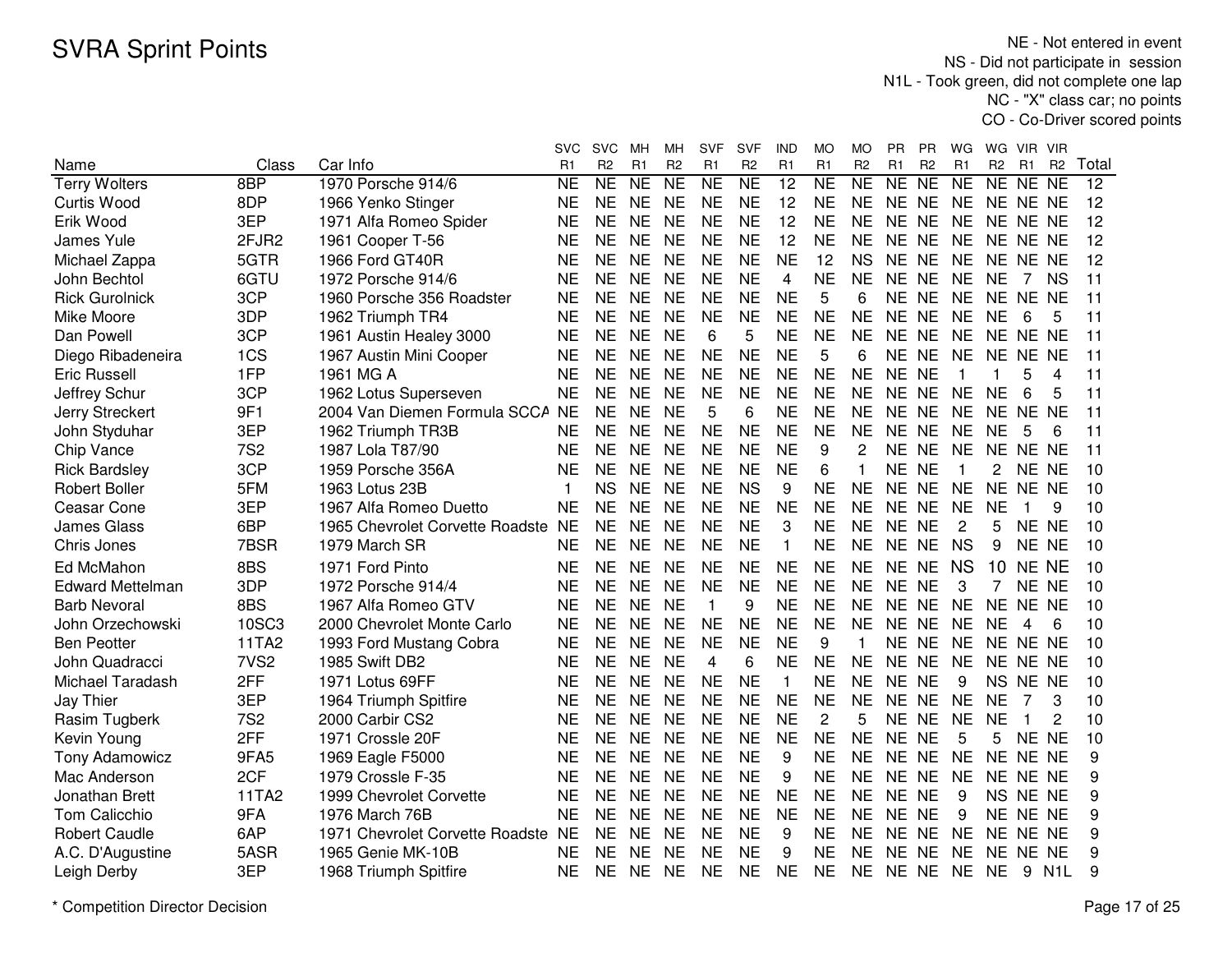NE - Not entered in event NS - Did not participate in session N1L - Took green, did not complete one lap NC - "X" class car; no pointsCO - Co-Driver scored points

|                         |                  |                               | svc            | <b>SVC</b>     | MН              | мн             | SVF             | <b>SVF</b>          | IND                 | МO                  | МO                  | PR.   | РR                  | WG        | WG              | VIR.           | <b>VIR</b>     |       |
|-------------------------|------------------|-------------------------------|----------------|----------------|-----------------|----------------|-----------------|---------------------|---------------------|---------------------|---------------------|-------|---------------------|-----------|-----------------|----------------|----------------|-------|
| Name                    | Class            | Car Info                      | R1             | R <sub>2</sub> | R1              | R <sub>2</sub> | R1              | R <sub>2</sub>      | R1                  | R1                  | R <sub>2</sub>      | R1    | R <sub>2</sub>      | R1        | R <sub>2</sub>  | R <sub>1</sub> | R <sub>2</sub> | Total |
| <b>Bob Desloge</b>      | 8CP              | 1972 Lotus Europa             | N <sub>E</sub> | NE             | $\overline{NE}$ | NE             | $\overline{NE}$ | $\overline{\sf NE}$ | $\overline{\sf NE}$ | $\overline{\sf NE}$ | $\overline{\sf NE}$ | NE    | $\overline{\sf NE}$ | NE        | $\overline{NE}$ | 9              | <b>NS</b>      | 9     |
| Jimmy Domingos          | 2FJR1            | 1962 Cooper Formula Junior    | <b>NE</b>      | <b>NE</b>      | <b>NE</b>       | <b>NE</b>      | <b>NE</b>       | <b>NE</b>           | 9                   | <b>NE</b>           | <b>NE</b>           | NE NE |                     | <b>NE</b> | NE NE NE        |                |                | 9     |
| Jack Dunlap             | 6GTO             | 1976 Porsche 911 targa        | <b>NE</b>      | <b>NE</b>      | <b>NE</b>       | <b>NE</b>      | <b>NE</b>       | <b>NE</b>           | 9                   | <b>NE</b>           | <b>NE</b>           | NE NE |                     | <b>NE</b> | NE NE NE        |                |                | 9     |
| Jeffrey Freeman         | 11MP2            | 2002 Porsche GT3 Cup          | <b>NE</b>      | <b>NE</b>      | <b>NE</b>       | <b>NE</b>      | <b>NE</b>       | <b>NE</b>           | 9                   | <b>NE</b>           | <b>NE</b>           | NE NE |                     | <b>NE</b> | NE NE NE        |                |                | 9     |
| Jim Gallaugher          | 6AS              | 1965 Ford Mustang             | <b>NE</b>      | <b>NE</b>      | <b>NE</b>       | <b>NE</b>      | <b>NE</b>       | <b>NE</b>           | 9                   | <b>NE</b>           | <b>NE</b>           | NE NE |                     | <b>NE</b> | NE NE NE        |                |                | 9     |
| Douglas Hagopian        | 8BP              | 1968 Porsche 911              | 5              | 4              | <b>NE</b>       | <b>NE</b>      | <b>NE</b>       | <b>NE</b>           | <b>NE</b>           | <b>NE</b>           | <b>NE</b>           | NE NE |                     | <b>NE</b> | NE NE NE        |                |                | 9     |
| Jeffress Hailand        | 2FB              | 1971 Lotus 69                 | <b>NE</b>      | <b>NE</b>      | <b>NE</b>       | <b>NE</b>      | 7               | <b>NS</b>           | 2                   | <b>NE</b>           | <b>NE</b>           | NE NE |                     | <b>NE</b> | NE NE NE        |                |                | 9     |
| David Hale              | 7VS <sub>2</sub> | 1985 Lola T598                | <b>NE</b>      | <b>NE</b>      | <b>NE</b>       | <b>NE</b>      | <b>NE</b>       | <b>NE</b>           | 4                   | 5                   | <b>NS</b>           | NE NE |                     | <b>NE</b> | NE NE NE        |                |                | 9     |
| <b>Charles Harris</b>   | 6GTO             | 1973 Porsche RSR              | 9              | <b>NS</b>      | <b>NE</b>       | <b>NE</b>      | <b>NE</b>       | <b>NE</b>           | <b>NS</b>           | <b>NE</b>           | <b>NE</b>           | NE NE |                     | <b>NE</b> | NE NE NE        |                |                | 9     |
| Chuck Hebing            | 10SC3            | 2005 Dodge Nascar             | <b>NE</b>      | <b>NE</b>      | <b>NE</b>       | <b>NE</b>      | <b>NE</b>       | <b>NE</b>           | <b>NE</b>           | <b>NE</b>           | <b>NE</b>           | NE NE |                     | 9         |                 | NS NE NE       |                | 9     |
| Jim Hendrix             | 10GT3            | 1970 Porsche 914/6 IMSA GTU   | <b>NE</b>      | <b>NE</b>      | <b>NE</b>       | <b>NE</b>      | <b>NE</b>       | <b>NE</b>           | 9                   | <b>NE</b>           | <b>NE</b>           | NE NE |                     | <b>NE</b> | NE NE NE        |                |                | 9     |
| Don Heth                | 3BS              | 1966 Ford Cortina Lotus       | <b>NE</b>      | <b>NE</b>      | <b>NE</b>       | <b>NE</b>      | <b>NE</b>       | <b>NE</b>           | 9                   | <b>NE</b>           | <b>NE</b>           | NE NE |                     | <b>NE</b> | NE NE NE        |                |                | 9     |
| Jay Iliohan             | 5ASR             | 1968 Alfa Romeo T33/2 Daytona | <b>NE</b>      | <b>NE</b>      | <b>NE</b>       | <b>NE</b>      | <b>NE</b>       | <b>NE</b>           | <b>NE</b>           | <b>NE</b>           | <b>NE</b>           | NE NE |                     | <b>NS</b> | 9               | NE NE          |                | 9     |
| Ike Keeler              | 10GT1            | 1987 Chevrolet Camaro         | <b>NE</b>      | <b>NE</b>      | <b>NE</b>       | <b>NE</b>      | <b>NE</b>       | <b>NE</b>           | 9                   | <b>NE</b>           | <b>NE</b>           | NE NE |                     | <b>NE</b> | NE NE NE        |                |                | 9     |
| Najeeb Khan             | 8AP              | 1965 Ginetta G4R              | <b>NE</b>      | <b>NE</b>      | <b>NE</b>       | <b>NE</b>      | <b>NE</b>       | <b>NE</b>           | <b>NE</b>           | 9                   | <b>NS</b>           | NE NE |                     | <b>NE</b> | NE NE NE        |                |                | 9     |
| John Kramer             | <b>7S2</b>       | 1972 Lola T87/90              | <b>NE</b>      | <b>NE</b>      | <b>NE</b>       | <b>NE</b>      | <b>NE</b>       | <b>NE</b>           | <b>NE</b>           | <b>NE</b>           | <b>NE</b>           | NE NE |                     | <b>NE</b> | <b>NE</b>       | 6              | 3              | 9     |
| Samuel LeComte          | 10GT2            | 1970 Chevrolet Camaro         | 9              | <b>NS</b>      | <b>NE</b>       | <b>NE</b>      | <b>NE</b>       | <b>NE</b>           | <b>NE</b>           | <b>NE</b>           | <b>NE</b>           | NE NE |                     | <b>NE</b> | NE NE NE        |                |                | 9     |
| Alan Lewis              | 79FC             | 2006 Mygale FBMW              | <b>NE</b>      | <b>NE</b>      | <b>NE</b>       | <b>NE</b>      | <b>NE</b>       | <b>NE</b>           | 9                   | <b>NE</b>           | <b>NE</b>           | NE NE |                     | <b>NE</b> | NE NE NE        |                |                | 9     |
| <b>Bob Lima</b>         | 2FB              | 1967 Brabham BT21             | NE             | <b>NE</b>      | <b>NE</b>       | <b>NE</b>      | <b>NE</b>       | <b>NE</b>           | 9                   | <b>NE</b>           | <b>NE</b>           | NE NE |                     | <b>NE</b> | NE NE NE        |                |                | 9     |
| Robert MacKenzie        | 1GP              | 1962 Triumph Spitfire 4       | NE             | <b>NE</b>      | <b>NE</b>       | <b>NE</b>      | <b>NE</b>       | <b>NE</b>           | 9                   | <b>NE</b>           | <b>NE</b>           | NE NE |                     | <b>NE</b> | NE NE NE        |                |                | 9     |
| <b>Thomas Martin</b>    | 8RS              | 1989 BMW M3                   | NE             | NE.            | NE              | <b>NE</b>      | <b>NE</b>       | <b>NE</b>           | 9                   | NE                  | <b>NE</b>           | NE NE |                     | NE        | NE NE NE        |                |                | 9     |
| John McKenna            | 9FA              | 1975 Parnelli VPJ4 F1         | NE             | NE.            | <b>NE</b>       | <b>NE</b>      | <b>NE</b>       | <b>NE</b>           | 9                   | <b>NE</b>           | NE.                 | NE NE |                     | NE.       |                 | NE NE NE       |                | 9     |
| John McKenna            | 11TA2            | 1985 Ford Thunderbird         | <b>NE</b>      | <b>NE</b>      | <b>NE</b>       | <b>NE</b>      | <b>NE</b>       | <b>NE</b>           | 9                   | <b>NE</b>           | <b>NE</b>           | NE NE |                     | <b>NE</b> | NE NE NE        |                |                | 9     |
| Allen Mitchell          | 6GTU             | 1971 Datsun 240Z              | <b>NE</b>      | <b>NE</b>      | <b>NE</b>       | <b>NE</b>      | <b>NE</b>       | <b>NE</b>           | <b>NE</b>           | <b>NE</b>           | <b>NE</b>           | NE NE |                     | <b>NE</b> | <b>NE</b>       | 9              | <b>NS</b>      | 9     |
| Jeff Mitchell           | 8RS              | 1974 BMW 2002                 | <b>NE</b>      | <b>NE</b>      | <b>NE</b>       | <b>NE</b>      | <b>NE</b>       | <b>NE</b>           | <b>NE</b>           | 9                   | CO                  | NE NE |                     | <b>NE</b> | NE NE NE        |                |                | 9     |
| <b>Scott Nettleship</b> | 2CF              | 1981 Crossle 45F              | <b>NE</b>      | <b>NE</b>      | <b>NE</b>       | <b>NE</b>      | <b>NE</b>       | <b>NE</b>           | <b>NE</b>           | <b>NE</b>           | <b>NE</b>           | NE NE |                     | <b>NE</b> | <b>NE</b>       | 2              | 7              | 9     |
| Dale Oesterle           | 3DP              | 1962 Triumph Spitfire         | <b>NE</b>      | <b>NE</b>      | <b>NE</b>       | <b>NE</b>      | <b>NE</b>       | <b>NE</b>           | 9                   | <b>NE</b>           | <b>NE</b>           | NE NE |                     | <b>NE</b> | NE NE NE        |                |                | 9     |
| Craig Olson             | 6TA              | 1970 Ford Mustang Boss        | <b>NE</b>      | <b>NE</b>      | <b>NE</b>       | <b>NE</b>      | 4               | 5                   | <b>NE</b>           | <b>NE</b>           | <b>NE</b>           | NE NE |                     | <b>NE</b> |                 | NE NE NE       |                | 9     |
| Jonathan Pfeffer        | 10GT2            | 1990 Chevrolet Corvette       | <b>NE</b>      | <b>NE</b>      | <b>NE</b>       | <b>NE</b>      | <b>NE</b>       | <b>NE</b>           | 9                   | <b>NE</b>           | <b>NE</b>           | NE NE |                     | <b>NE</b> | NE NE NE        |                |                | 9     |
| <b>Tom Pixley</b>       | 9FC              | 1978 Wheeler Super Vee        | <b>NE</b>      | <b>NE</b>      | <b>NE</b>       | <b>NE</b>      | <b>NE</b>       | <b>NE</b>           | 9                   | <b>NE</b>           | <b>NE</b>           | NE NE |                     | <b>NE</b> | NE NE NE        |                |                | 9     |
| <b>Tom Shelton</b>      | 6AS              | 1966 Shelby GT350             | <b>NE</b>      | <b>NE</b>      | <b>NE</b>       | <b>NE</b>      | <b>NE</b>       | <b>NE</b>           | <b>NE</b>           | <b>NE</b>           | <b>NE</b>           | NE NE |                     | <b>NS</b> | 9               | NE NE          |                | 9     |
| Erich Stahlman          | 8RS              | 1982 Alfa Romeo GTV6          | <b>NE</b>      | <b>NE</b>      | <b>NE</b>       | <b>NE</b>      | <b>NE</b>       | <b>NE</b>           | <b>NE</b>           | <b>NE</b>           | <b>NE</b>           | NE NE |                     | <b>NE</b> | <b>NE</b>       | 9              | <b>NS</b>      | 9     |
| Michael Tanner          | 2CF              | 1979 Crossle 35F              | <b>NE</b>      | <b>NE</b>      | <b>NE</b>       | <b>NE</b>      | <b>NE</b>       | <b>NE</b>           | <b>NE</b>           | 9                   | <b>NS</b>           | NE NE |                     | <b>NE</b> | NE.             | NE NE          |                | 9     |
| Kim Walker              | 6AP              | 1969 Chevrolet Corvette       | <b>NE</b>      | <b>NE</b>      | <b>NE</b>       | <b>NE</b>      | <b>NE</b>       | <b>NE</b>           | <b>NE</b>           | <b>NE</b>           | <b>NE</b>           | NE NE |                     | 6         | 3               | NE NE          |                | 9     |
| Roy Walzer              | 5FM              | 1963 Lotus 23B                | NE             | <b>NE</b>      | <b>NE</b>       | <b>NE</b>      | <b>NE</b>       | <b>NE</b>           | 9                   | <b>NE</b>           | <b>NE</b>           | NE NE |                     | <b>NE</b> | <b>NE</b>       | NE NE          |                | 9     |
| <b>Richard Brown</b>    | 3DP              | 1967 Marcos GT                | ΝE             | <b>NE</b>      | <b>NE</b>       | <b>NE</b>      | <b>NE</b>       | <b>NE</b>           | <b>NE</b>           | <b>NE</b>           | <b>NE</b>           | NE NE |                     | 5         | 3               | NE NE          |                | 8     |
| Les Cannaday            | 318BS            | 1971 Datsun 1200              | <b>NE</b>      | <b>NE</b>      | NE.             | <b>NE</b>      | <b>NE</b>       | <b>NE</b>           | <b>NE</b>           | <b>NE</b>           | <b>NE</b>           | NE NE |                     | <b>NC</b> | 8               | NE NE          |                | 8     |
|                         |                  |                               |                |                |                 |                |                 |                     |                     |                     |                     |       |                     |           |                 |                |                |       |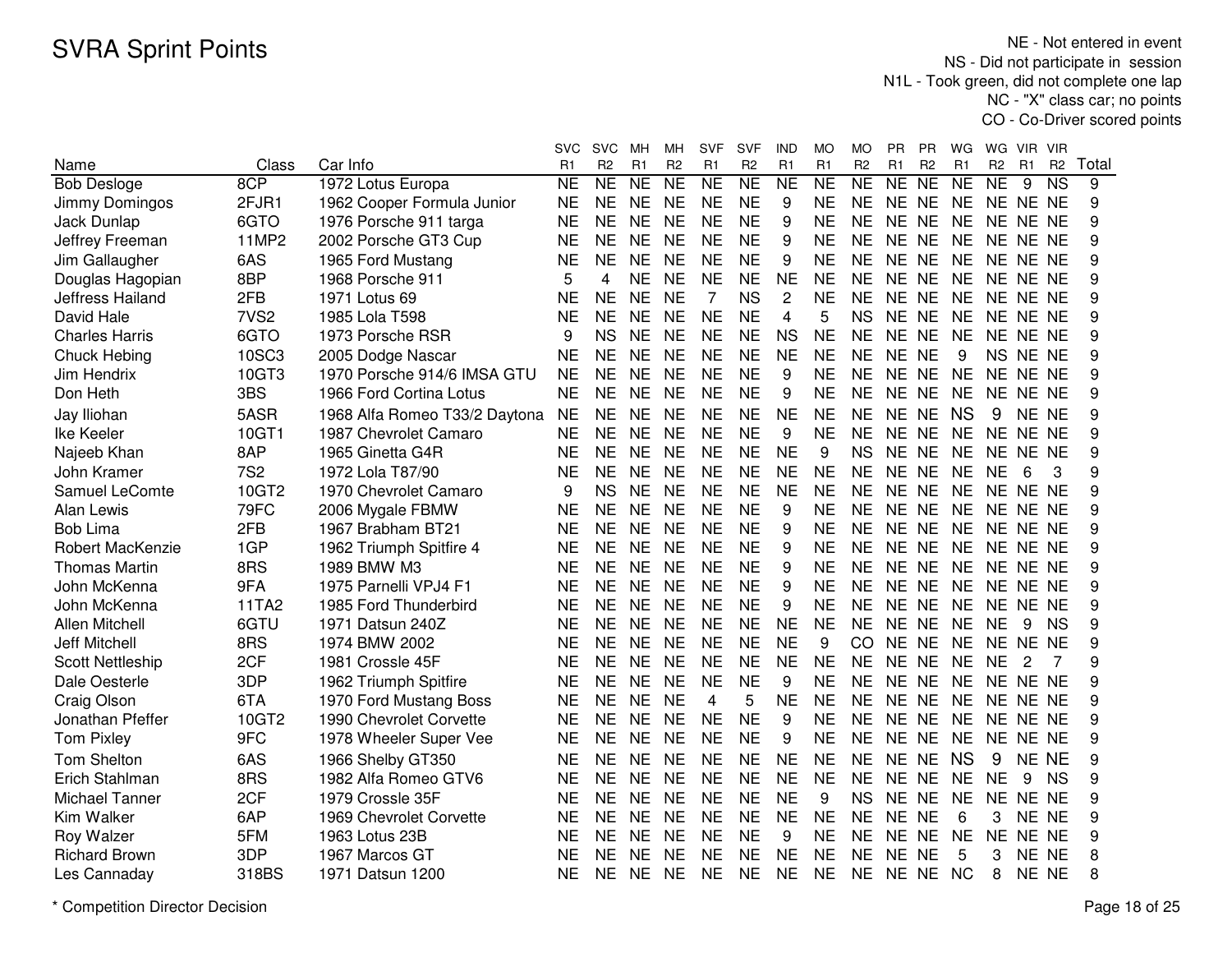NE - Not entered in event NS - Did not participate in session N1L - Took green, did not complete one lap NC - "X" class car; no pointsCO - Co-Driver scored points

|                        |                  |                                    | <b>SVC</b> | <b>SVC</b>     | MН        | мн             | <b>SVF</b> | <b>SVF</b>     | IND            | MO           | МO             | PR        | PR             | WG           | WG             | VIR.      | - VIR          |                |
|------------------------|------------------|------------------------------------|------------|----------------|-----------|----------------|------------|----------------|----------------|--------------|----------------|-----------|----------------|--------------|----------------|-----------|----------------|----------------|
| Name                   | Class            | Car Info                           | R1         | R <sub>2</sub> | R1        | R <sub>2</sub> | R1         | R <sub>2</sub> | R1             | R1           | R <sub>2</sub> | R1        | R <sub>2</sub> | R1           | R <sub>2</sub> | R1        | R <sub>2</sub> | Total          |
| <b>Richard Dobush</b>  | 8AP              | 1973 Porsche 911 RS                | <b>NE</b>  | <b>NE</b>      | <b>NE</b> | <b>NE</b>      | <b>NE</b>  | <b>NE</b>      | <b>NE</b>      | <b>NE</b>    | <b>NE</b>      | NE NE     |                | <b>NS</b>    | 8              | <b>NE</b> | <b>NE</b>      | 8              |
| Peter Dunn             | 3EP              | 1963 Morgan 4/4                    | <b>NE</b>  | <b>NE</b>      | <b>NE</b> | <b>NE</b>      | <b>NE</b>  | <b>NE</b>      | <b>NE</b>      | <b>NE</b>    | <b>NE</b>      | NE NE     |                | <b>NE</b>    | <b>NE</b>      | 3         | 5              | 8              |
| Dale Erwin             | 3CP              | 1958 Porsche 356                   | 2          | 6              | <b>NE</b> | <b>NE</b>      | <b>NE</b>  | <b>NE</b>      | <b>NS</b>      | <b>NE</b>    | <b>NE</b>      | NE        | <b>NE</b>      | <b>NE</b>    | NE NE NE       |           |                | 8              |
| <b>Anders Graff</b>    | 7VS <sub>2</sub> | 1986 Lola T86/90                   | <b>NE</b>  | <b>NE</b>      | <b>NE</b> | <b>NE</b>      | 7          | $\mathbf{1}$   | <b>NE</b>      | <b>NE</b>    | <b>NE</b>      | NE        | - NE           | <b>NE</b>    | NE NE NE       |           |                | 8              |
| <b>Edward Guenther</b> | <b>7S2</b>       | 1992 Swift DB 5                    | <b>NE</b>  | <b>NE</b>      | <b>NE</b> | <b>NE</b>      | <b>NE</b>  | <b>NE</b>      | <b>NE</b>      | <b>NE</b>    | <b>NE</b>      | NE NE     |                | <b>NE</b>    | <b>NE</b>      | 3         | 5              | 8              |
| William Ironside       | 10GT2            | 1985 Porsche 911                   | <b>NE</b>  | <b>NE</b>      | <b>NE</b> | <b>NE</b>      | <b>NE</b>  | <b>NE</b>      | <b>NE</b>      | 6            | <b>NS</b>      | NE NE     |                | <b>NE</b>    | <b>NE</b>      | -1        | 1              | 8              |
| Sarah Khan             | 1CS              | 1966 Austin Mini Cooper            | <b>NE</b>  | <b>NE</b>      | <b>NE</b> | <b>NE</b>      | <b>NE</b>  | <b>NE</b>      | <b>NE</b>      | $\mathbf{1}$ | 7              | NE NE     |                | <b>NE</b>    | NE NE NE       |           |                | 8              |
| <b>Robert Lasater</b>  | 3DP              | 1970 MG B GT                       | <b>NE</b>  | <b>NE</b>      | <b>NE</b> | <b>NE</b>      | <b>NE</b>  | <b>NE</b>      | <b>NE</b>      | <b>NE</b>    | <b>NE</b>      | NE NE     |                | <b>NE</b>    | <b>NE</b>      | 4         | 4              | 8              |
| Dave LeBrun            | 3BS              | 1965 Alfa Romeo GTA                | <b>NE</b>  | <b>NE</b>      | <b>NE</b> | <b>NE</b>      | <b>NE</b>  | <b>NE</b>      | <b>NE</b>      | <b>NE</b>    | <b>NE</b>      | NE NE     |                | -1           | $\overline{7}$ | NE NE     |                | 8              |
| Rib Regna              | 10GT1            | 1980 Chevrolet Corvette            | <b>NE</b>  | <b>NE</b>      | <b>NE</b> | <b>NE</b>      | <b>NE</b>  | <b>NE</b>      | 7              | <b>NE</b>    | <b>NE</b>      | 1.        | <b>NS</b>      | <b>NE</b>    | NE NE NE       |           |                | 8              |
| <b>Charles Safley</b>  | 3CP              | 1972 Alfa Romeo Spider             | <b>NE</b>  | <b>NE</b>      | <b>NE</b> | <b>NE</b>      | <b>NE</b>  | <b>NE</b>      | 4              | <b>NS</b>    | 4              | NE NE     |                | <b>NE</b>    | NE NE NE       |           |                | 8              |
| Jane Tapp              | 2FF              | 1970 Merlyn MK 17                  | <b>NE</b>  | <b>NE</b>      | <b>NE</b> | <b>NE</b>      | <b>NE</b>  | <b>NE</b>      | <b>NE</b>      | <b>NE</b>    | <b>NE</b>      | NE NE     |                |              | 2              | <b>NS</b> | 5              | 8              |
| David Anderson         | 1FP              | 1963 Sunbeam Alpine                | <b>NE</b>  | <b>NE</b>      | <b>NE</b> | <b>NE</b>      | <b>NE</b>  | <b>NE</b>      | <b>NE</b>      | 7            | <b>NS</b>      | NE NE     |                | <b>NE</b>    | NE NE NE       |           |                | 7              |
| <b>Rex Barrett</b>     | PW               | 1933 Ford Indy Car                 | <b>NE</b>  | <b>NE</b>      | <b>NE</b> | <b>NE</b>      | <b>NE</b>  | <b>NE</b>      | $\overline{7}$ | <b>NE</b>    | <b>NE</b>      | NE NE     |                | <b>NE</b>    | NE NE NE       |           |                |                |
| John Breidenbach       | 2FJR2            | 1960 Lotus 18                      | <b>NE</b>  | <b>NE</b>      | <b>NE</b> | <b>NE</b>      | <b>NE</b>  | <b>NE</b>      | 7              | <b>NE</b>    | <b>NE</b>      | NE NE     |                | <b>NE</b>    | NE NE NE       |           |                | 7              |
| Del Bruce              | 6AP              | 1971 Chevrolet Corvette Roadste NE |            | <b>NE</b>      | <b>NE</b> | <b>NE</b>      | <b>NE</b>  | <b>NE</b>      | <b>NE</b>      | <b>NE</b>    | <b>NE</b>      | NE NE     |                | 3            | 4              | NE NE     |                | 7              |
| Mark Brummond          | 8RS              | 1985 Alfa Romeo GTV6               | <b>NE</b>  | <b>NE</b>      | <b>NE</b> | <b>NE</b>      | <b>NE</b>  | <b>NE</b>      | <b>NE</b>      | <b>NE</b>    | <b>NE</b>      | NE NE     |                | <b>NE</b>    | <b>NE</b>      | 6         | -1             | 7              |
| David Burton           | 3CP              | 1964 Porsche 356C Coupe            | <b>NE</b>  | <b>NE</b>      | <b>NE</b> | <b>NE</b>      | <b>NE</b>  | <b>NE</b>      | $\overline{7}$ | <b>NE</b>    | <b>NE</b>      | NE NE     |                | <b>NE</b>    | NE NE NE       |           |                | $\overline{7}$ |
| <b>Alan Costich</b>    | 3EP              | 1968 MG B GT                       | <b>NE</b>  | <b>NE</b>      | <b>NE</b> | <b>NE</b>      | <b>NE</b>  | <b>NE</b>      | $\overline{c}$ | <b>NE</b>    | <b>NE</b>      | NE NE     |                | $\mathbf{1}$ | 4              | NE NE     |                | $\overline{7}$ |
| Charlie Dolan          | 8DP              | 1974 Triumph GT6                   | <b>NE</b>  | <b>NE</b>      | <b>NE</b> | <b>NE</b>      | <b>NE</b>  | <b>NE</b>      | $\overline{7}$ | <b>NE</b>    | <b>NE</b>      | NE NE     |                | <b>NE</b>    | NE NE NE       |           |                | 7              |
| Dawn Fisher            | 3CP              | 1972 Lotus Super 7                 | 3          | 4              | <b>NE</b> | <b>NE</b>      | <b>NE</b>  | <b>NE</b>      | <b>NE</b>      | <b>NE</b>    | <b>NE</b>      | NE NE     |                | <b>NE</b>    | NE NE NE       |           |                | 7              |
| John Fridirici         | 6BP              | 1966 Shelby GT350                  | <b>NE</b>  | <b>NE</b>      | <b>NE</b> | <b>NE</b>      | 7          | <b>NS</b>      | <b>NE</b>      | <b>NE</b>    | <b>NE</b>      | NE NE     |                | <b>NE</b>    | NE NE NE       |           |                | 7              |
| <b>Peter Gates</b>     | 7VS <sub>2</sub> | 1985 Swift DB2                     | NΕ         | <b>NE</b>      | <b>NE</b> | <b>NE</b>      | <b>NE</b>  | <b>NE</b>      | 7              | <b>NE</b>    | <b>NE</b>      | NE NE     |                | <b>NE</b>    | NE NE NE       |           |                | 7              |
| Dennis Gonzalez        | 1FP              | 1966 MG Midget                     | <b>NE</b>  | <b>NE</b>      | <b>NE</b> | <b>NE</b>      | <b>NE</b>  | <b>NE</b>      | 1              | <b>NE</b>    | <b>NE</b>      | NE NE     |                | -1           | 5              | NE NE     |                | 7              |
| Sam Halkias            | 8CP              | 1971 Triumph TR6                   | <b>NE</b>  | <b>NE</b>      | <b>NE</b> | <b>NE</b>      | <b>NE</b>  | <b>NE</b>      | 7              | <b>NE</b>    | <b>NE</b>      | NE NE     |                | <b>NE</b>    | NE NE NE       |           |                | 7              |
| Mark Harmer            | 9FA5             | 1969 Surtees TS-5                  | <b>NE</b>  | <b>NE</b>      | <b>NE</b> | <b>NE</b>      | <b>NE</b>  | <b>NE</b>      | 7              | <b>NE</b>    | <b>NE</b>      | NE NE     |                | <b>NE</b>    | NE NE NE       |           |                | 7              |
| Charles Jabaley        | 8AP              | 1971 Datsun 240Z                   | <b>NE</b>  | <b>NE</b>      | <b>NE</b> | <b>NE</b>      | <b>NE</b>  | <b>NE</b>      | $\overline{7}$ | <b>NE</b>    | <b>NE</b>      | <b>NE</b> | <b>NE</b>      | <b>NE</b>    | NE NE NE       |           |                |                |
| <b>Billy Jacobs</b>    | 7BSR             | 1971 Chevron B19                   | <b>NE</b>  | <b>NE</b>      | <b>NE</b> | <b>NE</b>      | <b>NE</b>  | <b>NE</b>      | 7              | <b>NE</b>    | <b>NE</b>      | NE NE     |                | <b>NE</b>    | NE NE NE       |           |                | 7              |
| Roger Karnopp          | 2FF              | 1972 Titan MK6                     | <b>NE</b>  | <b>NE</b>      | <b>NE</b> | <b>NE</b>      | <b>NE</b>  | <b>NE</b>      | 7              | <b>NE</b>    | <b>NE</b>      | NE NE     |                | <b>NE</b>    | NE NE NE       |           |                | $\overline{7}$ |
| Paul Knoebel           | 8AP              | 1970 Datsun 240Z                   | <b>NE</b>  | <b>NE</b>      | <b>NE</b> | <b>NE</b>      | 7          | <b>NE</b>      | <b>NE</b>      | <b>NE</b>    | <b>NE</b>      | NE NE     |                | <b>NE</b>    | NE NE NE       |           |                | $\overline{7}$ |
| Paul LaHaye            | 7VS <sub>2</sub> | 1984 Swift DB2                     | <b>NE</b>  | <b>NE</b>      | <b>NE</b> | <b>NE</b>      | CO         | $\overline{7}$ | <b>NE</b>      | <b>NE</b>    | <b>NE</b>      | NE NE     |                | <b>NE</b>    | NE NE NE       |           |                | $\overline{7}$ |
| John McKenna           | 6BP              | 1963 Shelby 289 Cobra              | <b>NE</b>  | <b>NE</b>      | <b>NE</b> | <b>NE</b>      | <b>NE</b>  | <b>NE</b>      | 7              | <b>NE</b>    | <b>NE</b>      | NE NE     |                | <b>NE</b>    | NE NE NE       |           |                | 7              |
| Paul Meis              | 1F               | 1969 Zink C4 FV                    | <b>NE</b>  | <b>NE</b>      | <b>NE</b> | <b>NE</b>      | <b>NE</b>  | <b>NE</b>      | <b>NE</b>      | NE           | <b>NE</b>      | NE NE     |                | <b>NE</b>    | <b>NE</b>      | 7         | <b>NS</b>      | 7              |
| Alex Miller            | 7BSR             | 1979 March SR                      | <b>NE</b>  | <b>NE</b>      | <b>NE</b> | <b>NE</b>      | <b>NE</b>  | <b>NE</b>      | <b>NE</b>      | <b>NE</b>    | NE.            | NE NE     |                | 7            | NS NE NE       |           |                | 7              |
| Melanie Mitchell       | 8RS              | 1986 Alfa Romeo GTV6               | NΕ         | NE             | <b>NE</b> | <b>NE</b>      | <b>NE</b>  | <b>NE</b>      | <b>NE</b>      | NE           | NE.            | NE NE     |                | <b>NE</b>    | NE.            | 7         | NS             | 7              |
| Ed Moore               | 2FJR1            | 1962 Cooper T59                    | <b>NE</b>  | <b>NE</b>      | <b>NE</b> | <b>NE</b>      | <b>NE</b>  | <b>NE</b>      | 7              | <b>NE</b>    | <b>NE</b>      | <b>NE</b> | - NE           | <b>NE</b>    | NE NE NE       |           |                | 7              |
| <b>Raymond Nichols</b> | 8RS              | 1971 Alfa Romeo GTV                | <b>NE</b>  | <b>NE</b>      | <b>NE</b> | <b>NE</b>      | <b>NE</b>  | <b>NE</b>      | <b>NE</b>      | <b>NS</b>    |                | NE NE     |                | <b>NE</b>    | NE NE NE       |           |                | 7              |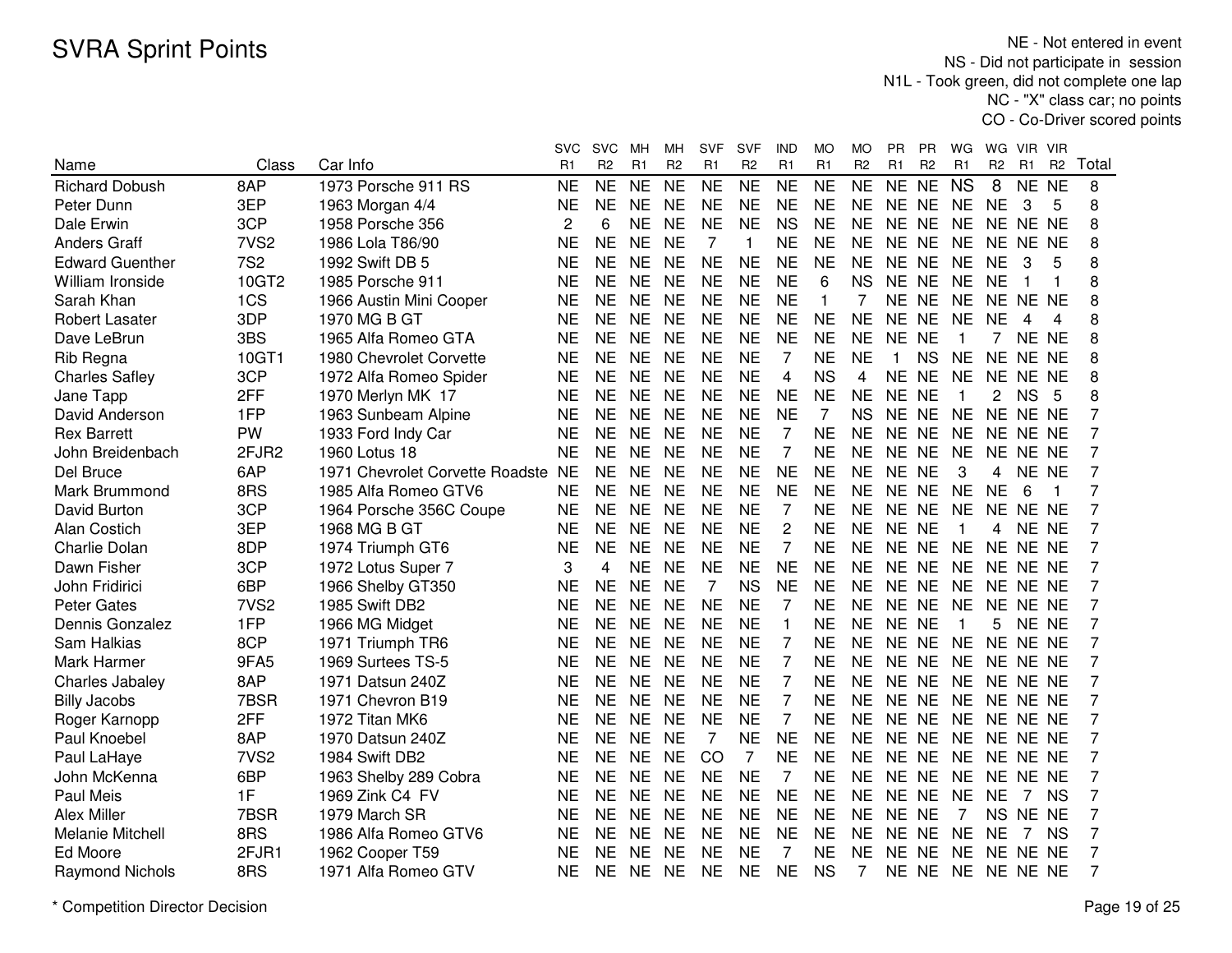NE - Not entered in event NS - Did not participate in session N1L - Took green, did not complete one lap NC - "X" class car; no pointsCO - Co-Driver scored points

|                       |                  |                                    | <b>SVC</b> | <b>SVC</b>     | MН             | MН                  | <b>SVF</b>      | <b>SVF</b>          | <b>IND</b>     | МO                  | МO                  | <b>PR</b> | <b>PR</b>       | WG             | WG             | VIR VIR        |                |                |
|-----------------------|------------------|------------------------------------|------------|----------------|----------------|---------------------|-----------------|---------------------|----------------|---------------------|---------------------|-----------|-----------------|----------------|----------------|----------------|----------------|----------------|
| Name                  | Class            | Car Info                           | R1         | R <sub>2</sub> | R1             | R <sub>2</sub>      | R1              | R <sub>2</sub>      | R <sub>1</sub> | R1                  | R <sub>2</sub>      | R1        | R <sub>2</sub>  | R1             | R <sub>2</sub> | R <sub>1</sub> | R <sub>2</sub> | Total          |
| <b>Jeff Norris</b>    | 4FM              | 1962 Lola Mk1                      | <b>NE</b>  | <b>NE</b>      | N <sub>E</sub> | $\overline{\sf NE}$ | $\overline{NE}$ | $\overline{\sf NE}$ | $\overline{7}$ | $\overline{\sf NE}$ | $\overline{\sf NE}$ | <b>NE</b> | $\overline{NE}$ | N <sub>E</sub> | <b>NE</b>      | <b>NE</b>      | N <sub>E</sub> | 7              |
| <b>Tony Parella</b>   | <b>PWA</b>       | 1934 Chevrolet BigCar              | <b>NE</b>  | <b>NE</b>      | <b>NE</b>      | <b>NE</b>           | <b>NE</b>       | <b>NE</b>           | <b>NE</b>      | <b>NE</b>           | <b>NE</b>           | NE NE     |                 | <b>NE</b>      | 7              | NE NE          |                | $\overline{7}$ |
| <b>Robert Pfeffer</b> | 10GT2            | 1990 Chevrolet Corvette            | <b>NE</b>  | <b>NE</b>      | <b>NE</b>      | <b>NE</b>           | <b>NE</b>       | <b>NE</b>           | 7              | <b>NE</b>           | <b>NE</b>           | NE NE     |                 | <b>NE</b>      |                | NE NE NE       |                | $\overline{7}$ |
| David Rose            | 6GTO             | 1982 Porsche 911                   | <b>NE</b>  | <b>NE</b>      | <b>NE</b>      | <b>NE</b>           | <b>NE</b>       | <b>NE</b>           | <b>NE</b>      | <b>NE</b>           | <b>NE</b>           | NE NE     |                 | <b>NS</b>      | 7              | NE NE          |                | 7              |
| Peter Schick          | 8BP              | 1970 Porsche 914/6                 | <b>NE</b>  | <b>NE</b>      | <b>NE</b>      | <b>NE</b>           | <b>NE</b>       | <b>NE</b>           | 7              | <b>NE</b>           | <b>NE</b>           | NE NE     |                 | <b>NE</b>      |                | NE NE NE       |                | $\overline{7}$ |
| <b>Charles Smith</b>  | 2CF              | 1981 Tiga FFA81                    | <b>NE</b>  | <b>NE</b>      | <b>NE</b>      | <b>NE</b>           | <b>NE</b>       | <b>NE</b>           | 7              | <b>NE</b>           | <b>NE</b>           | NE NE     |                 | <b>NE</b>      |                | NE NE NE       |                | $\overline{7}$ |
| Jim Stengel           | 11GTP1           | 1972 McLaren M8F                   | <b>NE</b>  | <b>NE</b>      | <b>NE</b>      | <b>NE</b>           | <b>NE</b>       | <b>NE</b>           | $\overline{7}$ | <b>NE</b>           | <b>NE</b>           | NE NE     |                 | <b>NE</b>      |                | NE NE NE       |                | $\overline{7}$ |
| <b>Bill Thumel</b>    | 7ASR             | 1968 Lola T70 coupe                | <b>NE</b>  | <b>NE</b>      | <b>NE</b>      | <b>NE</b>           | <b>NE</b>       | <b>NE</b>           | 7              | <b>NE</b>           | <b>NE</b>           | NE NE     |                 | <b>NE</b>      | NE NE NE       |                |                | 7              |
| Donald Wannagat       | 10GT3            | 1973 Alfa Romeo GTV                | <b>NE</b>  | <b>NE</b>      | <b>NE</b>      | <b>NE</b>           | <b>NE</b>       | <b>NE</b>           | 7              | <b>NE</b>           | NE.                 | NE NE     |                 | <b>NE</b>      | NE NE NE       |                |                | 7              |
| Jim Williams          | 8AP              | 1970 Porsche 914/6                 | <b>NE</b>  | <b>NE</b>      | <b>NE</b>      | <b>NE</b>           | <b>NE</b>       | <b>NE</b>           | <b>NE</b>      | 7                   | <b>NS</b>           | NE NE     |                 | <b>NE</b>      | NE NE NE       |                |                | 7              |
| <b>Tim Baker</b>      | 3CP              | 1962 Porsche 356                   | 6          | <b>NS</b>      | <b>NE</b>      | <b>NE</b>           | <b>NE</b>       | <b>NE</b>           | <b>NS</b>      | <b>NE</b>           | <b>NE</b>           | NE NE     |                 | <b>NE</b>      | NE NE NE       |                |                | 6              |
| <b>Mike Barstow</b>   | PW               | 1953 MG TD                         | <b>NE</b>  | <b>NE</b>      | <b>NE</b>      | <b>NE</b>           | <b>NE</b>       | <b>NE</b>           | 6              | <b>NE</b>           | <b>NE</b>           | NE NE     |                 | <b>NE</b>      | NE NE NE       |                |                | 6              |
| <b>Scott Blackett</b> | 6TA              | 1967 Chevrolet Camaro              | <b>NE</b>  | <b>NE</b>      | <b>NE</b>      | <b>NE</b>           | <b>NE</b>       | <b>NE</b>           | 6              | <b>NE</b>           | <b>NE</b>           | <b>NE</b> | <b>NE</b>       | <b>NE</b>      | <b>NE</b>      | NE NE          |                | 6              |
| <b>Bill Blake</b>     | 9FA5             | 1968 Lola T140                     | <b>NE</b>  | <b>NE</b>      | <b>NE</b>      | <b>NE</b>           | <b>NE</b>       | <b>NE</b>           | 6              | <b>NE</b>           | <b>NE</b>           | NE NE     |                 | <b>NE</b>      | NE NE NE       |                |                | 6              |
| <b>Robert Boller</b>  | 9FA              | 1976 Ralt RT1                      | NE         | <b>NE</b>      | <b>NE</b>      | <b>NE</b>           | <b>NE</b>       | <b>NE</b>           | 6              | <b>NE</b>           | <b>NE</b>           | NE NE     |                 | <b>NE</b>      | NE.            | NE NE          |                | 6              |
| Mark Brannon          | 9F1              | 1997 Lola T97/20                   | <b>NE</b>  | <b>NE</b>      | <b>NE</b>      | <b>NE</b>           | <b>NE</b>       | <b>NE</b>           | <b>NE</b>      | <b>NE</b>           | <b>NE</b>           | NE NE     |                 | 5              | 1              | NE NE          |                | 6              |
| Porter Brownlee       | 2CF              | 1978 Royale RP-24                  | <b>NE</b>  | <b>NE</b>      | <b>NE</b>      | <b>NE</b>           | <b>NE</b>       | <b>NE</b>           | 6              | <b>NE</b>           | <b>NE</b>           | NE NE     |                 | <b>NE</b>      |                | NE NE NE       |                | 6              |
| Russ Cappa            | 8BS              | 1968 Datsun 510                    | NE         | <b>NE</b>      | <b>NE</b>      | <b>NE</b>           | <b>NE</b>       | <b>NE</b>           | <b>NE</b>      | <b>NE</b>           | <b>NE</b>           | NE NE     |                 | <b>NS</b>      | 6              | NE NE          |                | 6              |
| Jim Caudle            | 6BP              | 1969 Chevrolet Corvette            | <b>NE</b>  | <b>NE</b>      | <b>NE</b>      | <b>NE</b>           | <b>NE</b>       | <b>NE</b>           | 6              | <b>NE</b>           | <b>NE</b>           | NE NE     |                 | <b>NE</b>      |                | NE NE NE       |                | 6              |
| Dan Chapman           | 2FJR2            | 1961 Cooper T56                    | <b>NE</b>  | <b>NE</b>      | <b>NE</b>      | <b>NE</b>           | <b>NE</b>       | <b>NE</b>           | 6              | <b>NE</b>           | <b>NE</b>           | NE NE     |                 | <b>NE</b>      |                | NE NE NE       |                | 6              |
| Nicolas Clemence      | 8CP              | 1967 Porsche 911S                  | <b>NE</b>  | <b>NE</b>      | <b>NE</b>      | <b>NE</b>           | <b>NE</b>       | <b>NE</b>           | 6              | <b>NE</b>           | <b>NE</b>           | NE NE     |                 | <b>NS</b>      |                | NS NE NE       |                | 6              |
| Charles E. Duncan     | <b>7S2</b>       | 1988 Lola T88/90                   | <b>NE</b>  | <b>NE</b>      | <b>NE</b>      | <b>NE</b>           | <b>NE</b>       | <b>NE</b>           | 6              | <b>NE</b>           | <b>NE</b>           | NE NE     |                 | <b>NE</b>      | NE NE NE       |                |                | 6              |
| John Forbes           | 6GTU             | 1970 Porsche 914-6                 | <b>NE</b>  | <b>NE</b>      | <b>NE</b>      | <b>NE</b>           | <b>NE</b>       | <b>NE</b>           | 6              | <b>NE</b>           | <b>NE</b>           | NE NE     |                 | <b>NE</b>      | NE NE NE       |                |                | 6              |
| Dave Foreman          | 3DP              | 1971 Porsche 914/4                 | NE         | <b>NE</b>      | <b>NE</b>      | <b>NE</b>           | <b>NE</b>       | <b>NE</b>           | 6              | <b>NE</b>           | <b>NE</b>           | NE NE     |                 | <b>NE</b>      | NE NE NE       |                |                | 6              |
| <b>Chris Forrer</b>   | 2CF              | 1978 Tiga Formula Ford             | NE         | <b>NE</b>      | <b>NE</b>      | <b>NE</b>           | <b>NE</b>       | <b>NE</b>           | <b>NE</b>      | <b>NE</b>           | <b>NE</b>           | NE NE     |                 | <b>NE</b>      | <b>NE</b>      | 5              | 1              | 6              |
| Claude Gagne          | 2FF              | 1972 Lotus 61M                     | <b>NE</b>  | <b>NE</b>      | <b>NE</b>      | <b>NE</b>           | <b>NE</b>       | <b>NE</b>           | <b>NE</b>      | <b>NE</b>           | <b>NE</b>           | NE NE     |                 | <b>NE</b>      | <b>NE</b>      | $\mathbf{2}$   | 4              | 6              |
| John Gatto            | 7HS <sub>2</sub> | 1984 March 84S                     | <b>NE</b>  | <b>NE</b>      | <b>NE</b>      | <b>NE</b>           | <b>NE</b>       | <b>NE</b>           | 6              | <b>NE</b>           | <b>NE</b>           | <b>NE</b> | <b>NE</b>       | <b>NE</b>      | <b>NE</b>      | NE NE          |                | 6              |
| <b>Gary Hess</b>      | 8DP              | 1973 Porsche 914/4                 | <b>NE</b>  | <b>NE</b>      | <b>NE</b>      | <b>NE</b>           | <b>NE</b>       | <b>NE</b>           | 6              | <b>NE</b>           | <b>NE</b>           | NE NE     |                 | <b>NE</b>      | <b>NE</b>      | NE NE          |                | 6              |
| Jim Holody            | 1FP              | 1959 MG A Twin Cam                 | <b>NE</b>  | <b>NE</b>      | <b>NE</b>      | <b>NE</b>           | <b>NE</b>       | <b>NE</b>           | <b>NE</b>      | <b>NE</b>           | <b>NE</b>           | NE NE     |                 | $\overline{2}$ | 4              | NE NE          |                | 6              |
| John Jones            | 1FP              | 1967 Austin Healey Sprite          | <b>NE</b>  | <b>NE</b>      | <b>NE</b>      | <b>NE</b>           | <b>NE</b>       | <b>NE</b>           | <b>NE</b>      | <b>NE</b>           | <b>NE</b>           | <b>NE</b> | <b>NE</b>       | <b>NE</b>      | <b>NE</b>      | 6              | <b>NS</b>      | 6              |
| Paul Joyaux           | 5BSR             | 1963 Crossle C5S                   | <b>NE</b>  | <b>NE</b>      | <b>NE</b>      | <b>NE</b>           | <b>NE</b>       | <b>NE</b>           | 6              | <b>NE</b>           | <b>NE</b>           | NE NE     |                 | <b>NE</b>      | NE NE NE       |                |                | 6              |
| <b>Clark Lance</b>    | 3CP              | 1964 Lotus Elan                    | <b>NE</b>  | <b>NE</b>      | <b>NE</b>      | <b>NE</b>           | <b>NE</b>       | <b>NE</b>           | 6              | <b>NE</b>           | <b>NE</b>           | NE NE     |                 | <b>NE</b>      |                | NE NE NE       |                | 6              |
| Jim Lenehan           | 8CP              | 1972 Porsche 914/6                 | <b>NE</b>  | <b>NE</b>      | <b>NE</b>      | <b>NE</b>           | <b>NE</b>       | <b>NE</b>           | <b>NE</b>      | <b>NE</b>           | <b>NE</b>           | NE NE     |                 | <b>NE</b>      | <b>NE</b>      | 6              | <b>NS</b>      | 6              |
| <b>Bill Luken</b>     | 5FM              | 1963 Lotus 23B                     | <b>NE</b>  | <b>NE</b>      | <b>NE</b>      | <b>NE</b>           | <b>NE</b>       | <b>NE</b>           | 6              | <b>NE</b>           | <b>NE</b>           | NE NE     |                 | <b>NE</b>      |                | NE NE NE       |                | 6              |
| <b>Hal Nichols</b>    | 8RS              | 1971 Alfa Romeo GTV                | ΝE         | <b>NE</b>      | <b>NE</b>      | <b>NE</b>           | <b>NE</b>       | <b>NE</b>           | 6              | ΝE                  | <b>NE</b>           | NE NE     |                 | <b>NE</b>      |                | NE NE NE       |                | 6              |
| Craig Olson           | 11TA2            | 1986 Ford Roush Mustang            | <b>NE</b>  | <b>NE</b>      | <b>NE</b>      | <b>NE</b>           | <b>NE</b>       | <b>NE</b>           | 6              | <b>NE</b>           | <b>NE</b>           | <b>NE</b> | <b>NE</b>       | <b>NE</b>      | <b>NE</b>      | NE NE          |                | 6              |
| <b>Richard Payne</b>  | 6AP              | 1970 Chevrolet Corvette Roadste NE |            | <b>NE</b>      | NE.            | <b>NE</b>           | <b>NE</b>       | <b>NE</b>           | 2              | <b>NE</b>           | <b>NE</b>           | NE NE     |                 | $\overline{2}$ | 2              | NE NE          |                | 6              |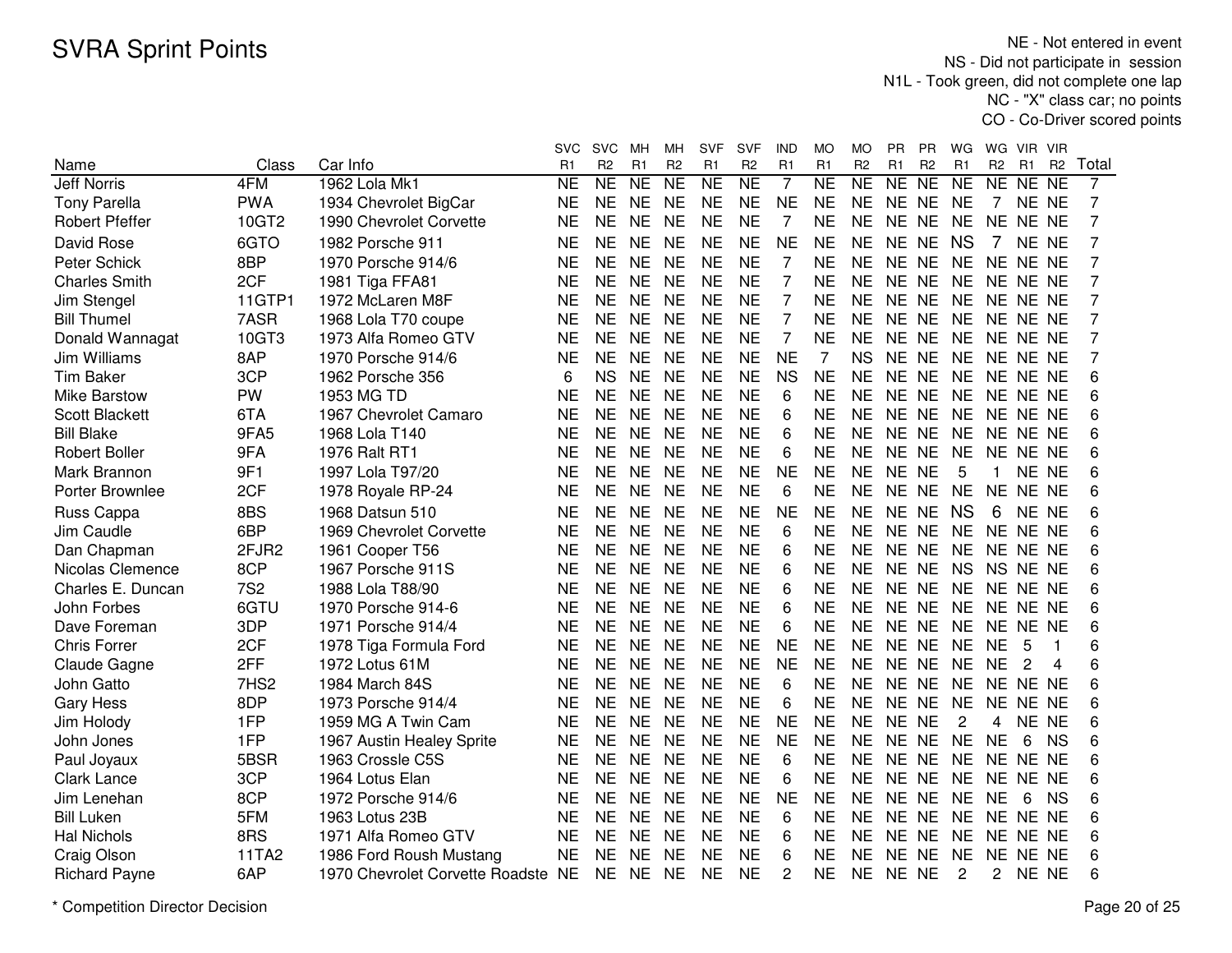NE - Not entered in event NS - Did not participate in session N1L - Took green, did not complete one lap NC - "X" class car; no pointsCO - Co-Driver scored points

| Total<br>Name<br>1970 Triumph Spitfire MK3<br>3EP<br>NE<br>NE<br><b>NE</b><br>NE<br>NE<br>6<br>$\overline{\text{NE}}$<br>NE<br><b>NE</b><br><b>Greg Piehl</b><br><b>NE</b><br><b>NE</b><br><b>NE</b><br>NE NE NE<br>6<br>3BS<br><b>NE</b><br><b>NE</b><br><b>NE</b><br><b>NE</b><br><b>NE</b><br><b>NE</b><br>6<br>Lee Poseidon<br>1971 Alfa Romeo GT Junior<br><b>NE</b><br><b>NE</b><br>N1L<br>6<br>NE NE<br>NE NE NE<br>2FB<br><b>NE</b><br><b>NE</b><br><b>NE</b><br><b>NE</b><br><b>NE</b><br><b>NE</b><br><b>NS</b><br><b>NE</b><br><b>NE</b><br>NE NE<br>6<br><b>Marvin Primack</b><br>1966 Brabham BT18<br>6<br>NE NE NE<br>1FP<br><b>NE</b><br><b>NE</b><br><b>NE</b><br><b>NE</b><br><b>NE</b><br><b>NE</b><br><b>NE</b><br>6<br><b>NE</b><br><b>NE</b><br>NE NE<br>NE NE NE<br>6<br>Doug Radix<br>1955 Mercedes 190 SL<br>8BP<br><b>NE</b><br><b>NE</b><br><b>NE</b><br><b>NE</b><br><b>NE</b><br><b>NE</b><br>6<br><b>NE</b><br><b>NE</b><br>NE NE<br><b>NE</b><br>Ronnie Randall<br>1966 Porsche 911<br>NE NE NE<br>6<br>6AS<br><b>NE</b><br><b>NE</b><br><b>NE</b><br><b>NE</b><br><b>NE</b><br><b>NE</b><br>NE NE<br><b>NE</b><br>James Rogerson<br>1965 Ford Mustang<br><b>NE</b><br><b>NE</b><br>6<br>NE NE NE<br>6<br>11TA2<br><b>NS</b><br><b>NE</b><br>NE NE<br><b>NE</b><br>1995 Ford GT1 Mustang<br><b>NE</b><br><b>NE</b><br><b>NE</b><br><b>NE</b><br>6<br><b>NE</b><br><b>NE</b><br>6<br><b>Tim Rubright</b><br>NE NE NE<br>11MP2<br>2008 Ferrari 430 GT2<br><b>NS</b><br><b>NE</b><br><b>NE</b><br><b>NE</b><br><b>NE</b><br><b>NE</b><br><b>NE</b><br><b>NE</b><br>NE NE<br><b>NE</b><br>6<br>6<br>NE NE NE<br><b>Victor Schuster</b><br>3DP<br><b>NE</b><br><b>NE</b><br><b>NE</b><br><b>NE</b><br><b>NE</b><br><b>NE</b><br><b>NE</b><br><b>NE</b><br>NE NE<br>5<br>NE NE<br>6<br>1962 Lotus Super 7<br><b>NE</b><br>1FP<br><b>NE</b><br><b>NE</b><br><b>NE</b><br><b>NE</b><br><b>NE</b><br><b>NE</b><br><b>NE</b><br><b>NE</b><br>NE NE<br>5<br>NS NE NE<br>6<br>George Shafer<br>1959 MG A<br>1<br>7VS <sub>2</sub><br><b>NE</b><br><b>NE</b><br><b>NE</b><br><b>NE</b><br><b>NE</b><br><b>NE</b><br>6<br><b>NE</b><br><b>NE</b><br>NE NE<br><b>NE</b><br>1985 Lola T598<br>NE NE NE<br>6<br>James Southwood<br>2FJR1<br><b>NE</b><br><b>NE</b><br><b>NE</b><br><b>NE</b><br><b>NE</b><br><b>NE</b><br><b>NE</b><br>NE NE<br><b>NE</b><br>Roy Walzer<br>1963 Cooper Formula Junior<br>6<br><b>NE</b><br>NE NE NE<br>6<br><b>7S2</b><br><b>NE</b><br>CO<br>6<br><b>NE</b><br><b>NE</b><br><b>Bart Wolf</b><br><b>NE</b><br><b>NE</b><br><b>NE</b><br><b>NE</b><br><b>NE</b><br>NE NE<br>NE NE NE<br>6<br>1990 Lola T90/90<br>3CP<br><b>NE</b><br><b>NE</b><br><b>NE</b><br><b>NE</b><br><b>NE</b><br>1961 Porsche 356<br><b>NE</b><br><b>NE</b><br><b>NE</b><br><b>NE</b><br>NE NE<br>3<br>3<br>6<br>NE NE<br>9F1<br><b>NE</b><br><b>NE</b><br>6<br><b>NE</b><br><b>NE</b><br><b>NE</b><br><b>NE</b><br><b>NE</b><br>NE NE<br><b>NE</b><br>1997 Lola T97/20<br>NE NE NE<br>6<br>N1L<br>5<br><b>NE</b><br>2FJR1<br><b>NE</b><br><b>NE</b><br><b>NE</b><br><b>NE</b><br><b>NE</b><br><b>NE</b><br><b>NE</b><br>NE NE<br>5<br>1963 Brabham BT6<br><b>NE</b><br>NE NE NE<br><b>NE</b><br>5<br><b>NE</b><br>2FB<br><b>NE</b><br><b>NE</b><br><b>NE</b><br><b>NE</b><br><b>NE</b><br><b>NE</b><br><b>NE</b><br>NE NE<br>NE NE NE<br>5<br>1969 Brabham BT29<br>Jeffrey Anderson<br>1CS<br><b>NE</b><br><b>NE</b><br><b>NE</b><br>NE NE<br><b>NE</b><br>5<br><b>NE</b><br><b>NE</b><br><b>NE</b><br><b>NE</b><br><b>NS</b><br>5<br>NE NE NE<br>Jim Arnett<br>1962 Austin Mini Cooper<br><b>7S2</b><br><b>NE</b><br>5<br>Jeff Boston<br><b>NE</b><br><b>NE</b><br><b>NE</b><br><b>NE</b><br>5<br>CO<br><b>NE</b><br><b>NE</b><br><b>NE</b><br>NE NE<br>NE NE NE<br>1990 Lola T90/90<br>PW<br>5<br><b>NE</b><br>1951 MG TD<br><b>NE</b><br><b>NE</b><br><b>NE</b><br><b>NE</b><br><b>NE</b><br><b>NE</b><br><b>NE</b><br>NE NE<br>5<br><b>Kurt Byrnes</b><br><b>NE</b><br>NE NE NE<br>7VS <sub>2</sub><br><b>NE</b><br>5<br>NE NE<br><b>NE</b><br>5<br>David Calafato<br>1989 Swift DB2<br><b>NE</b><br><b>NE</b><br><b>NE</b><br><b>NE</b><br><b>NE</b><br><b>NE</b><br><b>NE</b><br>NE NE NE<br>9FA5<br>5<br><b>NE</b><br><b>NE</b><br><b>NE</b><br><b>NE</b><br><b>NE</b><br><b>NE</b><br>NE NE<br><b>NE</b><br>5<br>Sebastian Coppola<br>1970 Lola T192<br><b>NE</b><br>NE<br>NE NE NE<br>5<br>5<br>11MP2<br><b>NE</b><br><b>NE</b><br><b>NE</b><br><b>NC</b><br><b>NC</b><br><b>NE</b><br><b>NE</b><br>NE NE<br><b>NE</b><br>James Cullen<br>2007 Porsche GT3 Cup<br><b>NE</b><br>NE NE NE<br>2FF<br>5<br><b>NE</b><br><b>NE</b><br><b>NE</b><br><b>NE</b><br><b>NE</b><br><b>NE</b><br><b>NE</b><br>NE NE<br><b>NE</b><br>5<br><b>Charles Daniels</b><br>1973 Crossle 32F<br><b>NE</b><br>NE NE NE<br>9F1<br><b>NE</b><br><b>NE</b><br><b>NE</b><br><b>NE</b><br><b>NE</b><br>5<br><b>NE</b><br><b>NE</b><br>NE NE<br><b>NE</b><br>5<br><b>Scott Dick</b><br>1997 Lola T97/20<br><b>NE</b><br>NE NE NE<br>10SC3<br><b>NE</b><br><b>NE</b><br>5<br>1999 Ford Taurus<br><b>NE</b><br><b>NE</b><br><b>NE</b><br><b>NE</b><br><b>NE</b><br><b>NE</b><br><b>NE</b><br>NE NE<br>5<br>N1L NE NE<br>6GTU<br><b>NE</b><br>5<br><b>NE</b><br>5<br>1972 Porsche 911<br><b>NE</b><br><b>NE</b><br><b>NE</b><br><b>NE</b><br><b>NE</b><br><b>NE</b><br><b>NE</b><br><b>NE</b><br><b>NE</b><br>NE NE NE<br>6AS<br><b>NE</b><br>5<br><b>NE</b><br><b>NE</b><br><b>NE</b><br><b>NE</b><br><b>NE</b><br><b>NE</b><br><b>NE</b><br>NE NE<br><b>NE</b><br>5<br>1964 Ford Falcon<br>NE NE NE<br>5<br>3DP<br><b>NE</b><br><b>NE</b><br><b>NE</b><br><b>NE</b><br><b>NE</b><br><b>NE</b><br>5<br><b>NE</b><br><b>NE</b><br><b>NE</b><br>NE NE<br>1961 Morgan Plus 4<br>NE NE NE<br>5<br>5<br><b>7S2</b><br><b>NE</b><br><b>NE</b><br><b>NE</b><br><b>NE</b><br><b>NE</b><br><b>NE</b><br><b>NE</b><br>NE NE<br><b>NE</b><br>1988 Lola T88/90<br><b>NE</b><br>NE NE NE<br>3CP<br><b>NE</b><br><b>NE</b><br><b>NE</b><br><b>NE</b><br>$\overline{c}$<br>5<br>1988 Alfa Romeo Spider<br><b>NE</b><br><b>NE</b><br><b>NE</b><br>NE NE<br>NE NE<br><b>Kristine Lay</b><br>$\mathbf 1$<br>$\mathbf{1}$<br>1<br>10SC3<br><b>NE</b><br><b>NE</b><br><b>NE</b><br><b>NE</b><br><b>NE</b><br><b>NE</b><br>1<br><b>NE</b><br><b>NE</b><br>NE NE<br>NS NE NE<br>5<br>2006 Chevrolet Monte Carlo<br>4<br>5<br>8AP<br><b>NE</b><br><b>NE</b><br><b>NE</b><br><b>NE</b><br><b>NE</b><br><b>NE</b><br><b>NE</b><br><b>NE</b><br>NE NE<br><b>NE</b><br>5<br>1972 Porsche 914/6<br>NE NE NE<br>Jim Lenehan<br>8BS<br><b>NE</b><br>5<br><b>NE</b><br>5<br><b>NE</b><br><b>NE</b><br><b>NE</b><br><b>NE</b><br><b>NE</b><br><b>NE</b><br><b>NE</b><br>NE NE<br>NE NE NE<br>1969 Datsun 510<br>2CF<br>5<br><b>NE</b><br><b>NE</b><br><b>NE</b><br><b>NE</b><br><b>NE</b><br><b>NE</b><br><b>NE</b><br>NE NE<br><b>NE</b><br>5<br>1979 Royale RP26<br><b>NE</b><br>NE NE NE<br>7BSR<br><b>NE</b><br><b>NE</b><br>5<br><b>NE</b><br>5<br>1986 Ralt RT4 - CanAM<br>ΝE<br><b>NE</b><br><b>NE</b><br><b>NE</b><br>ΝE<br>NE.<br>NE.<br>- NE<br>NE NE NE<br><b>NE</b><br>5<br><b>NS</b><br>5<br>11TA2<br>1999 Ford Mustang<br><b>NE</b><br>NE<br>NE<br>NE<br>ΝE<br><b>NE</b><br>NE NE NE<br>NE NE NE |                          |       |          | <b>SVC</b> | <b>SVC</b>     | MН | мн             | <b>SVF</b>     | <b>SVF</b>     | IND            | <b>MO</b>      | МO             | PR | PR             | WG             | WG.            | VIR. | - VIR          |  |
|-------------------------------------------------------------------------------------------------------------------------------------------------------------------------------------------------------------------------------------------------------------------------------------------------------------------------------------------------------------------------------------------------------------------------------------------------------------------------------------------------------------------------------------------------------------------------------------------------------------------------------------------------------------------------------------------------------------------------------------------------------------------------------------------------------------------------------------------------------------------------------------------------------------------------------------------------------------------------------------------------------------------------------------------------------------------------------------------------------------------------------------------------------------------------------------------------------------------------------------------------------------------------------------------------------------------------------------------------------------------------------------------------------------------------------------------------------------------------------------------------------------------------------------------------------------------------------------------------------------------------------------------------------------------------------------------------------------------------------------------------------------------------------------------------------------------------------------------------------------------------------------------------------------------------------------------------------------------------------------------------------------------------------------------------------------------------------------------------------------------------------------------------------------------------------------------------------------------------------------------------------------------------------------------------------------------------------------------------------------------------------------------------------------------------------------------------------------------------------------------------------------------------------------------------------------------------------------------------------------------------------------------------------------------------------------------------------------------------------------------------------------------------------------------------------------------------------------------------------------------------------------------------------------------------------------------------------------------------------------------------------------------------------------------------------------------------------------------------------------------------------------------------------------------------------------------------------------------------------------------------------------------------------------------------------------------------------------------------------------------------------------------------------------------------------------------------------------------------------------------------------------------------------------------------------------------------------------------------------------------------------------------------------------------------------------------------------------------------------------------------------------------------------------------------------------------------------------------------------------------------------------------------------------------------------------------------------------------------------------------------------------------------------------------------------------------------------------------------------------------------------------------------------------------------------------------------------------------------------------------------------------------------------------------------------------------------------------------------------------------------------------------------------------------------------------------------------------------------------------------------------------------------------------------------------------------------------------------------------------------------------------------------------------------------------------------------------------------------------------------------------------------------------------------------------------------------------------------------------------------------------------------------------------------------------------------------------------------------------------------------------------------------------------------------------------------------------------------------------------------------------------------------------------------------------------------------------------------------------------------------------------------------------------------------------------------------------------------------------------------------------------------------------------------------------------------------------------------------------------------------------------------------------------------------------------------------------------------------------------------------------------------------------------------------------------------------------------------------------------------------------------------------------------------------------------------------------------------------------------------------------------------------------------------------------------------------------------------------------------------------------------------------------------------------------------------------------------------------------------------------------------------------------------------------------------------------------------------------------------------------------------------------------------------------------------------------------------------------------------------------------------------------------------------------------------------------------------------------------------------------------------------------------------------------------------------------------------------------------------------------------------------------------------------------------------------------------------------------------------------------------------------------------------------------------------------------------------------------------------------------------------------------------------------------------------------------------------------------------------------------------------------------------------------------------------------------------------------------------------------------------------------------------------------------------------------------------------------------------------------------------------------------------|--------------------------|-------|----------|------------|----------------|----|----------------|----------------|----------------|----------------|----------------|----------------|----|----------------|----------------|----------------|------|----------------|--|
|                                                                                                                                                                                                                                                                                                                                                                                                                                                                                                                                                                                                                                                                                                                                                                                                                                                                                                                                                                                                                                                                                                                                                                                                                                                                                                                                                                                                                                                                                                                                                                                                                                                                                                                                                                                                                                                                                                                                                                                                                                                                                                                                                                                                                                                                                                                                                                                                                                                                                                                                                                                                                                                                                                                                                                                                                                                                                                                                                                                                                                                                                                                                                                                                                                                                                                                                                                                                                                                                                                                                                                                                                                                                                                                                                                                                                                                                                                                                                                                                                                                                                                                                                                                                                                                                                                                                                                                                                                                                                                                                                                                                                                                                                                                                                                                                                                                                                                                                                                                                                                                                                                                                                                                                                                                                                                                                                                                                                                                                                                                                                                                                                                                                                                                                                                                                                                                                                                                                                                                                                                                                                                                                                                                                                                                                                                                                                                                                                                                                                                                                                                                                                                                                                                                                                                                                                                                                                                                                                                                                                                                                                                                                                                                                                                                                               |                          | Class | Car Info | R1         | R <sub>2</sub> | R1 | R <sub>2</sub> | R <sub>1</sub> | R <sub>2</sub> | R <sub>1</sub> | R <sub>1</sub> | R <sub>2</sub> | R1 | R <sub>2</sub> | R <sub>1</sub> | R <sub>2</sub> | R1   | R <sub>2</sub> |  |
|                                                                                                                                                                                                                                                                                                                                                                                                                                                                                                                                                                                                                                                                                                                                                                                                                                                                                                                                                                                                                                                                                                                                                                                                                                                                                                                                                                                                                                                                                                                                                                                                                                                                                                                                                                                                                                                                                                                                                                                                                                                                                                                                                                                                                                                                                                                                                                                                                                                                                                                                                                                                                                                                                                                                                                                                                                                                                                                                                                                                                                                                                                                                                                                                                                                                                                                                                                                                                                                                                                                                                                                                                                                                                                                                                                                                                                                                                                                                                                                                                                                                                                                                                                                                                                                                                                                                                                                                                                                                                                                                                                                                                                                                                                                                                                                                                                                                                                                                                                                                                                                                                                                                                                                                                                                                                                                                                                                                                                                                                                                                                                                                                                                                                                                                                                                                                                                                                                                                                                                                                                                                                                                                                                                                                                                                                                                                                                                                                                                                                                                                                                                                                                                                                                                                                                                                                                                                                                                                                                                                                                                                                                                                                                                                                                                                               |                          |       |          |            |                |    |                |                |                |                |                |                |    |                |                |                |      |                |  |
|                                                                                                                                                                                                                                                                                                                                                                                                                                                                                                                                                                                                                                                                                                                                                                                                                                                                                                                                                                                                                                                                                                                                                                                                                                                                                                                                                                                                                                                                                                                                                                                                                                                                                                                                                                                                                                                                                                                                                                                                                                                                                                                                                                                                                                                                                                                                                                                                                                                                                                                                                                                                                                                                                                                                                                                                                                                                                                                                                                                                                                                                                                                                                                                                                                                                                                                                                                                                                                                                                                                                                                                                                                                                                                                                                                                                                                                                                                                                                                                                                                                                                                                                                                                                                                                                                                                                                                                                                                                                                                                                                                                                                                                                                                                                                                                                                                                                                                                                                                                                                                                                                                                                                                                                                                                                                                                                                                                                                                                                                                                                                                                                                                                                                                                                                                                                                                                                                                                                                                                                                                                                                                                                                                                                                                                                                                                                                                                                                                                                                                                                                                                                                                                                                                                                                                                                                                                                                                                                                                                                                                                                                                                                                                                                                                                                               |                          |       |          |            |                |    |                |                |                |                |                |                |    |                |                |                |      |                |  |
|                                                                                                                                                                                                                                                                                                                                                                                                                                                                                                                                                                                                                                                                                                                                                                                                                                                                                                                                                                                                                                                                                                                                                                                                                                                                                                                                                                                                                                                                                                                                                                                                                                                                                                                                                                                                                                                                                                                                                                                                                                                                                                                                                                                                                                                                                                                                                                                                                                                                                                                                                                                                                                                                                                                                                                                                                                                                                                                                                                                                                                                                                                                                                                                                                                                                                                                                                                                                                                                                                                                                                                                                                                                                                                                                                                                                                                                                                                                                                                                                                                                                                                                                                                                                                                                                                                                                                                                                                                                                                                                                                                                                                                                                                                                                                                                                                                                                                                                                                                                                                                                                                                                                                                                                                                                                                                                                                                                                                                                                                                                                                                                                                                                                                                                                                                                                                                                                                                                                                                                                                                                                                                                                                                                                                                                                                                                                                                                                                                                                                                                                                                                                                                                                                                                                                                                                                                                                                                                                                                                                                                                                                                                                                                                                                                                                               |                          |       |          |            |                |    |                |                |                |                |                |                |    |                |                |                |      |                |  |
|                                                                                                                                                                                                                                                                                                                                                                                                                                                                                                                                                                                                                                                                                                                                                                                                                                                                                                                                                                                                                                                                                                                                                                                                                                                                                                                                                                                                                                                                                                                                                                                                                                                                                                                                                                                                                                                                                                                                                                                                                                                                                                                                                                                                                                                                                                                                                                                                                                                                                                                                                                                                                                                                                                                                                                                                                                                                                                                                                                                                                                                                                                                                                                                                                                                                                                                                                                                                                                                                                                                                                                                                                                                                                                                                                                                                                                                                                                                                                                                                                                                                                                                                                                                                                                                                                                                                                                                                                                                                                                                                                                                                                                                                                                                                                                                                                                                                                                                                                                                                                                                                                                                                                                                                                                                                                                                                                                                                                                                                                                                                                                                                                                                                                                                                                                                                                                                                                                                                                                                                                                                                                                                                                                                                                                                                                                                                                                                                                                                                                                                                                                                                                                                                                                                                                                                                                                                                                                                                                                                                                                                                                                                                                                                                                                                                               |                          |       |          |            |                |    |                |                |                |                |                |                |    |                |                |                |      |                |  |
|                                                                                                                                                                                                                                                                                                                                                                                                                                                                                                                                                                                                                                                                                                                                                                                                                                                                                                                                                                                                                                                                                                                                                                                                                                                                                                                                                                                                                                                                                                                                                                                                                                                                                                                                                                                                                                                                                                                                                                                                                                                                                                                                                                                                                                                                                                                                                                                                                                                                                                                                                                                                                                                                                                                                                                                                                                                                                                                                                                                                                                                                                                                                                                                                                                                                                                                                                                                                                                                                                                                                                                                                                                                                                                                                                                                                                                                                                                                                                                                                                                                                                                                                                                                                                                                                                                                                                                                                                                                                                                                                                                                                                                                                                                                                                                                                                                                                                                                                                                                                                                                                                                                                                                                                                                                                                                                                                                                                                                                                                                                                                                                                                                                                                                                                                                                                                                                                                                                                                                                                                                                                                                                                                                                                                                                                                                                                                                                                                                                                                                                                                                                                                                                                                                                                                                                                                                                                                                                                                                                                                                                                                                                                                                                                                                                                               |                          |       |          |            |                |    |                |                |                |                |                |                |    |                |                |                |      |                |  |
|                                                                                                                                                                                                                                                                                                                                                                                                                                                                                                                                                                                                                                                                                                                                                                                                                                                                                                                                                                                                                                                                                                                                                                                                                                                                                                                                                                                                                                                                                                                                                                                                                                                                                                                                                                                                                                                                                                                                                                                                                                                                                                                                                                                                                                                                                                                                                                                                                                                                                                                                                                                                                                                                                                                                                                                                                                                                                                                                                                                                                                                                                                                                                                                                                                                                                                                                                                                                                                                                                                                                                                                                                                                                                                                                                                                                                                                                                                                                                                                                                                                                                                                                                                                                                                                                                                                                                                                                                                                                                                                                                                                                                                                                                                                                                                                                                                                                                                                                                                                                                                                                                                                                                                                                                                                                                                                                                                                                                                                                                                                                                                                                                                                                                                                                                                                                                                                                                                                                                                                                                                                                                                                                                                                                                                                                                                                                                                                                                                                                                                                                                                                                                                                                                                                                                                                                                                                                                                                                                                                                                                                                                                                                                                                                                                                                               |                          |       |          |            |                |    |                |                |                |                |                |                |    |                |                |                |      |                |  |
|                                                                                                                                                                                                                                                                                                                                                                                                                                                                                                                                                                                                                                                                                                                                                                                                                                                                                                                                                                                                                                                                                                                                                                                                                                                                                                                                                                                                                                                                                                                                                                                                                                                                                                                                                                                                                                                                                                                                                                                                                                                                                                                                                                                                                                                                                                                                                                                                                                                                                                                                                                                                                                                                                                                                                                                                                                                                                                                                                                                                                                                                                                                                                                                                                                                                                                                                                                                                                                                                                                                                                                                                                                                                                                                                                                                                                                                                                                                                                                                                                                                                                                                                                                                                                                                                                                                                                                                                                                                                                                                                                                                                                                                                                                                                                                                                                                                                                                                                                                                                                                                                                                                                                                                                                                                                                                                                                                                                                                                                                                                                                                                                                                                                                                                                                                                                                                                                                                                                                                                                                                                                                                                                                                                                                                                                                                                                                                                                                                                                                                                                                                                                                                                                                                                                                                                                                                                                                                                                                                                                                                                                                                                                                                                                                                                                               |                          |       |          |            |                |    |                |                |                |                |                |                |    |                |                |                |      |                |  |
|                                                                                                                                                                                                                                                                                                                                                                                                                                                                                                                                                                                                                                                                                                                                                                                                                                                                                                                                                                                                                                                                                                                                                                                                                                                                                                                                                                                                                                                                                                                                                                                                                                                                                                                                                                                                                                                                                                                                                                                                                                                                                                                                                                                                                                                                                                                                                                                                                                                                                                                                                                                                                                                                                                                                                                                                                                                                                                                                                                                                                                                                                                                                                                                                                                                                                                                                                                                                                                                                                                                                                                                                                                                                                                                                                                                                                                                                                                                                                                                                                                                                                                                                                                                                                                                                                                                                                                                                                                                                                                                                                                                                                                                                                                                                                                                                                                                                                                                                                                                                                                                                                                                                                                                                                                                                                                                                                                                                                                                                                                                                                                                                                                                                                                                                                                                                                                                                                                                                                                                                                                                                                                                                                                                                                                                                                                                                                                                                                                                                                                                                                                                                                                                                                                                                                                                                                                                                                                                                                                                                                                                                                                                                                                                                                                                                               | <b>Charles Scardina</b>  |       |          |            |                |    |                |                |                |                |                |                |    |                |                |                |      |                |  |
|                                                                                                                                                                                                                                                                                                                                                                                                                                                                                                                                                                                                                                                                                                                                                                                                                                                                                                                                                                                                                                                                                                                                                                                                                                                                                                                                                                                                                                                                                                                                                                                                                                                                                                                                                                                                                                                                                                                                                                                                                                                                                                                                                                                                                                                                                                                                                                                                                                                                                                                                                                                                                                                                                                                                                                                                                                                                                                                                                                                                                                                                                                                                                                                                                                                                                                                                                                                                                                                                                                                                                                                                                                                                                                                                                                                                                                                                                                                                                                                                                                                                                                                                                                                                                                                                                                                                                                                                                                                                                                                                                                                                                                                                                                                                                                                                                                                                                                                                                                                                                                                                                                                                                                                                                                                                                                                                                                                                                                                                                                                                                                                                                                                                                                                                                                                                                                                                                                                                                                                                                                                                                                                                                                                                                                                                                                                                                                                                                                                                                                                                                                                                                                                                                                                                                                                                                                                                                                                                                                                                                                                                                                                                                                                                                                                                               |                          |       |          |            |                |    |                |                |                |                |                |                |    |                |                |                |      |                |  |
|                                                                                                                                                                                                                                                                                                                                                                                                                                                                                                                                                                                                                                                                                                                                                                                                                                                                                                                                                                                                                                                                                                                                                                                                                                                                                                                                                                                                                                                                                                                                                                                                                                                                                                                                                                                                                                                                                                                                                                                                                                                                                                                                                                                                                                                                                                                                                                                                                                                                                                                                                                                                                                                                                                                                                                                                                                                                                                                                                                                                                                                                                                                                                                                                                                                                                                                                                                                                                                                                                                                                                                                                                                                                                                                                                                                                                                                                                                                                                                                                                                                                                                                                                                                                                                                                                                                                                                                                                                                                                                                                                                                                                                                                                                                                                                                                                                                                                                                                                                                                                                                                                                                                                                                                                                                                                                                                                                                                                                                                                                                                                                                                                                                                                                                                                                                                                                                                                                                                                                                                                                                                                                                                                                                                                                                                                                                                                                                                                                                                                                                                                                                                                                                                                                                                                                                                                                                                                                                                                                                                                                                                                                                                                                                                                                                                               |                          |       |          |            |                |    |                |                |                |                |                |                |    |                |                |                |      |                |  |
|                                                                                                                                                                                                                                                                                                                                                                                                                                                                                                                                                                                                                                                                                                                                                                                                                                                                                                                                                                                                                                                                                                                                                                                                                                                                                                                                                                                                                                                                                                                                                                                                                                                                                                                                                                                                                                                                                                                                                                                                                                                                                                                                                                                                                                                                                                                                                                                                                                                                                                                                                                                                                                                                                                                                                                                                                                                                                                                                                                                                                                                                                                                                                                                                                                                                                                                                                                                                                                                                                                                                                                                                                                                                                                                                                                                                                                                                                                                                                                                                                                                                                                                                                                                                                                                                                                                                                                                                                                                                                                                                                                                                                                                                                                                                                                                                                                                                                                                                                                                                                                                                                                                                                                                                                                                                                                                                                                                                                                                                                                                                                                                                                                                                                                                                                                                                                                                                                                                                                                                                                                                                                                                                                                                                                                                                                                                                                                                                                                                                                                                                                                                                                                                                                                                                                                                                                                                                                                                                                                                                                                                                                                                                                                                                                                                                               |                          |       |          |            |                |    |                |                |                |                |                |                |    |                |                |                |      |                |  |
|                                                                                                                                                                                                                                                                                                                                                                                                                                                                                                                                                                                                                                                                                                                                                                                                                                                                                                                                                                                                                                                                                                                                                                                                                                                                                                                                                                                                                                                                                                                                                                                                                                                                                                                                                                                                                                                                                                                                                                                                                                                                                                                                                                                                                                                                                                                                                                                                                                                                                                                                                                                                                                                                                                                                                                                                                                                                                                                                                                                                                                                                                                                                                                                                                                                                                                                                                                                                                                                                                                                                                                                                                                                                                                                                                                                                                                                                                                                                                                                                                                                                                                                                                                                                                                                                                                                                                                                                                                                                                                                                                                                                                                                                                                                                                                                                                                                                                                                                                                                                                                                                                                                                                                                                                                                                                                                                                                                                                                                                                                                                                                                                                                                                                                                                                                                                                                                                                                                                                                                                                                                                                                                                                                                                                                                                                                                                                                                                                                                                                                                                                                                                                                                                                                                                                                                                                                                                                                                                                                                                                                                                                                                                                                                                                                                                               |                          |       |          |            |                |    |                |                |                |                |                |                |    |                |                |                |      |                |  |
|                                                                                                                                                                                                                                                                                                                                                                                                                                                                                                                                                                                                                                                                                                                                                                                                                                                                                                                                                                                                                                                                                                                                                                                                                                                                                                                                                                                                                                                                                                                                                                                                                                                                                                                                                                                                                                                                                                                                                                                                                                                                                                                                                                                                                                                                                                                                                                                                                                                                                                                                                                                                                                                                                                                                                                                                                                                                                                                                                                                                                                                                                                                                                                                                                                                                                                                                                                                                                                                                                                                                                                                                                                                                                                                                                                                                                                                                                                                                                                                                                                                                                                                                                                                                                                                                                                                                                                                                                                                                                                                                                                                                                                                                                                                                                                                                                                                                                                                                                                                                                                                                                                                                                                                                                                                                                                                                                                                                                                                                                                                                                                                                                                                                                                                                                                                                                                                                                                                                                                                                                                                                                                                                                                                                                                                                                                                                                                                                                                                                                                                                                                                                                                                                                                                                                                                                                                                                                                                                                                                                                                                                                                                                                                                                                                                                               |                          |       |          |            |                |    |                |                |                |                |                |                |    |                |                |                |      |                |  |
|                                                                                                                                                                                                                                                                                                                                                                                                                                                                                                                                                                                                                                                                                                                                                                                                                                                                                                                                                                                                                                                                                                                                                                                                                                                                                                                                                                                                                                                                                                                                                                                                                                                                                                                                                                                                                                                                                                                                                                                                                                                                                                                                                                                                                                                                                                                                                                                                                                                                                                                                                                                                                                                                                                                                                                                                                                                                                                                                                                                                                                                                                                                                                                                                                                                                                                                                                                                                                                                                                                                                                                                                                                                                                                                                                                                                                                                                                                                                                                                                                                                                                                                                                                                                                                                                                                                                                                                                                                                                                                                                                                                                                                                                                                                                                                                                                                                                                                                                                                                                                                                                                                                                                                                                                                                                                                                                                                                                                                                                                                                                                                                                                                                                                                                                                                                                                                                                                                                                                                                                                                                                                                                                                                                                                                                                                                                                                                                                                                                                                                                                                                                                                                                                                                                                                                                                                                                                                                                                                                                                                                                                                                                                                                                                                                                                               | Mike Zubko               |       |          |            |                |    |                |                |                |                |                |                |    |                |                |                |      |                |  |
|                                                                                                                                                                                                                                                                                                                                                                                                                                                                                                                                                                                                                                                                                                                                                                                                                                                                                                                                                                                                                                                                                                                                                                                                                                                                                                                                                                                                                                                                                                                                                                                                                                                                                                                                                                                                                                                                                                                                                                                                                                                                                                                                                                                                                                                                                                                                                                                                                                                                                                                                                                                                                                                                                                                                                                                                                                                                                                                                                                                                                                                                                                                                                                                                                                                                                                                                                                                                                                                                                                                                                                                                                                                                                                                                                                                                                                                                                                                                                                                                                                                                                                                                                                                                                                                                                                                                                                                                                                                                                                                                                                                                                                                                                                                                                                                                                                                                                                                                                                                                                                                                                                                                                                                                                                                                                                                                                                                                                                                                                                                                                                                                                                                                                                                                                                                                                                                                                                                                                                                                                                                                                                                                                                                                                                                                                                                                                                                                                                                                                                                                                                                                                                                                                                                                                                                                                                                                                                                                                                                                                                                                                                                                                                                                                                                                               | Christian Zugel          |       |          |            |                |    |                |                |                |                |                |                |    |                |                |                |      |                |  |
|                                                                                                                                                                                                                                                                                                                                                                                                                                                                                                                                                                                                                                                                                                                                                                                                                                                                                                                                                                                                                                                                                                                                                                                                                                                                                                                                                                                                                                                                                                                                                                                                                                                                                                                                                                                                                                                                                                                                                                                                                                                                                                                                                                                                                                                                                                                                                                                                                                                                                                                                                                                                                                                                                                                                                                                                                                                                                                                                                                                                                                                                                                                                                                                                                                                                                                                                                                                                                                                                                                                                                                                                                                                                                                                                                                                                                                                                                                                                                                                                                                                                                                                                                                                                                                                                                                                                                                                                                                                                                                                                                                                                                                                                                                                                                                                                                                                                                                                                                                                                                                                                                                                                                                                                                                                                                                                                                                                                                                                                                                                                                                                                                                                                                                                                                                                                                                                                                                                                                                                                                                                                                                                                                                                                                                                                                                                                                                                                                                                                                                                                                                                                                                                                                                                                                                                                                                                                                                                                                                                                                                                                                                                                                                                                                                                                               | Sharon Adelman           |       |          |            |                |    |                |                |                |                |                |                |    |                |                |                |      |                |  |
|                                                                                                                                                                                                                                                                                                                                                                                                                                                                                                                                                                                                                                                                                                                                                                                                                                                                                                                                                                                                                                                                                                                                                                                                                                                                                                                                                                                                                                                                                                                                                                                                                                                                                                                                                                                                                                                                                                                                                                                                                                                                                                                                                                                                                                                                                                                                                                                                                                                                                                                                                                                                                                                                                                                                                                                                                                                                                                                                                                                                                                                                                                                                                                                                                                                                                                                                                                                                                                                                                                                                                                                                                                                                                                                                                                                                                                                                                                                                                                                                                                                                                                                                                                                                                                                                                                                                                                                                                                                                                                                                                                                                                                                                                                                                                                                                                                                                                                                                                                                                                                                                                                                                                                                                                                                                                                                                                                                                                                                                                                                                                                                                                                                                                                                                                                                                                                                                                                                                                                                                                                                                                                                                                                                                                                                                                                                                                                                                                                                                                                                                                                                                                                                                                                                                                                                                                                                                                                                                                                                                                                                                                                                                                                                                                                                                               |                          |       |          |            |                |    |                |                |                |                |                |                |    |                |                |                |      |                |  |
|                                                                                                                                                                                                                                                                                                                                                                                                                                                                                                                                                                                                                                                                                                                                                                                                                                                                                                                                                                                                                                                                                                                                                                                                                                                                                                                                                                                                                                                                                                                                                                                                                                                                                                                                                                                                                                                                                                                                                                                                                                                                                                                                                                                                                                                                                                                                                                                                                                                                                                                                                                                                                                                                                                                                                                                                                                                                                                                                                                                                                                                                                                                                                                                                                                                                                                                                                                                                                                                                                                                                                                                                                                                                                                                                                                                                                                                                                                                                                                                                                                                                                                                                                                                                                                                                                                                                                                                                                                                                                                                                                                                                                                                                                                                                                                                                                                                                                                                                                                                                                                                                                                                                                                                                                                                                                                                                                                                                                                                                                                                                                                                                                                                                                                                                                                                                                                                                                                                                                                                                                                                                                                                                                                                                                                                                                                                                                                                                                                                                                                                                                                                                                                                                                                                                                                                                                                                                                                                                                                                                                                                                                                                                                                                                                                                                               |                          |       |          |            |                |    |                |                |                |                |                |                |    |                |                |                |      |                |  |
|                                                                                                                                                                                                                                                                                                                                                                                                                                                                                                                                                                                                                                                                                                                                                                                                                                                                                                                                                                                                                                                                                                                                                                                                                                                                                                                                                                                                                                                                                                                                                                                                                                                                                                                                                                                                                                                                                                                                                                                                                                                                                                                                                                                                                                                                                                                                                                                                                                                                                                                                                                                                                                                                                                                                                                                                                                                                                                                                                                                                                                                                                                                                                                                                                                                                                                                                                                                                                                                                                                                                                                                                                                                                                                                                                                                                                                                                                                                                                                                                                                                                                                                                                                                                                                                                                                                                                                                                                                                                                                                                                                                                                                                                                                                                                                                                                                                                                                                                                                                                                                                                                                                                                                                                                                                                                                                                                                                                                                                                                                                                                                                                                                                                                                                                                                                                                                                                                                                                                                                                                                                                                                                                                                                                                                                                                                                                                                                                                                                                                                                                                                                                                                                                                                                                                                                                                                                                                                                                                                                                                                                                                                                                                                                                                                                                               |                          |       |          |            |                |    |                |                |                |                |                |                |    |                |                |                |      |                |  |
|                                                                                                                                                                                                                                                                                                                                                                                                                                                                                                                                                                                                                                                                                                                                                                                                                                                                                                                                                                                                                                                                                                                                                                                                                                                                                                                                                                                                                                                                                                                                                                                                                                                                                                                                                                                                                                                                                                                                                                                                                                                                                                                                                                                                                                                                                                                                                                                                                                                                                                                                                                                                                                                                                                                                                                                                                                                                                                                                                                                                                                                                                                                                                                                                                                                                                                                                                                                                                                                                                                                                                                                                                                                                                                                                                                                                                                                                                                                                                                                                                                                                                                                                                                                                                                                                                                                                                                                                                                                                                                                                                                                                                                                                                                                                                                                                                                                                                                                                                                                                                                                                                                                                                                                                                                                                                                                                                                                                                                                                                                                                                                                                                                                                                                                                                                                                                                                                                                                                                                                                                                                                                                                                                                                                                                                                                                                                                                                                                                                                                                                                                                                                                                                                                                                                                                                                                                                                                                                                                                                                                                                                                                                                                                                                                                                                               |                          |       |          |            |                |    |                |                |                |                |                |                |    |                |                |                |      |                |  |
|                                                                                                                                                                                                                                                                                                                                                                                                                                                                                                                                                                                                                                                                                                                                                                                                                                                                                                                                                                                                                                                                                                                                                                                                                                                                                                                                                                                                                                                                                                                                                                                                                                                                                                                                                                                                                                                                                                                                                                                                                                                                                                                                                                                                                                                                                                                                                                                                                                                                                                                                                                                                                                                                                                                                                                                                                                                                                                                                                                                                                                                                                                                                                                                                                                                                                                                                                                                                                                                                                                                                                                                                                                                                                                                                                                                                                                                                                                                                                                                                                                                                                                                                                                                                                                                                                                                                                                                                                                                                                                                                                                                                                                                                                                                                                                                                                                                                                                                                                                                                                                                                                                                                                                                                                                                                                                                                                                                                                                                                                                                                                                                                                                                                                                                                                                                                                                                                                                                                                                                                                                                                                                                                                                                                                                                                                                                                                                                                                                                                                                                                                                                                                                                                                                                                                                                                                                                                                                                                                                                                                                                                                                                                                                                                                                                                               |                          |       |          |            |                |    |                |                |                |                |                |                |    |                |                |                |      |                |  |
|                                                                                                                                                                                                                                                                                                                                                                                                                                                                                                                                                                                                                                                                                                                                                                                                                                                                                                                                                                                                                                                                                                                                                                                                                                                                                                                                                                                                                                                                                                                                                                                                                                                                                                                                                                                                                                                                                                                                                                                                                                                                                                                                                                                                                                                                                                                                                                                                                                                                                                                                                                                                                                                                                                                                                                                                                                                                                                                                                                                                                                                                                                                                                                                                                                                                                                                                                                                                                                                                                                                                                                                                                                                                                                                                                                                                                                                                                                                                                                                                                                                                                                                                                                                                                                                                                                                                                                                                                                                                                                                                                                                                                                                                                                                                                                                                                                                                                                                                                                                                                                                                                                                                                                                                                                                                                                                                                                                                                                                                                                                                                                                                                                                                                                                                                                                                                                                                                                                                                                                                                                                                                                                                                                                                                                                                                                                                                                                                                                                                                                                                                                                                                                                                                                                                                                                                                                                                                                                                                                                                                                                                                                                                                                                                                                                                               |                          |       |          |            |                |    |                |                |                |                |                |                |    |                |                |                |      |                |  |
|                                                                                                                                                                                                                                                                                                                                                                                                                                                                                                                                                                                                                                                                                                                                                                                                                                                                                                                                                                                                                                                                                                                                                                                                                                                                                                                                                                                                                                                                                                                                                                                                                                                                                                                                                                                                                                                                                                                                                                                                                                                                                                                                                                                                                                                                                                                                                                                                                                                                                                                                                                                                                                                                                                                                                                                                                                                                                                                                                                                                                                                                                                                                                                                                                                                                                                                                                                                                                                                                                                                                                                                                                                                                                                                                                                                                                                                                                                                                                                                                                                                                                                                                                                                                                                                                                                                                                                                                                                                                                                                                                                                                                                                                                                                                                                                                                                                                                                                                                                                                                                                                                                                                                                                                                                                                                                                                                                                                                                                                                                                                                                                                                                                                                                                                                                                                                                                                                                                                                                                                                                                                                                                                                                                                                                                                                                                                                                                                                                                                                                                                                                                                                                                                                                                                                                                                                                                                                                                                                                                                                                                                                                                                                                                                                                                                               |                          |       |          |            |                |    |                |                |                |                |                |                |    |                |                |                |      |                |  |
|                                                                                                                                                                                                                                                                                                                                                                                                                                                                                                                                                                                                                                                                                                                                                                                                                                                                                                                                                                                                                                                                                                                                                                                                                                                                                                                                                                                                                                                                                                                                                                                                                                                                                                                                                                                                                                                                                                                                                                                                                                                                                                                                                                                                                                                                                                                                                                                                                                                                                                                                                                                                                                                                                                                                                                                                                                                                                                                                                                                                                                                                                                                                                                                                                                                                                                                                                                                                                                                                                                                                                                                                                                                                                                                                                                                                                                                                                                                                                                                                                                                                                                                                                                                                                                                                                                                                                                                                                                                                                                                                                                                                                                                                                                                                                                                                                                                                                                                                                                                                                                                                                                                                                                                                                                                                                                                                                                                                                                                                                                                                                                                                                                                                                                                                                                                                                                                                                                                                                                                                                                                                                                                                                                                                                                                                                                                                                                                                                                                                                                                                                                                                                                                                                                                                                                                                                                                                                                                                                                                                                                                                                                                                                                                                                                                                               |                          |       |          |            |                |    |                |                |                |                |                |                |    |                |                |                |      |                |  |
|                                                                                                                                                                                                                                                                                                                                                                                                                                                                                                                                                                                                                                                                                                                                                                                                                                                                                                                                                                                                                                                                                                                                                                                                                                                                                                                                                                                                                                                                                                                                                                                                                                                                                                                                                                                                                                                                                                                                                                                                                                                                                                                                                                                                                                                                                                                                                                                                                                                                                                                                                                                                                                                                                                                                                                                                                                                                                                                                                                                                                                                                                                                                                                                                                                                                                                                                                                                                                                                                                                                                                                                                                                                                                                                                                                                                                                                                                                                                                                                                                                                                                                                                                                                                                                                                                                                                                                                                                                                                                                                                                                                                                                                                                                                                                                                                                                                                                                                                                                                                                                                                                                                                                                                                                                                                                                                                                                                                                                                                                                                                                                                                                                                                                                                                                                                                                                                                                                                                                                                                                                                                                                                                                                                                                                                                                                                                                                                                                                                                                                                                                                                                                                                                                                                                                                                                                                                                                                                                                                                                                                                                                                                                                                                                                                                                               |                          |       |          |            |                |    |                |                |                |                |                |                |    |                |                |                |      |                |  |
|                                                                                                                                                                                                                                                                                                                                                                                                                                                                                                                                                                                                                                                                                                                                                                                                                                                                                                                                                                                                                                                                                                                                                                                                                                                                                                                                                                                                                                                                                                                                                                                                                                                                                                                                                                                                                                                                                                                                                                                                                                                                                                                                                                                                                                                                                                                                                                                                                                                                                                                                                                                                                                                                                                                                                                                                                                                                                                                                                                                                                                                                                                                                                                                                                                                                                                                                                                                                                                                                                                                                                                                                                                                                                                                                                                                                                                                                                                                                                                                                                                                                                                                                                                                                                                                                                                                                                                                                                                                                                                                                                                                                                                                                                                                                                                                                                                                                                                                                                                                                                                                                                                                                                                                                                                                                                                                                                                                                                                                                                                                                                                                                                                                                                                                                                                                                                                                                                                                                                                                                                                                                                                                                                                                                                                                                                                                                                                                                                                                                                                                                                                                                                                                                                                                                                                                                                                                                                                                                                                                                                                                                                                                                                                                                                                                                               | Michael Dube             |       |          |            |                |    |                |                |                |                |                |                |    |                |                |                |      |                |  |
|                                                                                                                                                                                                                                                                                                                                                                                                                                                                                                                                                                                                                                                                                                                                                                                                                                                                                                                                                                                                                                                                                                                                                                                                                                                                                                                                                                                                                                                                                                                                                                                                                                                                                                                                                                                                                                                                                                                                                                                                                                                                                                                                                                                                                                                                                                                                                                                                                                                                                                                                                                                                                                                                                                                                                                                                                                                                                                                                                                                                                                                                                                                                                                                                                                                                                                                                                                                                                                                                                                                                                                                                                                                                                                                                                                                                                                                                                                                                                                                                                                                                                                                                                                                                                                                                                                                                                                                                                                                                                                                                                                                                                                                                                                                                                                                                                                                                                                                                                                                                                                                                                                                                                                                                                                                                                                                                                                                                                                                                                                                                                                                                                                                                                                                                                                                                                                                                                                                                                                                                                                                                                                                                                                                                                                                                                                                                                                                                                                                                                                                                                                                                                                                                                                                                                                                                                                                                                                                                                                                                                                                                                                                                                                                                                                                                               | <b>Michael Eberhardt</b> |       |          |            |                |    |                |                |                |                |                |                |    |                |                |                |      |                |  |
|                                                                                                                                                                                                                                                                                                                                                                                                                                                                                                                                                                                                                                                                                                                                                                                                                                                                                                                                                                                                                                                                                                                                                                                                                                                                                                                                                                                                                                                                                                                                                                                                                                                                                                                                                                                                                                                                                                                                                                                                                                                                                                                                                                                                                                                                                                                                                                                                                                                                                                                                                                                                                                                                                                                                                                                                                                                                                                                                                                                                                                                                                                                                                                                                                                                                                                                                                                                                                                                                                                                                                                                                                                                                                                                                                                                                                                                                                                                                                                                                                                                                                                                                                                                                                                                                                                                                                                                                                                                                                                                                                                                                                                                                                                                                                                                                                                                                                                                                                                                                                                                                                                                                                                                                                                                                                                                                                                                                                                                                                                                                                                                                                                                                                                                                                                                                                                                                                                                                                                                                                                                                                                                                                                                                                                                                                                                                                                                                                                                                                                                                                                                                                                                                                                                                                                                                                                                                                                                                                                                                                                                                                                                                                                                                                                                                               | <b>Bill Feaster</b>      |       |          |            |                |    |                |                |                |                |                |                |    |                |                |                |      |                |  |
|                                                                                                                                                                                                                                                                                                                                                                                                                                                                                                                                                                                                                                                                                                                                                                                                                                                                                                                                                                                                                                                                                                                                                                                                                                                                                                                                                                                                                                                                                                                                                                                                                                                                                                                                                                                                                                                                                                                                                                                                                                                                                                                                                                                                                                                                                                                                                                                                                                                                                                                                                                                                                                                                                                                                                                                                                                                                                                                                                                                                                                                                                                                                                                                                                                                                                                                                                                                                                                                                                                                                                                                                                                                                                                                                                                                                                                                                                                                                                                                                                                                                                                                                                                                                                                                                                                                                                                                                                                                                                                                                                                                                                                                                                                                                                                                                                                                                                                                                                                                                                                                                                                                                                                                                                                                                                                                                                                                                                                                                                                                                                                                                                                                                                                                                                                                                                                                                                                                                                                                                                                                                                                                                                                                                                                                                                                                                                                                                                                                                                                                                                                                                                                                                                                                                                                                                                                                                                                                                                                                                                                                                                                                                                                                                                                                                               | Piers Gormly             |       |          |            |                |    |                |                |                |                |                |                |    |                |                |                |      |                |  |
|                                                                                                                                                                                                                                                                                                                                                                                                                                                                                                                                                                                                                                                                                                                                                                                                                                                                                                                                                                                                                                                                                                                                                                                                                                                                                                                                                                                                                                                                                                                                                                                                                                                                                                                                                                                                                                                                                                                                                                                                                                                                                                                                                                                                                                                                                                                                                                                                                                                                                                                                                                                                                                                                                                                                                                                                                                                                                                                                                                                                                                                                                                                                                                                                                                                                                                                                                                                                                                                                                                                                                                                                                                                                                                                                                                                                                                                                                                                                                                                                                                                                                                                                                                                                                                                                                                                                                                                                                                                                                                                                                                                                                                                                                                                                                                                                                                                                                                                                                                                                                                                                                                                                                                                                                                                                                                                                                                                                                                                                                                                                                                                                                                                                                                                                                                                                                                                                                                                                                                                                                                                                                                                                                                                                                                                                                                                                                                                                                                                                                                                                                                                                                                                                                                                                                                                                                                                                                                                                                                                                                                                                                                                                                                                                                                                                               | Andy Jaekels             |       |          |            |                |    |                |                |                |                |                |                |    |                |                |                |      |                |  |
|                                                                                                                                                                                                                                                                                                                                                                                                                                                                                                                                                                                                                                                                                                                                                                                                                                                                                                                                                                                                                                                                                                                                                                                                                                                                                                                                                                                                                                                                                                                                                                                                                                                                                                                                                                                                                                                                                                                                                                                                                                                                                                                                                                                                                                                                                                                                                                                                                                                                                                                                                                                                                                                                                                                                                                                                                                                                                                                                                                                                                                                                                                                                                                                                                                                                                                                                                                                                                                                                                                                                                                                                                                                                                                                                                                                                                                                                                                                                                                                                                                                                                                                                                                                                                                                                                                                                                                                                                                                                                                                                                                                                                                                                                                                                                                                                                                                                                                                                                                                                                                                                                                                                                                                                                                                                                                                                                                                                                                                                                                                                                                                                                                                                                                                                                                                                                                                                                                                                                                                                                                                                                                                                                                                                                                                                                                                                                                                                                                                                                                                                                                                                                                                                                                                                                                                                                                                                                                                                                                                                                                                                                                                                                                                                                                                                               |                          |       |          |            |                |    |                |                |                |                |                |                |    |                |                |                |      |                |  |
|                                                                                                                                                                                                                                                                                                                                                                                                                                                                                                                                                                                                                                                                                                                                                                                                                                                                                                                                                                                                                                                                                                                                                                                                                                                                                                                                                                                                                                                                                                                                                                                                                                                                                                                                                                                                                                                                                                                                                                                                                                                                                                                                                                                                                                                                                                                                                                                                                                                                                                                                                                                                                                                                                                                                                                                                                                                                                                                                                                                                                                                                                                                                                                                                                                                                                                                                                                                                                                                                                                                                                                                                                                                                                                                                                                                                                                                                                                                                                                                                                                                                                                                                                                                                                                                                                                                                                                                                                                                                                                                                                                                                                                                                                                                                                                                                                                                                                                                                                                                                                                                                                                                                                                                                                                                                                                                                                                                                                                                                                                                                                                                                                                                                                                                                                                                                                                                                                                                                                                                                                                                                                                                                                                                                                                                                                                                                                                                                                                                                                                                                                                                                                                                                                                                                                                                                                                                                                                                                                                                                                                                                                                                                                                                                                                                                               | Samuel LeComte           |       |          |            |                |    |                |                |                |                |                |                |    |                |                |                |      |                |  |
|                                                                                                                                                                                                                                                                                                                                                                                                                                                                                                                                                                                                                                                                                                                                                                                                                                                                                                                                                                                                                                                                                                                                                                                                                                                                                                                                                                                                                                                                                                                                                                                                                                                                                                                                                                                                                                                                                                                                                                                                                                                                                                                                                                                                                                                                                                                                                                                                                                                                                                                                                                                                                                                                                                                                                                                                                                                                                                                                                                                                                                                                                                                                                                                                                                                                                                                                                                                                                                                                                                                                                                                                                                                                                                                                                                                                                                                                                                                                                                                                                                                                                                                                                                                                                                                                                                                                                                                                                                                                                                                                                                                                                                                                                                                                                                                                                                                                                                                                                                                                                                                                                                                                                                                                                                                                                                                                                                                                                                                                                                                                                                                                                                                                                                                                                                                                                                                                                                                                                                                                                                                                                                                                                                                                                                                                                                                                                                                                                                                                                                                                                                                                                                                                                                                                                                                                                                                                                                                                                                                                                                                                                                                                                                                                                                                                               |                          |       |          |            |                |    |                |                |                |                |                |                |    |                |                |                |      |                |  |
|                                                                                                                                                                                                                                                                                                                                                                                                                                                                                                                                                                                                                                                                                                                                                                                                                                                                                                                                                                                                                                                                                                                                                                                                                                                                                                                                                                                                                                                                                                                                                                                                                                                                                                                                                                                                                                                                                                                                                                                                                                                                                                                                                                                                                                                                                                                                                                                                                                                                                                                                                                                                                                                                                                                                                                                                                                                                                                                                                                                                                                                                                                                                                                                                                                                                                                                                                                                                                                                                                                                                                                                                                                                                                                                                                                                                                                                                                                                                                                                                                                                                                                                                                                                                                                                                                                                                                                                                                                                                                                                                                                                                                                                                                                                                                                                                                                                                                                                                                                                                                                                                                                                                                                                                                                                                                                                                                                                                                                                                                                                                                                                                                                                                                                                                                                                                                                                                                                                                                                                                                                                                                                                                                                                                                                                                                                                                                                                                                                                                                                                                                                                                                                                                                                                                                                                                                                                                                                                                                                                                                                                                                                                                                                                                                                                                               | Michael Lovay            |       |          |            |                |    |                |                |                |                |                |                |    |                |                |                |      |                |  |
|                                                                                                                                                                                                                                                                                                                                                                                                                                                                                                                                                                                                                                                                                                                                                                                                                                                                                                                                                                                                                                                                                                                                                                                                                                                                                                                                                                                                                                                                                                                                                                                                                                                                                                                                                                                                                                                                                                                                                                                                                                                                                                                                                                                                                                                                                                                                                                                                                                                                                                                                                                                                                                                                                                                                                                                                                                                                                                                                                                                                                                                                                                                                                                                                                                                                                                                                                                                                                                                                                                                                                                                                                                                                                                                                                                                                                                                                                                                                                                                                                                                                                                                                                                                                                                                                                                                                                                                                                                                                                                                                                                                                                                                                                                                                                                                                                                                                                                                                                                                                                                                                                                                                                                                                                                                                                                                                                                                                                                                                                                                                                                                                                                                                                                                                                                                                                                                                                                                                                                                                                                                                                                                                                                                                                                                                                                                                                                                                                                                                                                                                                                                                                                                                                                                                                                                                                                                                                                                                                                                                                                                                                                                                                                                                                                                                               | <b>Robert McNeill</b>    |       |          |            |                |    |                |                |                |                |                |                |    |                |                |                |      |                |  |
|                                                                                                                                                                                                                                                                                                                                                                                                                                                                                                                                                                                                                                                                                                                                                                                                                                                                                                                                                                                                                                                                                                                                                                                                                                                                                                                                                                                                                                                                                                                                                                                                                                                                                                                                                                                                                                                                                                                                                                                                                                                                                                                                                                                                                                                                                                                                                                                                                                                                                                                                                                                                                                                                                                                                                                                                                                                                                                                                                                                                                                                                                                                                                                                                                                                                                                                                                                                                                                                                                                                                                                                                                                                                                                                                                                                                                                                                                                                                                                                                                                                                                                                                                                                                                                                                                                                                                                                                                                                                                                                                                                                                                                                                                                                                                                                                                                                                                                                                                                                                                                                                                                                                                                                                                                                                                                                                                                                                                                                                                                                                                                                                                                                                                                                                                                                                                                                                                                                                                                                                                                                                                                                                                                                                                                                                                                                                                                                                                                                                                                                                                                                                                                                                                                                                                                                                                                                                                                                                                                                                                                                                                                                                                                                                                                                                               | <b>Scot Morton</b>       |       |          |            |                |    |                |                |                |                |                |                |    |                |                |                |      |                |  |
|                                                                                                                                                                                                                                                                                                                                                                                                                                                                                                                                                                                                                                                                                                                                                                                                                                                                                                                                                                                                                                                                                                                                                                                                                                                                                                                                                                                                                                                                                                                                                                                                                                                                                                                                                                                                                                                                                                                                                                                                                                                                                                                                                                                                                                                                                                                                                                                                                                                                                                                                                                                                                                                                                                                                                                                                                                                                                                                                                                                                                                                                                                                                                                                                                                                                                                                                                                                                                                                                                                                                                                                                                                                                                                                                                                                                                                                                                                                                                                                                                                                                                                                                                                                                                                                                                                                                                                                                                                                                                                                                                                                                                                                                                                                                                                                                                                                                                                                                                                                                                                                                                                                                                                                                                                                                                                                                                                                                                                                                                                                                                                                                                                                                                                                                                                                                                                                                                                                                                                                                                                                                                                                                                                                                                                                                                                                                                                                                                                                                                                                                                                                                                                                                                                                                                                                                                                                                                                                                                                                                                                                                                                                                                                                                                                                                               | Craig Olson              |       |          |            |                |    |                |                |                |                |                |                |    |                |                |                |      |                |  |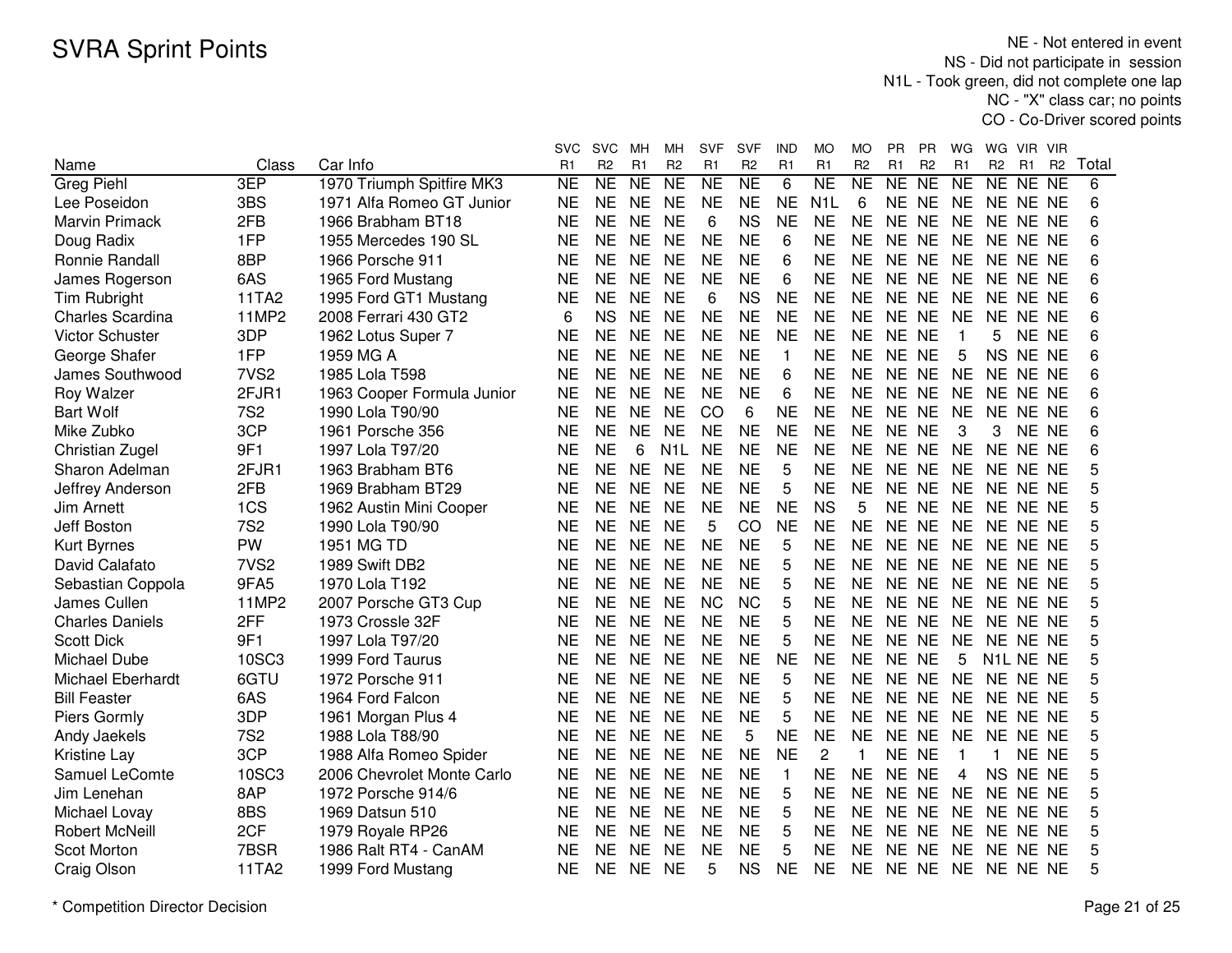NE - Not entered in event NS - Did not participate in session N1L - Took green, did not complete one lap NC - "X" class car; no pointsCO - Co-Driver scored points

|                         |             |                                    | svc       | <b>SVC</b>          | мн              | MН             | <b>SVF</b>          | SVF                    | IND            | МO                  | МO             | PR.       | PR.                 | WG                      | WG             | VIR VIR        |                |       |
|-------------------------|-------------|------------------------------------|-----------|---------------------|-----------------|----------------|---------------------|------------------------|----------------|---------------------|----------------|-----------|---------------------|-------------------------|----------------|----------------|----------------|-------|
| Name                    | Class       | Car Info                           | R1        | R <sub>2</sub>      | R1              | R <sub>2</sub> | R1                  | R <sub>2</sub>         | R1             | R1                  | R <sub>2</sub> | R1        | R <sub>2</sub>      | R1                      | R <sub>2</sub> | R <sub>1</sub> | R <sub>2</sub> | Total |
| <b>Marvin Primack</b>   | $2$ FJR $2$ | 1960 Lotus 18                      | <b>NE</b> | $\overline{\sf NE}$ | $\overline{NE}$ | NE             | $\overline{\sf NE}$ | $\overline{\text{NE}}$ | 5              | $\overline{\sf NE}$ | NE             | NE        | $\overline{\sf NE}$ | N <sub>E</sub>          | NE             | NE             | <b>NE</b>      | 5     |
| David Ritter            | 7ASR        | 1969 Lola T70 MKIII                | <b>NE</b> | <b>NE</b>           | <b>NE</b>       | <b>NE</b>      | <b>NE</b>           | <b>NE</b>              | 5              | <b>NE</b>           | <b>NE</b>      | NE NE     |                     | <b>NE</b>               | NE NE NE       |                |                | 5     |
| David Roberts           | 11MP2       | 2007 Nissan GTR                    | 5         | CO                  | <b>NE</b>       | <b>NE</b>      | <b>NE</b>           | <b>NE</b>              | <b>NE</b>      | <b>NE</b>           | <b>NE</b>      | NE NE     |                     | <b>NE</b>               | NE.            | NE NE          |                | 5     |
| L. Jack Ruscilli        | 5ASR        | 1964 Cooper Monaco                 | <b>NE</b> | <b>NE</b>           | <b>NE</b>       | <b>NE</b>      | <b>NE</b>           | <b>NE</b>              | 5              | <b>NE</b>           | <b>NE</b>      | NE NE     |                     | <b>NE</b>               | NE.            | NE NE          |                | 5     |
| Richard Rzepkowski      | 1FP         | 1971 MG Midget                     | <b>NE</b> | <b>NE</b>           | <b>NE</b>       | <b>NE</b>      | <b>NE</b>           | <b>NE</b>              | $\mathbf{1}$   | <b>NE</b>           | <b>NE</b>      | NE NE     |                     | -1                      | 3              | NE NE          |                | 5     |
| <b>Stephen Seitz</b>    | 6BP         | 1965 Ford Mustang                  | <b>NE</b> | <b>NE</b>           | <b>NE</b>       | <b>NE</b>      | <b>NE</b>           | <b>NE</b>              | 5              | <b>NE</b>           | <b>NE</b>      | NE NE     |                     | <b>NE</b>               | NE NE NE       |                |                | 5     |
| Michael Silverman       | 1FP         | 1957 MG A Mk1                      | <b>NE</b> | <b>NE</b>           | <b>NE</b>       | <b>NE</b>      | <b>NE</b>           | <b>NE</b>              | 5              | <b>NE</b>           | <b>NE</b>      | NE NE     |                     | <b>NE</b>               | NE NE NE       |                |                | 5     |
| Lisa Weinberger         | 8RS         | 1972 Toyota Celica                 | <b>NE</b> | <b>NE</b>           | <b>NE</b>       | <b>NE</b>      | <b>NE</b>           | <b>NE</b>              | 5              | <b>NE</b>           | <b>NE</b>      | NE NE     |                     | <b>NE</b>               | NE NE NE       |                |                | 5     |
| <b>Karen Barry</b>      | 2FJR2       | 1960 BMC-Huffaker Formula Juni NE  |           | <b>NE</b>           | <b>NE</b>       | <b>NE</b>      | <b>NE</b>           | <b>NE</b>              | 4              | <b>NE</b>           | <b>NE</b>      | NE NE     |                     | <b>NE</b>               | NE NE NE       |                |                | 4     |
| Doug Bruce              | 3EP         | 1959 Austin Healey Sprite          | <b>NE</b> | <b>NE</b>           | <b>NE</b>       | <b>NE</b>      | <b>NE</b>           | <b>NE</b>              | 4              | <b>NE</b>           | <b>NE</b>      | <b>NE</b> | <b>NE</b>           | <b>NE</b>               | NE NE NE       |                |                | 4     |
| Robert Burnside         | 2FF         | 1970 Titan MK6                     | <b>NE</b> | <b>NE</b>           | <b>NE</b>       | <b>NE</b>      | <b>NE</b>           | <b>NE</b>              | 4              | <b>NE</b>           | <b>NE</b>      | <b>NE</b> | <b>NE</b>           | <b>NE</b>               | NE NE NE       |                |                | 4     |
| <b>Randall Cassling</b> | 11MP2       | 2005 Porsche GT3 Cup               | 4         | <b>NS</b>           | <b>NE</b>       | <b>NE</b>      | <b>NE</b>           | <b>NE</b>              | <b>NE</b>      | <b>NE</b>           | <b>NE</b>      | NE NE     |                     | <b>NE</b>               | NE NE NE       |                |                | 4     |
| Roy Crowninshield       | 3CP         | 1968 Alfa Romeo Duetto             | <b>NE</b> | <b>NE</b>           | <b>NE</b>       | <b>NE</b>      | <b>NE</b>           | <b>NE</b>              | <b>NE</b>      | 3                   | 1              | NE NE     |                     | <b>NE</b>               | NE NE NE       |                |                | 4     |
| <b>Vincent Dean</b>     | 5ASR        | 1961 Lotus 19B - Buick             | <b>NE</b> | <b>NE</b>           | <b>NE</b>       | <b>NE</b>      | <b>NE</b>           | <b>NE</b>              | 4              | <b>NE</b>           | <b>NE</b>      | NE NE     |                     | <b>NE</b>               | NE.            | NE NE          |                | 4     |
| Stephen Hunter          | 3EP         | 1959 Porsche 356A                  | <b>NE</b> | <b>NE</b>           | <b>NE</b>       | <b>NE</b>      | <b>NE</b>           | <b>NE</b>              | <b>NE</b>      | <b>NE</b>           | <b>NE</b>      | NE NE     |                     | $\overline{1}$          | 3              | NE NE          |                | 4     |
| <b>Charles Jones</b>    | 6TA         | 1969 Ford Mustang Boss             | <b>NE</b> | <b>NE</b>           | <b>NE</b>       | <b>NE</b>      | <b>NE</b>           | <b>NE</b>              | 4              | <b>NE</b>           | <b>NE</b>      | NE NE     |                     | <b>NE</b>               | NE NE NE       |                |                | 4     |
| John Kerr               | PW          | 1932 Miller-Scofield/Ford Champ    | <b>NE</b> | <b>NE</b>           | <b>NE</b>       | <b>NE</b>      | <b>NE</b>           | <b>NE</b>              | 4              | <b>NE</b>           | <b>NE</b>      | NE NE     |                     | <b>NE</b>               | NE NE NE       |                |                | 4     |
| Dale Koch               | 6BP         | 1968 Chevrolet Corvette Roadste NE |           | <b>NE</b>           | <b>NE</b>       | <b>NE</b>      | <b>NE</b>           | <b>NE</b>              | 4              | <b>NE</b>           | <b>NE</b>      | NE NE     |                     | <b>NE</b>               | NE NE NE       |                |                | 4     |
| <b>Bob Leitzinger</b>   | 8BS         | 1969 Datsun PL510                  | <b>NE</b> | <b>NE</b>           | <b>NE</b>       | <b>NE</b>      | <b>NE</b>           | <b>NE</b>              | <b>NE</b>      | <b>NE</b>           | <b>NE</b>      | NE NE     |                     | <b>NS</b>               | 4              | <b>NE NE</b>   |                | 4     |
| Bo Lemastus             | 8RS         | 1966 Alfa Romeo GTV                | <b>NE</b> | <b>NE</b>           | <b>NE</b>       | <b>NE</b>      | <b>NE</b>           | <b>NE</b>              | 4              | <b>NE</b>           | <b>NE</b>      | NE NE     |                     | <b>NE</b>               | <b>NE</b>      | NE NE          |                | 4     |
| Frederick Joe Lightfoot | 3DP         | 1965 MG B                          | <b>NE</b> | <b>NE</b>           | <b>NE</b>       | <b>NE</b>      | <b>NE</b>           | <b>NE</b>              | <b>NE</b>      | <b>NE</b>           | <b>NE</b>      | NE NE     |                     | <b>NS</b>               | 4              |                | NE NE          | 4     |
| C. Lane Mally           | 3CP         | 1965 Porsche 356 Coupe             | <b>NE</b> | <b>NE</b>           | <b>NE</b>       | <b>NE</b>      | <b>NE</b>           | <b>NE</b>              | $\overline{c}$ | <b>NE</b>           | <b>NE</b>      | NE NE     |                     | $\mathbf{1}$            | $\mathbf{1}$   |                | NE NE          | 4     |
| Daren Mann              | 5FM         | 1962 Lotus 23B                     | <b>NE</b> | <b>NE</b>           | <b>NE</b>       | <b>NE</b>      | <b>NE</b>           | <b>NE</b>              | 4              | <b>NE</b>           | <b>NE</b>      | NE NE     |                     | <b>NE</b>               | <b>NE</b>      | NE NE          |                | 4     |
| Lou Marchant            | 1FP         | 1959 MG A                          | <b>NE</b> | <b>NE</b>           | <b>NE</b>       | <b>NE</b>      | <b>NE</b>           | <b>NE</b>              | 4              | <b>NE</b>           | <b>NE</b>      | NE NE     |                     | <b>NE</b>               | NE NE NE       |                |                | 4     |
| Daniel Morgan           | 9F1         | 1997 Lola T97/20                   | <b>NE</b> | <b>NE</b>           | <b>NE</b>       | <b>NE</b>      | <b>NE</b>           | <b>NE</b>              | 4              | <b>NE</b>           | <b>NE</b>      | NE NE     |                     | <b>NE</b>               | NE NE NE       |                |                | 4     |
| Robert Newman           | 8AP         | 1970 Porsche 911S                  | <b>NE</b> | <b>NE</b>           | <b>NE</b>       | <b>NE</b>      | <b>NE</b>           | <b>NE</b>              | 4              | <b>NE</b>           | <b>NE</b>      | NE NE     |                     | <b>NE</b>               | NE NE NE       |                |                | 4     |
| Tom O'Grady             | 2FJR1       | 1962 Cooper T59                    | <b>NE</b> | <b>NE</b>           | <b>NE</b>       | <b>NE</b>      | <b>NE</b>           | <b>NE</b>              | 4              | <b>NE</b>           | <b>NE</b>      | NE NE     |                     | <b>NE</b>               |                | NE NE NE       |                | 4     |
| <b>Charles Parsons</b>  | 9FA5        | 1976 Lola 332C                     | <b>NE</b> | <b>NE</b>           | <b>NE</b>       | <b>NE</b>      | <b>NE</b>           | <b>NE</b>              | 4              | <b>NE</b>           | <b>NE</b>      | NE NE     |                     | <b>NE</b>               | NE NE NE       |                |                | 4     |
| Mark Rife               | 6BP         | 1969 Chevrolet Corvette Roadste    | <b>NE</b> | <b>NE</b>           | <b>NE</b>       | <b>NE</b>      | <b>NE</b>           | <b>NE</b>              | <b>NE</b>      | <b>NE</b>           | <b>NE</b>      | <b>NE</b> | <b>NE</b>           | $\overline{\mathbf{1}}$ | 3              | NE NE          |                | 4     |
| <b>Brian Scotti</b>     | <b>7S2</b>  | 1996 Carbir CS2                    | <b>NE</b> | <b>NE</b>           | <b>NE</b>       | <b>NE</b>      | <b>NE</b>           | <b>NE</b>              | 4              | <b>NE</b>           | <b>NE</b>      | <b>NE</b> | <b>NE</b>           | <b>NE</b>               | NE NE NE       |                |                | 4     |
| David Spiwak            | 3CP         | 1963 Triumph TR4                   | <b>NE</b> | <b>NE</b>           | <b>NE</b>       | <b>NE</b>      | <b>NE</b>           | <b>NE</b>              | <b>NE</b>      | 1                   | 3              | NE NE     |                     | <b>NE</b>               | NE NE NE       |                |                | 4     |
| <b>Bob Storc</b>        | 3DP         | 1965 Chevrolet Yenko Stinger Co NE |           | <b>NE</b>           | <b>NE</b>       | <b>NE</b>      | <b>NE</b>           | <b>NE</b>              | 4              | <b>NE</b>           | <b>NE</b>      | NE NE     |                     | <b>NE</b>               | NE NE NE       |                |                | 4     |
| <b>Brian Thomas</b>     | 2FF         | 1969 Lotus 51                      | <b>NE</b> | <b>NE</b>           | <b>NE</b>       | <b>NE</b>      | <b>NE</b>           | <b>NE</b>              | <b>NE</b>      | <b>NE</b>           | <b>NE</b>      | NE NE     |                     | <b>NE</b>               | NE.            | 4              | <b>NS</b>      | 4     |
| <b>Andrew Wright</b>    | 8CP         | 1962 Lotus Super 7                 | <b>NE</b> | <b>NE</b>           | <b>NE</b>       | <b>NE</b>      | <b>NE</b>           | <b>NE</b>              | 4              | <b>NE</b>           | <b>NE</b>      | NE NE     |                     | <b>NE</b>               | NE.            | NE NE          |                | 4     |
| <b>Bill Bogner</b>      | 6AP         | 1966 Chevrolet Corvette Roadste NE |           | <b>NE</b>           | <b>NE</b>       | <b>NE</b>      | <b>NE</b>           | <b>NE</b>              | $\mathbf{1}$   | <b>NE</b>           | <b>NE</b>      | NE NE     |                     | $\mathbf{1}$            | 1              | NE NE          |                | 3     |
| <b>Walter Brown</b>     | 6TA         | 1970 Chevrolet Camaro              | <b>NE</b> | <b>NE</b>           | <b>NE</b>       | <b>NE</b>      | <b>NE</b>           | <b>NE</b>              | 3              | <b>NE</b>           | <b>NE</b>      | NE NE     |                     | <b>NE</b>               | NE NE NE       |                |                | 3     |
| <b>Fred Burke</b>       | 5ASR        | 1962 Cooper Monaco-Ferrari         | <b>NE</b> | <b>NE</b>           | <b>NE</b>       | <b>NE</b>      | NE                  | <b>NE</b>              | 3              | ΝE                  | <b>NE</b>      |           | NE NE NE            |                         | NE NE NE       |                |                | 3     |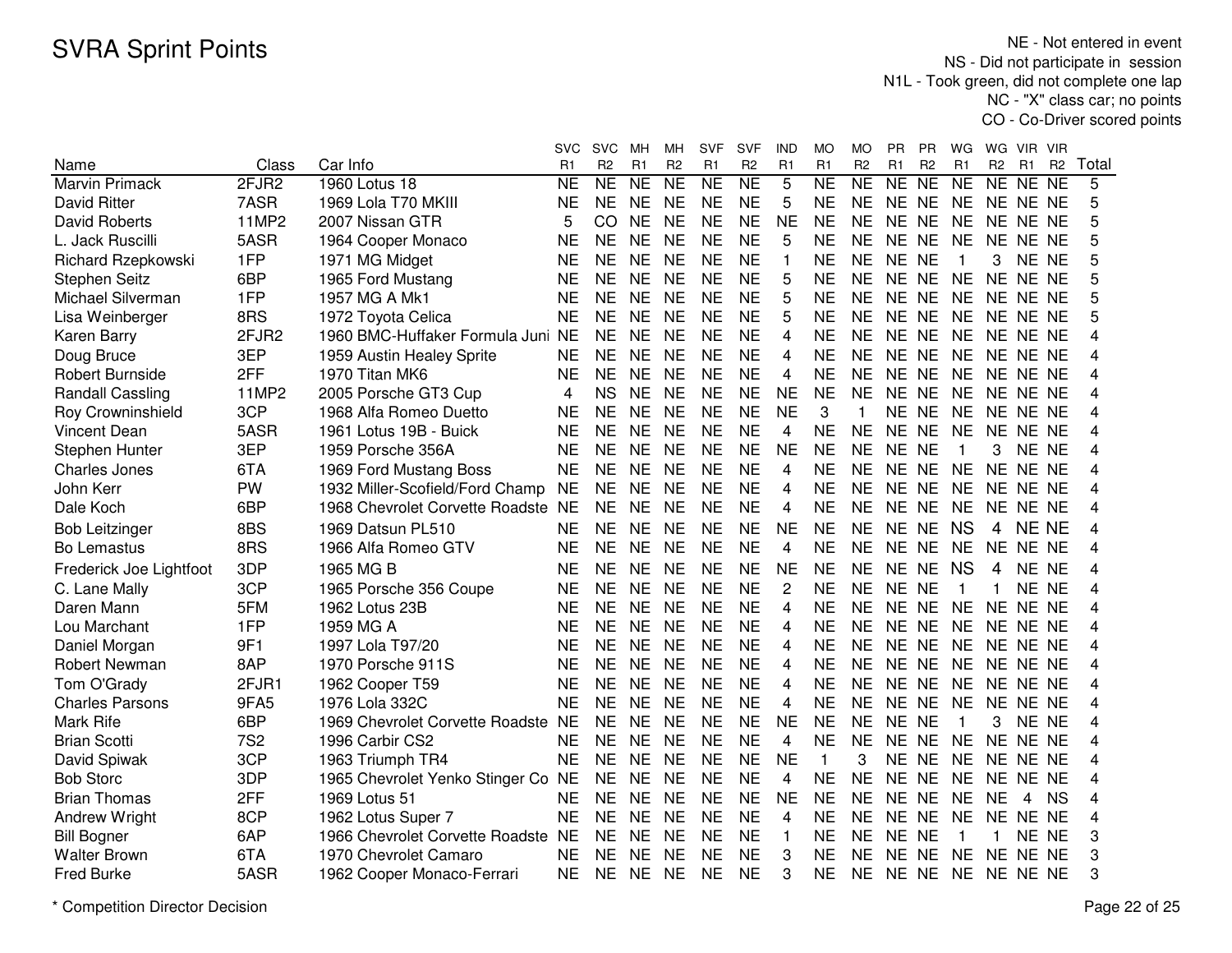NE - Not entered in event NS - Did not participate in session N1L - Took green, did not complete one lap NC - "X" class car; no pointsCO - Co-Driver scored points

|                          |                  |                                 | <b>SVC</b>          | <b>SVC</b>     | MН              | MН             | <b>SVF</b>          | <b>SVF</b>     | IND            | МO                  | MO                    | <b>PR</b>      | ΡR             | WG                      | WG             | VIR.           | VIR            |       |
|--------------------------|------------------|---------------------------------|---------------------|----------------|-----------------|----------------|---------------------|----------------|----------------|---------------------|-----------------------|----------------|----------------|-------------------------|----------------|----------------|----------------|-------|
| Name                     | Class            | Car Info                        | R1                  | R <sub>2</sub> | R <sub>1</sub>  | R <sub>2</sub> | R <sub>1</sub>      | R <sub>2</sub> | R1             | R <sub>1</sub>      | R <sub>2</sub>        | R <sub>1</sub> | R <sub>2</sub> | R <sub>1</sub>          | R <sub>2</sub> | R <sub>1</sub> | R <sub>2</sub> | Total |
| <b>Andrew Byrnes</b>     | 3CP              | 1963 Elva Courier MKIII         | $\overline{\sf NE}$ | NE             | $\overline{NE}$ | NE             | $\overline{\sf NE}$ | NE             | 3              | $\overline{\sf NE}$ | NE                    | NE             | N <sub>E</sub> | $\overline{NE}$         | NE             | NE NE          |                | 3     |
| John Cropper             | 6BP              | 1965 Shelby GT350               | <b>NE</b>           | <b>NE</b>      | <b>NE</b>       | <b>NE</b>      | <b>NE</b>           | <b>NE</b>      | <b>NE</b>      | <b>NE</b>           | <b>NE</b>             | NE NE          |                | $\overline{\mathbf{1}}$ | 2              | NE NE          |                | 3     |
| John Crusoe              | 6GTU             | 1970 Porsche 914/6              | NE                  | <b>NE</b>      | <b>NE</b>       | <b>NE</b>      | <b>NE</b>           | <b>NE</b>      | 3              | <b>NE</b>           | <b>NE</b>             | NE NE          |                | <b>NE</b>               | NE NE NE       |                |                | 3     |
| George Davidson          | <b>PW</b>        | 1930 Bugatti T-35               | <b>NE</b>           | <b>NE</b>      | <b>NE</b>       | <b>NE</b>      | <b>NE</b>           | <b>NE</b>      | 3              | <b>NE</b>           | <b>NE</b>             | NE NE          |                | <b>NE</b>               | NE NE NE       |                |                | 3     |
| <b>Storm Field</b>       | 1FP              | 1960 MG A Roadster              | <b>NE</b>           | <b>NE</b>      | <b>NE</b>       | <b>NE</b>      | <b>NE</b>           | <b>NE</b>      | <b>NE</b>      | <b>NE</b>           | <b>NE</b>             | NE NE          |                | 3                       | CO             | NE NE          |                | 3     |
| Paul Gelpi               | 7VS <sub>2</sub> | 1986 Lola T86/90                | <b>NE</b>           | <b>NE</b>      | <b>NE</b>       | <b>NE</b>      | <b>NE</b>           | <b>NE</b>      | 3              | <b>NE</b>           | <b>NE</b>             | NE NE          |                | <b>NE</b>               | NE NE NE       |                |                | 3     |
| Dave Good                | 1FP              | 1959 MG A                       | <b>NE</b>           | <b>NE</b>      | <b>NE</b>       | <b>NE</b>      | <b>NE</b>           | <b>NE</b>      | <b>NE</b>      | <b>NE</b>           | <b>NE</b>             | NE NE          |                | $\overline{\mathbf{1}}$ | 2              | NE NE          |                | 3     |
| John Hagen               | 3DP              | 1963 TVR Grantura               | NE                  | <b>NE</b>      | <b>NE</b>       | <b>NE</b>      | <b>NE</b>           | <b>NE</b>      | <b>NE</b>      | <b>NE</b>           | <b>NE</b>             | NE NE          |                | 2                       | $\mathbf 1$    | NE NE          |                | 3     |
| Nowell Korey             | 3DP              | 1963 MG B                       | NΕ                  | NE             | <b>NE</b>       | <b>NE</b>      | <b>NE</b>           | <b>NE</b>      | <b>NE</b>      | <b>NE</b>           | <b>NE</b>             | NE NE          |                | 1                       | 2              | NE NE          |                | 3     |
| Lee Lydick               | 5FM              | 1963 Merlyn MK 6A               | <b>NE</b>           | <b>NE</b>      | <b>NE</b>       | <b>NE</b>      | <b>NE</b>           | <b>NE</b>      | 3              | <b>NE</b>           | <b>NE</b>             | NE NE          |                | <b>NE</b>               | NE NE NE       |                |                | 3     |
| <b>Tucker Madawick</b>   | 3EP              | 1959 Elva Courier               | <b>NE</b>           | <b>NE</b>      | <b>NE</b>       | <b>NE</b>      | <b>NE</b>           | <b>NE</b>      | 3              | <b>NE</b>           | <b>NE</b>             | NE NE          |                | <b>NE</b>               | NE NE NE       |                |                | 3     |
| Daniel Rosenthal         | 3CP              | 1966 Sunbeam Tiger              | <b>NE</b>           | <b>NE</b>      | <b>NE</b>       | <b>NE</b>      | <b>NE</b>           | <b>NE</b>      | <b>NE</b>      | 1                   | $\mathbf{2}^{\prime}$ | NE NE          |                | <b>NE</b>               | NE NE NE       |                |                | 3     |
| Tim Sager                | 3CP              | 1978 Fiat 124                   | <b>NE</b>           | <b>NE</b>      | <b>NE</b>       | <b>NE</b>      | <b>NE</b>           | <b>NE</b>      | <b>NE</b>      | <b>NE</b>           | <b>NE</b>             | NE NE          |                | $\overline{2}$          | 1.             | NE NE          |                | 3     |
| J. Richard Schnabel      | 1FP              | 1959 MG A                       | <b>NE</b>           | <b>NE</b>      | <b>NE</b>       | <b>NE</b>      | <b>NE</b>           | <b>NE</b>      | <b>NE</b>      | <b>NE</b>           | <b>NE</b>             | NE NE          |                | <b>NE</b>               | NE NS          |                | 3              | 3     |
| <b>Steve Scullen</b>     | 9F1              | 1997 Lola T97/20                | <b>NE</b>           | <b>NE</b>      | <b>NE</b>       | <b>NE</b>      | <b>NE</b>           | <b>NE</b>      | <b>NE</b>      | <b>NE</b>           | <b>NE</b>             | NE NE          |                | $\overline{\mathbf{1}}$ | 2              | NE NE          |                | 3     |
| James Sharp              | 2FJR1            | 1961 Cooper T-56                | <b>NE</b>           | <b>NE</b>      | <b>NE</b>       | <b>NE</b>      | <b>NE</b>           | <b>NE</b>      | 3              | <b>NE</b>           | <b>NE</b>             | NE NE          |                | <b>NE</b>               | NE NE NE       |                |                | 3     |
| <b>Thomas Simpson</b>    | 9FA5             | 1972 McKee Mk18                 | NE                  | <b>NE</b>      | <b>NE</b>       | <b>NE</b>      | <b>NE</b>           | <b>NE</b>      | 3              | <b>NE</b>           | <b>NE</b>             | NE NE          |                | <b>NE</b>               | NE NE NE       |                |                | 3     |
| <b>Bill Tobin</b>        | 3CP              | 1970 Triumph TR6                | <b>NE</b>           | <b>NE</b>      | <b>NE</b>       | <b>NE</b>      | <b>NE</b>           | <b>NE</b>      | $\mathbf{1}$   | <b>NE</b>           | <b>NE</b>             | NE NE          |                | $\overline{1}$          | 1.             | NE NE          |                | 3     |
| Cliff Von Hoene          | 2FF              | 1970 Hawke DL2A                 | <b>NE</b>           | <b>NE</b>      | <b>NE</b>       | <b>NE</b>      | <b>NE</b>           | <b>NE</b>      | 3              | <b>NE</b>           | <b>NE</b>             | NE NE          |                | <b>NE</b>               | NE NE NE       |                |                | 3     |
| <b>Robert Will</b>       | 2FF              | 1972 Winklemann FF              | <b>NE</b>           | <b>NE</b>      | <b>NE</b>       | <b>NE</b>      | <b>NE</b>           | <b>NE</b>      | <b>NE</b>      | <b>NE</b>           | <b>NE</b>             | NE NE          |                | 3                       | NS NE NE       |                |                | 3     |
| David Zavetsky           | 3DP              | 1961 Daimler/Jaguar SP250       | <b>NE</b>           | <b>NE</b>      | <b>NE</b>       | <b>NE</b>      | <b>NE</b>           | <b>NE</b>      | 3              | <b>NE</b>           | <b>NE</b>             | NE NE          |                | <b>NE</b>               | NE NE NE       |                |                | 3     |
| Michael Zbarsky          | 3EP              | 1967 MG BGT                     | <b>NE</b>           | <b>NE</b>      | <b>NE</b>       | <b>NE</b>      | <b>NE</b>           | <b>NE</b>      | <b>NE</b>      | <b>NE</b>           | <b>NE</b>             | NE NE          |                | $\overline{1}$          | 2              | NE NE          |                | 3     |
| Lino Baggio              | 1FP              | 1956 MG A                       | <b>NE</b>           | <b>NE</b>      | <b>NE</b>       | <b>NE</b>      | <b>NE</b>           | <b>NE</b>      | <b>NE</b>      | <b>NE</b>           | <b>NE</b>             | NE NE          |                | $\overline{\mathbf{1}}$ | $\mathbf 1$    | NE NE          |                | 2     |
| Robert Bodin             | 5ASR             | 1962 Lotus 19 - Climax          | ΝE                  | <b>NE</b>      | <b>NE</b>       | <b>NE</b>      | <b>NE</b>           | <b>NE</b>      | $\overline{2}$ | <b>NE</b>           | <b>NE</b>             | NE NE          |                | <b>NE</b>               | NE NE NE       |                |                | 2     |
| Erich Bollman            | 6TA              | 1969 Ford Mustang Boss          | NE                  | <b>NE</b>      | <b>NE</b>       | <b>NE</b>      | <b>NE</b>           | <b>NE</b>      | $\overline{c}$ | <b>NE</b>           | <b>NE</b>             | NE NE          |                | <b>NE</b>               | NE NE NE       |                |                | 2     |
| Bill Branson Jr.         | 2FF              | 1972 Elden FF                   | NE                  | <b>NE</b>      | <b>NE</b>       | <b>NE</b>      | <b>NE</b>           | <b>NE</b>      | <b>NE</b>      | <b>NE</b>           | <b>NE</b>             | NE NE          |                | 2                       |                | NS NE NE       |                | 2     |
| Mark Craig               | 3CP              | 1972 Triumph Spitfire           | <b>NE</b>           | <b>NE</b>      | <b>NE</b>       | <b>NE</b>      | <b>NE</b>           | <b>NE</b>      | <b>NE</b>      | 1                   |                       | NE NE          |                | <b>NE</b>               | NE NE NE       |                |                | 2     |
| Drew Cullen              | 3EP              | 1967 MG BGT                     | <b>NE</b>           | <b>NE</b>      | <b>NE</b>       | <b>NE</b>      | <b>NE</b>           | <b>NE</b>      | <b>NE</b>      | <b>NE</b>           | <b>NE</b>             | NE NE          |                | 2                       | NS NE NE       |                |                | 2     |
| Jerald Dulski            | 8BP              | 1972 Datsun 240Z                | <b>NE</b>           | <b>NE</b>      | <b>NE</b>       | <b>NE</b>      | <b>NE</b>           | <b>NE</b>      | $\overline{c}$ | <b>NE</b>           | <b>NE</b>             | NE NE          |                | <b>NE</b>               | NE NE NE       |                |                | 2     |
| <b>Scott Ebert</b>       | <b>PW</b>        | 1939 Dreyer Ford special BigCar | <b>NE</b>           | <b>NE</b>      | <b>NE</b>       | <b>NE</b>      | <b>NE</b>           | <b>NE</b>      | $\overline{c}$ | <b>NE</b>           | <b>NE</b>             | <b>NE</b>      | <b>NE</b>      | <b>NE</b>               | NE NE NE       |                |                | 2     |
| <b>Chris Fennell</b>     | 6BP              | 1965 Chevrolet Corvette         | <b>NE</b>           | <b>NE</b>      | <b>NE</b>       | <b>NE</b>      | <b>NE</b>           | <b>NE</b>      | <b>NE</b>      | <b>NE</b>           | <b>NE</b>             | NE NE          |                | 1                       | 1              | NE NE          |                | 2     |
| James King               | 9FA              | 1972 McLaren M21                | NE                  | <b>NE</b>      | <b>NE</b>       | <b>NE</b>      | 1                   | 1              | <b>NE</b>      | <b>NE</b>           | <b>NE</b>             | NE.            | <b>NE</b>      | <b>NE</b>               | NE.            | NE NE          |                | 2     |
| <b>Steve Konsin</b>      | 3DP              | 1964 MG B                       | <b>NE</b>           | <b>NE</b>      | <b>NE</b>       | <b>NE</b>      | <b>NE</b>           | <b>NE</b>      | <b>NE</b>      | <b>NE</b>           | <b>NE</b>             | NE NE          |                | $\overline{1}$          | 1              | NE NE          |                | 2     |
| Mark Larson              | 6BP              | 1965 Ford Mustang               | <b>NE</b>           | <b>NE</b>      | <b>NE</b>       | <b>NE</b>      | <b>NE</b>           | <b>NE</b>      | <b>NE</b>      | <b>NE</b>           | <b>NE</b>             | <b>NE</b>      | <b>NE</b>      | $\overline{\mathbf{1}}$ | $\mathbf 1$    | NE NE          |                | 2     |
| <b>Steve Lipsky</b>      | 8CP              | 1971 Datsun 240Z                | <b>NE</b>           | <b>NE</b>      | <b>NE</b>       | <b>NE</b>      | <b>NE</b>           | <b>NE</b>      | $\overline{c}$ | <b>NE</b>           | <b>NE</b>             | NE NE          |                | <b>NE</b>               | NE NE NE       |                |                | 2     |
| <b>Chris MacAllister</b> | 6BP              | 1964 Cobra FIA 289              | <b>NE</b>           | <b>NE</b>      | <b>NE</b>       | <b>NE</b>      | <b>NE</b>           | <b>NE</b>      | $\overline{2}$ | <b>NE</b>           | <b>NE</b>             | NE NE          |                | <b>NE</b>               | NE NE NE       |                |                | 2     |
| Mark Maehling            | 1FP              | 1969 Abarth Scorpione SS        | <b>NE</b>           | <b>NE</b>      | <b>NE</b>       | <b>NE</b>      | <b>NE</b>           | <b>NE</b>      | 2              | <b>NE</b>           | <b>NE</b>             | NE NE          |                | <b>NE</b>               | NE NE NE       |                |                | 2     |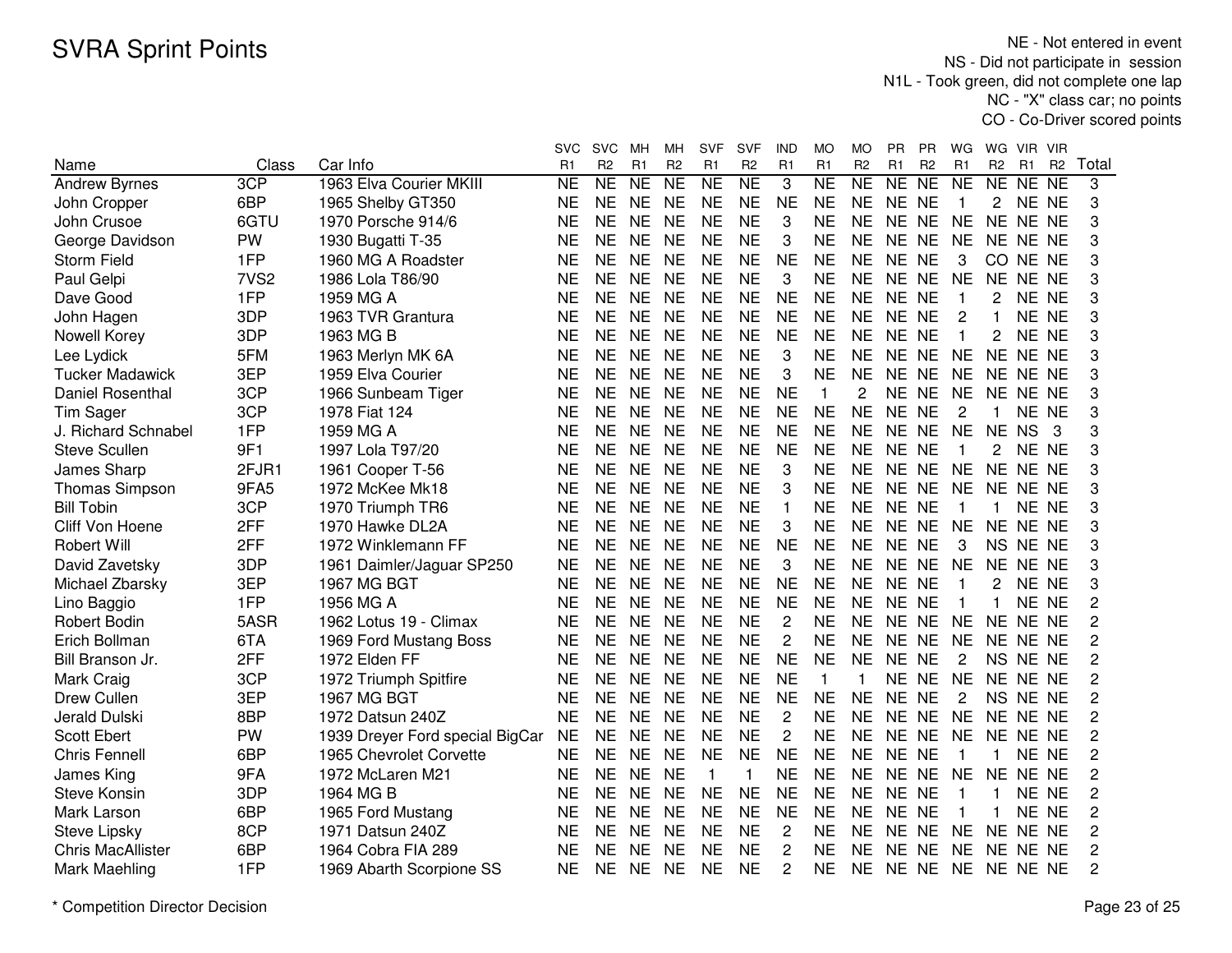NE - Not entered in event NS - Did not participate in session N1L - Took green, did not complete one lap NC - "X" class car; no pointsCO - Co-Driver scored points

|                                     |              |                              | svc                 | <b>SVC</b>     | MН             | MН             | SVF             | SVF                 | IND            | MO                  | МO             | PR.          | PR             | WG             | WG             | VIR. | <b>VIR</b>     |                |
|-------------------------------------|--------------|------------------------------|---------------------|----------------|----------------|----------------|-----------------|---------------------|----------------|---------------------|----------------|--------------|----------------|----------------|----------------|------|----------------|----------------|
| Name                                | Class        | Car Info                     | R1                  | R <sub>2</sub> | R <sub>1</sub> | R <sub>2</sub> | R <sub>1</sub>  | R <sub>2</sub>      | R <sub>1</sub> | R <sub>1</sub>      | R <sub>2</sub> | R1           | R <sub>2</sub> | R <sub>1</sub> | R <sub>2</sub> | R1   | R <sub>2</sub> | Total          |
| 7S <sub>2</sub><br>Peter McLaughlin |              | 1988 Lola T88/90             | $\overline{\sf NE}$ | NE             | NE             | NE             | $\overline{NE}$ | $\overline{\sf NE}$ | $\overline{c}$ | $\overline{\sf NE}$ | NE             | NE NE        |                | NE             | NE NE          |      | N <sub>E</sub> | $\overline{c}$ |
| 9FA5<br><b>Timothy Osborne</b>      |              | 1968 Crossle 15F             | <b>NE</b>           | <b>NE</b>      | <b>NE</b>      | <b>NE</b>      | <b>NE</b>       | <b>NE</b>           | $\overline{c}$ | <b>NE</b>           | <b>NE</b>      | NE NE        |                | <b>NE</b>      | NE NE NE       |      |                | 2              |
| 2FF<br>Lawrence Reyburn             |              | 1971 Merlyn Mk20A            | <b>NE</b>           | <b>NE</b>      | <b>NE</b>      | <b>NE</b>      | <b>NE</b>       | <b>NE</b>           | $\overline{c}$ | <b>NE</b>           | <b>NE</b>      | NE NE        |                | <b>NE</b>      | NE NE NE       |      |                | 2              |
| 7BSR<br><b>Steve Scullen</b>        |              | 1985 Chevron B36             | <b>NE</b>           | <b>NE</b>      | <b>NE</b>      | <b>NE</b>      | <b>NE</b>       | <b>NE</b>           | $\overline{c}$ | <b>NE</b>           | <b>NE</b>      | NE NE        |                | <b>NE</b>      | NE NE NE       |      |                | 2              |
| 8AP<br><b>Klaus Selbert</b>         |              | 1966 Porsche 911 Coupe       | <b>NE</b>           | <b>NE</b>      | <b>NE</b>      | <b>NE</b>      | <b>NE</b>       | <b>NE</b>           | $\overline{c}$ | <b>NE</b>           | <b>NE</b>      | NE NE        |                | <b>NE</b>      | NE NE NE       |      |                | 2              |
| John Ware Jr.                       | 10SC3        | 2002 Dodge Intrepid          | <b>NE</b>           | <b>NE</b>      | <b>NE</b>      | <b>NE</b>      | <b>NE</b>       | <b>NE</b>           | $\overline{c}$ | <b>NE</b>           | <b>NE</b>      | NE NE        |                | <b>NE</b>      | NE NE NE       |      |                | 2              |
| <b>PW</b><br>J. Dale Barry          |              | 1935 Riley-Ford Champcar     | <b>NE</b>           | <b>NE</b>      | <b>NE</b>      | <b>NE</b>      | <b>NE</b>       | <b>NE</b>           | 1              | <b>NE</b>           | <b>NE</b>      | NE NE        |                | <b>NE</b>      | NE NE NE       |      |                |                |
| 2FC<br>Leo Basile                   |              | 1965 Cooper T75              | <b>NE</b>           | <b>NE</b>      | <b>NE</b>      | <b>NE</b>      | <b>NE</b>       | <b>NE</b>           | <b>NE</b>      | <b>NE</b>           | <b>NE</b>      | NE NE        |                | -1             | NS NE NE       |      |                |                |
| <b>Steve Beck</b>                   | 10SC3        | 1995 Ford Thunderbird        | NE                  | <b>NE</b>      | <b>NE</b>      | <b>NE</b>      | <b>NE</b>       | NE                  | $\mathbf{1}$   | NE                  | <b>NE</b>      | NE NE        |                | NE             | NE NE NE       |      |                |                |
| 1FP<br><b>Robert Bork</b>           |              | 1962 MG A Sebring Special    | <b>NE</b>           | <b>NE</b>      | <b>NE</b>      | <b>NE</b>      | <b>NE</b>       | <b>NE</b>           | <b>NE</b>      | <b>NE</b>           | <b>NE</b>      | NE NE        |                | -1             | NS NE NE       |      |                |                |
| 8BP<br><b>Thomas Bork</b>           |              | 1970 Datsun 240Z             | <b>NE</b>           | <b>NE</b>      | <b>NE</b>      | <b>NE</b>      | <b>NE</b>       | <b>NE</b>           | <b>NE</b>      | <b>NE</b>           | ΝE             | $\mathbf{1}$ | <b>NS</b>      | <b>NE</b>      | NE NE NE       |      |                |                |
| 6TA<br><b>Addison Brown</b>         |              | 1968 Camaro RS/SS            | <b>NE</b>           | <b>NE</b>      | <b>NE</b>      | <b>NE</b>      | <b>NE</b>       | <b>NE</b>           | $\mathbf 1$    | <b>NE</b>           | <b>NE</b>      | NE NE        |                | <b>NE</b>      | NE NE NE       |      |                |                |
| 9FA5<br><b>Eddie Claridge</b>       |              | 1982 Theodore TY02           | <b>NE</b>           | <b>NE</b>      | <b>NE</b>      | <b>NE</b>      | <b>NE</b>       | <b>NE</b>           | <b>NE</b>      | <b>NE</b>           | <b>NE</b>      | 1            | <b>NS</b>      | <b>NE</b>      | NE NE NE       |      |                |                |
| 8BS<br>Rob Davenport                |              | 1972 Alfa Romeo GTV          | <b>NE</b>           | <b>NE</b>      | <b>NE</b>      | <b>NE</b>      | <b>NE</b>       | <b>NE</b>           | $\mathbf{1}$   | <b>NE</b>           | <b>NE</b>      | NE NE        |                | <b>NE</b>      | NE NE NE       |      |                |                |
| 6TA<br>Don Dimitriadis              |              | 1967 Ford Mustang T/A        | <b>NE</b>           | <b>NE</b>      | <b>NE</b>      | <b>NE</b>      | $\mathbf{1}$    | <b>NS</b>           | <b>NE</b>      | <b>NE</b>           | <b>NE</b>      | NE NE        |                | <b>NE</b>      | NE NE NE       |      |                |                |
| <b>Rick Dittman</b>                 | 11MP1        | 2007 Chevrolet Corvette      | <b>NE</b>           | <b>NE</b>      | <b>NE</b>      | <b>NE</b>      | $\mathbf{1}$    | <b>NS</b>           | <b>NE</b>      | <b>NE</b>           | <b>NE</b>      | NE NE        |                | <b>NE</b>      | NE NE NE       |      |                |                |
| 8CP<br><b>Randy Evans</b>           |              | 1969 Porsche 911S            | <b>NE</b>           | <b>NE</b>      | <b>NE</b>      | <b>NE</b>      | <b>NE</b>       | <b>NE</b>           | $\mathbf{1}$   | <b>NE</b>           | <b>NE</b>      | NE NE        |                | <b>NE</b>      | NE NE NE       |      |                |                |
| 1DS<br>Robert Fairbanks             |              | 1962 Austin Cooper           | <b>NE</b>           | <b>NE</b>      | <b>NE</b>      | <b>NE</b>      | <b>NE</b>       | <b>NE</b>           | $\mathbf{1}$   | <b>NE</b>           | <b>NE</b>      | NE NE        |                | <b>NE</b>      | NE NE NE       |      |                |                |
| 6TA<br><b>Jeffrey Garrett</b>       |              | 1967 Ford Mustang            | <b>NE</b>           | <b>NE</b>      | <b>NE</b>      | <b>NE</b>      | <b>NE</b>       | <b>NE</b>           | $\mathbf{1}$   | <b>NE</b>           | <b>NE</b>      | NE NE        |                | <b>NE</b>      | NE NE NE       |      |                |                |
| Ray Genick                          | 10GT2        | 1986 Porsche 944 Turbo       | <b>NE</b>           | <b>NE</b>      | <b>NE</b>      | <b>NE</b>      | <b>NE</b>       | <b>NE</b>           | <b>NE</b>      | $\mathbf{1}$        | <b>NS</b>      | NE NE        |                | <b>NE</b>      | NE NE NE       |      |                |                |
| <b>Bob Gett</b><br>7BSR             |              | 1971 Chevron B19             | <b>NE</b>           | <b>NE</b>      | <b>NE</b>      | <b>NE</b>      | <b>NE</b>       | <b>NE</b>           | $\mathbf{1}$   | <b>NE</b>           | <b>NE</b>      | NE NE        |                | <b>NE</b>      | NE NE NE       |      |                |                |
| <b>Nick Grewal</b>                  | 2FJR1        | 1963 Lotus 27                | <b>NE</b>           | <b>NE</b>      | <b>NE</b>      | <b>NE</b>      | <b>NE</b>       | <b>NE</b>           | $\mathbf{1}$   | <b>NE</b>           | <b>NE</b>      | NE NE        |                | <b>NE</b>      | NE NE NE       |      |                |                |
| <b>Tom Haacker</b>                  | 10GT1        | 1978 Porsche 935             | 1                   | N1L NE         |                | <b>NE</b>      | <b>NE</b>       | <b>NE</b>           | <b>NE</b>      | <b>NE</b>           | <b>NE</b>      | NE NE        |                | <b>NE</b>      | NE NE NE       |      |                |                |
| <b>Chris Hartwig</b>                | 11TA2        | 1993 Ford GTS                | NΕ                  | <b>NE</b>      | <b>NE</b>      | <b>NE</b>      | <b>NE</b>       | <b>NE</b>           | <b>NE</b>      | $\mathbf{1}$        | CO             | NE NE        |                | <b>NE</b>      | NE NE NE       |      |                |                |
| 2FB<br><b>Bob Hatle</b>             |              | 1972 Titan Formula B         | NE                  | <b>NE</b>      | <b>NE</b>      | <b>NE</b>      | <b>NE</b>       | <b>NE</b>           | $\mathbf 1$    | <b>NE</b>           | <b>NE</b>      | NE NE        |                | <b>NE</b>      | NE NE NE       |      |                |                |
| Ford Heacock<br><b>PW</b>           |              | 1929 Ford Roadster           | NE                  | <b>NE</b>      | <b>NE</b>      | <b>NE</b>      | <b>NE</b>       | <b>NE</b>           | $\mathbf{1}$   | <b>NE</b>           | <b>NE</b>      | NE NE        |                | <b>NE</b>      | NE NE NE       |      |                |                |
| 1FP<br>Stan Heath                   |              | 1959 MG A                    | <b>NE</b>           | <b>NE</b>      | <b>NE</b>      | <b>NE</b>      | <b>NE</b>       | <b>NE</b>           | <b>NE</b>      | <b>NE</b>           | <b>NE</b>      | NE NE        |                | -1             | NS NE NE       |      |                |                |
| 3DP<br>Mark Heinzelman              |              | 1973 Porsche 914/4           | <b>NE</b>           | <b>NE</b>      | <b>NE</b>      | <b>NE</b>      | <b>NE</b>       | <b>NE</b>           | <b>NE</b>      | <b>NE</b>           | <b>NE</b>      | NE NE        |                | -1             | NS NE NE       |      |                |                |
| 2FF<br>Daniel Helman                |              | 1972 Crossle 25              | <b>NE</b>           | <b>NE</b>      | <b>NE</b>      | <b>NE</b>      | <b>NE</b>       | <b>NE</b>           | $\mathbf 1$    | <b>NE</b>           | <b>NE</b>      | NE NE        |                | <b>NE</b>      | NE NE NE       |      |                |                |
| <b>Clark Howey</b>                  | 10GT2        | 1966 Chevrolet Corvette      | <b>NE</b>           | <b>NE</b>      | <b>NE</b>      | <b>NE</b>      | <b>NE</b>       | <b>NE</b>           | $\mathbf{1}$   | <b>NE</b>           | <b>NE</b>      | NE NE        |                | <b>NE</b>      | NE NE NE       |      |                |                |
| <b>7S2</b><br>Lawrence Huang        |              | 2002 Van Diemen S2000        | <b>NE</b>           | <b>NE</b>      | <b>NE</b>      | <b>NE</b>      | <b>NE</b>       | <b>NE</b>           | <b>NE</b>      | 1                   | <b>NS</b>      | NE NE        |                | <b>NE</b>      | NE NE NE       |      |                |                |
| 3CP<br>Joe Huffaker                 |              | 1972 Jensen Healey           | <b>NE</b>           | <b>NE</b>      | <b>NE</b>      | <b>NE</b>      | <b>NE</b>       | <b>NE</b>           | <b>NE</b>      | 1                   | <b>NS</b>      | NE NE        |                | <b>NE</b>      | NE NE NE       |      |                |                |
| PW<br>Michael Jacobsen              |              | 1934 MG NA Magnette          | <b>NE</b>           | <b>NE</b>      | <b>NE</b>      | <b>NE</b>      | <b>NE</b>       | <b>NE</b>           | $\mathbf{1}$   | <b>NE</b>           | <b>NE</b>      | NE NE        |                | <b>NE</b>      | NE NE NE       |      |                |                |
| 2CF<br>William Johnson              |              | 1972 Merlyn 21A              | <b>NE</b>           | <b>NE</b>      | <b>NE</b>      | <b>NE</b>      | <b>NE</b>       | <b>NE</b>           | $\mathbf{1}$   | <b>NE</b>           | <b>NE</b>      | NE NE        |                | <b>NE</b>      | NE NE NE       |      |                |                |
| 6TA<br>Doug Karon                   |              | 1967 Chevrolet Camaro        | <b>NE</b>           | <b>NE</b>      | <b>NE</b>      | <b>NE</b>      | <b>NE</b>       | <b>NE</b>           | $\mathbf{1}$   | <b>NE</b>           | <b>NE</b>      | NE NE        |                | <b>NE</b>      | NE NE NE       |      |                |                |
| Dick Karth                          | <b>10SC3</b> | 1996 Ford TaurusáWinston Cup | <b>NE</b>           | <b>NE</b>      | <b>NE</b>      | <b>NE</b>      | <b>NE</b>       | <b>NE</b>           | $\mathbf{1}$   | <b>NE</b>           | <b>NE</b>      | NE NE        |                | <b>NE</b>      | NE NE NE       |      |                |                |
| 7BSR<br>Larry Kessler               |              | 1971 Chevron B19             | <b>NE</b>           | <b>NE</b>      | <b>NE</b>      | <b>NE</b>      | <b>NE</b>       | <b>NE</b>           | 1              | <b>NE</b>           | <b>NE</b>      | NE NE        |                | <b>NE</b>      | NE NE NE       |      |                |                |